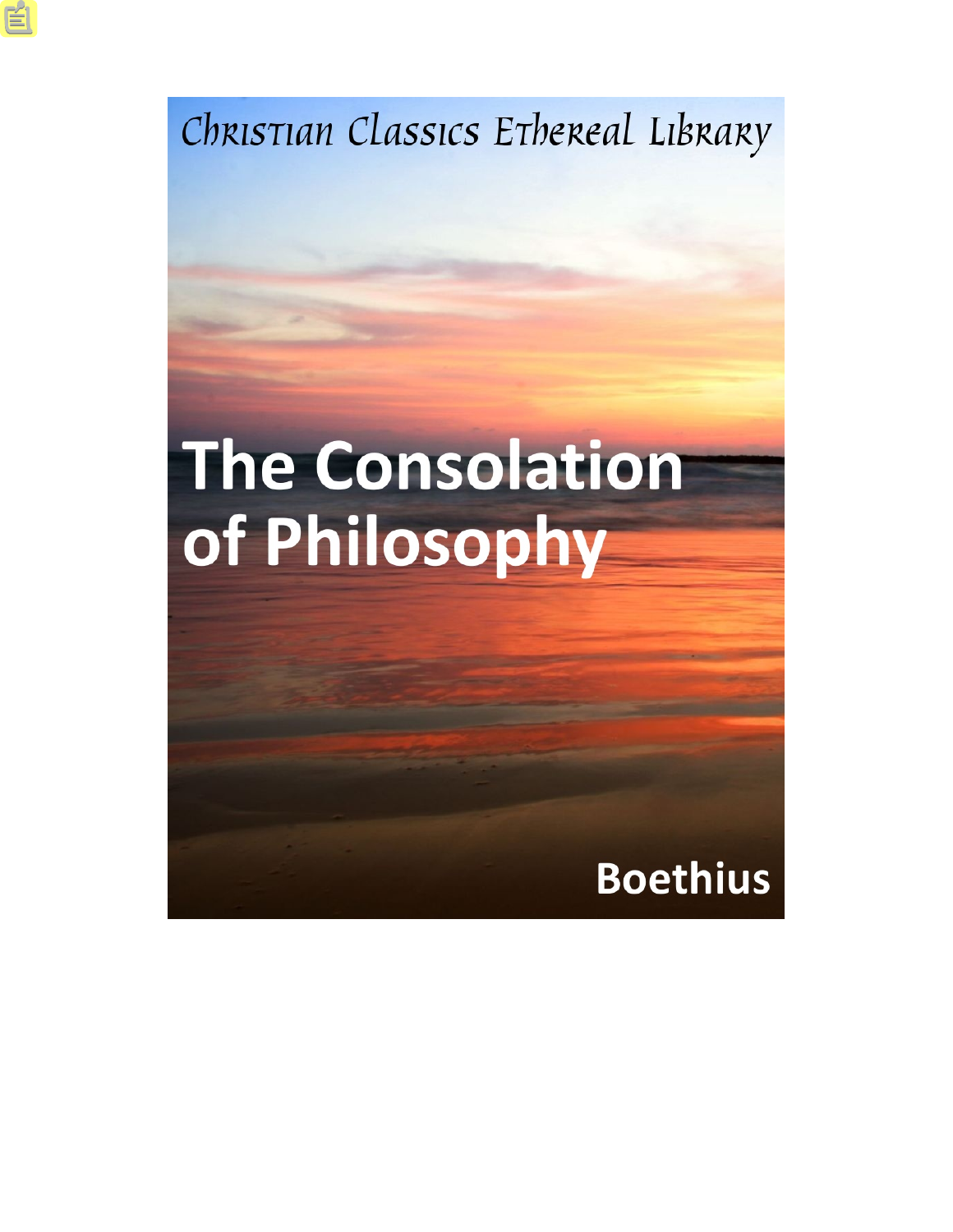

## **The Consolation of Philosophy**

**Author(s):** Boethius, Anicius Manlius Torquatus Severinus (480-524) Cooper, W. V. (Translator) **Publisher:** Grand Rapids, MI: Christian Classics Ethereal Library **Description:** Written in the 6th century, *The Consolation of Philosophy* is the best-known--and most profound--work of the Christian theologian and philosopher St. Boethius. He composed this great work while he was unjustly imprisoned, directly before his unlawful execution. Consequently, *The Consolation*--which takes the form of a dialogue between Boethius and 'Lady Philosophy'--discusses a variety of important and weighty issues including ethics, the nature of God, God's relationship to the world, the problem of evil, and the true nature of happiness. In particular, an often-emphasized and key theme throughout the book is the importance of both loving God and developing virtue. Because it is written in dialogue form, the literary qualities of the book are somewhat 'light,' which contrasts with the occasionally weighty topics it discusses.*The Consolation of Philosophy* was enormously influential on medieval and renaissance Christianity--statesmen, poets, historians, philosophers, and theologians all read and studied it extensively. Moreover, it remains even today an important and instructive book. Both compelling and illuminating, *The Consolation of Philosophy* is profitable for all readers and comes highly recommended. Tim Perrine CCEL Staff Writer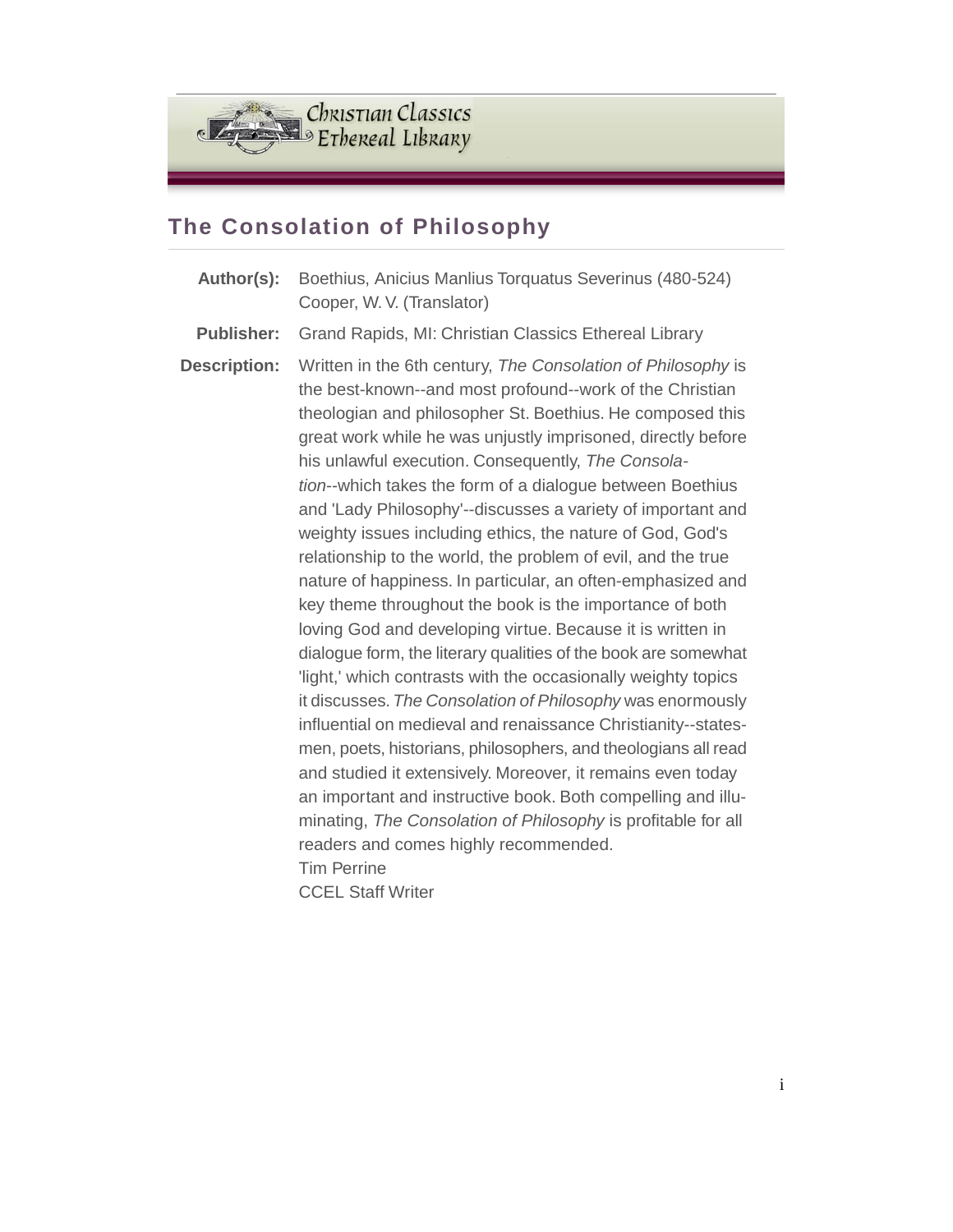## Contents

| Title Page                          | $\mathbf{1}$   |
|-------------------------------------|----------------|
| Book I                              | $\overline{2}$ |
| <b>Book II</b>                      | 13             |
| <b>Book III</b>                     | 27             |
| Book IV                             | 49             |
| <b>Book V</b>                       | 67             |
| A Note on the Translation           | 80             |
| Appendix                            | 81             |
| <b>Editorial Note</b>               | 82             |
| Chronological Table                 | 85             |
| Indexes                             | 86             |
| Greek Words and Phrases             | 87             |
| Index of Pages of the Print Edition | 88             |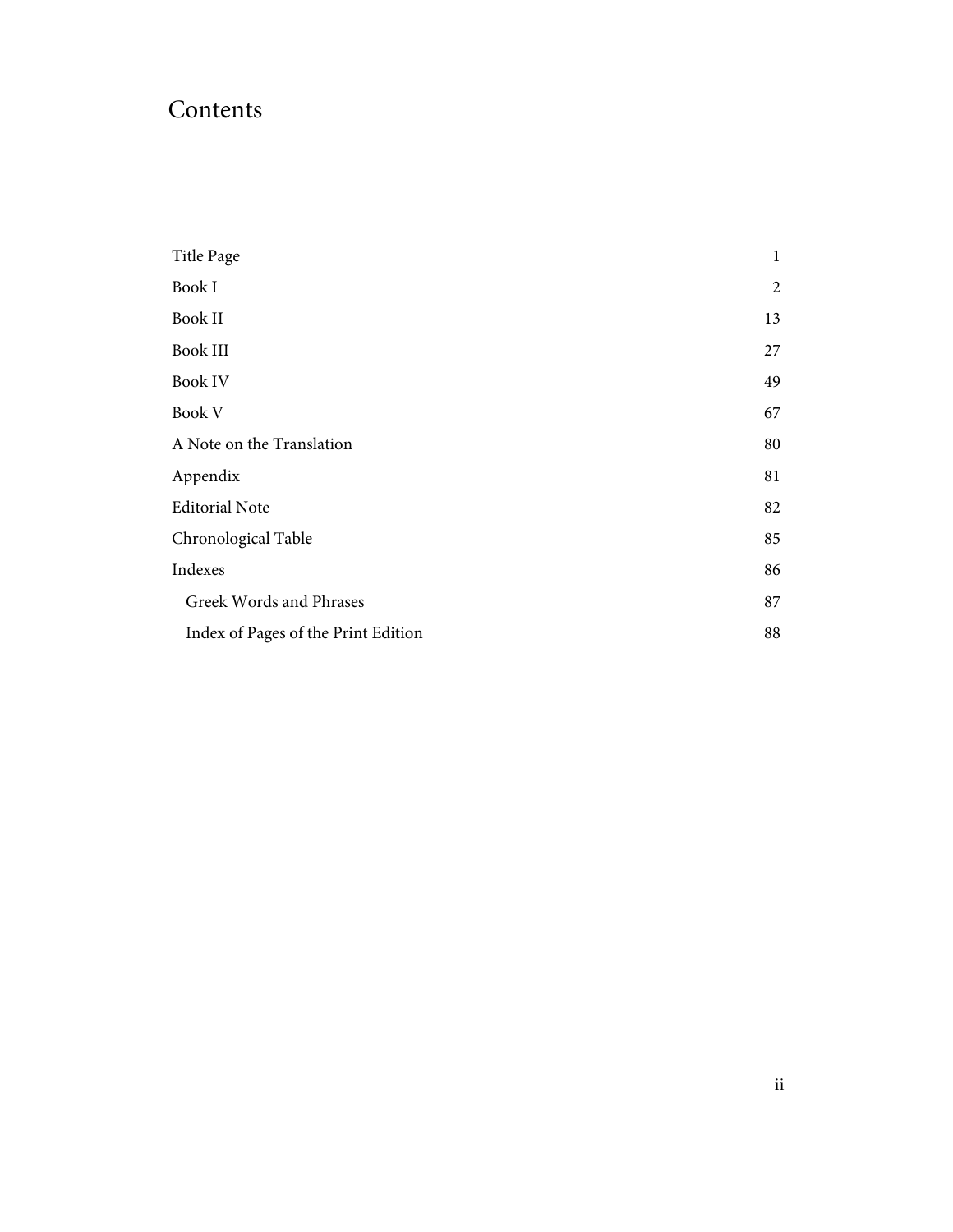

This PDF file is from the Christian Classics Ethereal Library, [www.ccel.org.](http://www.ccel.org) The mission of the CCEL is to make classic Christian books available to the world.

- This book is available in PDF, HTML, ePub, Kindle, and other formats. See [http://www.ccel.org/ccel/boethius/consolation.html.](http://www.ccel.org/ccel/boethius/consolation.html)
- Discuss this book online at [http://www.ccel.org/node/3026.](http://www.ccel.org/node/3026)

The CCEL makes CDs of classic Christian literature available around the world through the Web and through CDs. We have distributed thousands of such CDs free in developing countries. If you are in a developing country and would like to receive a free CD, please send a request by email to [cd-request@ccel.org.](mailto:cd-request@ccel.org)

The Christian Classics Ethereal Library is a self supporting non-profit organization at Calvin College. If you wish to give of your time or money to support the CCEL, please visit [http://www.ccel.org/give.](http://www.ccel.org/give)

This PDF file is copyrighted by the Christian Classics Ethereal Library. It may be freely copied for non-commercial purposes as long as it is not modified. All other rights are reserved. Written permission is required for commercial use.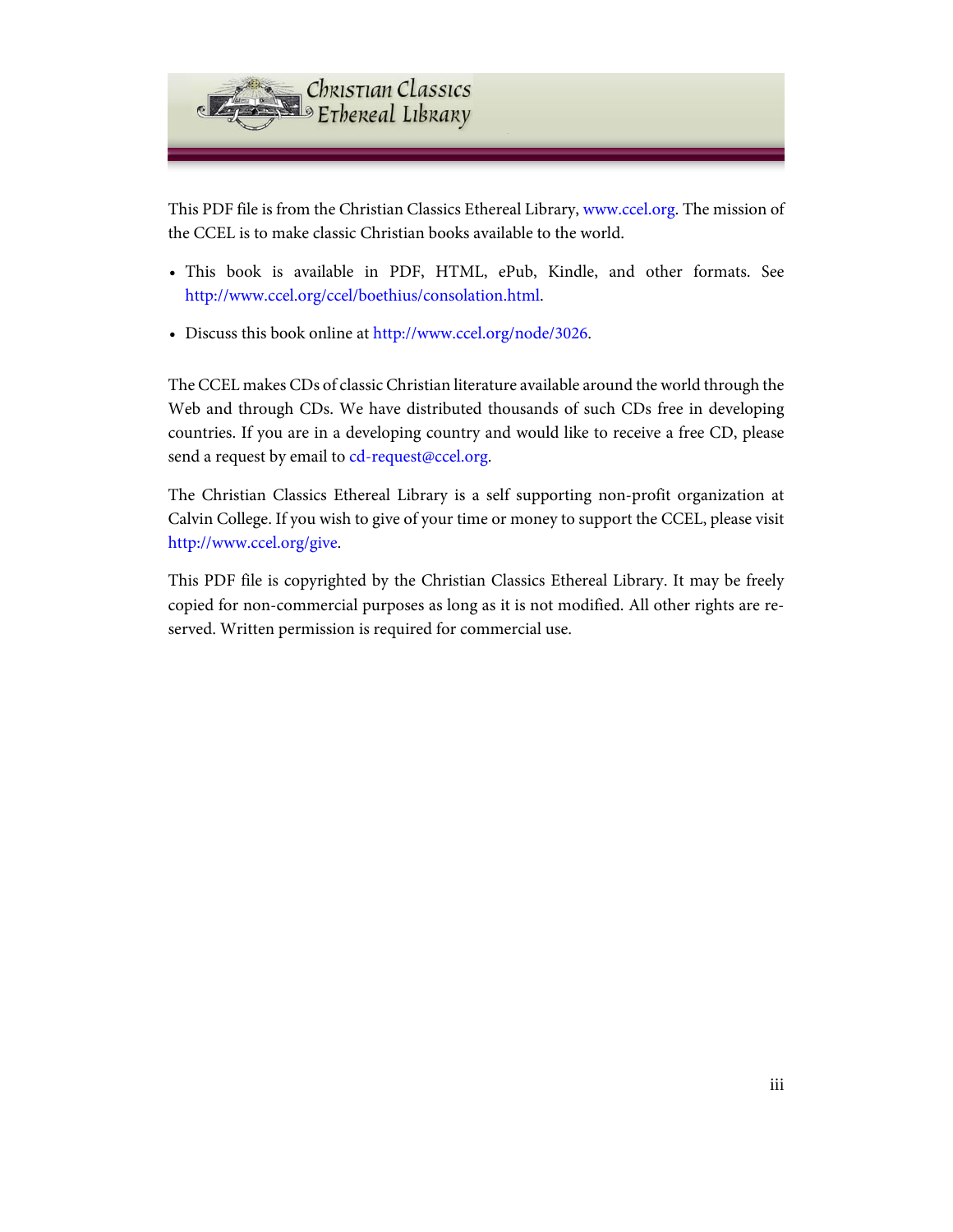## <span id="page-4-0"></span>**The Consolation of Philosophy BOETHIUS**

**Translated by W. V. Cooper J. M. Dent and Company London 1902**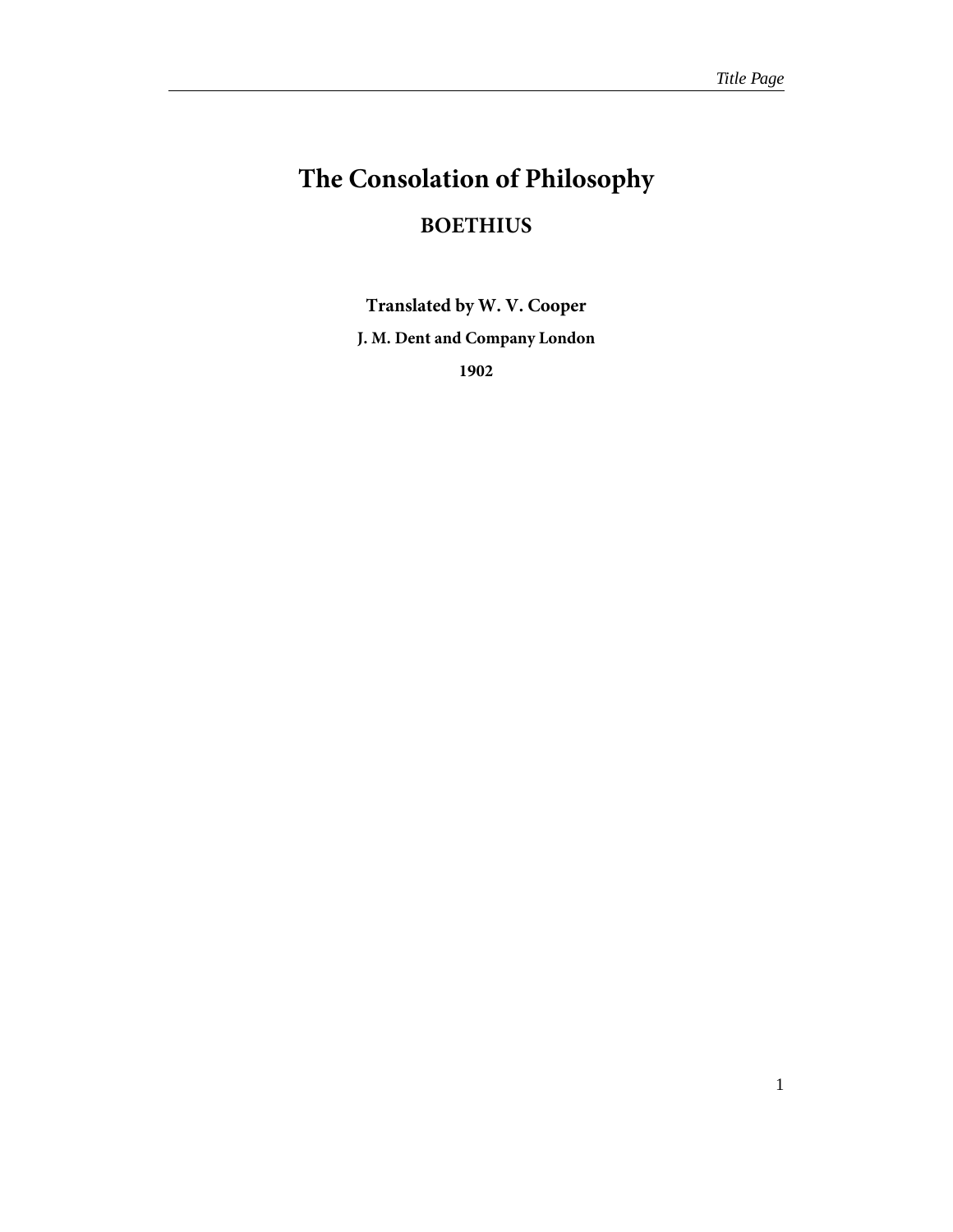3

### **BOOK I**

<span id="page-5-0"></span>'To pleasant songs my work was erstwhile given, and bright were all my labours then; but now in tears to sad refrains am I compelled to turn. Thus my maimed Muses guide my pen, and gloomy songs make no feigned tears bedew my face. Then could no fear so overcome to leave me companionless upon my way. They were the pride of my earlier bright-lived days: in my later gloomy days they are the comfort of my fate; for hastened by unhappiness has age come upon me without warning, and grief hath set within me the old age of her gloom. White hairs are scattered untimely on my head, and the skin hangs loosely from my worn-out limbs.

'Happy is that death which thrusts not itself upon men in their pleasant years, yet comes to them at the oft-repeated cry of their sorrow. Sad is it how death turns away from the unhappy with so deaf an ear, and will not close, cruel, the eyes that weep. Ill is it to trust to Fortune's fickle bounty, and while yet she smiled upon me, the hour of gloom had well-nigh overwhelmed my head. Now has the cloud put off its alluring face, wherefore without scruple my life drags out its wearying delays.

'Why, O my friends, did ye so often puff me up, telling me that I was fortunate? For he that is fallen low did never firmly stand.'

While I was pondering thus in silence, and using my pen to set down so tearful a complaint, there appeared standing over my head a woman's form, whose countenance was full of majesty, whose eyes shone as with fire and in power of insight surpassed the eyes of men, whose colour was full of life, whose strength was yet intact though she was so full of years that none would ever think that she was subject to such age as ours. One could but doubt her varying stature, for at one moment she repressed it to the common measure of a man, at another she seemed to touch with her crown the very heavens: and when she had raised higher her head, it pierced even the sky and baffled the sight of those who would look upon it. Her clothing was wrought of the finest thread by subtle workmanship brought to an indivisible piece. This had she woven with her own hands, as I afterwards did learn by her own shewing. Their beauty was somewhat dimmed by the dulness of long neglect, as is seen in the smoke-grimed masks of our ancestors. On the border below was inwoven the symbol  $\Pi$ , on that above was to be read a  $\Theta^1$  And between the two letters there could be marked degrees, by which, as by the rungs of a ladder, ascent might be made from the lower principle to the higher. Yet the hands of rough men had torn this garment and snatched such morsels as they could therefrom. In her right hand she carried books, in her left was a sceptre brandished.

<sup>1</sup>  $\Pi$  and  $\Theta$  are the first letters of the Greek words denoting Practical and Theoretical, the two divisions of philosophy.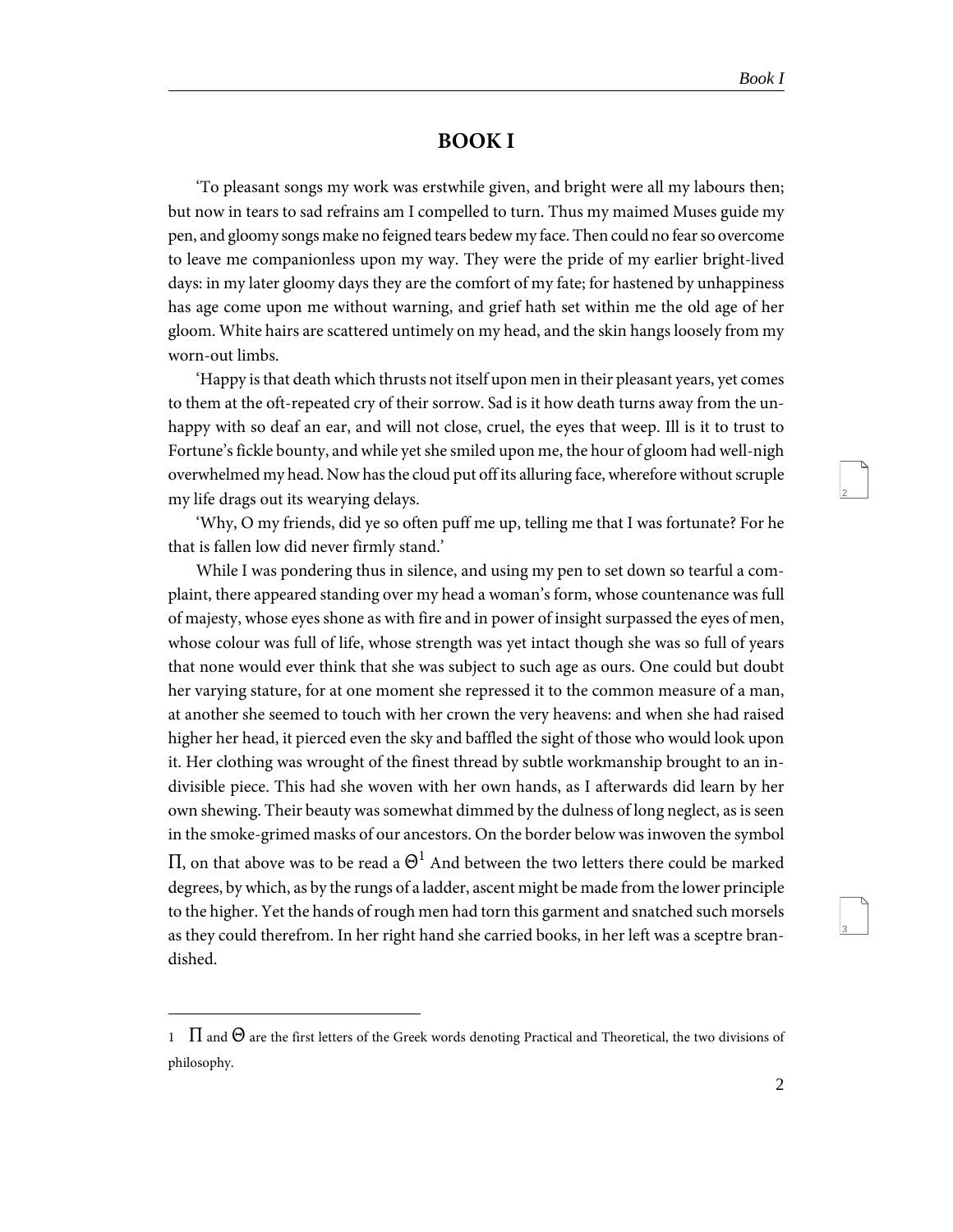5

When she saw that the Muses of poetry were present by my couch giving words to my lamenting, she was stirred a while; her eyes flashed fiercely, and said she, 'Who has suffered these seducing mummers to approach this sick man? Never do they support those in sorrow by any healing remedies, but rather do ever foster the sorrow by poisonous sweets. These are they who stifle the fruit-bearing harvest of reason with the barren briars of the passions: they free not the minds of men from disease, but accustom them thereto. I would think it less grievous if your allurements drew away from me some uninitiated man, as happens in the vulgar herd. In such an one my labours would be naught harmed, but this man has been nourished in the lore of Eleatics and Academics; and to him have ye reached? Away with you, Sirens, seductive unto destruction! leave him to my Muses to be cared for and to be healed.'

Their band thus rated cast a saddened glance upon the ground, confessing their shame in blushes, and passed forth dismally over the threshold. For my part, my eyes were dimmed with tears, and I could not discern who was this woman of such commanding power. I was amazed, and turning my eyes to the ground I began in silence to await what she should do. Then she approached nearer and sat down upon the end of my couch: she looked into my face heavy with grief and cast down by sorrow to the ground, and then she raised her complaint over the trouble of my mind in these words.

'Ah me! how blunted grows the mind when sunk below the o'erwhelming flood! Its own true light no longer burns within, and it would break forth to outer dark nesses. How often care, when fanned by earthly winds, grows to a larger and unmeasured bane. This man has been free to the open heaven: his habit has it been to wander into the paths of the sky: his to watch the light of the bright sun, his to inquire into the brightness of the chilly moon; he, like a conqueror, held fast bound in its order every star that makes its wandering circle, turning its peculiar course. Nay, more, deeply has he searched into the springs of nature, whence came the roaring blasts that ruffle the ocean's bosom calm: what is the spirit that makes the firmament revolve; wherefore does the evening star sink into the western wave but to rise from the radiant East; what is the cause which so tempers the season of Spring that it decks the earth with rose-blossoms; whence comes it to pass that Autumn is prolific in the years of plenty and overflows with teeming vines: deeply to search these causes was his wont, and to bring forth secrets deep in Nature hid.

'Now he lies there; extinct his reason's light, his neck in heavy chains thrust down, his countenance with grievous weight downcast; ah! the brute earth is all he can behold.

'But now,' said she, 'is the time for the physician's art, rather than for complaining.' Then fixing her eyes wholly on me, she said, 'Are you the man who was nourished upon the milk of my learning, brought up with my food until you had won you r way to the power of a manly soul? Surely I had given you such weapons as would keep you safe, and your strength unconquered; if you had not thrown them away. Do you know me? Why do you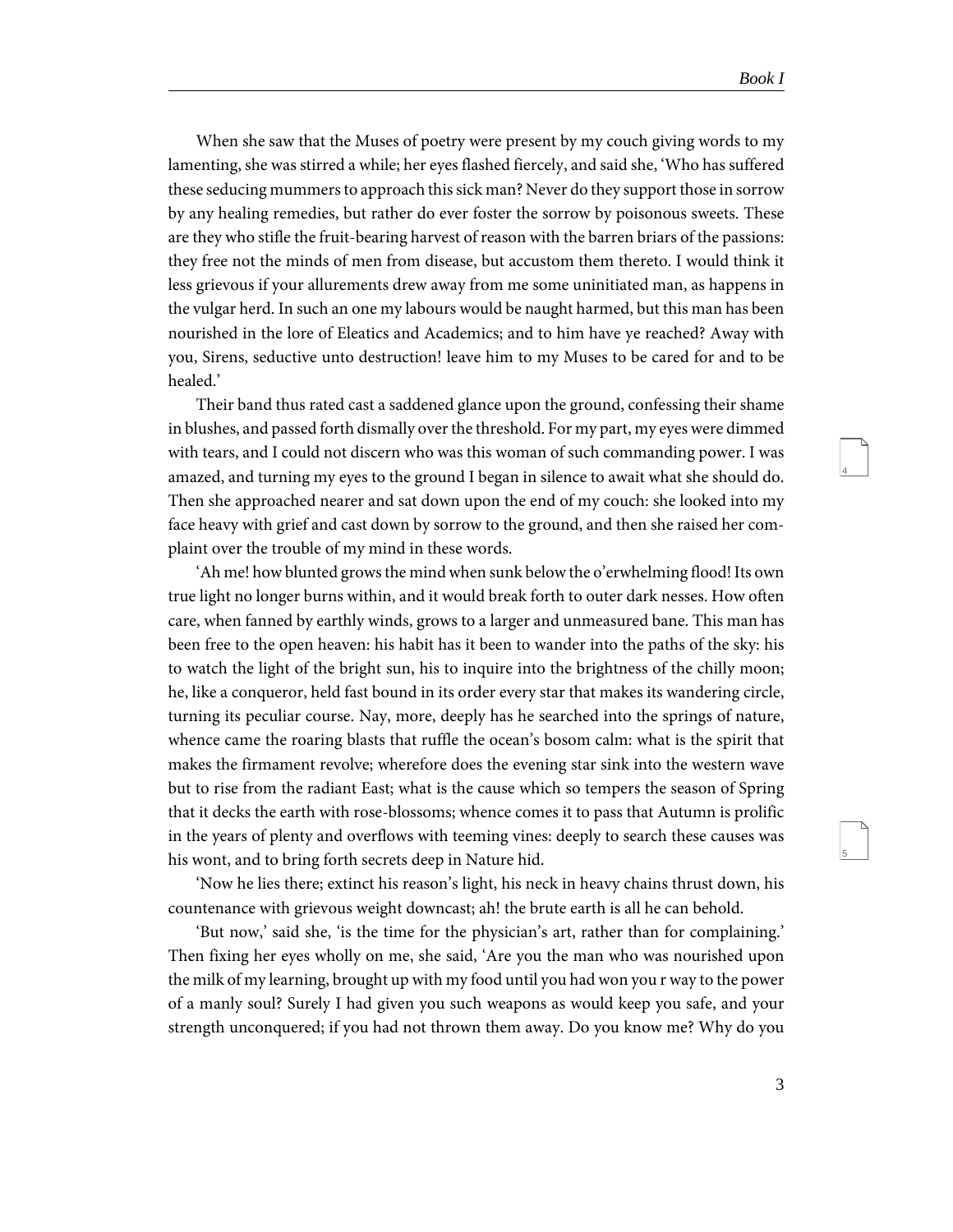7

keep silence? Are you dumb from shame or from dull amazement? I would it were from shame, but I see that amazement has overwhelmed you.'

When she saw that I was not only silent, but utterly tongue-tied and dumb, she put her hand gently upon my breast, and said, 'There is no danger: he is suffering from drowsiness, that disease which attacks so many minds which have been deceived. He has forgotten himself for a moment and will quickly remember, as soon as he recognises me. That he may do so, l et me brush away from his eyes the darkening cloud of thoughts of matters perishable.' So saying, she gathered her robe into a fold and dried my swimming eyes.

Then was dark night dispelled, the shadows fled away, and my eyes received returning power as before. 'Twas just as when the heavenly bodies are enveloped by the west wind's rush, and the sky stands thick with watery clouds; the sun is hidden and the stars are not yet come into the sky, and night descending from above o'erspreads the earth: but if the north wind smites this scene, launched forth from the Thracian cave, it unlocks the imprisoned daylight; the sun shines forth, and thus sparkling Phoebus smites with his rays our wondering eyes.

In such a manner were the clouds of grief scattered. Then I drew breath again and engaged my mind in taking knowledge of my physician's countenance. So when I turned my eyes towards her and fixed my gaze upon her, I recognised my nurse, Philosophy, in whose chambers I had spent my life from earliest manhood. And I asked her, 'Wherefore have you, mistress of all virtues, come down from heaven above to visit my lonely place of banishment? Is it that you, as well as I, may be harried, the victim of false charges?' 'Should I,' said she, 'desert you, my nursling? Should I not share and bear my part of the burden which has been laid upon you from spite against my name? Surely Philosophy never allowed herself to let the innocent go upon their journey unbefriended. Think you I would fear calumnies? that I would be terrified as though they were a new misfortune? Think you that this is the first time that wisdom has been harassed by d angers among men of shameless ways? In ancient days before the time of my child, Plato, have we not as well as nowadays fought many a mighty battle against the recklessness of folly? And though Plato did survive, did not his master, Socrates, win hi s victory of an unjust death, with me present at his side? When after him the followers of Epicurus, and in turn the Stoics, and then others did all try their utmost to seize his legacy, they dragged me, for all my cries and struggles, as though to s hare me as plunder; they tore my robe which I had woven with mine own hands, and snatched away the fragments thereof: and when they thought I had altogether yielded myself to them, they departed. And since among them were to be seen certain signs of my outward bearing, others ill-advised did think they wore my livery: thus were many of them undone by the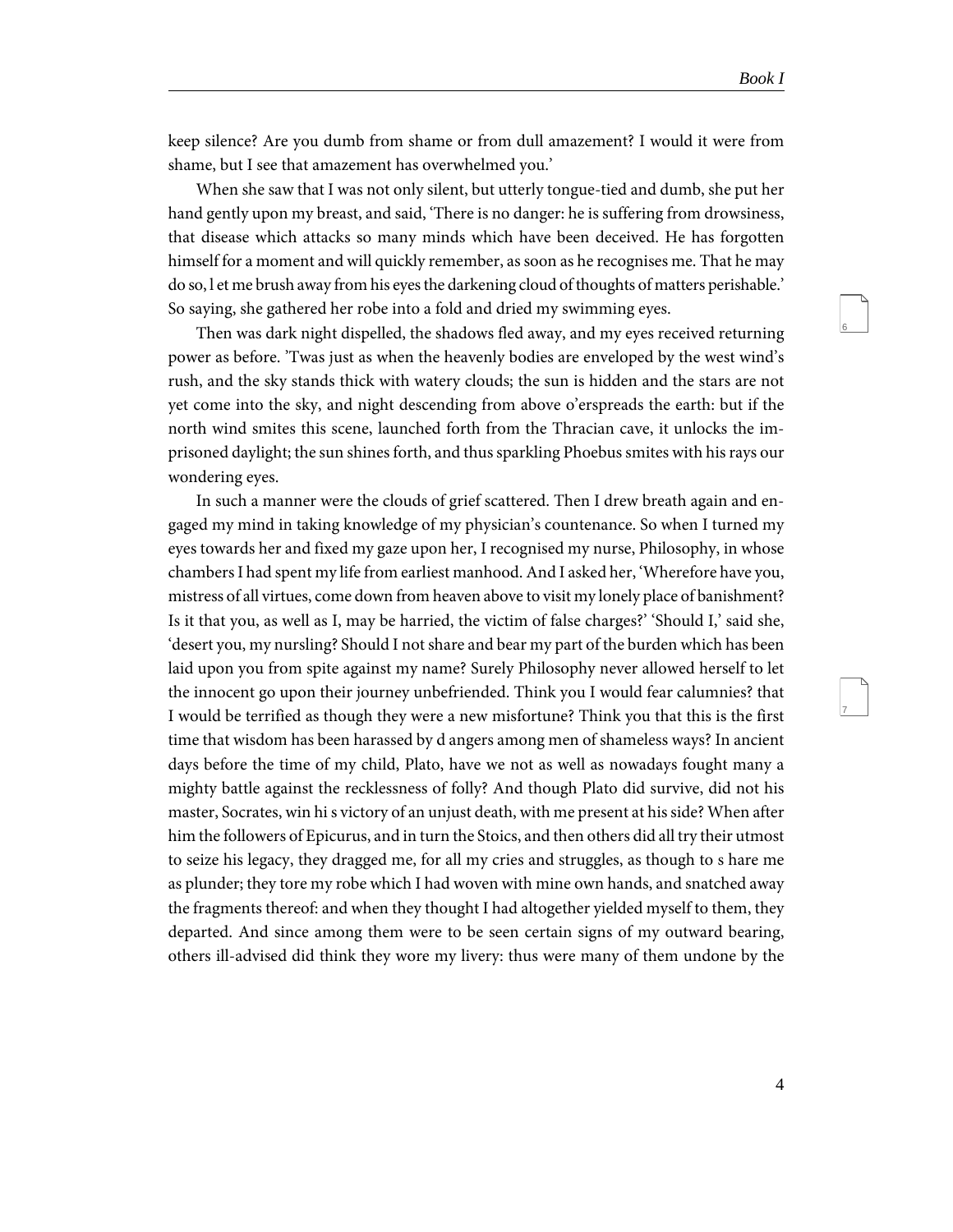errors of the herd of uninitiated. But if you have not heard of the exile of Anaxagoras, $^2$  nor the poison drunk by Socrates, $^3$  nor the torture of Zeno, $^4$  which all were of foreign lands, yet you may know of Canius, $^5$  Seneca, $^6$  and Soranus, $^7$  whose fame is neither small nor passing old. Naught else brought them to ruin but that, being built up in my ways, they appeared at variance with the desires of unscrupulous men. So it is no matter for your wonder if, in this sea of life, we are tossed about by storms from all sides; for to oppose evil men is the chief aim we set before ourselves. Though the band of such men is great in numbers, yet is it to be contemned: for it is guided by no leader, but is hurried along at random only by error running riot everywhere. If this band when warring against us presses too strongly upon us, our leader, Reason, gathers her forces into her citadel, while the enemy are busied in plundering useless baggage. As they seize the most worthless things, we laugh at them from above, untroubled by the whole band of m ad marauders, and we are defended by that rampart to which riotous folly may not hope to attain.

'He who has calmly reconciled his life to fate, and set proud death beneath his feet, can look fortune in the face, unbending both to good and bad: his countenance unconquered he can shew. The rage and threatenings of the sea will not move him though they stir from its depths the upheaving swell: Vesuvius's furnaces may never so often burst forth, and he may send rolling upwards smoke and fire; the lightning, whose wont it is to smite down lofty towers, may flash upon its way, but such men shall they never move. Why then stand they wretched and aghast when fierce tyrants rage in impotence? Fear naught, and hope naught: thus shall you have a weak man's rage disarmed. But whoso fears with trembling, or desires aught from them, he stands not firmly rooted, but dependent: thus has he thrown away his shield; he can be rooted up, and he links for himself the very chain whereby he may be dragged.

'Are such your experiences, and do they sink into your soul?' she asked. 'Do you listen only as "the dull ass to the lyre"? Why do you weep? Wherefore flow your tears? "Speak, nor keep secret in thine heart." If you expect a physician to help you, you must lay bare your wound.' Then did I rally my spirit till it was strong again, and answered, 'Does the savage bitterness of my fortune still need recounting? Does it not stand forth plainly enough of itself?

<sup>2</sup> Anaxagoras went into exile from Athens about 450 B.C.

<sup>3</sup> Socrates was executed by the Athenian state, B.C. 399.

<sup>4</sup> Zeno of Elea was tortured by Nearchus, tyrant of Elea, about 440 B.C.

<sup>5</sup> Canius was put to death by Caligula, c. A.D. 40.

<sup>6</sup> Seneca was driven to commit suicide by Nero, A.D. 66.

<sup>7</sup> Soranus was condemned to death by Nero, A.D. 66.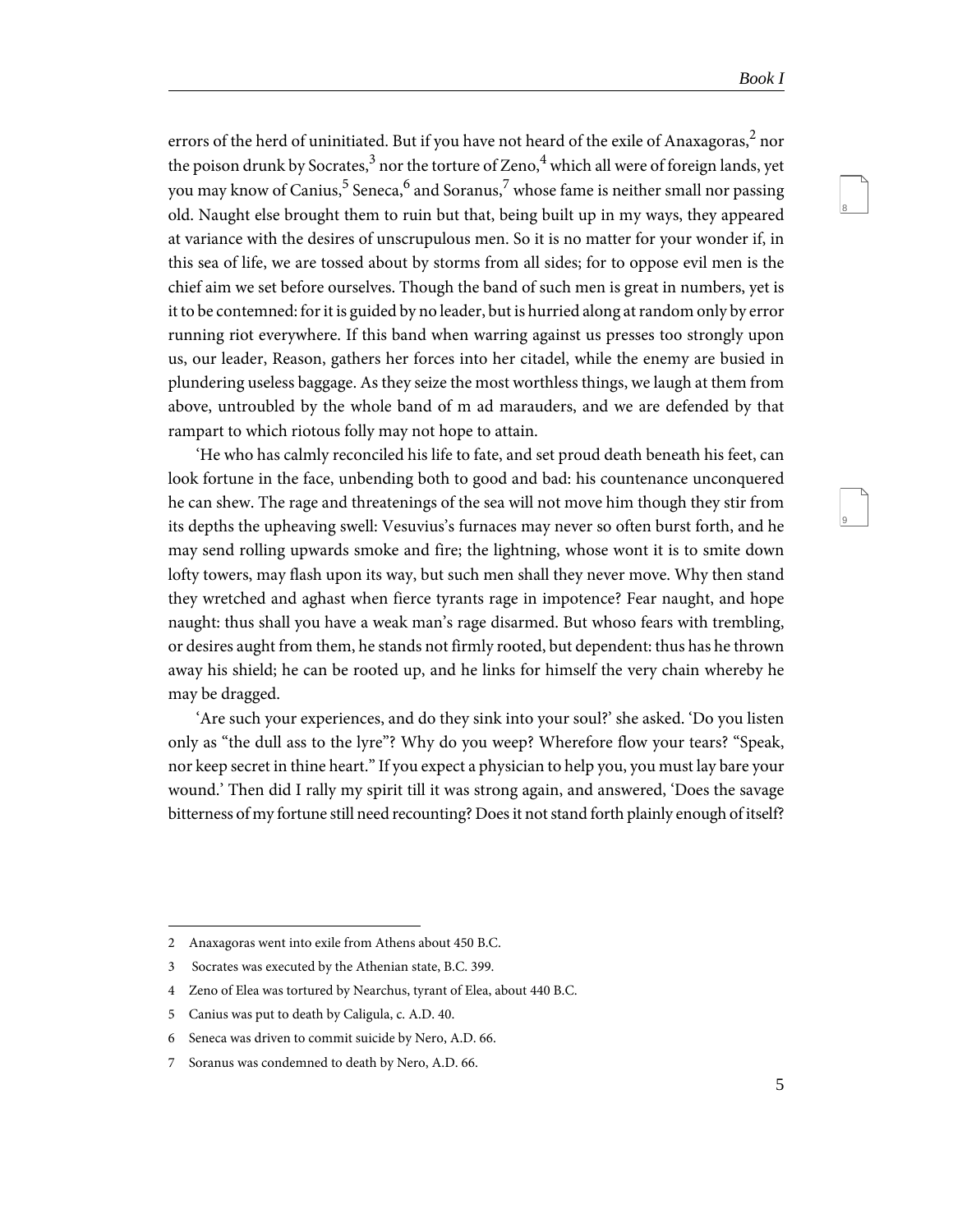11

Does not the very aspect of this place strike you? Is this the library which you had chosen for yourself as your sure resting-place in my house? Is this the room in which you would so often tarry with me expounding the philosophy of things human and divine? Was my condition like this, or my countenance, when I probed with your aid the secrets of nature, when you marked out with a wand the courses of the stars, when you shaped our habits and the rule of all our life by the pattern of the universe?<sup>8</sup> Are these the rewards we reap by yielding ourselves to you? Nay, you yourself have established this saying by the mouth of Plato, that commonwealths would be blessed if they were guided by those who made wisdom their study, or if those who guided them would make wisdom their study.<sup>9</sup> By the mouth of that same great man did you teach that this was the binding reason why a commonwealth should be governed by philosophers, namely that the helm of government should not be left to unscrupulous or criminal citizens lest they should bring corruption and ruin upon the good citizens.<sup>10</sup> Since, then, I had learned from you in quiet and inaction of this view, I followed it further, for I desired to practise it in public government. You and God Himself, who has grafted you in the minds of philosophers, are my witnesses that never have I applied myself to any office of state except that I might work for the common welfare of all good men. Thence followed bitter quarrels with evil men which could not be appeased, and, for the sake of preserving justice, contempt of the enmity of those in power, for this is the result of a free and fearless conscience. How often have I withstood Conigastus to his face, whenever he has attacked a weak man's fortune! How often have I turned by force Trigulla, $^{11}$  the overseer of the Emperor's household, from an unjust act that he had begun or even carried out! How many times have I put my own authority in danger by protecting those wretched people who were harried with unending false charges by the greed of barbarian Goths which ever went unpunished! Never, I say, has any man depraved me from justice to injustice. My heart has ached as bitterly as those of the sufferers when I have seen the fortunes of our subjects ruined both by the rapacity of persons and the taxes of the state. Again, in a time of severe famine, a grievous, intolerable sale by compulsion was decreed in Campania, and devastation threatened that province. Then I undertook for the sake of the common welfare a struggle against the commander of the Imperial guard; though the king was aware of it, I fought against the enforcement of the sale, and fought successfully. Paulinus was a man who

<sup>8</sup> Boethius means that his chief 'philosophical' studies had been physics, astronomy, and ethics.

<sup>9</sup> Plato, Repub. v. 473.

<sup>10</sup> Plato, Repub. vi. 488, 489.

<sup>11</sup> Conigastus and Trigulla were favourite officers of the Emperor, Theodoric, the Goth: they used their influence with him for the oppression of the weak.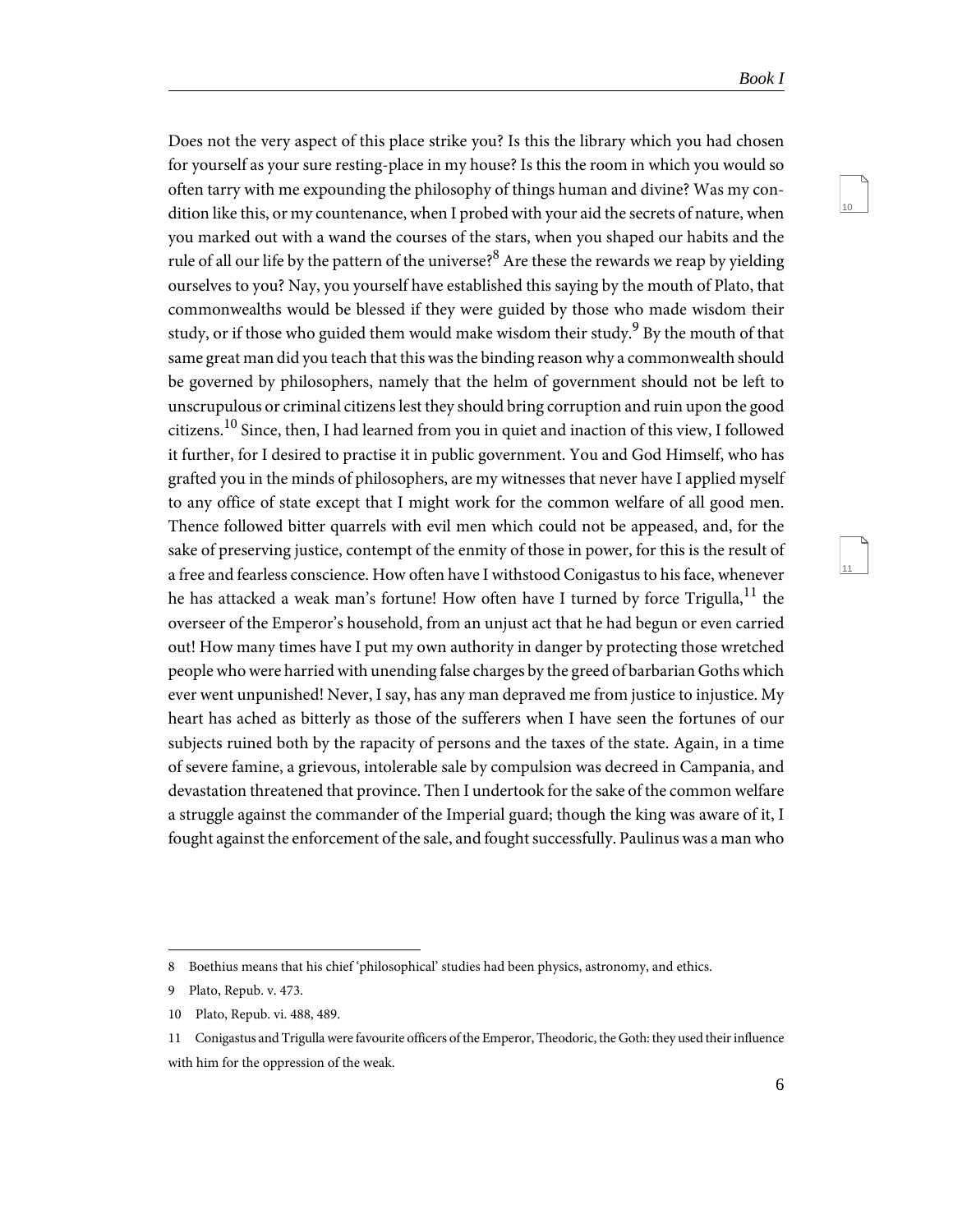13

14

had been consul: the jackals of the court had in their own hopes and desires already swallowed up his possessions, but I snatched him from their very gaping jaws. I exposed myself to the hatred of the treacherous informer Cyprian, that I might prevent Albinus, also a former consul, being overwhelmed by the penalty of a trumped-up charge. Think you that I have raised up against myself bitter and great quarrels enough? But I ought to have been safer among those whom I helped; for, from my love of justice, I laid up for myself among the courtiers no resource to which I might turn for safety. Who, further, were the informers upon whose evidence I was banished? One was Basilius: he was formerly expelled from the royal service, and was driven by debt to inform against me. Again, Opilio and Gaudentius had been condemned to exile by the king for many unjust acts and crimes: this decree they would not obey, and they sought sanctuary in sacred buildings, but when the king was aware of it, he declared that if they departed not from Ravenna before a certain day, they should be driven forth branded upon their foreheads. What could be more stringent than this? Yet upon that very day information against me was laid by these same men and accepted. Why so? Did my character deserve this treatment? Or did my prearranged condemnation give credit and justification to my accusers? Did Fortune feel no shame for this? If not for innocence calumniated, at any rate for the baseness of the calumniators?

'Would you learn the sum of the charges against me? It was said that "I had desired the safety of the Senate." You would learn in what way. I was charged with "having hindered an informer from producing papers by which the Senate could be accused of treason." What think you, my mistress? Shall I deny it lest it shame you? Nay, I did desire the safety of the Senate, nor shall ever cease to desire it. Shall I confess it? Then there would have been no need to hinder an informer. Shall I call it a crime to have wished for the safety of that order? By its own decrees concerning myself it has established that this is a crime. Though want of foresight often deceives itself, it cannot alter the merits of facts, and, in obedience to the Senate's command, I cannot think it right to hide the truth or to assent to falsehood.

'However, I leave it to your judgment and that of philosophers to decide how the justice of this may be; but I have committed to writing for history the true course of events, that posterity may not be ignorant thereof. I think it unnecessary to speak of the forged letters through which I am accused of " hoping for the freedom of Rome." Their falsity would have been apparent if I had been free to question the evidence of the informers themselves, for their confessions have much force in all such business.

'But what avails it? No liberty is left to hope for. Would there were any! I would answer in the words of Canius, who was accused by Gaius Cæsar,  $^{12}$  Germanicus's son, of being cognisant of a plot against himself: " If I had known of it, you would not have."

<sup>12</sup> The Emperor Caligula.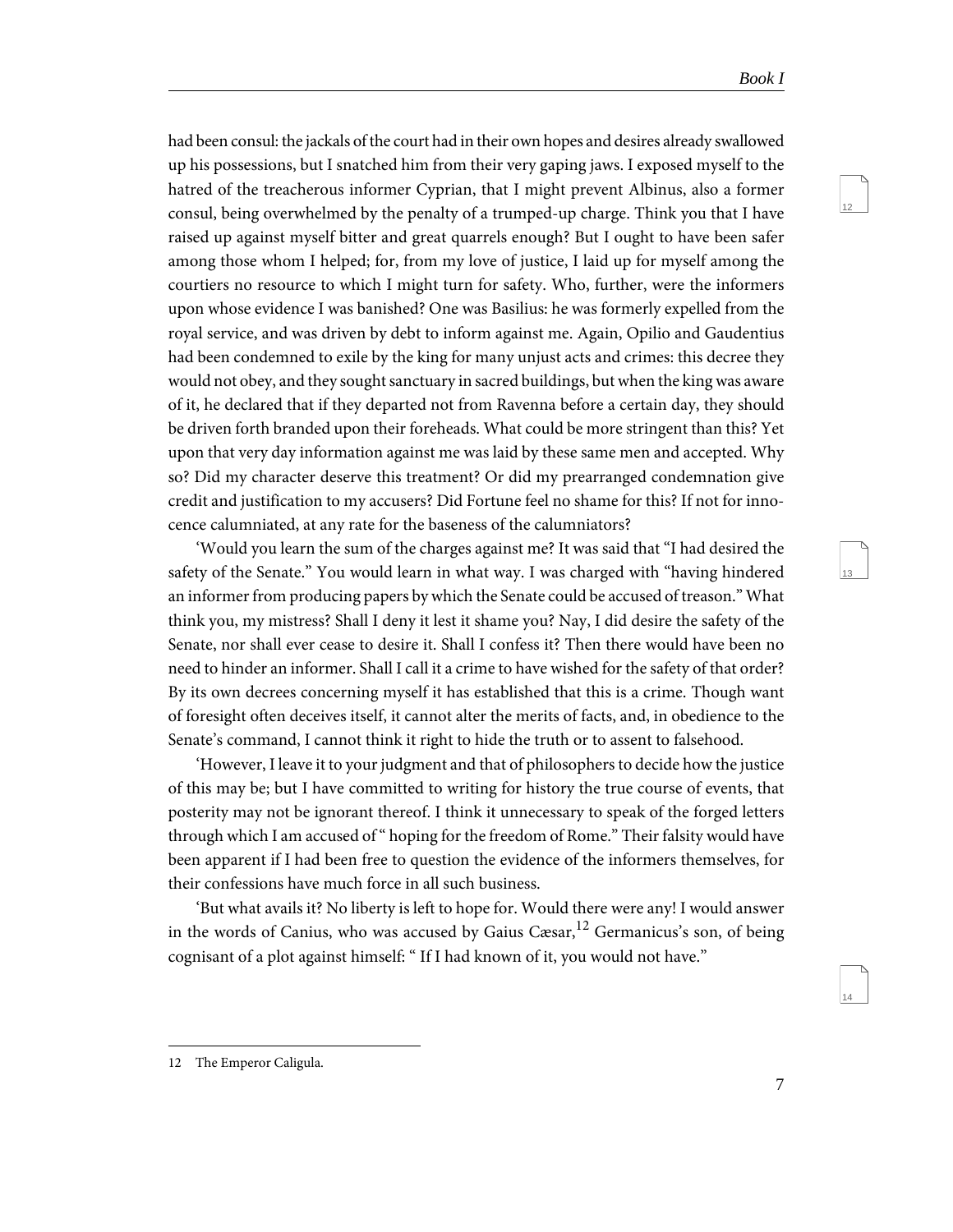'And in this matter grief has not so blunted my powers that I should complain of wicked men making impious attacks upon virtue: but at this I do wonder, that they should hope to succeed. Evil desires are, it may be, due to our natural failings, but that the conceptions of any wicked mind should prevail against innocence while God watches over us, seems to me unnatural. Wherefore not without cause has one of your own followers asked, " If Go d is, whence come evil things? If He is not, whence come good? "

'Again, let impious men, who thirst for the blood of the whole Senate and of all good citizens, be allowed to wish for the ruin of us too whom they recognise as champions of the Senate and all good citizens: but surely such as I have not deserved the same hatred from the members of the Senate too?

'Since you were always present to guide me in my words and my deeds, I think you re member what happened at Verona. When King Theodoric, desiring the common ruin of the Senate, was for extending to the whole order the charge of treason laid against Albinus, you remember how I laboured to defend the innocence of the order without any care for my own danger? You know that I declare this truthfully and with no boasting praise of self. For the secret value of a conscience, that approves its own action, is lessened somewhat each time that it receives the reward of fame by displaying its deeds. But you see what end has fallen upon my innocency. In the place of the rewards of honest virtue, I am suffering the punishments of an ill deed that was not mine. And did ever any direct confession of a crime find its judges so well agreed upon exercising harshness, that neither the liability of the human heart to err, nor the changeableness of the fortune of all mankind, could yield one dissentient voice? If it had been said that I had wished to burn down temples, to murder with sacrilegious sword their priests, that I had planned the massacre of all good citizens, even so I should have been present to plead guilty or to be convicted, before the sentence was executed. But here am I, nearly five hundred-miles away, without the opportunity of defending myself, condemned to death and the confiscation of my property because of my too great zeal for the Senate. Ah! well have they deserved that none should ever be liable to be convicted on such a charge! Even those who laid information have seen the honour of this accusation, for, that they might blacken it with some criminal ingredient, they had need to lie, saying that I had violated my conscience by using unholy means to obtain offices corruptly. But you, by being planted within me, dispelled from the chamber of my soul all craving for that which perishes, and where your eyes were looking there could be no place for any such sacrilege. For you instilled into my ears, and thus into my daily thoughts, that saying of Pythagoras, "Follow after God." Nor was it seemly that I, whom you had built up to such excellence that you made me as a god, should seek the support of the basest wills of men. Yet, further, the innocent life within my home, my gathering of most honourable friends, my father-in-law Symmachus,<sup>13</sup> a man esteemed no less in his public life than for his private

15

<sup>13</sup> Symmachus was executed by Theodoric at the same time as Boethius.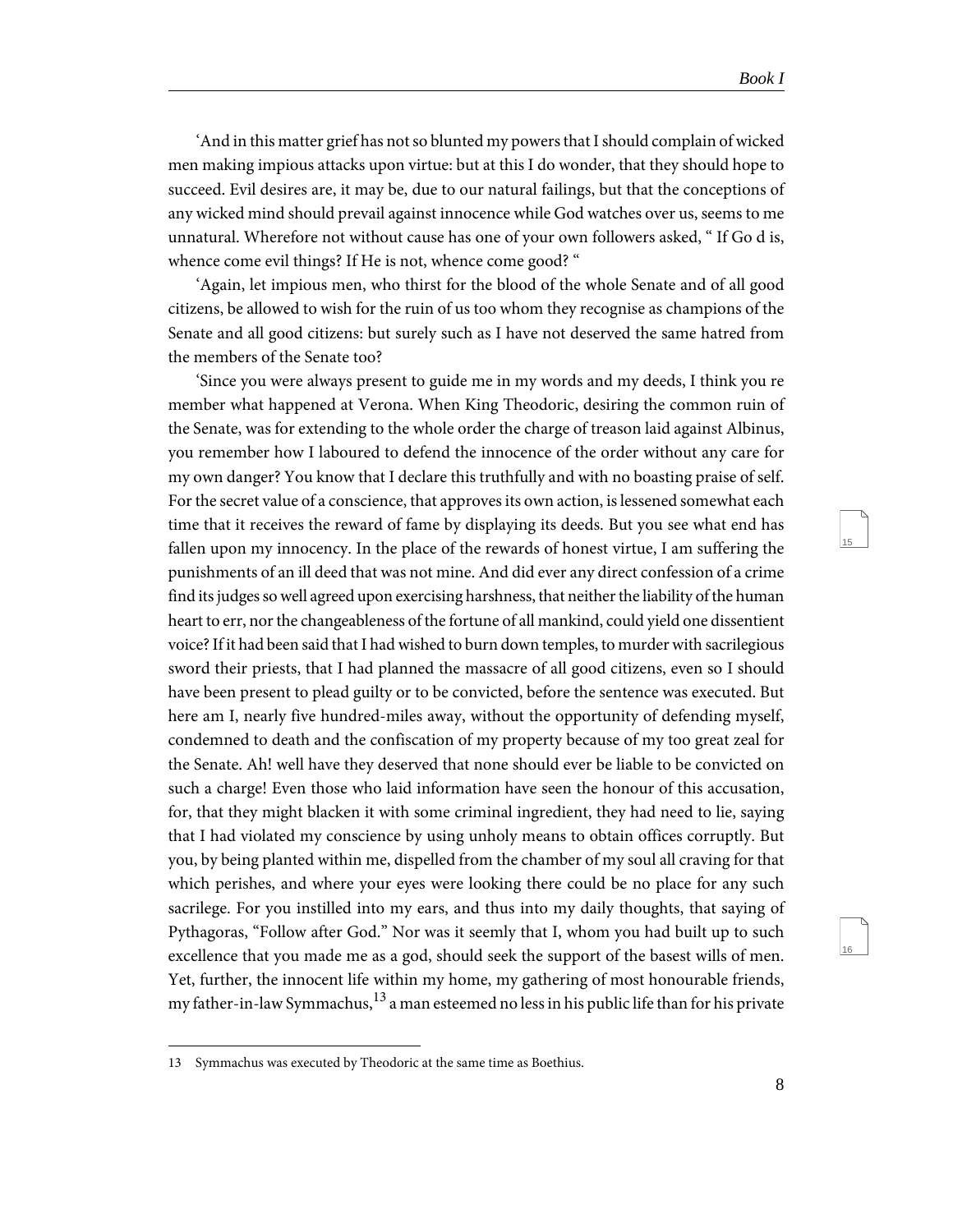18

conscientiousness, these all put far from me all suspicion of this crime. But  $-$  O the shame of it! -- it is from you that they think they derive the warrant for such a charge, and we seem to them to be allied to ill-doing from this very fact that we are steeped in the principles of your teaching, and trained in your manners of life. Thus it is not enough that my deep respect for you has profited me nothing, but you yourself have received wanton contumely from the hatred that had rather fallen on me. Yet besides this, is another load added to my heap of woes: the judgment of the world looks not to the deserts of the case, but to the evolution of chance, and holds that only this has been intended which good fortune may chance to foster: whence it comes that the good opinion of the world is the first to desert the unfortunate. It is wearisome to recall what were the tales by people told, or how little their many various opinions agreed. This alone I would fain say: it is the last burden laid upon us by unkind fortune, that when any charge is invented to be fastened upon unhappy men, they are believed to have deserved all they have to bear. For kindness I have received persecutions; I have been driven from all my possessions, stripped of my honours, and stained for ever in my reputation. I think I see the intoxication of joy in the sin-steeped dens of criminals: I see the most abandoned of men intent upon new and evil schemes of spying: I see honest men lying crushed with the fear which smites them after the result of my perilous case: wicked men one and all encouraged to dare every crime without fear of punishment, nay, with hope of rewards for the accomplishment thereof: the innocent I see robbed not merely of their peace and safety, but even of all chance of defending themselves. So then I may cry  $aloud·$ 

'Founder of the star-studded universe, resting on Thine eternal throne whence Thou turnest the swiftly rolling sky, and bindest the stars to keep Thy law; at Thy word the moon now shines brightly with full face, ever turned to her brother's light, and so she dims the lesser lights; or now she is herself obscured, for nearer to the sun her beams shew her pale horns alone. Cool rises the evening star at night's first drawing nigh: the same is the morning star who casts off the harness that she bore before, and paling meets the rising sun. When winter's cold doth strip the trees, Thou settest a shorter span to day. And Thou, when summer comes to warm, dost change the short divisions of the night. Thy power doth order the seasons of the year, so that the western breeze of spring brings back the leaves which winter's north wind tore away; so that the dog-star's heat makes ripe the ears of corn whose seed Arcturus watched. Naught breaks that ancient law: naught leaves undone the work appointed to its place. Thus all things Thou dost rule with limits fixed: the lives of men alone dost Thou scorn to restrain, as a guardian, within bounds. F or why does Fortune with her fickle hand deal out such changing lots? The hurtful penalty is due to crime, but falls upon the sinless head: depraved men rest at ease on thrones aloft, and by their unjust lot can spurn beneath their hurtful heel the necks of virtuous men. Beneath obscuring shadows lies bright virtue hid: the just man bears the unjust's infamy. They suffer not for forsworn oaths, they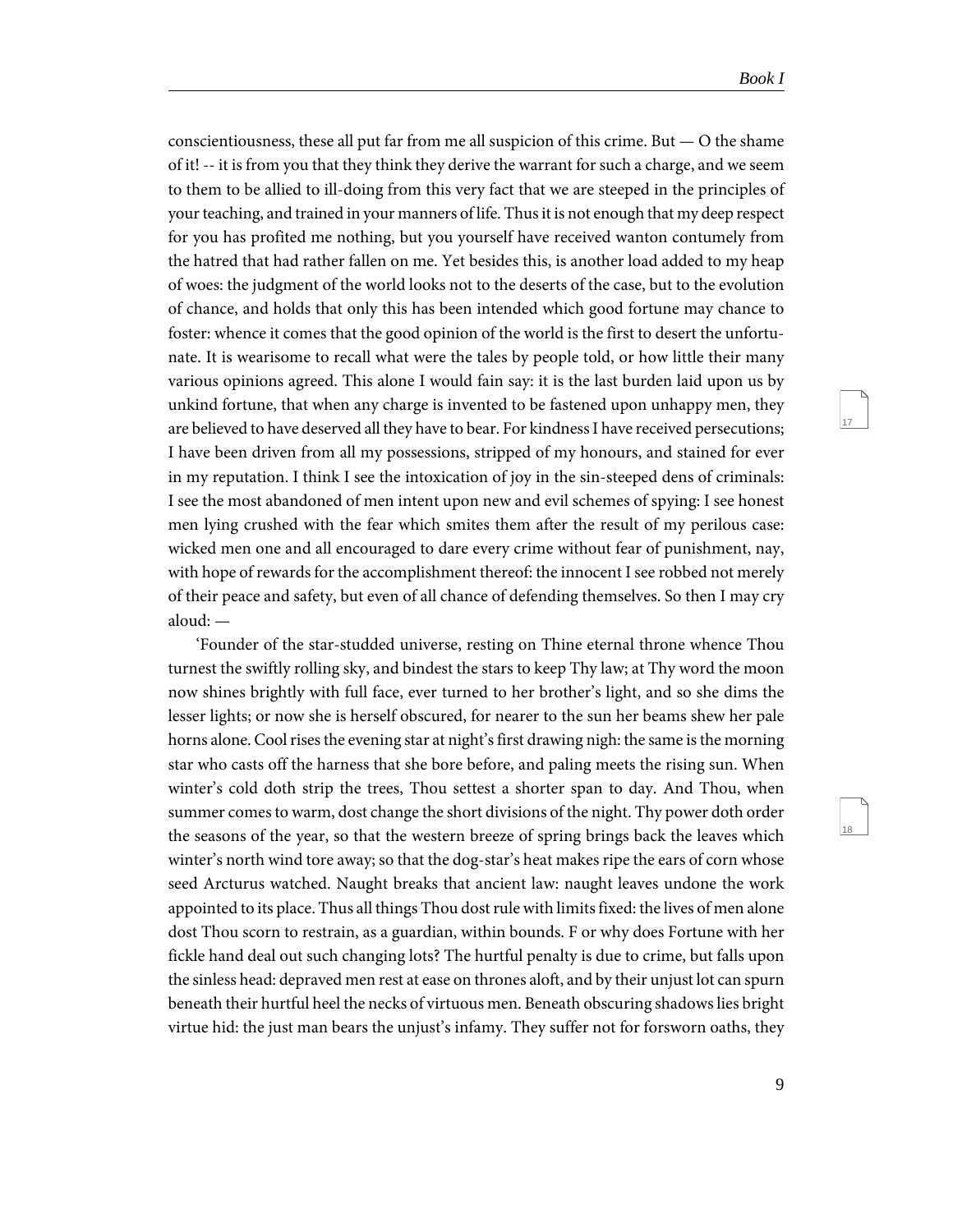20

suffer not for crimes glozed over with their lies. But when their will is to put forth their strength, with triumph they subdue the mightiest kings whom peoples in their thousands fear. O Thou who dost weave the bonds of Nature's self, look down upon this pitiable earth! Mankind is no base part of this great work, and we are tossed on Fortune's wave. Rest rain, our Guardian, the engulfing surge, and as Thou dost the unbounded heaven rule, with a like bond make true and firm these lands.'

While I grieved thus in long-drawn pratings, Philosophy looked on with a calm countenance, not one whit moved by my complaints Then said she, 'When I saw you in grief and in tears I knew thereby that you were unhappy and in exile, but I knew not how distant was your exile until your speech declare d it. But you have not been driven so far from your home; you have wandered thence yourself: or if you would rather hold that you have been driven, you have been driven by yourself rather than by any other. No other could have done so to you. For if you recall your true native country, you know that it is not under the rule of the many-headed people, as was Athens of old, but there is one Lord, one King, who rejoices in the greater number of his subjects, not in their banishment. To be guided by his reins, to bow to his justice, is the highest liberty. Know you not that sacred and ancient law of your own state by which it is enacted that no man, who would establish a dwelling-place for himself therein, may lawfully be put forth? For there is no fear that any man should merit exile, if he be kept safe therein by its protecting walls. But any man that may no longer wish to dwell there, does equally no longer deserve to be there. Wherefore it is your looks rather than the aspect of this place which disturb me.<sup>14</sup> It is not the walls of your library, decked with ivory and glass, that I need, but rather the resting-place in your heart, wherein I have not stored books, but I have of old put that which gives value to books, a store of thoughts from books of mine. As to your services to the common weal, you have spoken truly, though but scantily, if you consider your manifold exertions. Of all wherewith you have been charged either truthfully or falsely, you have but recorded what is well known. As for the crimes and wicked lies of the informers, you have rightly thought fit to touch but shortly thereon, for they are better and more fruitfully made common in the mouth of the crowd that discusses all matters. You have loudly and strongly upbraided the unjust ingratitude of the Senate: you have grieved over the charges made against myself, and shed tears over the insult to my fair fame: your last outburst of wrath was against Fortune, when you complained that she paid no fair rewards according to deserts: finally, you have prayed with passionate Muse that the same peace and order, that are seen in the heavens, might also rule the earth. But you are overwhelmed by this variety of mutinous passions: grief, rage, and gloom tear your mind asunder, and so in this present mood stronger measures cannot yet come nigh to heal you. Let us therefore use gentler means, and since, just as matter in the

<sup>14</sup> Cp. Prose iv. of this book, p. 9.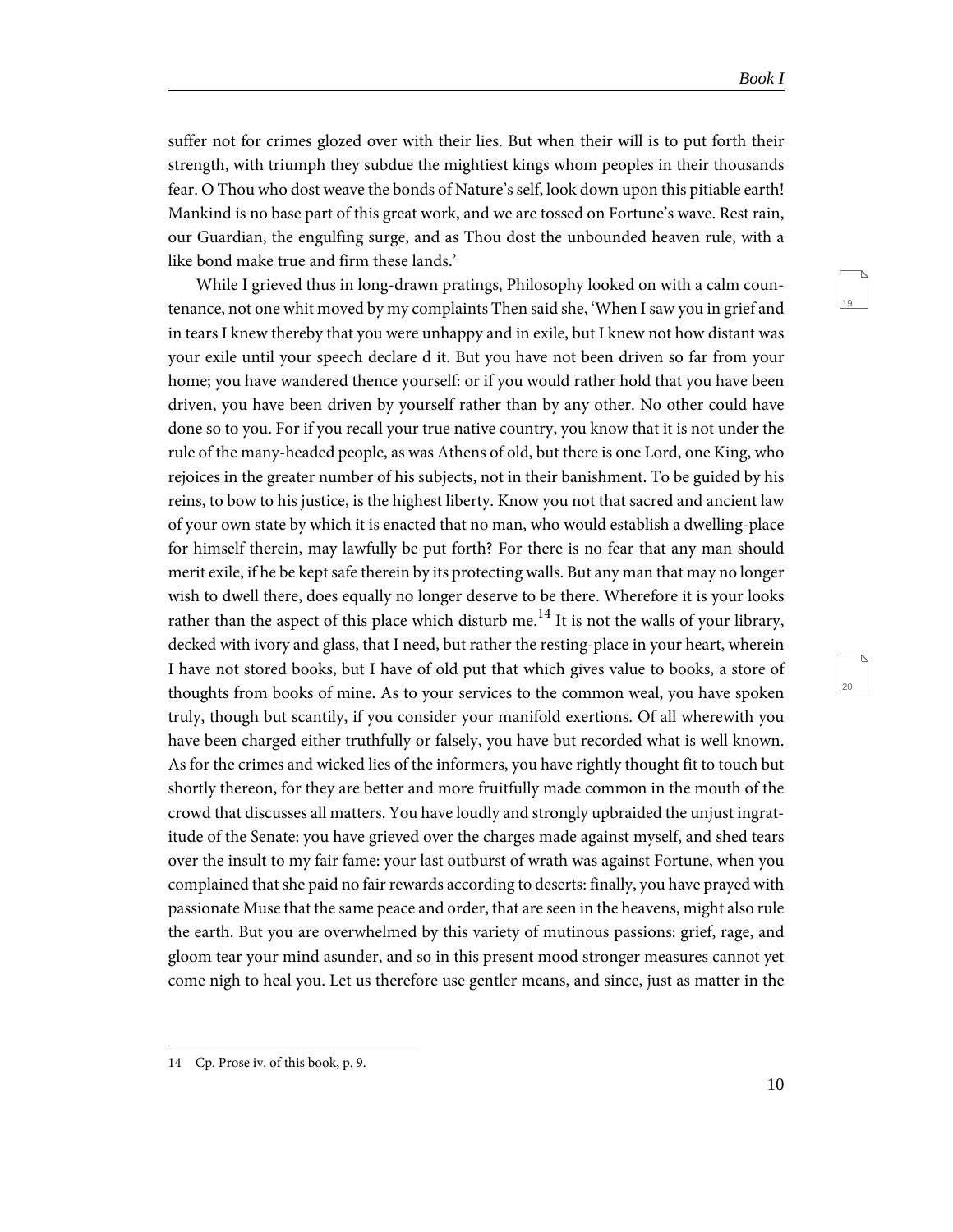22

body hardens into a swelling, so have these disquieting influences, let these means soften by kindly handling the unhealthy spot, until it will bear a sharper remedy.

'When the sign of the crab doth scorch the field, fraught with the sun's most grievous rays, the husbandman that has freely intrusted his seed to the fruitless furrow, is cheated by the faithless harvest-goddess; and he must turn him to the oak tree's fruit.

'When the field is scarred by the bleak north winds, wouldst thou seek the wood's dark carpet to gather violets? If thou wilt enjoy the grapes, wouldst thou seek with clutching hand to prune the vines in spring? 'Tis in autumn Bacchus brings his gifts. Thus God marks out the times and fits to them peculiar works: He has set out a course of change, and lets no confusion come. If aught betake itself to headlong ways, and leaves its sure design, ill will the outcome be thereto.

'First then,' she continued, 'will you let me find out and make trial of the state of your mind by a few small questions, that so I may understand what should be the method of your treatment?'

'Ask,' said I, 'what your judgment would have you ask, and I will answer you.'

Then said she, 'Think you that this universe is guided only at random and by mere chance? or think you there is any rule of reason constituted in it?'

'No, never would I think it could be so, nor believe that such sure motions could be made at random or by chance. I know that God, the founder of the universe, does overlook His work; nor ever may that day come which shall drive me to abandon this belief as untrue.'

'So is it,' she said, 'and even so you cried just now, and only mourned that mankind alone has no part in this divine guardianship: you were fixed in your belief that all other things are ruled by reason. Yet, how strange! how much I wonder how it is that you can be so sick though you are set in such a health-giving state of mind! But let us look deeper into it: I cannot but think there is something lacking. Since you are not in doubt that the universe is ruled by God, tell me by what method you think that government is guided?'

'I scarcely know the meaning of your question; much less can I answer it.'

'Was I wrong,' said she, 'to think that something was lacking, that there was some opening in your armour, some way by which this distracting disease has crept into your soul? But tell me, do you remember what is the aim and end of all things? what the object to which all nature tends?'

'I have heard indeed, but grief has blunted my memory.'

'But do you not some how know whence all things have their source?'

'Yes,' I said; 'that source is God.'

'Is it possible that you, who know the beginning of all things, should not know their end? But such are the ways of these distractions, such is their power, that though they can move a man's position, they cannot pluck him from himself or wrench him from his roots. But this question would I have you answer: do you remember that you are a man?'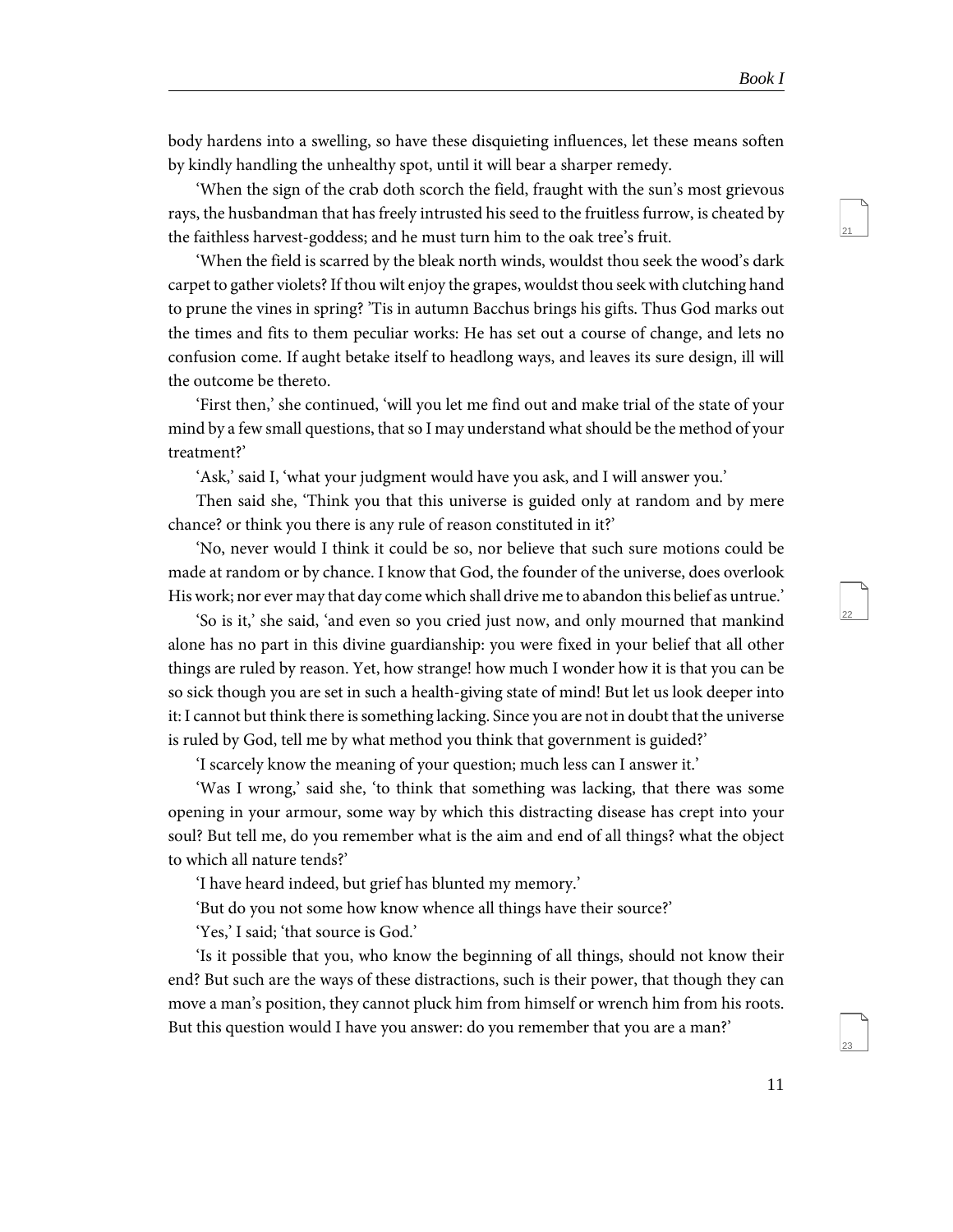'How can I but remember that?'

'Can you then say what is a man?'

'Need you ask? I know that he is an animal, reasoning and mortal; that I know, and that I confess myself to be.'

'Know you naught else that you are?' asked Philosophy.

'Naught,' said I.

'Now,' said she, 'I know the cause, or the chief cause, of your sickness. You have forgotten what you are. Now therefore I have found out to the full the manner of your sickness, and how to attempt the restoring of your health. You are overwhelmed by this forgetfulness of yourself: hence you have been thus sorrowing that you are exiled and robbed of all your possessions. You do not know the aim and end of all things; hence you think that if men are worthless and wicked, they are powerful and fortunate. You have forgotten by what methods the universe is guided; hence you think that the chances of good and bad fortune are tossed about with no ruling hand. These things may lead not to disease only, but even to death as well. But let us thank the Giver of all health, that your nature has not altogether left you. We have yet the chief spark for your health's fire, for you have a true knowledge of the hand that guides the universe: you do believe that its government is not subject to random chance, but to divine reason. Therefore have no fear. From this tiny spark the fire of life shall forthwith shine upon you. But it is not time to use severer remedies, and since we know that it is the way of all minds to clothe themselves ever in false opinions as they throw off the true, and these false ones breed a dark distraction which confuses the true insight, therefore will I try to lessen this darkness for a while with gentle applications of easy remedies, that so the shadows of deceiving passions may be dissipated, and you may have power to perceive the brightness of true light.'

'When the stars are hidden by black clouds, no light can they afford. When the boisterous south wind rolls along the sea and stirs the surge, the water, but now as clear as glass, bright as the fair sun's light, is dark, impenetrable to sight, with stirred and scattered sand. The stream, that wanders down the mountain's side, must often find a stumbling-block, a stone within its path torn from the hill's own rock. So too shalt thou: if thou wouldst see the truth in undimmed light, choose the straight road, the beaten path; away with passing joys! away with fear! put vain hopes to flight! and grant no place to grief! Where these distractions reign, the mind is clouded o'er, the soul is bound in chains.'

24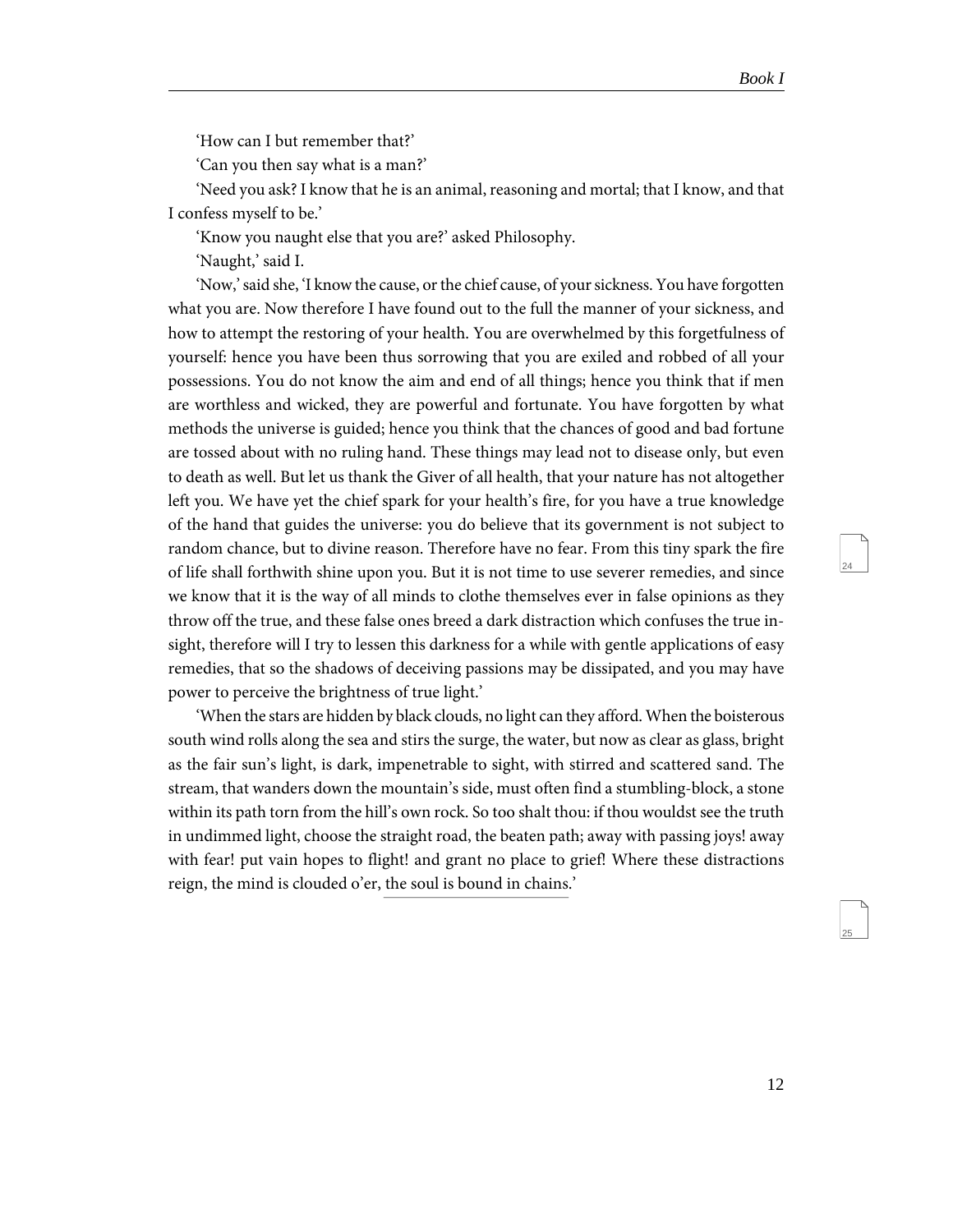### **BOOK II**

<span id="page-16-0"></span>THEN for a while she held her peace. But when her silence, so discreet, made my thoughts to cease from straying, she thus began to speak: 'If I have thoroughly learned the causes and the manner of your sickness, your former good fortune has so affected you that you are being consumed by longing for it. The change of one of her this alone has overturned your peace of mind through your own imagination. I understand the varied disguises of that unnatural state. I know how Fortune is ever most friendly and alluring to those whom she strives to deceive, until she overwhelms them with grief beyond bearing, by deserting them when least expected. If you recall her nature, her ways, or her deserts, you will see that you never had in her, nor have lost with her, aught that was lovely. Yet, I think, I shall not need great labour to recall this to your memory. For then too, when she was at your side with all her flattery, you were wont to reproach her in strong and manly terms; and to revile her with the opinions that you had gathered in worship of me with my favoured ones. But no sudden change of outward affairs can ever come without some upheaval in the mind. Thus has it followed that you, like others, have fallen somewhat away from your calm peace of mind. But it is time now for you to make trial of some gentle and pleasant draught, which by reaching your inmost parts shall prepare the way for yet stronger healing draughts. Try therefore the assuring influence of gentle argument which keeps its straight path only when it holds fast to my instructions. And with this art of orators let my handmaid, the art of song, lend her aid in chanting light or weighty harmonies as we desire.

'What is it, mortal man, that has cast you down into grief and mourning? You have seen something unwonted, it would seem, something strange to you. But if you think that Fortune has changed towards you, you are wrong. These are ever her ways: this is her very nature. She has with you preserved her own constancy by her very change. She was ever changeable at the time when she smiled upon you, when she was mocking you with the allurements of false good fortune. You have discovered both the different faces of the blind goddess. To the eyes of others she is veiled in part: to you she has made herself wholly known. If you find her welcome, make use of her ways, and so make no complaining. If she fills you with horror by her treachery, treat her with despite; thrust her away from you, for she tempts you to your ruin. For though she is the cause of this great trouble for you, she ought to have been the subject of calmness and peace. For no man can ever make himself sure that she will never desert him, and thus has she deserted you. Do you reckon such happiness to be prized, which is sure to pass away? Is good fortune dear to you, which is with you for a time and is not sure to stay, and which is sure to bring you unhappiness when it is gone? But seeing that it cannot be stayed at will, and that when it flees away it leaves misery behind, what is such a fleeting thing but a sign of coming misery? Nor should it ever satisfy any man to look only at that which is placed before his eyes. Prudence takes measure of the results

26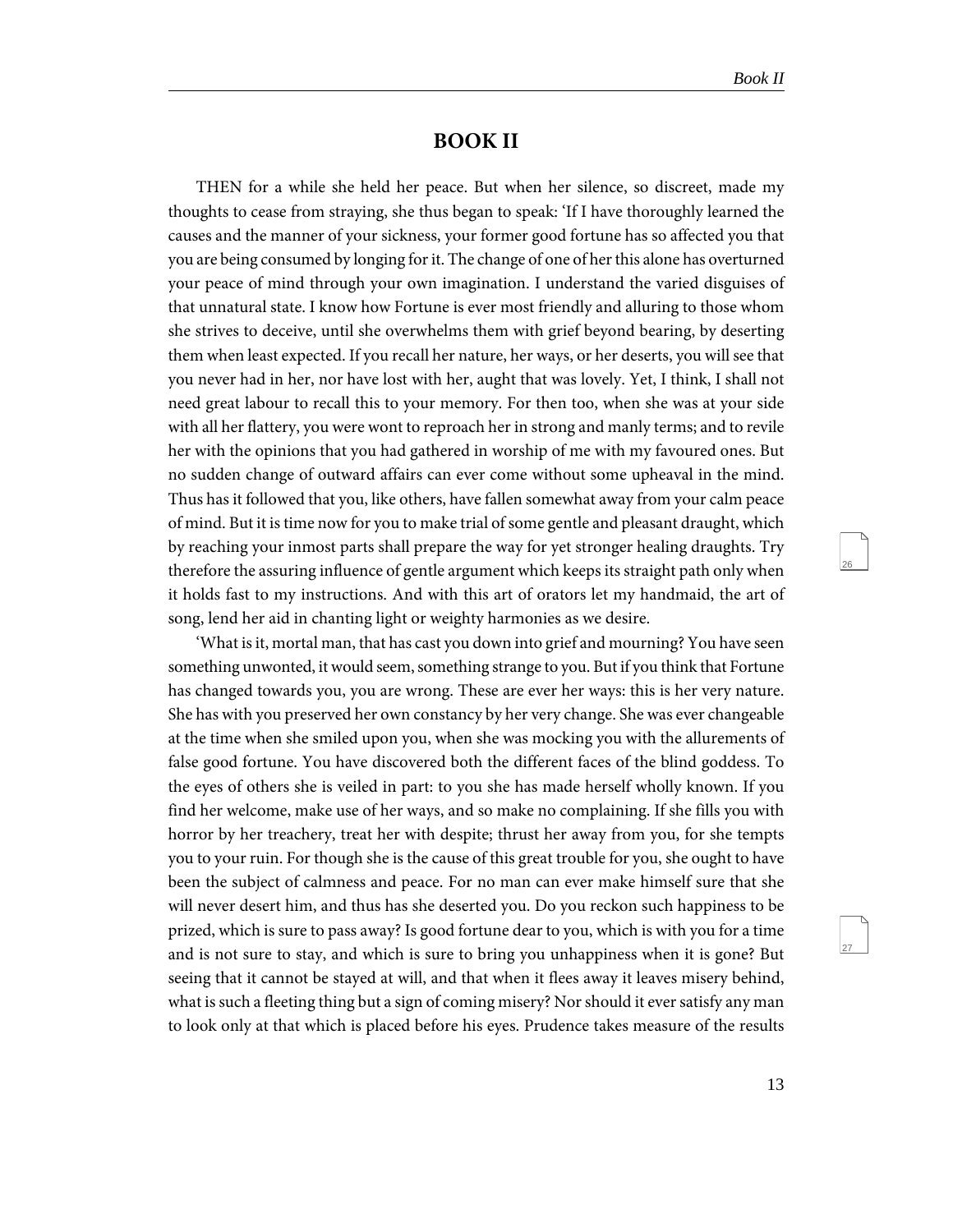29

to come from all things. The very changeableness of good and bad makes Fortune's threats no more fearful, nor her smiles to be desired. And lastly, when you have once put your neck beneath the yoke of For tune, you must with steadfast heart bear whatever comes to pass within her realm. But if you would dictate the law by which she whom you have freely chosen to be your mistress must stay or go, surely you will be acting without justification; and your very impatience will make more bitter a lot which you cannot change. If you set your sails before the wind, will you not move forward whither the wind drives you, not whither your will may choose to go? If you intrust your seed to the furrow, will you not weigh the rich years and the barren against each other? You have given yourself over to Fortune's rule, and you must bow yourself to your mistress's ways. Are you trying to stay the force of her turning wheel? Ah! dull-witted mortal, if Fortune begin to stay still, she is no longer Fortune.

'As thus she turns her wheel of chance with haughty hand, and presses on like the surge of Euripus's tides, fortune now tramples fiercely on a fearsome king, and now deceives no less a conquered man by raising from the ground his humbled face. She hears no wretch's cry, she heeds no tears, but wantonly she mocks the sorrow which her cruelty has made. This is her sport: thus she proves her power; if in the selfsame hour one man is raised to happiness, and cast down in despair, 'tis thus she shews her might.

'Now would I argue with you by these few words which Fortune herself might use: and do you consider whether her demands are fair "Why, O man," she might say, "do you daily accuse me with your complainings? What injustice have I wrought upon you? Of what good things have I robbed you? Choose your judge whom you will, and before him strive with me for the right to hold your wealth and honours. If you can prove that any one of these does truly belong to any mortal man, readily will I grant that these you seek to regain were yours. When nature brought you forth from your mother's womb, I received you in my arms naked and bare of all things; I cherished you with my gifts, and I brought you up all too kindly with my favouring care, wherefore now you cannot bear with me, and I surrounded you with glory and all the abundance that was mine to give. Now it pleases me to withdraw my hand: be thankful, as though you had lived upon my loans. You have no just cause of complaint, as though you had really lost what was once your own. Why do you rail against me? I have wrought no violence towards you. Wealth, honours, and all such are within my rights. They are my handmaids; they know their mistress; they come with me and go when I depart. Boldly will I say that if these, of whose loss you com plain, were ever yours, you would never have lost them at all. Am I alone to be stayed from using my rightful power? The heavens may grant bright sunlit days, and hide the same beneath the shade of night. The year may deck the earth's countenance with flowers and fruits, and again wrap it with chilling clouds. The sea may charm with its smoothed surface, but no less justly it may soon bristle in storms with rough waves. Is the insatiate discontent of man to bind me to a constancy which belongs not to my ways? Herein lies my very strength; this is my unchanging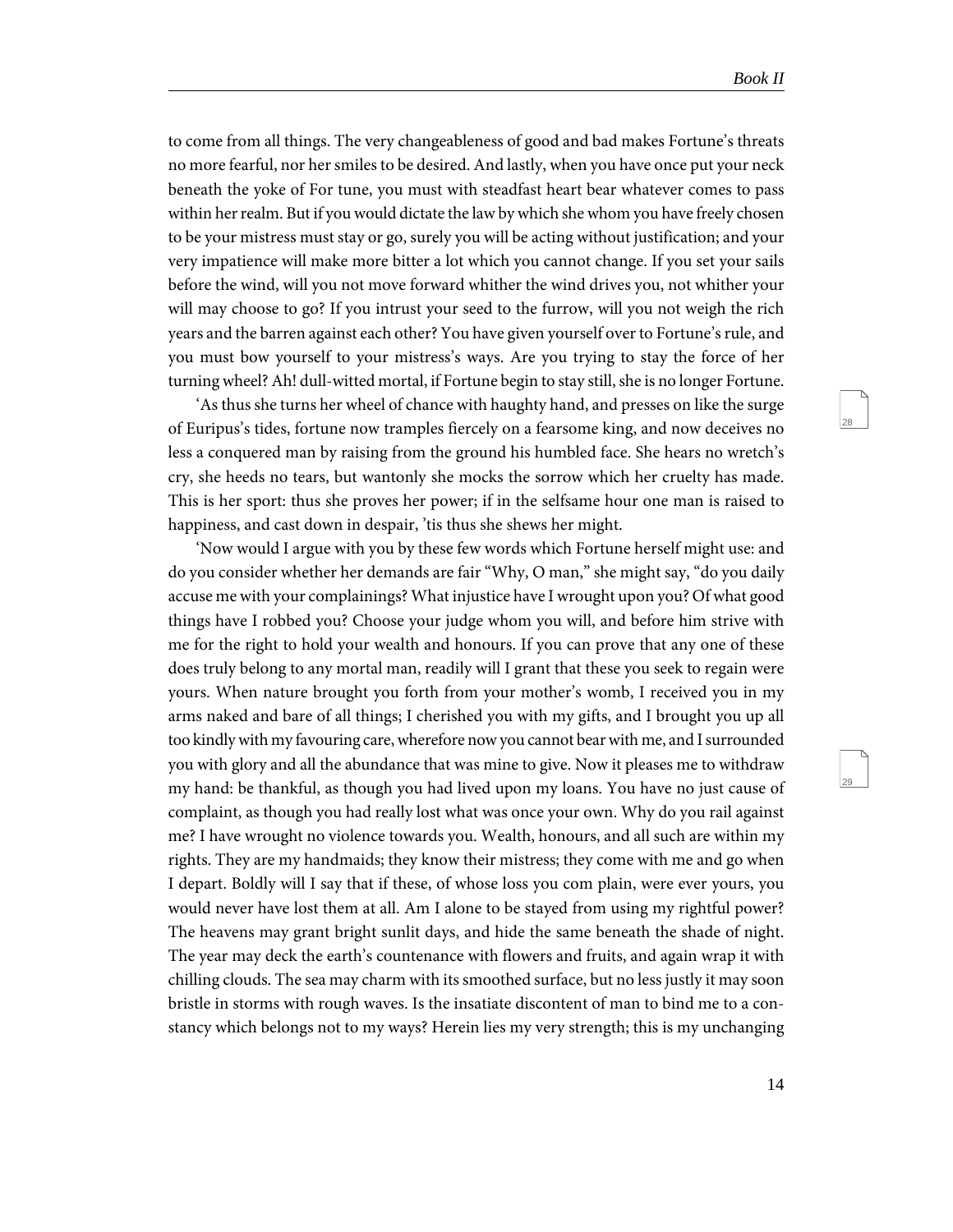31

sport. I turn my wheel that spins its circle fairly; I delight to make the lowest turn to the top, the highest to the bottom. Come you to the top if you will, but on this condition, that you think it no unfairness to sink when the rule of my game demands it. Do you not know my ways? Have you not heard how Croesus,<sup>15</sup> king of Lydia, who filled even Cyrus with fear but a little earlier, was miserably put upon a pyre of burning faggots, but was saved by rain sent down from heaven? Have you forgotten how Paulus shed tears of respect for the miseries of his captive, King Perses?<sup>16</sup> For what else is the crying and the weeping in tragedies but for the happiness of kings overturned by the random blow of fortune? Have you never learnt in your youth the ancient allegory that in the threshold of Jove's hall there stand two vessels, one full of evil, and one of good? What if you have received more richly of the good? What if I have not ever withheld myself from you? What if my changing nature is itself a reason that you should hope for better things? In any way, let not your spirit eat itself away: you are set in the sphere that is common to all, let your desire therefore be to live with your own lot of life, a subject of the kingdom of the world.

"If Plenty with o'erflowing horn scatter her wealth abroad, abundantly, as in the stormtossed sea the sand is cast around, or so beyond all measure as the stars shine forth upon the studded sky in cloudless nights; though she never stay her hand, yet will the race of men still weep and wail. Though God accept their prayers freely and give gold with ungrudging hand, and deck with honours those who deserve them, yet when they are gotten, these gifts seem naught. Wild greed swallows what it has sought, and still gapes wide for more. What bit or bridle will hold within its course this headlong lust, when, whetted by abundance of rich gifts, the thirst for possession burns? Never call we that man rich who is ever trembling in haste and groaning for that he thinks he lack

'If Fortune should thus defend herself to you,' said Philosophy, 'you would have naught, I think, to utter on the other part. But if you have any just defence for your complaining, you must put it forward. We will grant you the opportunity of speaking.'

Then I answered, 'Those arguments have a fair form and are clothed with all the sweetness of speech and of song. When a man listens to them, they delight him; but only so long. The wretched have a deeper feeling of their misfortunes. Wherefore when these pleasing sounds fall no longer upon the ear, this deep-rooted misery again weighs down the spirit.'

'It is so,' she said. 'For these are not the remedies for your sickness, but in some sort are the applications for your grief which chafes against its cure. When the time comes, I will

<sup>15</sup> The proverbially rich and happy king; defeated and condemned to death by Cyrus, king of Media, in 546 B.C., but spared by him.

<sup>16</sup> The last king of Macedonia, defeated at Pydna, 168 B. C., by L. Æmilius Paulus.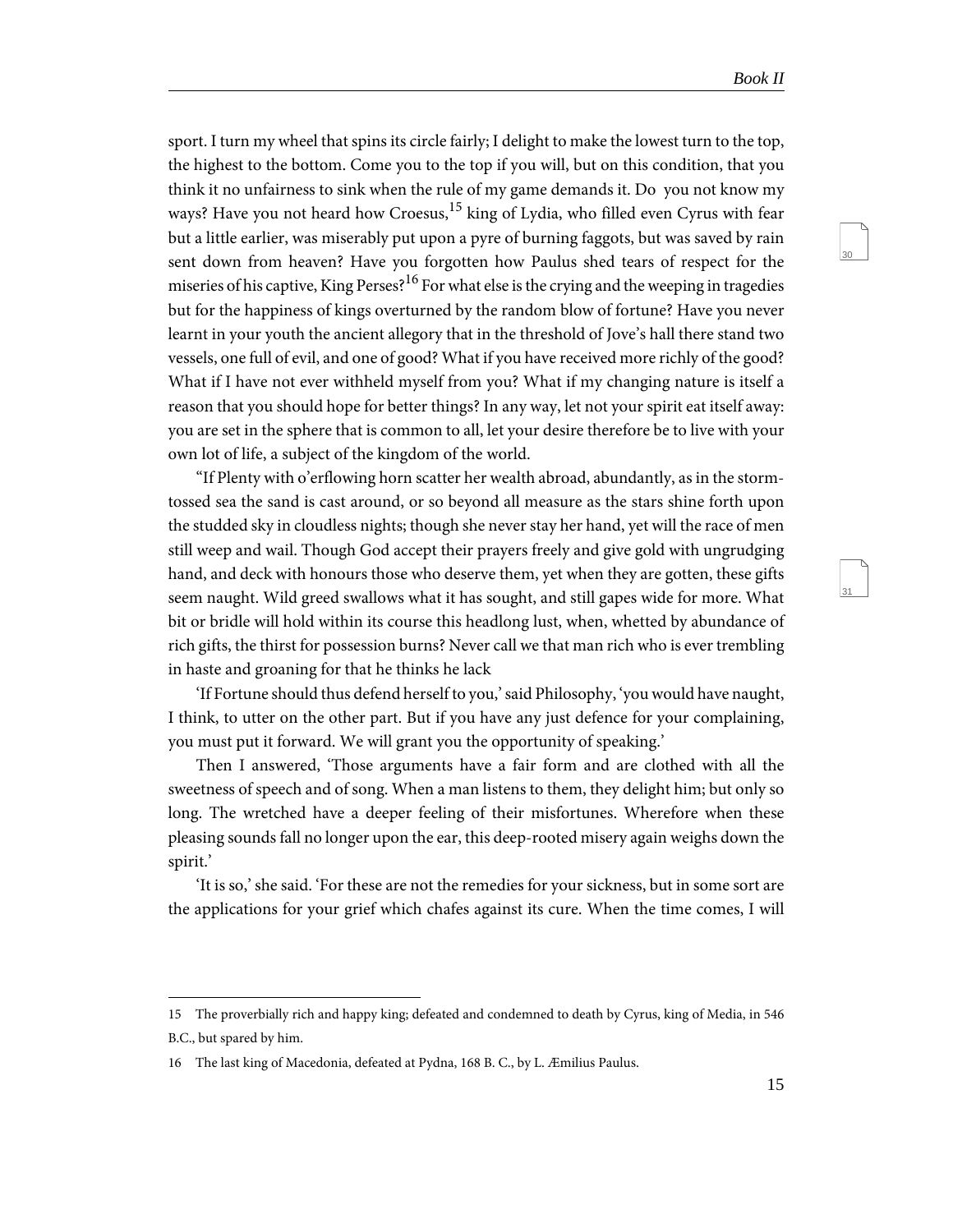33

34

apply those which are to penetrate deeply. But that you may not be content to think yourself wretched, remember how many and how great have been the occasions of your good fortune. I will not describe how, when you lost your father, men of the highest rank received you into their care: how you were chosen by the chief men in the state to be allied to them by marriage;<sup>17</sup> and you were dear to them before you were ever closely related; which is the most valuable of all relationships. Who hesitated to pronounce you most fortunate for the greatness of your wives' families, for their virtues, and for your blessings in your sons too? I need not speak of those things that are familiar, so I pass over the honours which are denied to most old men, but were granted to you when yet young. I choose to come to the unrivalled crown of your good fortune. If the enjoyment of anything mortal can weigh at all in the balance of good fortune, can your memory of one great day ever be extinguished by any mass of accumulated ills? I mean that day when you saw your two sons proceed forth from your house as consuls together, amid the crowding senators, the eager and applauding populace: when they sat down in the seats of honour and you delivered the speech of congratulation to the king, gaining thereby glory for your talent and your eloquence: when in the circus you sat in the place of honour between the consuls, and by a display of lavishness worthy of a triumphing general, you pleased to the full the multitude who were crowded around in expectation.

'While Fortune then favoured you, it seems you flaunted her, though she cherished you as her own darling. You carried off a bounty which she had never granted to any citizen before. Will you then balance accounts with Fortune? This is the first time that she has looked upon you with a grudging eye. If you think of your happy and unhappy circumstances both in number and in kind, you will not be able to say that you have not been fortunate until now. And if you think that you were not fortunate because these things have passed away which then seemed to bring happiness, these things too are passing away, which you now hold to be miserable, wherefore you cannot think that you are wretched now. Is this your first entrance upon the stage of life? Are you come here unprepared and a stranger to the scene? Think you that there is any certainty in the affairs of mankind, when you know that often one swift hour can utterly destroy a man? For though the chances of life may seldom be depended upon, yet the last day of a lifetime seems to be the end of Fortune's power, though it perhaps would stay. What, think you, should we therefore say; that you desert her by dying, or that she deserts you by leaving you?'

'When o'er the heaven Phoebus from his rose-red car begins to shed his light abroad, his flames oppress the paling stars and blunt their whitened rays. When the grove grows

<sup>17</sup> Boethius's first wife was Elpis, daughter of Festus: his second was Rusticiana, daughter of Symmachus, a senator and consul, A.D. 485. His second wife was the mother of the two sons mentioned below. (See Appendix, p. 169.)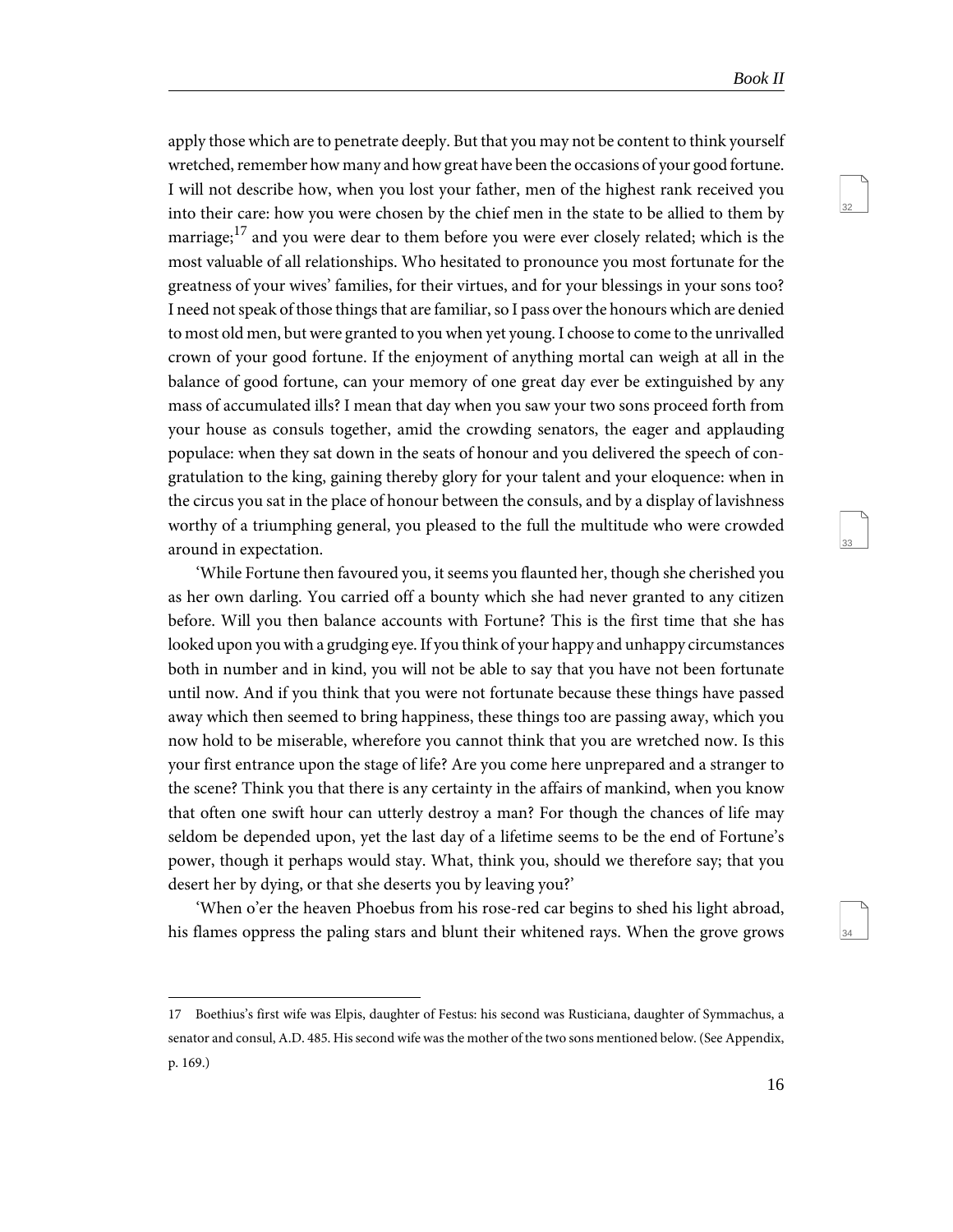36

bright in spring with roses 'neath the west wind's warming breath, let but the cloudy gale once wildly blow, and their beauty is gone, the thorns alone remain. Often the sea is calmly glistening bright with all untroubled waves, but as often does the north wind stir them up, making the troubling tempest boil. If then the earth's own covering so seldom constant stays, if its changes are so great, shalt thou trust the brittle fortunes of mankind, have faith in fleeting good? For this is sure, and this is fixed by everlasting law, that naught which is brought to birth shall constant here abide.'

Then I answered her, 'Cherisher of all the virtues, you tell me but the truth: I cannot deny my rapid successes and my prosperity. But it is such remembrances that torment me more than others. For of all suffering from Fortune, the unhappiest misfortune is to have known a happy fortune.'

'But,' said Philosophy, 'you are paying him penalty for your mistaken expectations, and with this you cannot justly charge your life's circumstances. If you are affected by this empty name of Fortune's gift of happiness, you must listen while I recall how many and how great are your sources of happiness: and thus, if you have possessed that which is the most precious among all Fortune's gifts, and if that is still safe and unharmed in your possession, you will never, while you keep these better gifts, be able to justly charge Fortune with unkindness. Firstly, your wife's father, Symmachus, is still living and hale; and what more precious glory has the human race than him? And he, because your worth is undiminished and your life still so valuable, is mourning for the injustice you suffer, this man who is wholly made up of wisdom and virtue. Again, your wife lives, a woman whose character is full of virtue, whose modesty excels its kind; a woman who (to put in a word the gifts she brought you) is like her father. She lives, and, hating this life, for your sake alone she clings to it. Herein only will I yield to allow you unhappiness; she pines with tears and grief through her longing for you. Need I speak of your sons who have both been consuls, and whose lives, as when they were boys, are yet bright with the character of their grandfather and their father? Wherefore, since mortals desire exceedingly to keep a hold on life, how happy you should be, knew you but your blessings, since you have still what none doubts to be dearer than life itself? Wherefore now dry your tears. Fortune's hatred has not yet been so great as to destroy all your holds upon happiness: the tempest that is fallen upon you is not too great for you: your anchors hold yet firm, and they should keep ever nigh to you confidence in the present and hope for future time.

'And may they continue to hold fast,' said I, 'that is my prayer: while they are firm, we will reach the end of our voyage, however things may be. But you see how much my glory has departed.'

And she answered, 'We have made some progress, if you are not now weary entirely of your present lot. But I cannot bear this dallying so softly, so long as you complain that your happiness lacks aught, so long as you are full of sorrow and care. Whose happiness is so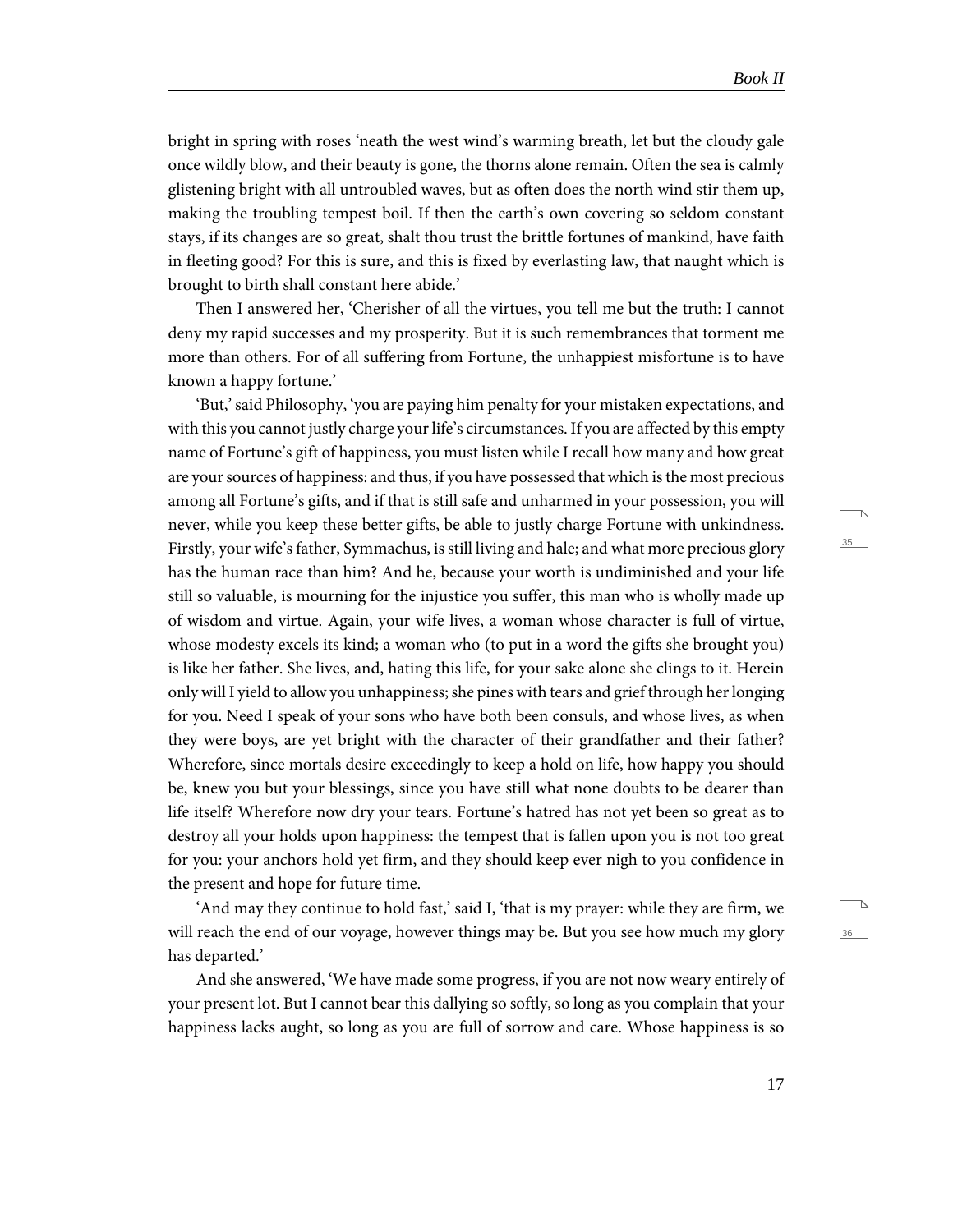firmly established that he has no quarrel from any side with his estate of life? For the condition of our welfare is a matter fraught with care: either its completeness never appears, or it never remains. One man's wealth is abundant, but his birth and breeding put him to shame. Another is famous for his noble birth, but would rather be unknown because he is hampered by his narrow means. A third is blessed with wealth and breeding, but bewails his life because he has no wife. Another is happy in his marriage, but has no children, and saves his wealth only for an heir that is no son of his. Another is blessed with children, but weeps tears of sorrow for the misdeeds of son or daughter. So none is readily at peace with the lot h is fortune sends him. For in each case there is that which is unknown to him who has not experienced it, and which brings horror to him who has experienced it. Consider further, that the feelings of the most fortunate men are the most easily affected, wherefore, unless all their desires are supplied, such men, being unused to all adversity, are cast down by every little care: so small are the troubles which can rob them of complete happiness.

'How many are they, think you, who would think themselves raised to heaven if the smallest part of the remnants of your good fortune fell to them? This very place, which you call a place of exile, is home to those who live herein. Thus there is nothing wretched unless you think it to be so: and in like manner he who bears all with a calm mind finds his lot wholly blessed. Who is so happy but would wish to change his estate, if he yields to impatience of his lot? With how much bitterness is the sweetness of man's life mingled! For even though its enjoyment seem pleasant, yet it may not be surely kept from departing when it will. It is plain then how wretched is the happiness of mortal life which neither endures for ever with men of calm mind, nor ever wholly delights the care-ridden. Wherefore, then, O mortal men, seek ye that happiness without, which lies within yourselves? Ye are confounded by error and ignorance. I will shew you as shortly as I may, the pole on which turns the highest happiness. Is there aught that you value more highly than your own self? You will answer that there is nothing. If then you are master of yourself, you will be in possession of that which you will never wish to lose, and which Fortune will never be able to take from you. Yet consider this further, that you may be assured that happiness cannot be fixed in matters of chance: if happiness is the highest good of a man who lives his life by reason, and if that which can by any means be snatched away, is not the highest good (since that which is best cannot be snatched away), it is plain that Fortune by its own uncertainty can never come near to reaching happiness. Further, the man who is borne along by a happiness which may stumble, either knows that it may change, or knows it not: if he knows it not, what happiness can there be in the blindness of ignorance? If he knows it, he must needs live in fear of losing that which he cannot doubt that he may lose; wherefore an ever-present fear allows not such an one to be happy. Or at any rate, if he lose it without unhappiness, does he not think it worthless? For that, whose loss can be calmly borne, is indeed a small good. You, I know well, are firmly persuaded that men's understandings can never die; this truth is planted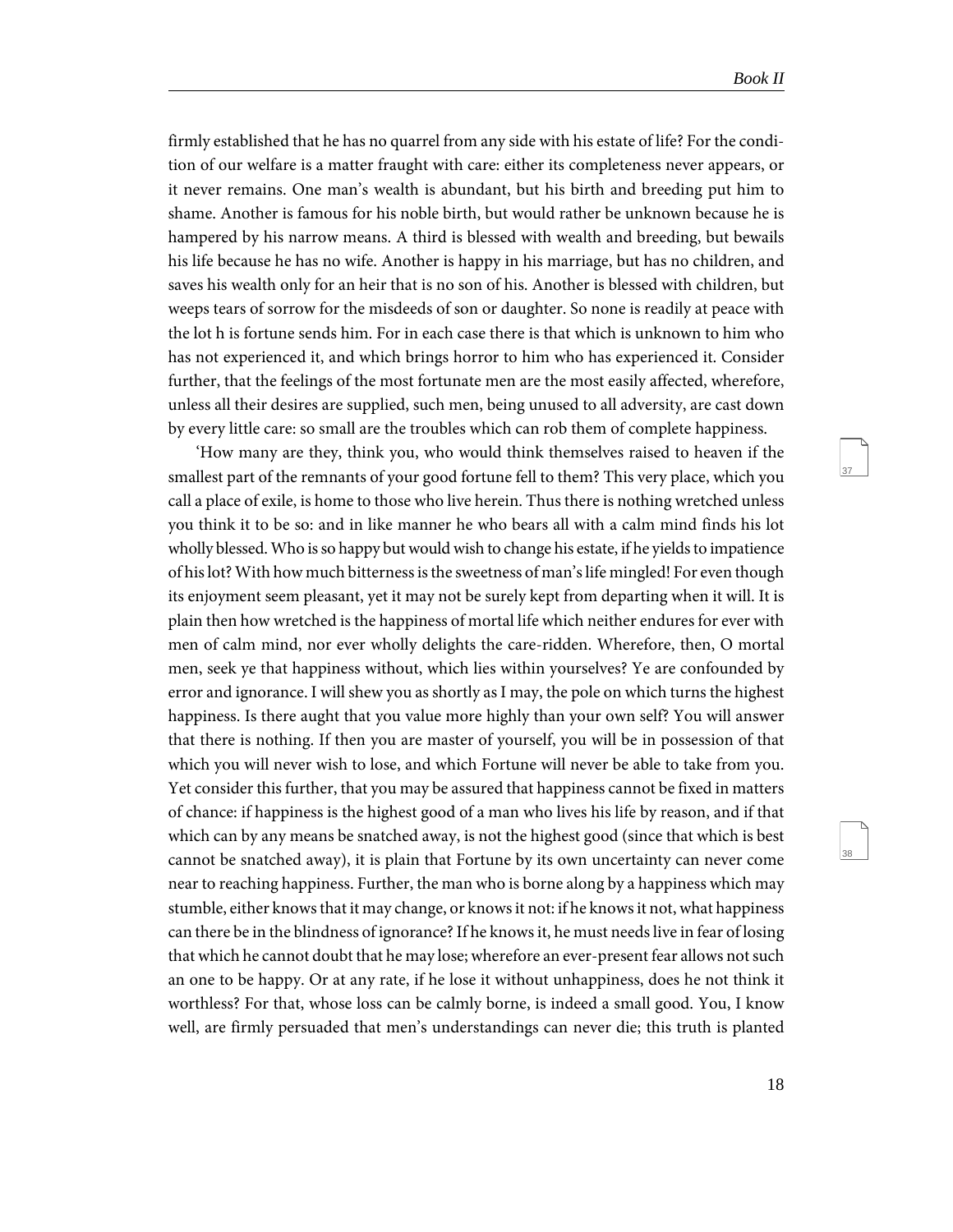deep in you by many proofs: since then it is plain that the happiness of fortune is bounded by the death of the body, you cannot doubt that, if death can carry away happiness, the whole race of mortals is sinking into wretchedness to be found upon the border of death. But we know that many have sought the enjoyment of happiness not only by death, but even by sorrow and sufferings: how then can the presence of this life make us happy, when its end cannot make us unhappy?

'He that would build on a lasting resting-place; who would be firm to resist the blasts of the storming wind; who seeks, too, safety where he may contemn the surge and threatening of the sea; must leave the lofty mountain's top, and leave the thirsting sands. The hill is swept by all the might of the headstrong gale: the sands dissolve, and will not bear the load upon them. Let him fly the danger in a lot which is pleasant rest unto the eye: let him be mindful to set his house surely upon the lowly rock. Then let the wind bellow, confounding wreckage in the sea, and thou wilt still be founded upon unmoving peace, wilt be blessed in the strength of thy defence: thy life will be spent in calmness, and thou mayest mock the raging passions of the air.

'But now,' she continued, 'the first remedies of reasoning are reaching you more deeply, and I think I should now use those that are somewhat stronger. If the gifts of Fortune fade not nor pass quickly away, even so, what is there in them which could ever be truly yours, or which would not lose its value when examined or thought upon?

'Are riches valuable for their own nature, or on account of your and other men's natures? Which is the more valuable, the gold itself or the power of the stored up money? Surely wealth shines more brightly when spent than when put away in masses. Avarice ever brings hatred, while generous spending brings honour. But that cannot remain with one person which is handed over to another: therefore money becomes valuable to its possessor when, by being scattered, it is transferred to others, and ceases to be possessed. And if all that is heaped together among mankind comes to one man, it makes the others all poor. A voice indeed fills equally the ears of all that hear: but your riches cannot pass to others without being lessened: and when they pass, they make poor those whom they leave. How strait then and poor are those riches, which most men may not have, and which can only come to one by making others poor!

'Think again of precious stones: does their gleam attract your eyes? But any excellence they have is their own brilliance, and belongs not to men: wherefore I am amazed that men so strongly admire them. What manner of thing can that be which has no mind to influence, which has no structure of parts, and yet can justly seem to a living, reasoning mind to be beautiful? Though they be works of their creator, and by their own beauty and adornment have a certain low beauty, yet are they in rank lower than your own excellence, and have in no wise deserved your admiration.

'Does the beauty of landscape delight you?'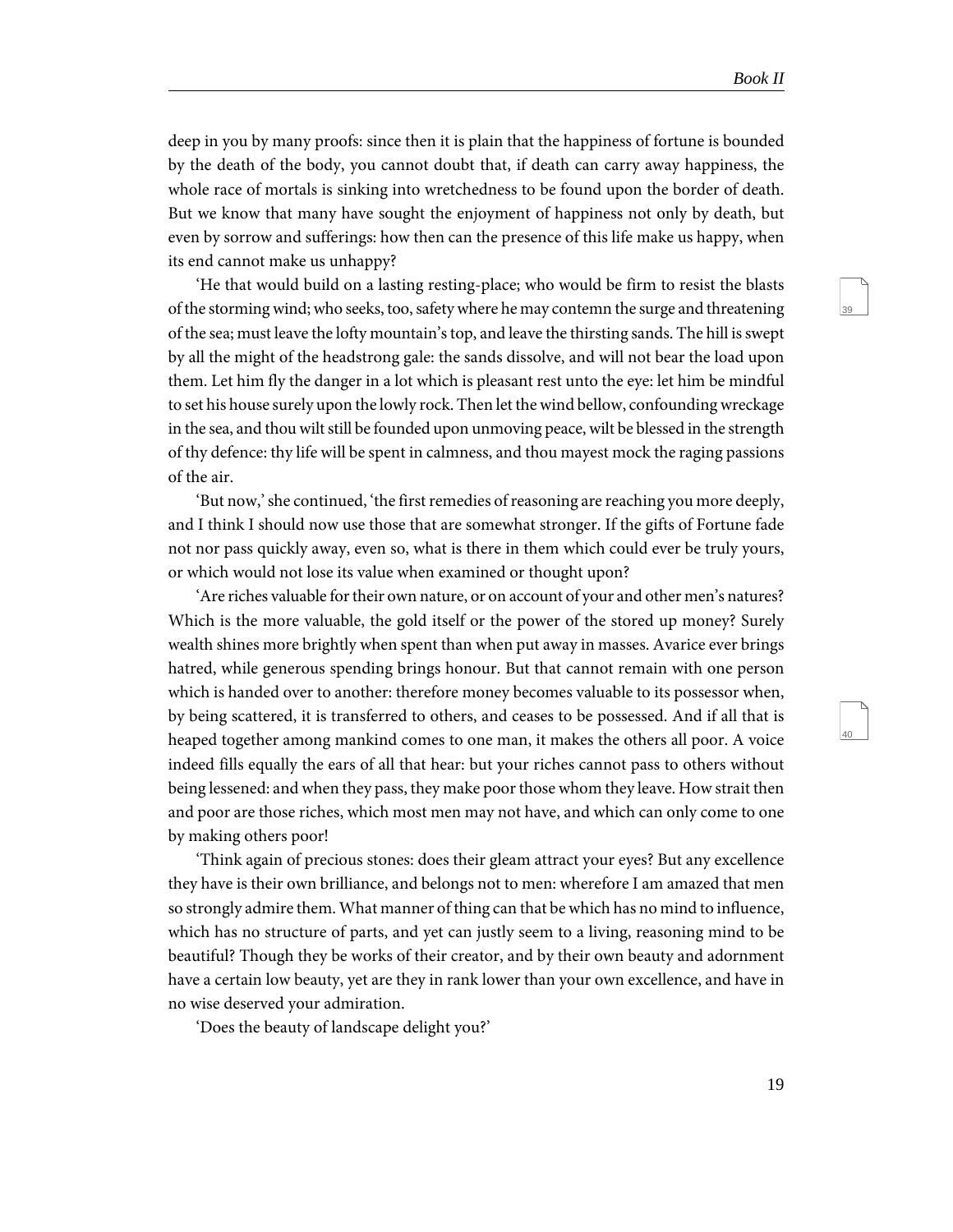42

'Surely, for it is a beautiful part of a beautiful creation: and in like manner we rejoice at times in the appearance of a calm sea, and we admire the sky, the stars, the sun, and the moon.

'Does any one of these,' said she, 'concern you? Dare you boast yourself of the splendid beauty of any one of such things? Are you yourself adorned by the flowers of spring? Is it your richness that swells the fruits of autumn? Why are you carried away by empty rejoicing. Why do you embrace as your own the good things which are outside yourself? Fortune will never make yours what Nature has made to belong to other things. The fruits of the earth should doubtless serve as nourishment for living beings, but if you would satisfy your need as fully as Nature needs, you need not the abundance of Fortune. Nature is content with very little, and if you seek to thrust upon her more than is enough, then what you cast in will become either unpleasing or even harmful

'Again, you think that you appear beautiful i n many kinds of clothing. But if their form is pleasant to the eyes, I would admire the nature of the material or the skill of the maker. Or are you made happy by a long line of attendants? Surely if they are vicious, they are but a burden to the house, and full of injury to their master himself; while if they are honest, how can the honesty of others be counted among your possessions?

'Out of all these possessions, then, which you reckon as your wealth, not one can re ally be shown to be your own. For if they have no beauty for you to acquire, what have they for which you should grieve if you lose them, or in keeping which you should rejoice? And if they are beautiful by their own nature, how are you the richer thereby? For these would have been pleasing of themselves, though cut out from your possessions. They do not become valuable by reason that they have come into your wealth; but you have desired to count them among your wealth, because they seemed valuable. Why then do you long for them with such railing against Fortune? You seek, I believe, to put want to flight by means of plenty. But you find that the opposite results. The more various is the beauty of furniture, the more helps are needed to keep it beautiful; and it is ever true that they who have much, need much; and on the other hand, they need least who measure their wealth by the needs of nature, not by excess of display.

Is there then no good which belongs to you and is implanted within you, that you seek your good things elsewhere, in things without you and separate from you? Have things taken such a turn that the animal, whose reason gives it a claim to divinity, cannot seem beautiful to itself except by the possession of. lifeless trappings? Other classes of things are satisfied by their intrinsic possessions; but men, though made like God in understanding, seek to find among the lowest things adornment for their higher nature: and you do not understand that you do a great wrong thereby to your Creator. He intended that the human race should be above all other earthly beings; yet you thrust down your honourable place below the lowest.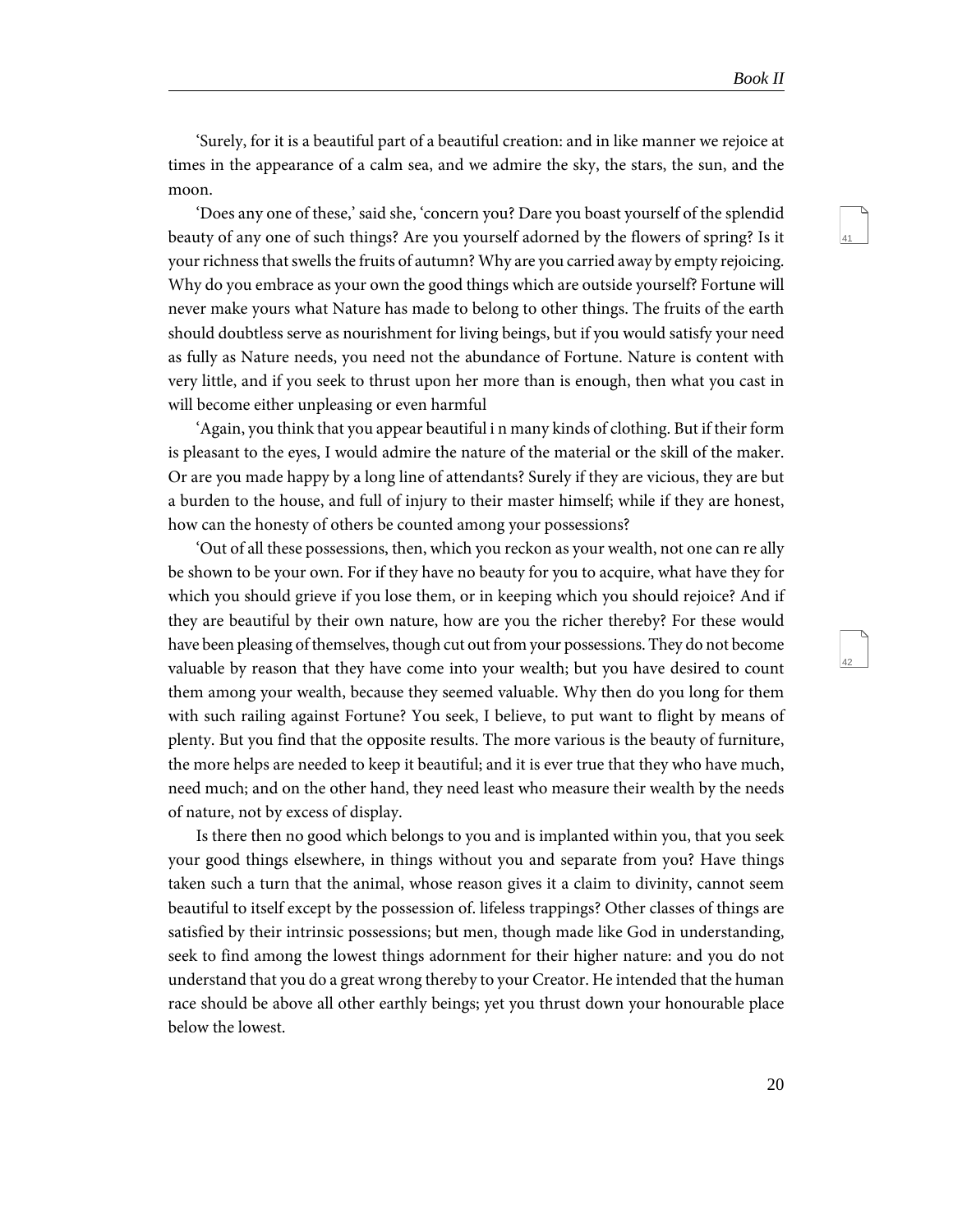44

45

For if every good thing is allowed to be more valuable than that to which it belongs, surely you are putting yourselves lower than them in your estimation, since you think precious the most worthless of things; and this is indeed a just result. Since, then, this is the condition of human nature, that it surpasses other classes only when it realises what is in itself; as soon as it ceases to know itself, it must be reduced to a lower rank than the beasts. To other animals ignorance of themselves is natural; in men it is a fault. How plainly and how widely do you err by thinking that anything can be adorned by ornaments that belong to others! Surely that cannot be. For if anything becomes brilliant by additions thereto, the praise for the brilliance belongs to the additions. But the subject remains in its own vileness, though hidden and covered by these externals.

'Again, I say that naught can be a good thing which does harm to its possessor. Am I wrong? "No," you will say. Yet many a time do riches harm their possessors, since all base men, who are therefore the most covetous, think that they themselves alone are worthy to possess all gold and precious stones. You therefore, who now go in fear of the cudgel and sword of the robber, could laugh in his face if you had entered upon this path with empty pockets.<sup>18</sup> How wonderful is the surpassing blessing of mortal wealth! As soon as you have acquired it, your cares begin!

'O happy was that early age of men, contented with their trusted and unfailing fields, nor ruined by the wealth that enervates. Easily was the acorn got that used to satisfy their longwhile fast. They knew not Bacchus' gifts, nor honey mixed therewith. They knew not how to tinge with Tyre's purple dyes the sheen of China's silks. Their sleep kept health on rush and grass; the stream gave them to drink as it flowed by: the lofty pine to them gave shade. Not one of them yet clave the ocean's depths, nor, carrying stores of merchandise, had visited new shores. Then was not heard the battle's trump, nor had blood made red with bitter hate the bristling swords of war. For why should any madness urge to take up first their arms up on an enemy such ones as knew no sight of cruel wounds nor knew rewards that could be reaped in blood? Would that our times could but return to those old ways! but love of gain and greed of holding burn more fiercely far than Ætna's fires. Ah! who was the wretch who first unearthed the mass of hidden gold, the gems that only longed to lie unfound? For full of danger was the prize he found.

'What am I to say of power and of the honours of office, which you raise to heaven because you know not true honoured power? What fires belched forth from Ætna's flames, what overwhelming flood could deal such ruin as these when they fall into the hands of evil men? I am sure you remember how your forefathers wished to do away with the consular power, which had been the very foundation of liberty, because of the overbearing pride of

<sup>18</sup> This is an application of Juvenal's lines (Sat. x. 19) which contrast the terror of the money-laden traveller with the careless happiness of the man who meets highwayman with no purse and empty pockets.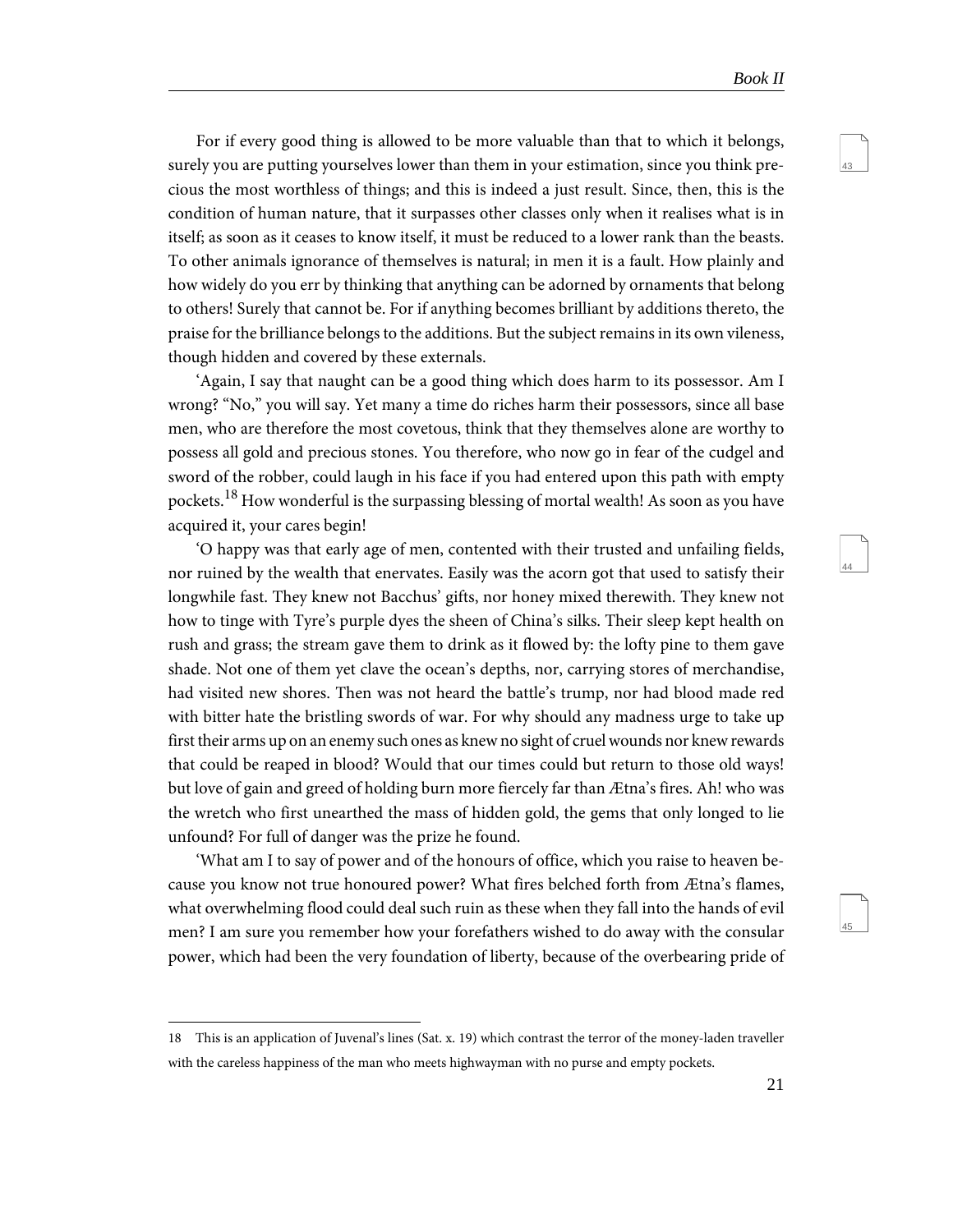47

the consuls, just as your ancestors had too in earlier times expunged from the state the name of king on account of the same pride. But if, as rarely happens, places of honour are granted to honest men, what else is delightful in them but the honesty they practise thereby? Wherefore honour comes not to virtue from holding office, but comes to office from virtues there practised.

'But what is the power which you seek and esteem so highly? O creatures of the earth, can you not think over whom you are set? If you saw in a community of mice, one mouse asserting his rights and his power over the others, with what mirth you would greet the sight! Yet if you consider the body, what can you find weaker than humanity? Cannot a tiny gnat by its bite, or by creeping into the inmost parts, kill that body? How can any exercise right upon any other except upon the body alone, or that which is below the body, whereby I mean the fortunes? Can you ever impose any law upon a free spirit? Can you ever disturb the peculiar restfulness which is the property of a mind that hangs together upon the firm basis of its reason? When a certain tyrant thought that by tortures he would compel a free man<sup>19</sup> to betray the conspirators in a plot against his life, the philosopher bit through his tongue and spat it out in the tyrant's face. Thus were the tortures, which the tyrant intended to have cruel results, turned by the philosopher into subjects of high courage. Is there aught that one man can do to another, which he may not suffer from another in his turn? We have heard how Busiris, who used to kill strangers, was killed by Hercules when he came to Egypt. Regulus, $^{20}$  who had cast into chains many a Carthaginian captive, soon yielded himself a prisoner to their chains. Do you think that power to be any power, whose possessor cannot ensure his own escape from suffering at another's hands what he inflicts upon some other?

'Further, if there were any intrinsic good in the nature of honours and powers themselves, they could never crowd upon the basest men. For opposites will not be bound together. Nature refuses to allow contraries to be linked to each other. Wherefore, while it is undoubted that for the most part offices of honour are enjoyed by bad men, it is also manifest that those things are not by nature good, which allow themselves to cling to evil men. And this indeed may worthily be held of all the gifts of fortune which come with the greatest success to the most unscrupulous. And in this matter we must also think on this fact, that no one doubts a man to be brave in whom he has found by examination that bravery is implanted: and whoever has the quality of swiftness is plainly swift. So also music makes men musical, medicine makes men physicians, oratory makes men orators. The nature of each quality acts as is peculiar to itself: it is not confused with the results of contrary qualities, but goes so far as to drive out those qualities which are opposed to it. Wealth cannot quench the in-

<sup>19</sup> This story is told of Anaxagoras and Nicocreon, king of Cyprus, c. B.C. 323.

<sup>20</sup> Regulus was the Roman general in Sicily in the first Punic War, taken prisoner in 255 B.C., and put to death in 250.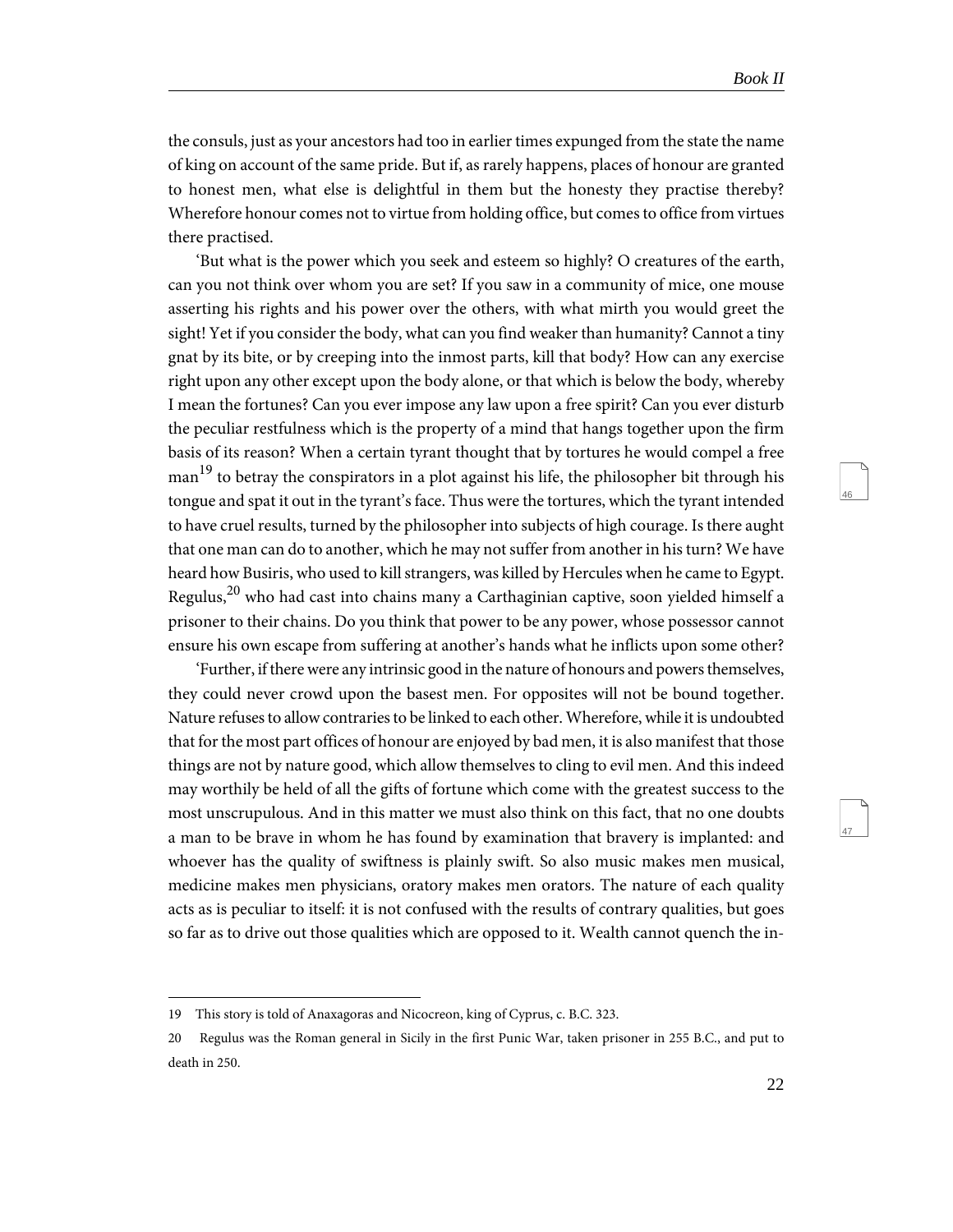49

satiable thirst of avarice: nor can power ever make master of himself the man whom vicious passions hold fast in unbreakable chains. Honours, when joined to dishonest men, so far from making them honour- able, betray them rather, and show them to be dishonourable. Why is this so? It is because you rejoice to call things by false names which belong not to them—their names are refuted by the reality of their qualities: wherefore neither riches, nor that kind of power, nor these honours, can justly so be called. Lastly, we may come to the same conclusion concerning all the aspects of Fortune: nothing is to be sought in her, and it is plain she has no innate good, for she is not always joined with good men, nor does she make good those with whom she is joined.'

'We have heard what ruin Nero wrought when Rome was burnt and senators were slain. We know how savagely he did to death his brother,  $^{21}$  how he was stained by the spilling of his own mother's blood, and how he looked upon her cold body and yet no tear fell upon his cheek: yet could this man be judge of the morals that were dead. Nay, he was ruler of the peoples whom the sun looks upon from the time he rises in the east until he hides his rays beneath the waves, and those whom the chilling northern Wain o'errules, and those whom the southern gale burns with its dry blast, as it heats the burning sands. Say, could great power chasten Nero's maddened rage? Ah! heavy fate, how often is the sword of high injustice given where is already most poisonous cruelty!'

Then I said, 'You know that the vain-glory of this world has had but little influence over me; but I have desired the means of so managing affairs that virtue might not grow aged in silence.'

'Yes,' said she, 'but there is one thing which can attract minds, which, though by nature excelling, yet are not led by perfection to the furthest bounds of virtue; and that thing is the love of fame and reputation for deserving well of one's country. Think then thus upon it, and see that it is but a slight thing of no weight. As you have learnt from astronomers' shewing, the whole circumference of the earth is but as a point compared with the size of the heavens. That is, if you compare the earth with the circle of the universe, it must be reckoned as of no size at all. And of this tiny portion of the universe there is but a fourth part, as you have learnt from the demonstration of Ptolemæus, $^{22}$  which is inhabited by living beings known to us. If from this fourth part you imagine subtracted all that is covered by sea and marsh, and all the vast regions of thirsty desert, you will find but the narrowest space left for human habitation. And do you think of setting forth your fame and publishing your name in this space, which is but as a point within another point so closely circumscribed? And what size or magnificence can fame have which is shut in by such close and narrow

<sup>21</sup> Britannicus, son of Nero's father, the Emperor Claudius, put to death A.D. 55.

<sup>22</sup> A mathematician, astronomer, and geographer of Alexandria. Fl. 140-160 A.D. Boethius translated one of his works.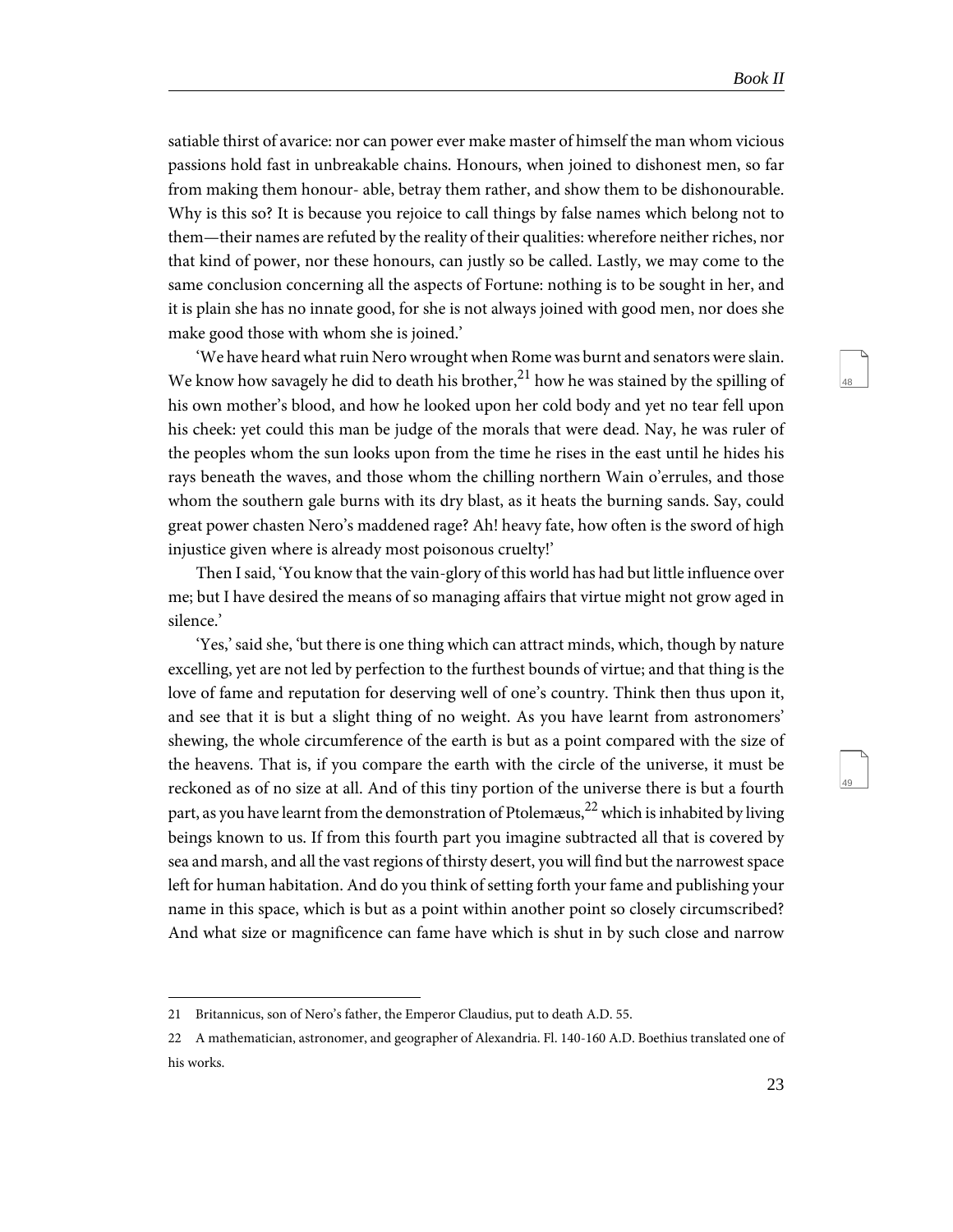51

bounds? Further, this narrow enclosure of habitation is peopled by many races of men which differ in language, in customs, and in their whole scheme of living; and owing to difficulty of travelling, differences of speech, and rareness of any intercourse, the fame of cities can not reach them, much less the fame of men. Has not Cicero written somewhere that in his time the fame of Rome had not reached the mountains of the Caucasus, though the Republic was already well grown and striking awe among the Parthians and other nations in those parts? Do you see then how narrow and closely bounded must be that fame which you wish to extend more widely? Can the fame of a Roman ever reach parts to which the name of Rome cannot come?

Further, the manners and customs of different races are so little in agreement, that what is make his name known, because he takes pleasure in a glorious fame. So each man shall be content if his fame travels throughout his own countrymen, and the immortality of his name shall be bounded by the limits of one nation. But how many men, the most famous of their times, are wiped out by oblivion because no man has written of them!<sup>23</sup> And yet what advantage is there in much that is written? For with their authors these writings are overwhelmed in the length and dimness of age. Yet when you think upon your fame in future ages, you seem to think that you are prolonging it to immortality. But if you think upon the unending length of eternity, what enjoyment do you find in the long endurance of your name? For though one moment bears but the least proportion to ten thousand years, yet there is a definite ratio, because both are limited spaces of time. But even ten thousand years, or the greatest number you will, cannot even be compared with eternity. For there will always be ratio between finite things, but between the finite and the infinite there can never be any comparison. Wherefore, however long drawn out may be the life of your fame, it is not even small, but it is absolutely nothing when compared with eternity. You k now not how to act rightly except for the breezes of popular opinion and for the sake of empty rumours; thus the excellence of conscience and of virtue is left behind, and you seek rewards from the tattle of other men. Listen to the witty manner in which one played once upon the shallowness of this pride. A certain man once bitterly attacked another who had taken to himself falsely the name of philosopher, not for the purpose of true virtue, but for pride of fame; he added to his attack that he would know soon whether he was a philosopher, when he saw whether the other bore with meekness and patience the insults he heaped upon him. The other showed patience for a while and took the insults as though he scoffed at them, until he said, "Do you now see that I am a philosopher?" "I should have, had you kept silence," said the other stingingly. But we are speaking of great men: and I ask, what do they gain from fame,

<sup>23</sup> Boethius is thinking of Horace, Odes iv. 9. Ere Agamemnon saw the light, There lived brave men: but tearless all Enfolded in eternal night, For lack of sacred minstrels, fall. (Mr. Gladstone's translation.)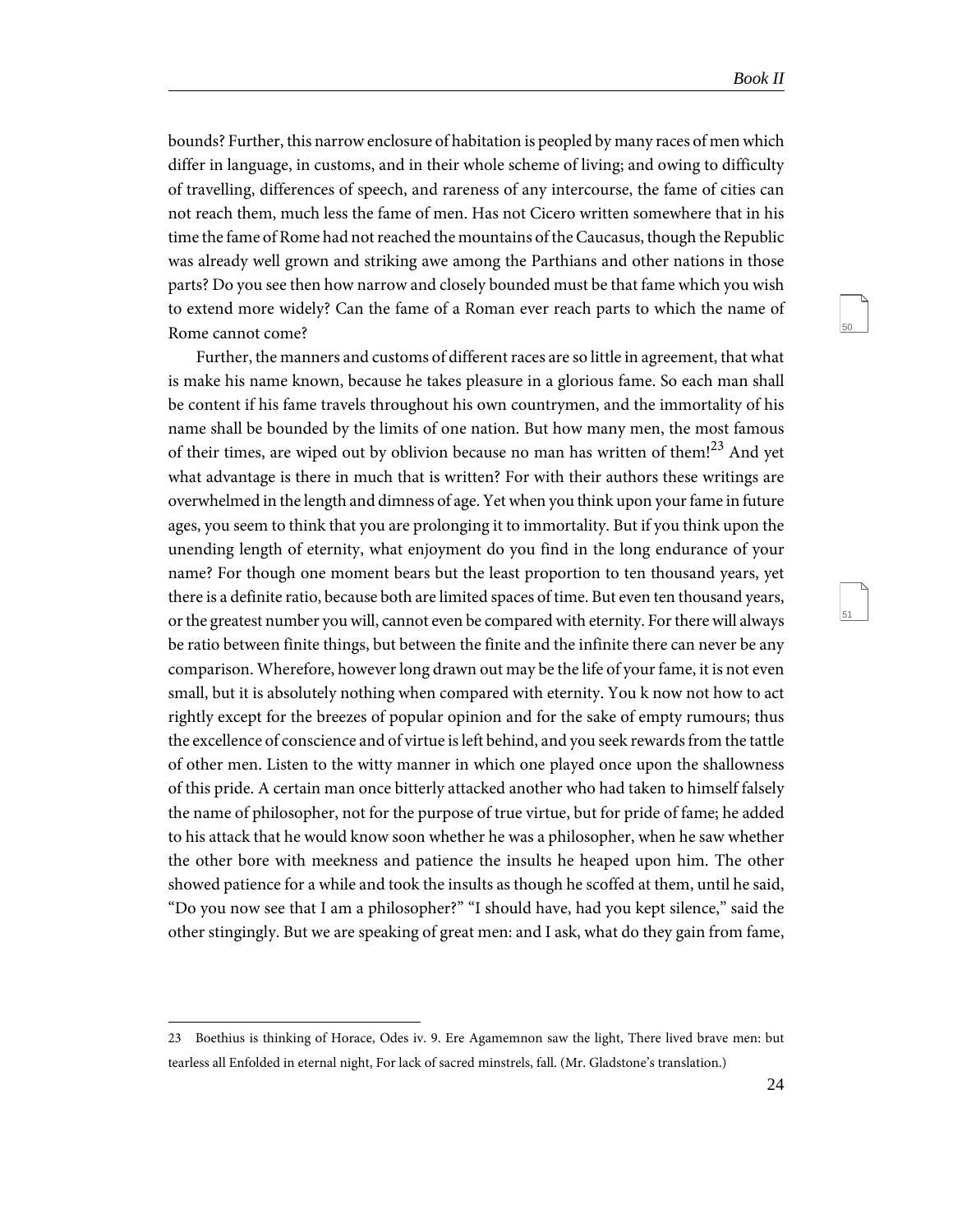53

54

though they seek glory by virtue? what have they after the body is dissolved at death? For if men die utterly, as our reason forbids us to believe, there is no glory left to them at all, since they whose it is said to be, do not exist. If, on the other hand, the mind is still conscious and working when it is freed from its earthly prison, it seeks heaven in its freedom and surely spurns all earthly traffic: it enjoys heaven and rejoices in its release from the of this world.

'The mind that rushes headlong in its search for fame, thinking that is its highest good, should look upon the spreading regions of the air, and then upon the bounded tracts that are this world: then will shame enter it; that, though fame grow, yet can it never fill so small a circle. Proud men! why will ye try in vain to free your necks from the yoke mortality has set thereon? Though fame may be wide scattered and find its way through distant lands, and set the tongues there talking; though a splendid house may draw brilliance from famous names and tales; yet death regards not any glory, howsoever great. Alike he overwhelms the lowly and the lofty head, and levels high with low.

'Where are Fabricius's<sup>24</sup> bones, that honourable man? What now is Brutus?<sup>25</sup> or unbending Cato?<sup>26</sup> Their fame survives in this: it has no more than a few slight letters shewing forth an empty name. We see their noble names engraved, and only know thereby that they are brought to naught. Ye lie then all unknown, and fame can give no knowledge of you. But if you think that life can be prolonged by the breath of mortal fame, yet when the slow time robs you of this too, then there awaits you but a second death.

'But,' she said, 'do not think that I would urge implacable war upon Fortune. There are times when her deception of men has certain merits: I mean when she discovers herself, unveils her face, and proclaims her ways. Perhaps you do not yet understand what I would say. It is a strange thing that I am trying to say, and for that reason I can scarcely explain myself in words. I think that ill fortune is of greater advantage to men than good fortune. Good fortune is ever lying when she seems to favour by an appearance of happiness. Ill fortune is ever true when by her changes she shews herself inconstant. The one deceives; the other edifies. The one by a deceitful appearance of good things enchains the minds of those who enjoy them: the other frees them by a knowledge that happiness is so fragile. You see, then, that the one is blown about by winds, is ever moving and ever ignorant of its own self; the other is sober, ever prepared and ever made provident by the undergoing of its very adversities. Lastly, good fortune draws men from the straight path of true good by her

<sup>24</sup> Fabricius was the Roman general whom Pyrrhus could neither bribe nor intimidate, B.C. 280.

<sup>25</sup> L. Junius Brutus, who led the Romans to expel the last of the kings, and was elected the first consul, B.C. 509.

<sup>26</sup> Probably Cato Major, the great censor, B.C. 184, the rigid champion of the stern old Roman morals; or possibly Cato Minor, who committed suicide at Utica after the battle of Thapsus, B.C. 46, because he considered that Cæsar's victory was fatal to the Republic and the liberty of Rome.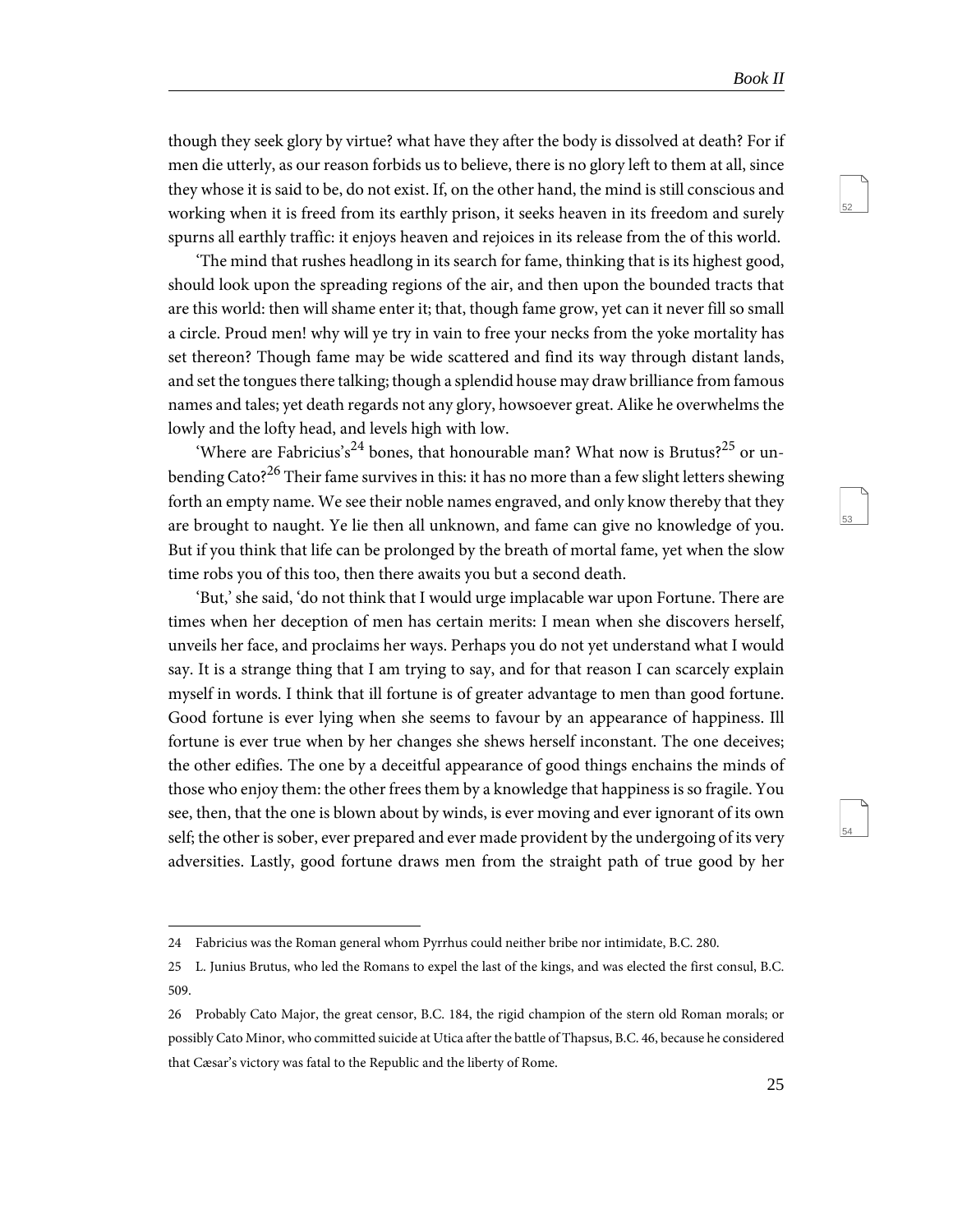56

fawning: ill fortune draws most men to the true good, and holds them back by her curved staff.

'And do you think that this should be reckoned among the least benefits of this rough, unkind, and terrible ill fortune, that she has discovered to you the minds of your faithful friends? Fortune has distinguished for you your sure and your doubtful friends; her departure has taken away her friends and left you yours. At what price could you have bought this benefit if you had been untouched and, as you thought, fortunate? Cease then to seek the wealth you have lost. You have found your friends, and they are the most precious of all riches.

'Through Love<sup>27</sup> the universe with constancy makes changes all without discord: earth's elements, though contrary, abide in treaty bound: Phoebus in his golden car leads up the glowing day; his sister rules the night that Hesperus brought: the greedy sea confines its waves in bounds, lest the earth's borders be changed by its beating on them: all these are firmly bound by Love, which rules both earth and sea, and has it s empire in the heavens too. If Love should slacken this its hold, all mutual love would change to war; and these would strive to undo the scheme which now their glorious movements carry out with trust and with accord. By Love are peoples too kept bound together by a treaty which they may not break. Love binds with pure affection the sacred tie of wedlock, and speaks its bidding to all trusty friends. O happy race of mortals, if your hearts are ruled as is the universe, by  $Lovel^{28}$ 

<sup>27</sup> Boethius in this passage is probably thinking of Empedocles's doctrine of Love which unites, and Strife which divides, the two primal forces in the universe.

<sup>28</sup> Cp. Bk. I. Prose iv, p. 10.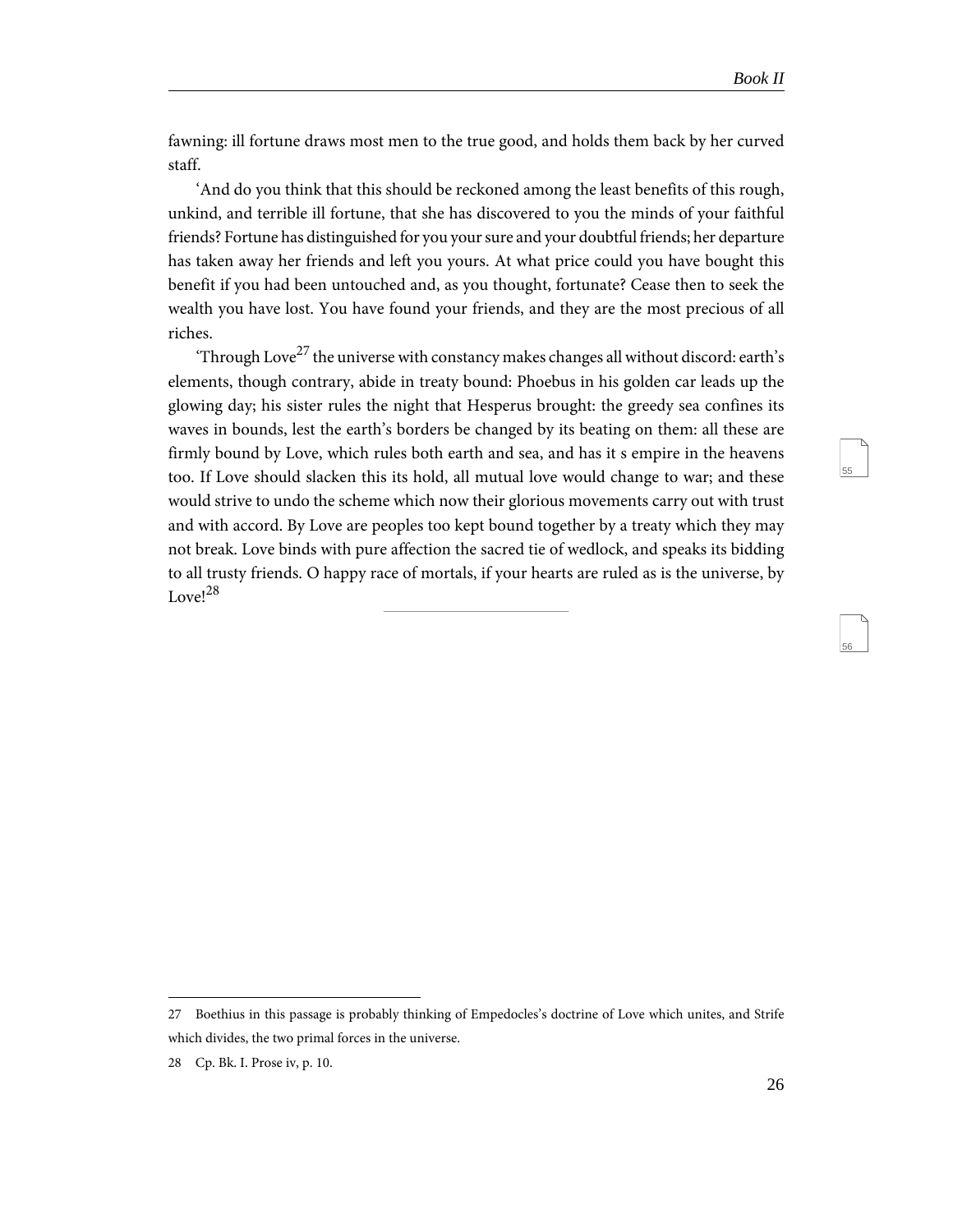#### **BOOK III**

<span id="page-30-0"></span>When she finished her lay, its soothing tones left me spellbound with my ears alert in my eagerness to listen. So a while afterwards I said, 'Greatest comforter of weary minds, how have you cheered me with your deep thoughts and sweet singing too! No more shall I doubt my power to meet the blows of Fortune. So far am I from terror at the remedies which you did lately tell me were sharper, that I am longing to hear them, and eagerly I beg you for them.'

Then said she, 'I knew it when you laid hold upon my words in silent attention, and I was waiting for that frame of mind in you, or more truly, I brought it about in you. They that remain are indeed bitter to the tongue, but sweet to the inner man. But as you say you are eager to hear, how ardently you would be burning, if you knew whither I am attempting to lead you!'

'Whither is that?' I asked.

'To the true happiness, of which your soul too dreams; but your sight is taken up in imaginary views thereof, so that you cannot look upon itself.'

Then said I, 'I pray you shew me what that truly is, and quickly.'

'I will do so,' she said, 'for your sake willingly. But first I will try to picture in words and give you the form of the cause, which is already better known to you, that so, when that picture is perfect and you turn your eyes to the other side, you may recognise the form of true happiness.

'When a man would sow in virgin soil, first he clears away the bushes, cuts the brambles and the ferns, that the corn-goddess may go forth laden with her new fruit. The honey, that the bee has toiled to give us, is sweeter when the mouth has tasted bitter things. The stars shine with more pleasing grace when a storm has ceased to roar and pour down rain. After the morning star has dispersed the shades of night, the day in all its beauty drives its rosy chariot forth. So thou hast looked upon false happiness first; now draw thy neck from under her yoke: so shall true happiness now come into thy soul.'

She lowered her eyes for a little while as though searching the innermost recesses of her mind; and then she continued: — 'The trouble of the many and various aims of mortal men bring them much care, and herein they go forward by different paths but strive to reach one end, which is happiness. And that good is that, to which if any man attain, he can desire nothing further. It is that highest of all good things, and it embraces in itself all good things: if any good is lacking, it cannot be the highest good, since then there is left outside it something which can be desired. Wherefore happiness is a state which is made perfect by the union of all good things. This end all men seek to reach, as I said, though by different paths. For there is implanted by nature in the minds of men a desire for the true good; but error leads them astray towards false goods by wrong paths.

57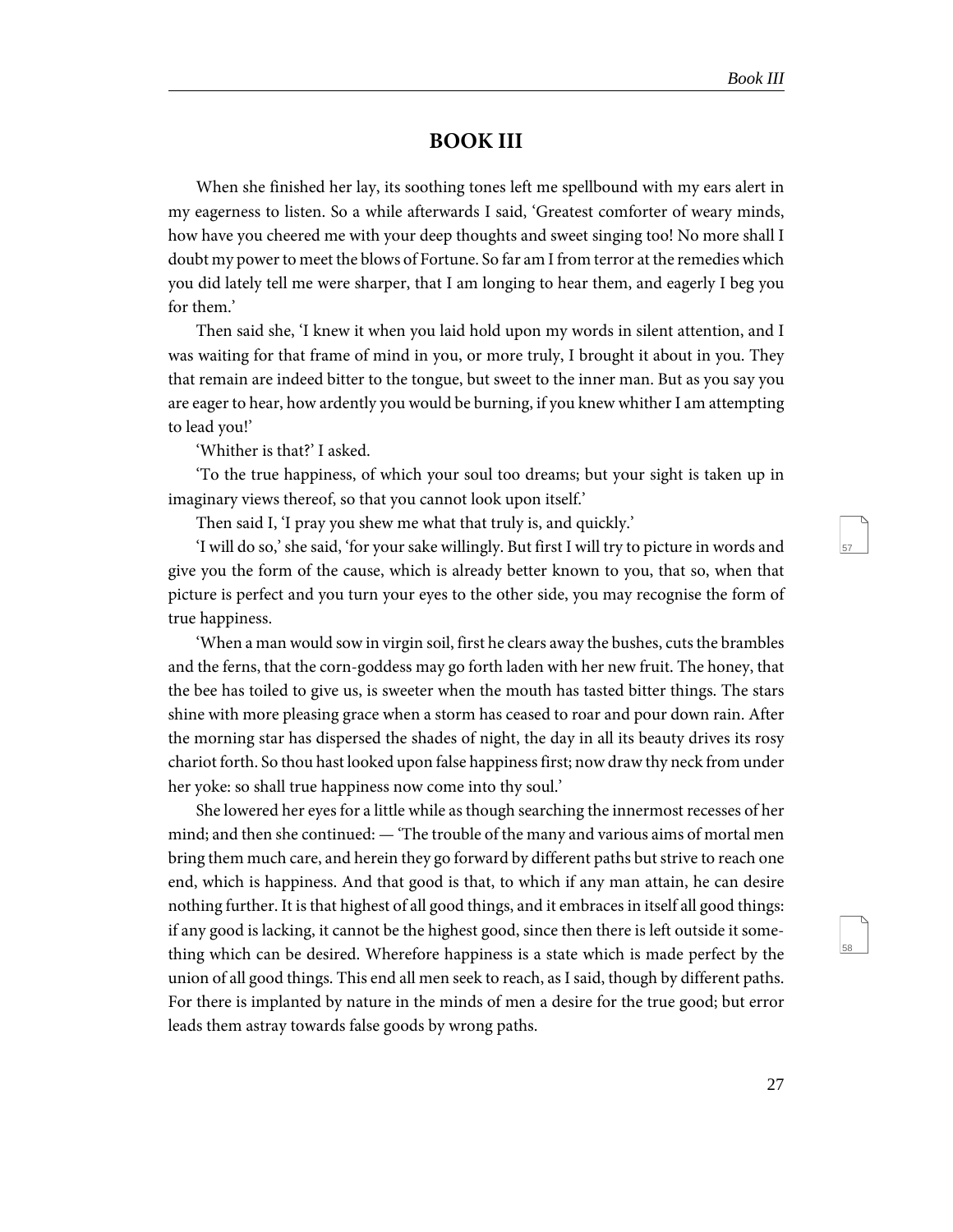'Some men believe that the highest good is to lack nothing, and so they are at pains to possess abundant riches. Others consider the true good to be that which is most worthy of admiration, and so they strive to attain to places of honour, and to be held by their fellowcitizens in honour thereby. Some determine that the highest good lies in the highest power; and so they either desire to reign themselves, or try to cleave to those who do reign. Others think that renown is the greatest good, and they therefore hasten to make a famous name by the arts of peace or of war. But more than all measure the fruit of good by pleasure and enjoyment, and these think that the happiest man is abandoned to pleasure.

'Further, there are those who confuse the aims and the causes of these good things: as those who desire riches for the sake of power or of pleasure, or those who seek power for the sake of money or celebrity. In these, then, and other things like to them, lies the aim of men's actions and prayers, such as renown and popularity, which seem to afford some fame, or wife and children, which are sought for the pleasure they give. On the other hand, the good of friends, which is the most honourable and holy of all, lies not in Fortune's but in Virtue's realm. All others are adopted for the sake of power or enjoyment.

'Again, it is plain that the good things of the body must be accounted to those false causes which we have mentioned; for bodily strength and stature seem to make men more able and strong; beauty and swiftness seem to give renown; health seems to give pleasure. By all these happiness alone is plainly desired. For each man holds that to be the highest good, which he seeks before all others. But we have defined the highest good to be happiness. Wherefore what each man desires above all others, he holds to be a state of happiness.

'Wherefore you have each of these placed before you as the form of human happiness: wealth, honours, power, glory, and pleasure. Epicurus<sup>29</sup> considered these forms alone, and accordingly determined upon pleasure as the highest good, because all the others seemed but to join with it in bringing enjoyment to the mind.

'But to return to the aims of men: their minds seem to seek to regain the highest good, and their memories seem to dull their powers. It is as though a drunken man were seeking his home, but could not remember the way thither. Can those people be altogether wrong whose aim it is to lack nothing? No, there is nothing which can make happiness so perfect as an abundant possession of good things, needing naught that belongs to others, but in all ways sufficing for itself. Surely those others too are not mistaken who think that what is best is also most worthy of reverence and respect. It cannot be any cheap or base thing, to attain which almost all men aim and strive. And is power not to be accounted a good thing? Surely it is: can that be a weak thing or forceless, which is allowed in all cases to excel? Is renown

<sup>29</sup> Epicurus (B.C. 342-270) was the famous founder of the Epicurean school of philosophy. His school had a large following of Romans under the Empire. His own teaching was of a higher nature than might be supposed from this bare statement that he thought 'pleasure was the highest good.'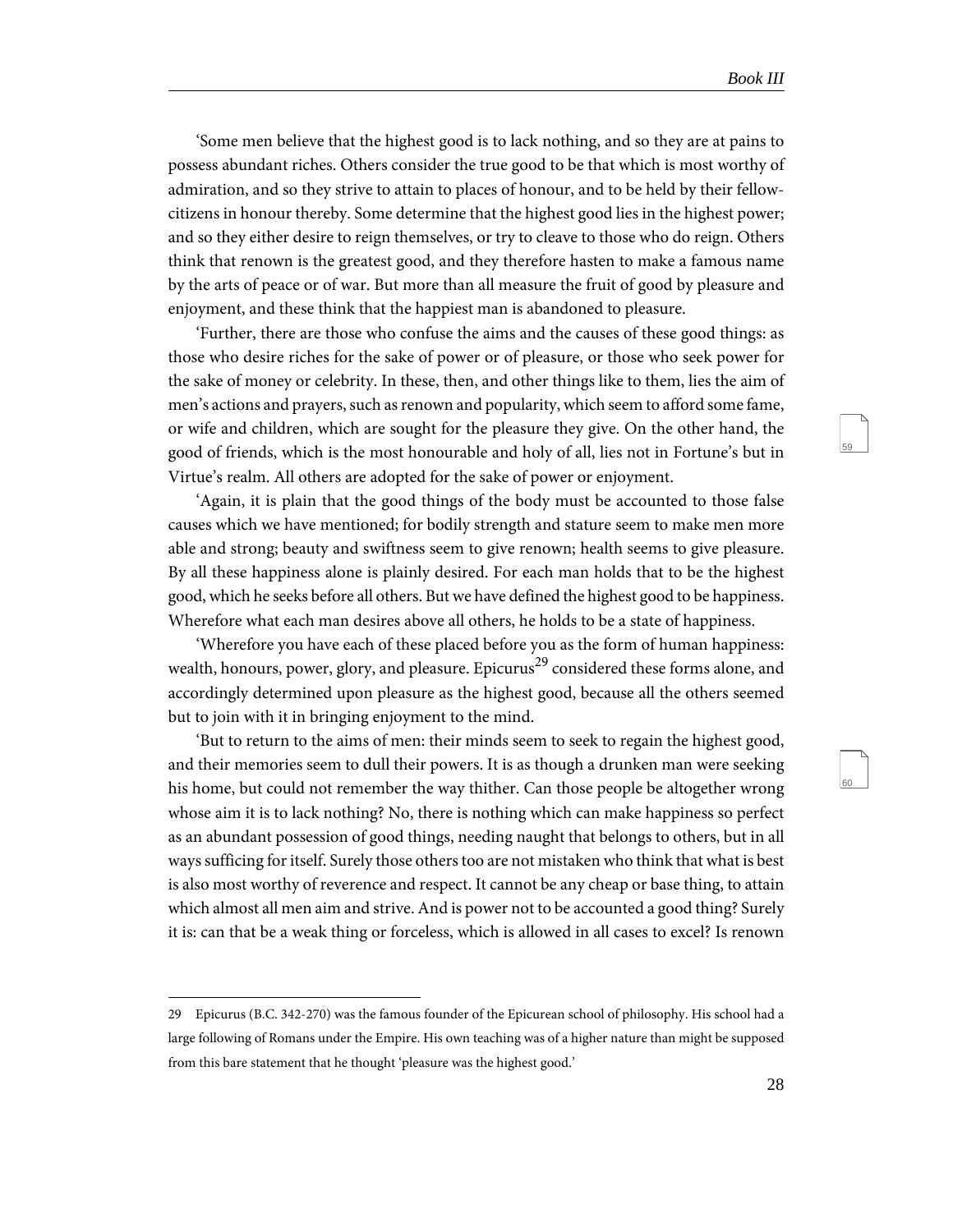62

of no value ? We cannot surrender this; that whatever is most excellent, has also great renown. It is hardly worth saying that happiness has no torturing cares or gloom, and is not subject to grief and trouble; for even in small things, the aim is to find that which it is a delight to have and to enjoy. These, then, are the desires of men: they long for riches, places of honour, kingdoms, glory, and pleasure; and they long for them because they think that thereby they will find satisfaction, veneration, power, renown, and happiness. It is the good then which men seek by their different desires; and it is easy to shew how great a force nature has put therein, since in spite of such varying and discordant opinions, they are all agreed in the goal they seek, that of the highest good.

'I would to pliant strings set forth a song of how almighty Nature turns her guiding reins, telling with what laws her providence keeps safe this boundless universe, binding and tying each and all with cords that never shall be loosed. The lions of Carthage, though they bear the gorgeous bonds and trappings of captivity, and eat the food that is given them by hand, and though they fear their harsh master with his lash they know so well; yet if once blood has touched their bristling jaws, their old, their latent wills return; with deep roaring they remember their old selves; they loose their bands and free their necks, and their tamer is the first torn by their cruel teeth, and his blood is poured out by their rage and wrath.

'If the bird who sings so lustily upon the high tree-top, be caught and caged, men may minister to him with dainty care, may give him cups of liquid honey and feed him with all gentleness on plenteous food; yet if he fly to the roof of his cage and see the shady trees he loves, he spurns with his foot the food they have put before him; the woods are all his sorrow calls for, for the woods he sings with his sweet tones.

'The bough which has been downward thrust by force of strength to bend its top to earth, so soon as the pressing hand is gone, looks up again straight to the sky above.

'Phoebus sinks into the western waves, but by his unknown track he turns his car once more to his rising in the east.

'All things must find their own peculiar course again, and each rejoices in his own return. Not one can keep the order handed down to it, unless in some way it unites its rising to its end, and so makes firm, immutable, its own encircling course.

'And you too, creatures of the earth, do dream of your first state, though with a dim idea. With whatsoever thinking it may be, you look to that goal of happiness, though never so obscure your thoughts: thither, to true happiness, your natural course does guide you, and from the same your various errors lead you. For I would have you consider whether men can reach the end they have resolved upon, namely happiness, by these ways by which they think to attain thereto. If money and places of honour and such-like do bring anything of that sort to a man who seems to lack no good thing, then let us acknowledge with them that men do become happy by the possession of these things. But if they cannot perform their promises, and there is still lack of further good things, surely it is plain that a false ap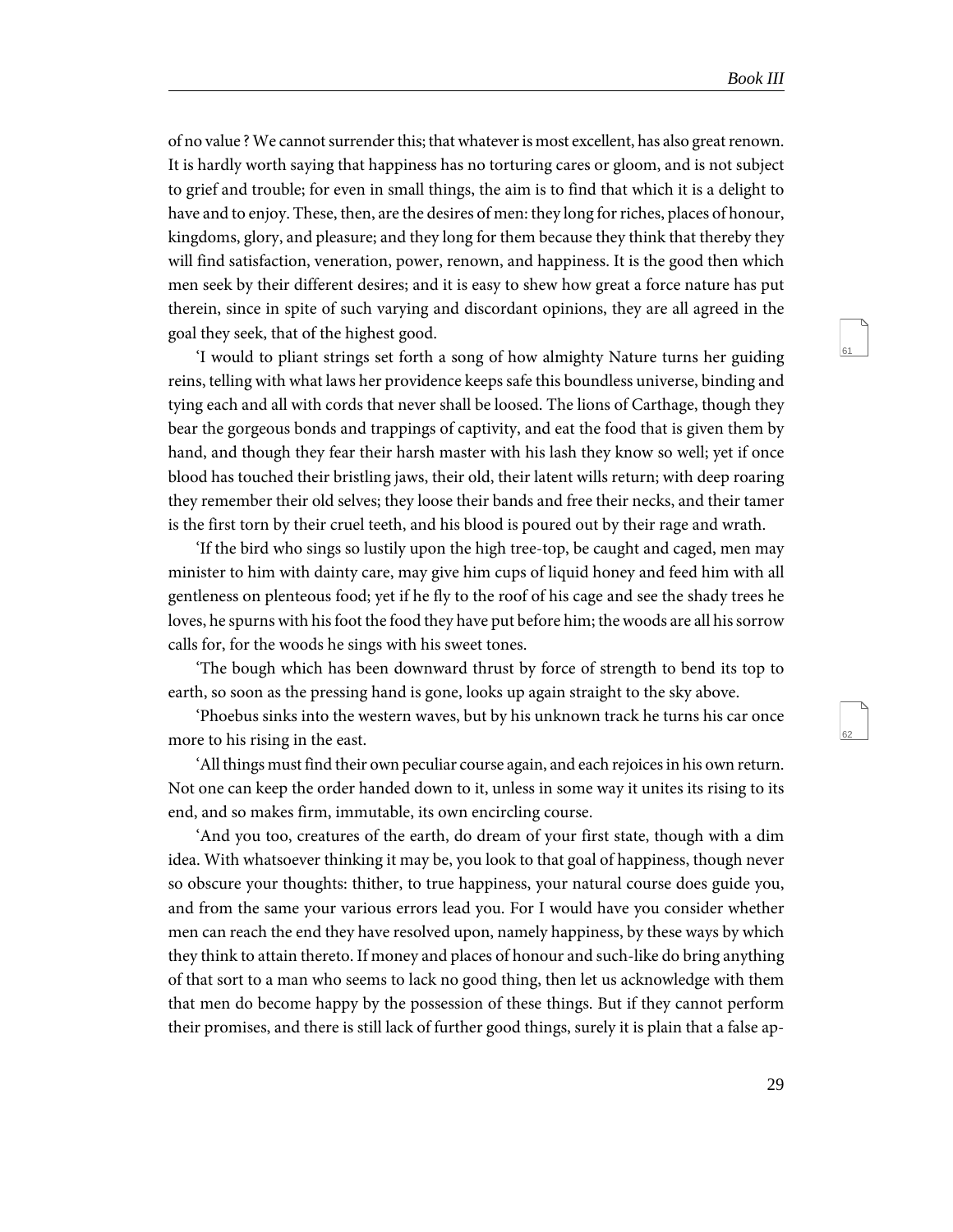pearance of happiness is there discovered. You, therefore, who had lately abundant riches, shall first answer me. With all that great wealth, was your mind never perturbed by torturing care arising from some sense of injustice?'

'Yes,' I said, 'I cannot remember that my mind was ever free from some such care.'

'Was it not because something was lacking, which you missed, or because something was present to you which you did not like to have?'

'Yes ,' I answered.

'You desired, then, the presence of the one, and the absence of the other?'

'I acknowledge it.'

'Then,' said she, 'such a man lacks what he desires.'

'He does.'

'But while a man lacks anything, can he possibly satisfy himself?' 'No,' said I.

'Then, while you were bountifully supplied with wealth, you felt that you did not satisfy yourself?'

'I did indeed.'

'Then,' said she, 'wealth cannot prevent a man from lacking or make him satisfied. And this is what it apparently professed to do. And this point too I feel is most important: money has in itself, by its own nature, nothing which can prevent its being carried off from those, who possess it, against their will.'

'It has not,' I said.

'No, you cannot deny that any stronger man may any day snatch it from them. For how come about the quarrels of the law-courts? Is it not because people try to regain money that has been by force or by fraud taken from them?' 'Yes,' I answered.

'Then,' said she, 'a man will need to seek from the outside help to guard his own money.' 'That cannot be denied,' I said.

'And a man will not need that unless he possesses money which he can lose.'

'Undoubtedly he will not.'

'Then the argument turns round the other way,' she said. 'The riches which were thought to make a man all-sufficient for himself , do really put him in need of other people's help. Then how can need be separated from wealth? Do the rich never feel hunger nor thirst? Do the limbs of moneyed men never feel the cold of winter? You will say, "Yes, but the rich have the wherewithal to satisfy hunger and thirst, and drive away cold." But though riches may thus console wants, they cannot entirely take them away. For, though these ever crying wants, these continual requests, are satisfied, yet there must exist that which is to be satisfied. I need not say that nature is satisfied with little, greed is never satisfied. Wherefore, I ask you, if wealth cannot remove want, and even creates its own wants, what reason is there that you should think it affords satisfaction to a man?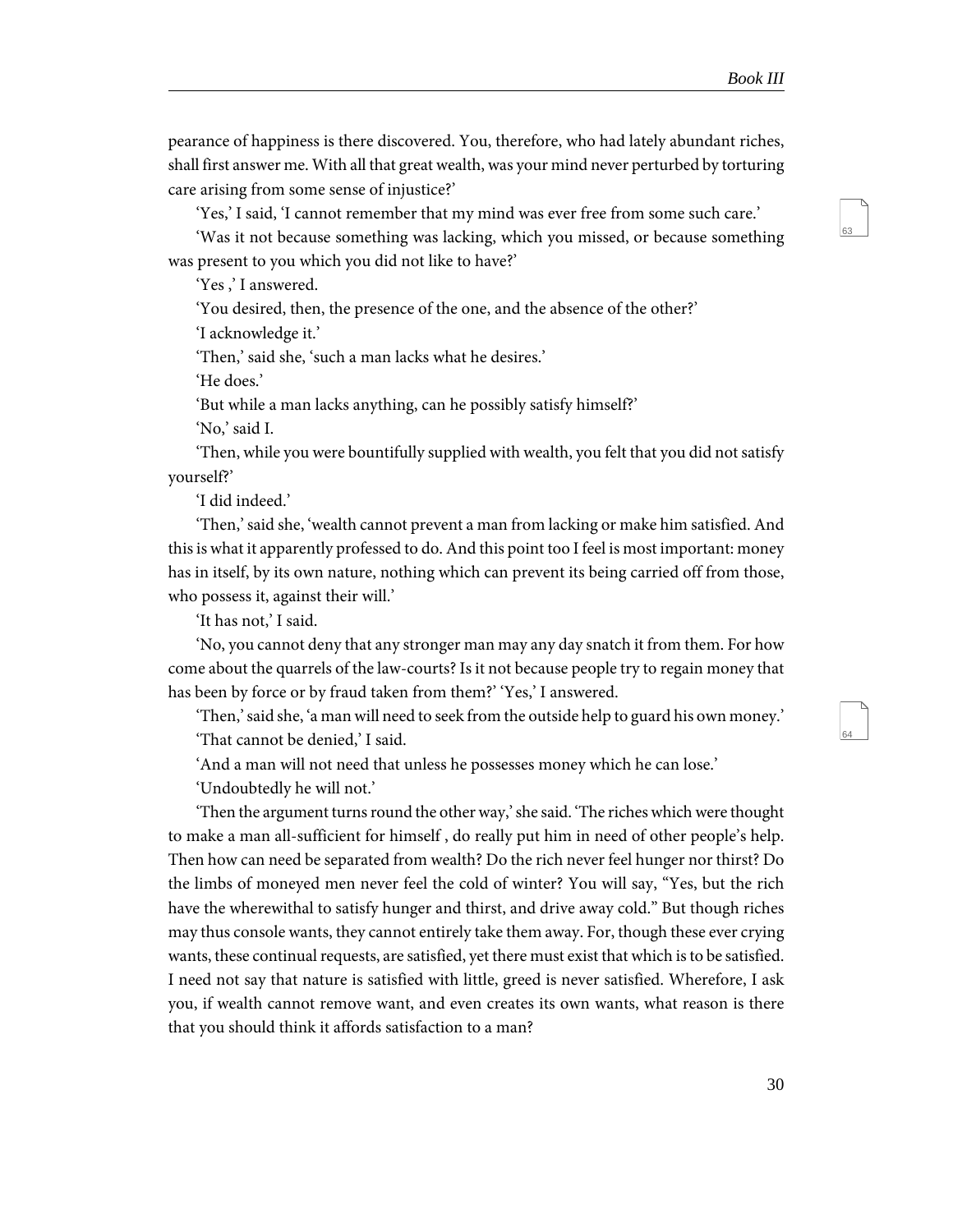'Though the rich man with greed heap up from ever-flowing streams the wealth that cannot satisfy, though he deck himself with pearls from the Red Sea's shore, and plough his fertile field with oxen by the score, yet gnawing care will never in his lifetime leave him, and at his death his wealth will not go with him, but leave him faithlessly.'

'But,' I urged, 'places of honour make the man, to whom they fall, honoured and venerated.'

'Ah!' she answered, 'have those offices their force in truth that they may instil virtues into the minds of those that hold them, and drive out vices therefrom? And yet we are too well accustomed to see them making wickedness conspicuous rather than avoiding it. Wherefore we are displeased to see such places often falling to the most wicked of men, so that Catullus called Nonius "a diseased growth,"<sup>30</sup> though he sat in the highest chair of office. Do you see how great a disgrace high honours can add to evil men? Their unworthiness is less conspicuous if they are not made famous by honours. Could you yourself have been induced by any dangers to think of being a colleague with Decoratus, $31$  when you saw that he had the mind of an unscrupulous buffoon, and a base informer? We cannot consider men worthy of veneration on account of their high places, when we hold them to be unworthy of those high places. But if you see a man endowed with wisdom, you cannot but consider him worthy of veneration, or at least of the wisdom with which he is endowed. For such a man has the worth peculiar to virtue, which it transmits directly to those in whom it is found. But since honours from the vulgar crowd cannot create merit, it is plain that they have not the peculiar beauty of this worth. And here is a particular point to be noticed: if men are the more worthless as they are despised by more people, high position makes them all the worse because it cannot make venerable those whom it shews to so many people to be contemptible. And this brings its penalty with it: wicked people bring a like quality into their positions, and stain them with their infection.

'Now I would have you consider the matter thus, that you may recognise that true veneration cannot be won through these shadowy honours. If a man who had filled the office of consul many times in Rome, came by chance into a country of barbarians, would his high position make him venerated by the barbarians? Yet if this were a natural quality in such dignities, they would never lose their effective function in any land, just as fire is never aught but hot in all countries. But since they do not receive this quality of veneration from any force peculiar to themselves, but only from a connexion in the untrustworthy opinions of

<sup>30</sup> Probably Boethius makes a mistake in his interpretation of Catullus (Carm. 52), as Nonius's surname was very likely 'Struma' (which also means a wen); in which case Catullus cannot at most have intended more to be understood than a play upon the man's true name.

<sup>31</sup> Decoratus was a minion of Theodoric.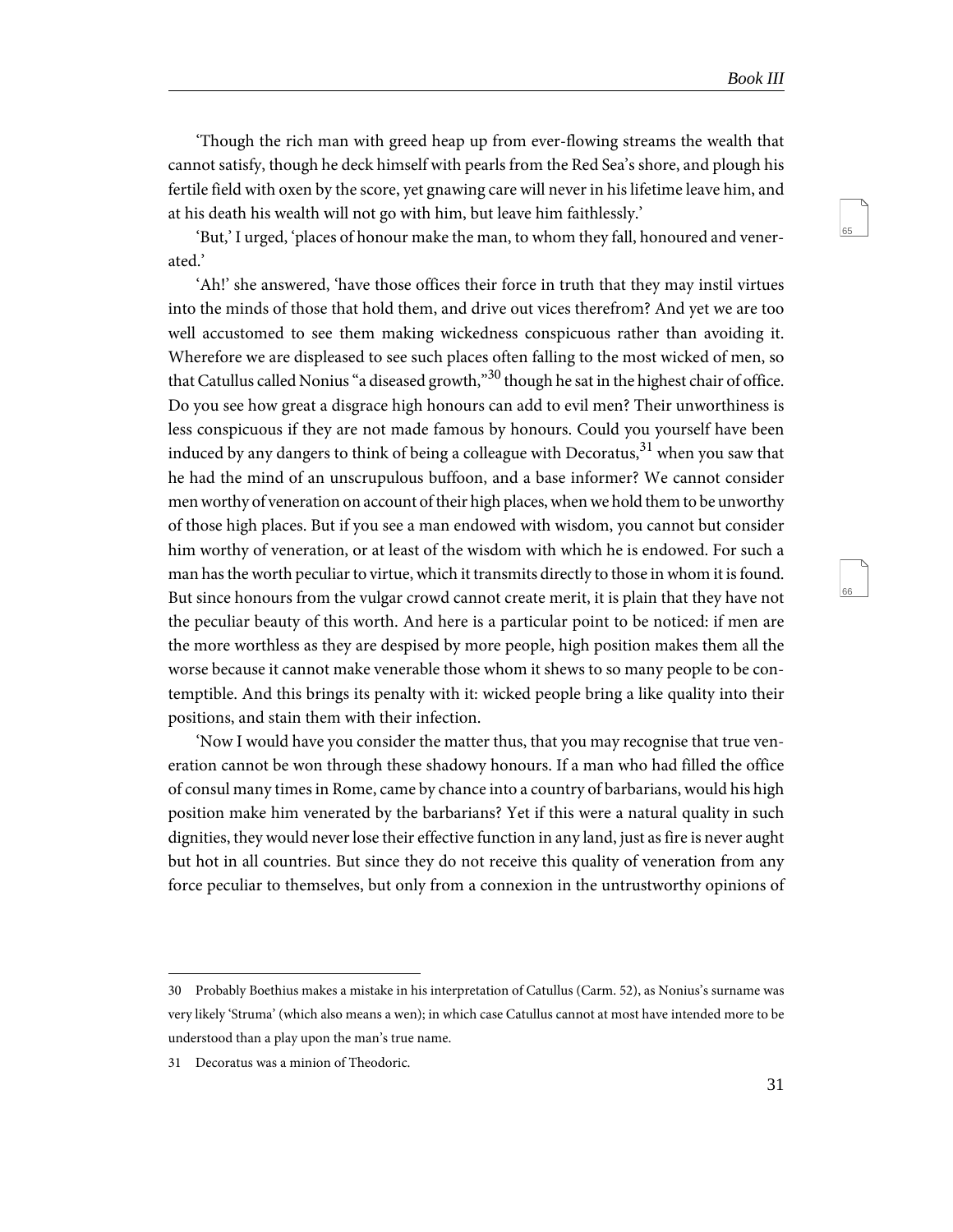68

69

men, they become as nothing as soon as they are among those who do not consider these dignities as such.

'But that is only in the case of foreign peoples. Among the very peoples where they had their beginnings, do these dignities last for ever? Consider how great was the power in Rome of old of the office of Præfect: now it is an empty name and a heavy burden upon the income of any man of Senator's rank.' The præfect then, who was commissioner of the corn-market, was held to be a great man. Now there is no office more despised. For, as I said before, that which has no intrinsic beauty, sometimes receives a certain glory, sometimes loses it, according to the opinion of those who are concerned with it. If then high offices cannot make men venerated, if furthermore they grow vile by the infection of bad men, if changes of time can end their glory, and, lastly, if they are held cheaply in the estimation of whole peoples, I ask you, so far from affording true beauty to men, what beauty have they in themselves which men can desire?

'Though Nero decked himself proudly with purple of Tyre and snow-white gems, none the less that man of rage and luxury lived ever hated of all. Yet would that evil man at times give his dishonoured offices to men who were revered. Who then could count men blessed, who to such a villain owed their high estate?

'Can kingdoms and intimacies with kings make people powerful? "Certainly," some Thee may answer, "in so far as their happiness is lasting." But antiquity and our times too are full of examples of the contrary; examples of men whose happiness as kings has been exchanged for disaster. What wonderful power, which is found to be powerless even for its own preservation! But if this kingly power is really a source of happiness, surely then, if it fail in any way, it lessens the happiness it brings, and equally causes unhappiness. However widely human empires may extend, there must be still more nations left, over whom each king does not reign. And so, in whatever direction this power ceases to make happy, thereby comes in powerlessness, which makes men unhappy; thus therefore there must be a greater part of unhappiness in every king's estate. That tyrant 1 had learnt well the dangers of his lot, who likened the fear which goes with kingship to the terror inspired by a sword ever hanging overhead. What then is such a power, which cannot drive away the bite of cares, nor escape the stings of fear?

'Yet these all would willingly live without fear, but they cannot, and yet they boast of their power. Think you a man is powerful when you see that he longs for that which he cannot bring to pass? Do you reckon a man powerful who walks abroad with dignity and attended by servants? A man who strikes fear into his subjects, yet fears them more himself? Damocles, what it was to be a tyrant, by setting him in his own seat at a sumptuous banquet,' but hung a sword above him by a hair. A man who must be at the mercy of those that serve him, in order that he may seem to have power?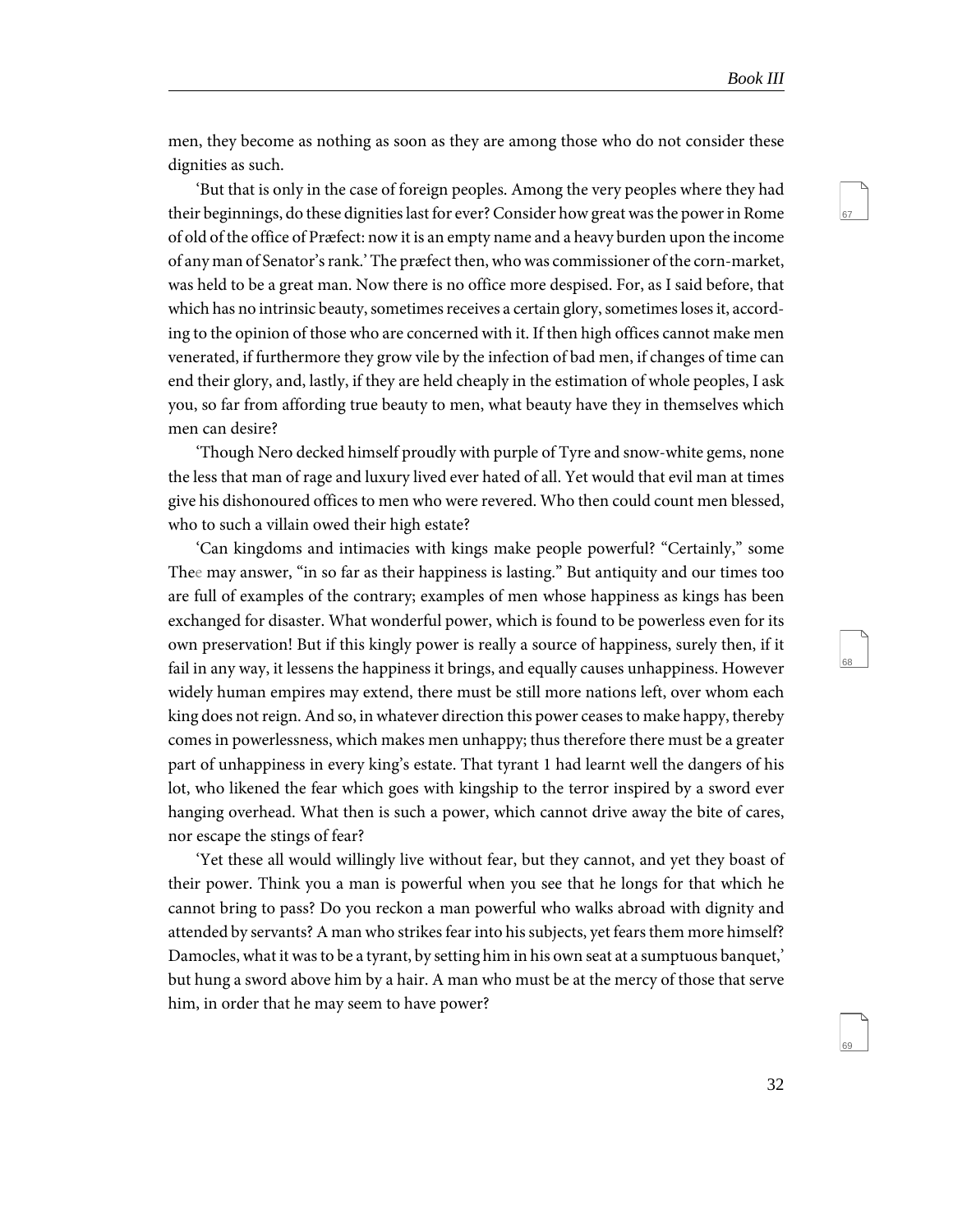71

'Need I speak of intimacies with kings when kingship itself is shewn to be full of weakness? Not only when kings' powers fall are their friends laid low, but often even when their powers are intact. Nero compelled his friend and tutor, Seneca,  $32$  to choose how he would die. Papinianus,  $33$  for a long while a powerful courtier, was handed over to the soldiers' swords by the Emperor Antoninus. Yet each of these was willing to surrender all his power. Seneca even tried to give up all his wealth to Nero, and to seek retirement. But the very weight of their wealth and power dragged them down to ruin, and neither could do what he wished.

'What then is that power, whose possessors fear it? in desiring to possess which, you are not safe, and from which you cannot escape, even though you try to lay it down? What help are friends, made not by virtue but by fortune? The friend gained by good fortune becomes an enemy in ill-fortune. And what plague can more effectually injure than an intimate enemy?

'The man who would true power gain, must needs subdue his own wild thoughts: never must he let his passions triumph and yoke his neck by their foul bonds. For though the earth, as far as India's shore, tremble before the laws you give, though Thule bow to your service on earth's farthest bounds, yet if thou canst not drive away black cares, if thou canst not put to flight complaints, then is no true power thine.

'How deceitful is fame often, and how base a thing it is! Justly did the tragic poet cry out,<sup>34</sup> "O Fame, Fame, how many lives of men Of naught hast thou puffed up! " For m any men have got a great name from the false opinions of the crowd. And what could be baser than such a thing? For those who are falsely praised, must blush to hear their praises. And if they are justly won by merits, what can they add to the pleasure of a wise man's conscience? For he measures his happiness not by popular talk, but by the truth of his conscience. If it attracts a man to make his name widely known, he must equally think it a shame if it be not made known. But I have already said that there must be yet more lands into which the renown of a single man can never come; wherefore it follows that the man, whom you think famous, will seem to have no such fame in the next quarter of the earth.

'Popular favour seems to me to be unworthy even of mention under this head, for it comes not by any judgment, and is never constant.

'Again, who can but see how empty a name, and how futile, is noble birth? For if its glory is due to renown, it belongs not to the man. For the glory of noble birth seems to be praise for the merits of a man's forefathers. But if praise creates the renown, it is the renowned

<sup>32</sup> Seneca, the philosopher and wise counsellor of Nero, was by him compelled to commit suicide, A.D. 65.

<sup>33</sup> Papinianus, the greatest lawyer of his time, was put to death by the Emperor Antoninus Caracalla, A.D. 212.

<sup>34</sup> Euripides, Andromache, 319-320.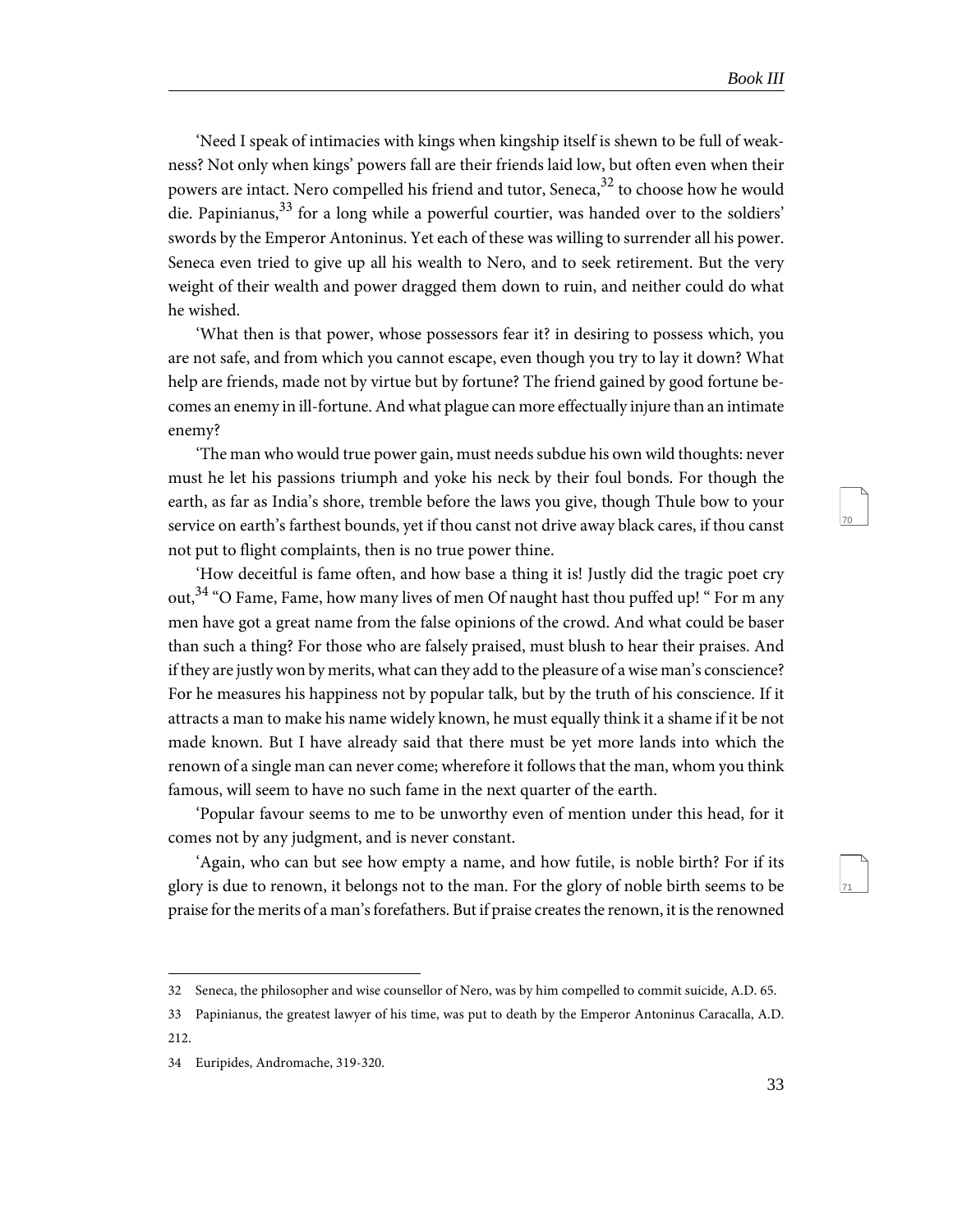73

who are praised. Wherefore, if you have no renown of your own, that of others cannot glorify you. But if there is any good in noble birth, I conceive it to be this, and this alone, that the highborn seem to be bound in honour not to show any degeneracy from their fathers' virtue.

'From like beginning rise all men on earth, for there is one Father of all things; one is the guide of everything. 'Tis He who gave the sun his rays, and horn s unto the moon. 'Tis He who set mankind on earth, and in the heavens the stars. He put within our bodies spirits which were born in heaven. And thus a highborn race has He set forth in man. Why do ye men rail on your forefathers? If ye look to your be ginning and your author, which is God, is any man degenerate or base but he who by his own vices cherishes base things and leaves that beginning which was his?

'And now what am I to say of the pleasures of the body? The desires of the flesh are full of cares, their fulfilment is full of remorse. What terrible diseases, what unbearable griefs, truly the fruits of sin, do they bring upon the bodies of those who enjoy them! I know not what pleasure their impulse affords, but any who cares to recall his indulgences of his passions, will know that the results of such pleasures are indeed gloomy. If any can shew that those results are blest with happiness, then may the beasts of the field be justly called blessed, for all their aims are urged toward the satisfying of their bodies' wants. The pleasures of wife and children may be most honourable; but nature makes it all too plain that some have found torment in their children. How bitter is any such kind of suffering, I need not tell you now, for you have never known it, nor have any such anxiety now. Yet in this matter I would hold with my philosopher Euripides,  $35$  that he who has no children is happy in his misfortune.

'All pleasures have this way: those who enjoy them they drive on with stings. Pleasure, like the winged bee, scatters its honey sweet, then flies away, and with a clinging sting it strikes the hearts it touches.

'There is then no doubt that these roads to happiness are no roads, and they cannot lead any man to any end whither they profess to take him. I would shew you shortly with what great evils they are bound up. Would you heap up money? You will need to tear it from its owner. Would you seem brilliant by the glory of great honours? You must kneel before their dispenser, and in your desire to surpass other men in honour, you must debase yourself by setting aside all pride. Do you long for power? You will be subject to the wiles of all over whom you have power, you will be at the mercy of many dangers. You seek fame? You will be drawn to and fro among rough paths, and lose all freedom from care. Would you spend a life of pleasure? Who would not despise and cast off such servitude to so vile and brittle a thing as your body? How petty are all the aims of those who put before themselves the

<sup>35</sup> Referring to lines in the Andromache (419-420), where Euripides says: 'The man who complains that he has no children suffers less than he who has them, and is blest in his misfortune.'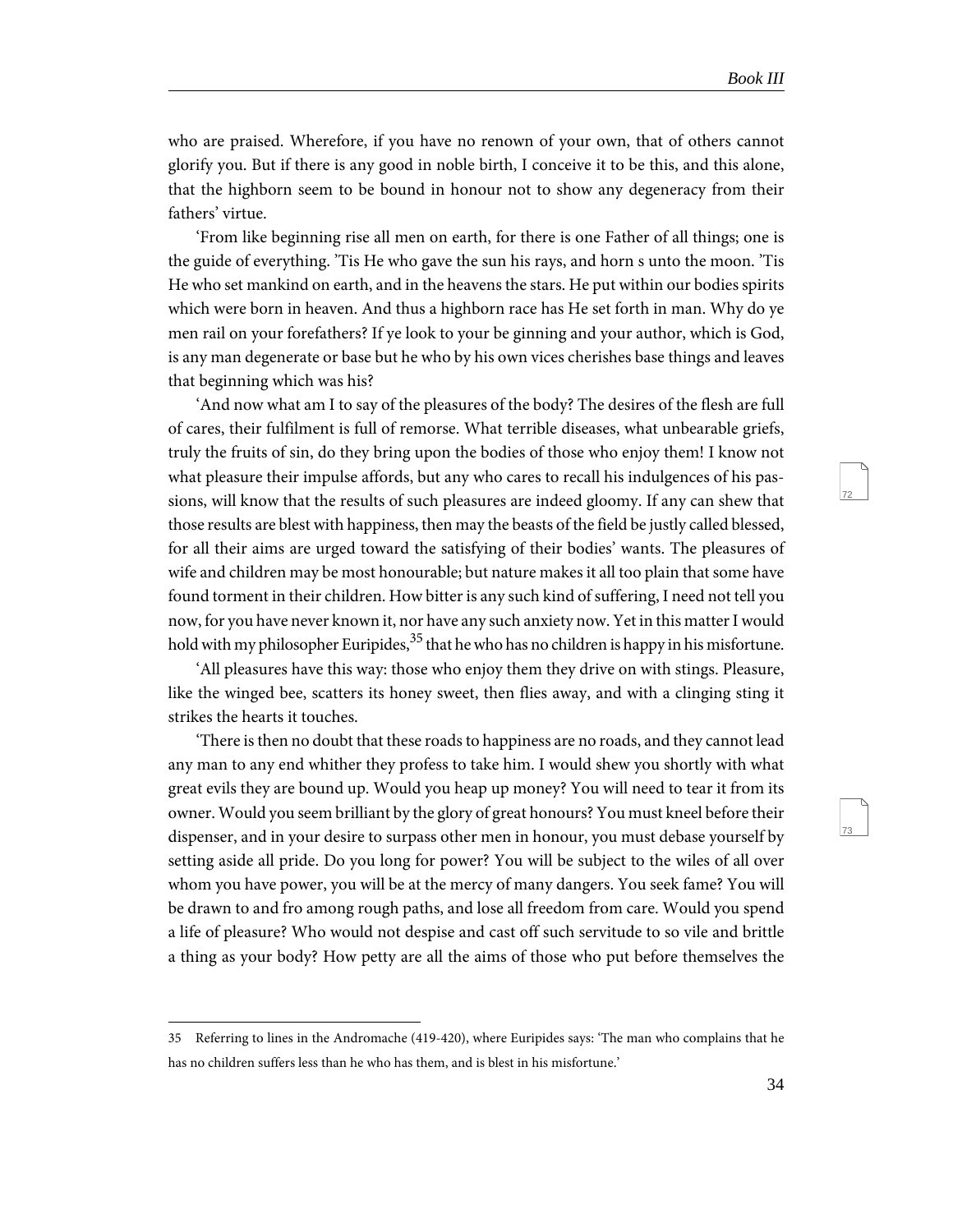75

pleasures of the body, how uncertain is the possession of such? In bodily size will you ever surpass the elephant? In strength will you ever lead the bull, or in speed the tiger? Look upon the expanse of heaven, the strength with which it stands, the rapidity with which it moves, and cease for a while to wonder at base things. This heaven is not more wonderful for those things than for the design which guides it. How sweeping is the brightness of outward form, how swift its movement, yet more fleeting than the passing of the flowers of spring. But if, as Aristotle says, many could use the eyes of lynxes to see through that which meets the eye, then if they saw into the organs within, would not that body, though it had the most fair outside of Alcibiades,  $36$  seem most vile within? Wherefore it is not your own nature, but the weakness of the eyes of them that see you, which makes you seem beautiful. But consider how in excess you desire the pleasures of the body, when you know that howsoever you admire it, it can be reduced to nothing by a three-days' fever. To put all these points then in a word: these things cannot grant the good which they promise; they are not made perfect by the union of all good things in them; they do not le ad to happiness as a path thither; they do not make men blessed.<sup>37</sup>

'Ah! how wretched are they whom ignorance leads astray by her crooked path! Ye seek not gold upon green trees, nor gather precious stones from vines, nor set your nets on mountain tops to catch the fishes for your feast, nor hunt the Umbrian sea in search of goats. Man knows the depths of the sea themselves, hidden though they be beneath its waves; he knows which water best yields him pearls, and which the scarlet dye. But in their blindness men are content, and know not where lies hid the good which they desire. They sink in earthly things, and there they seek that which has soared above the star-lit heavens. What can I call down upon them worthy of their stubborn folly? They go about in search of wealth and honours; and only when they have by labours vast stored up deception for themselves, do they at last know what is their true good.

'So far,' she continued, 'we have been content to set forth the form of false happiness. If you clearly understand that, my next duty is to shew what is true happiness.'

'I do see,' said I, 'that wealth cannot satisfy, that power comes not to kingdoms, nor veneration to high offices; that true renown cannot accompany ambition, nor true enjoyment wait upon the pleasures of the body.'

'Have you grasped the reasons why it is so?' she asked.

'I seem to look at them as through a narrow chink, but I would learn more clearly from you.'

<sup>36</sup> Alcibiades was the most handsome and brilliantly fascinating of all the public men of Athens in her most brilliant period.

<sup>37</sup> Compare Philosophy's first words about the highest good, p. 58.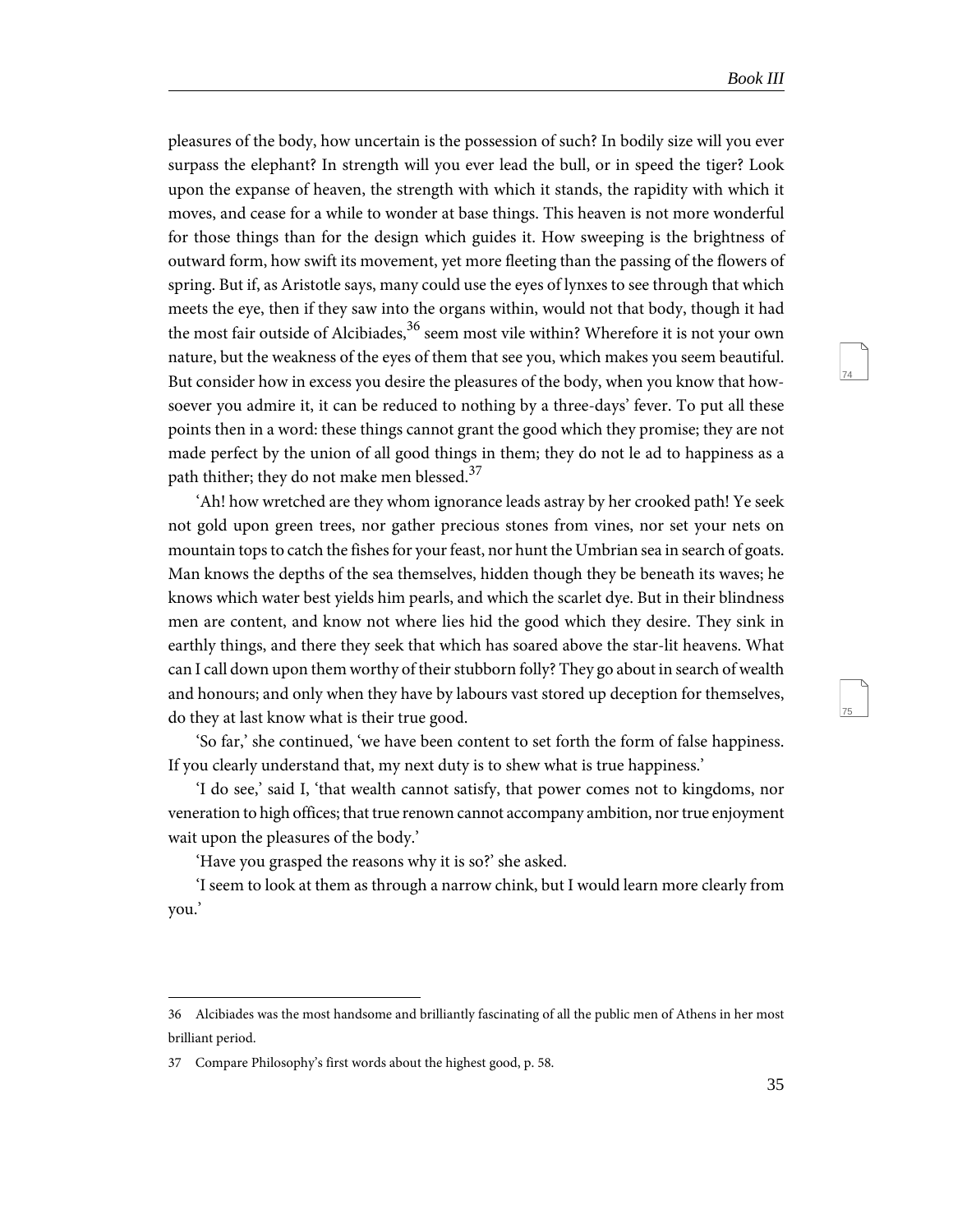'The reason is to hand,' said she; 'human error takes that which is simple and by nature impossible to divide, tries to divide it, and turns its truth and perfection into falsity and imperfection. Tell me, do you think that anything which lacks nothing, can be without power?'

'Of course not.'

'You are right; for if anything has any weakness in any part, it must lack the help of something else.'

'That is so,' I said.

'Then perfect satisfaction and power have the same nature?'

'Yes, it seems so.'

'And do you think such a thing contemptible, or the opposite, worthy of all veneration?' 'There can be no doubt that it is worthy.'

'Then let us add veneration to that satisfaction and power, and so consider these three as one.'

'Yes, we must add it if we wish to proclaim the truth.'

'Do you then think that this whole is dull and of no reputation, or renowned with all glory? For consider it thus: we have granted that it lacks nothing, that it has all power and is worthy of all veneration; it must not therefore lack the glory which it cannot supply for itself, and thereby seem to be in any direction contemptible.'

'No,' I said, 'I must allow that it has glory too.'

'Therefore we must rank this glory equally with the other three.'

'Yes, we must.'

'Then that which lacks nothing from outside itself, which is all-powerful by its own might, which has renown and veneration, must surely be allowed to be most happy too?'

'I cannot imagine from what quarter unhappiness would creep into such a thing, wherefore we must grant that it is full of happiness if the other qualities remain existent.'

'Then it follows further, that though perfect satisfaction, power, glory, veneration, and happiness differ in name, they cannot differ at all in essence?'

'They cannot.'

'This then,' said she, 'is a simple, single thing by nature, only divided by the mistakes of base humanity; and while men try to gain a part of that which has no parts, they fail both to obtain a fraction, which cannot exist, and the whole too after which they do not strive.'

'Tell me how they fail thus,' I said.

'One seeks riches by fleeing from poverty, and takes no thought of power,' she answered, 'and so he prefers to be base and unknown, and even deprives himself of natural pleasures lest he should part with the riches which he has gathered. Thus not even that satisfaction reaches the man who loses all power, who is stabbed by sorrow, lowered by his meanness, hidden by his lack of fame. Another seeks power only: he scatters his wealth, he despises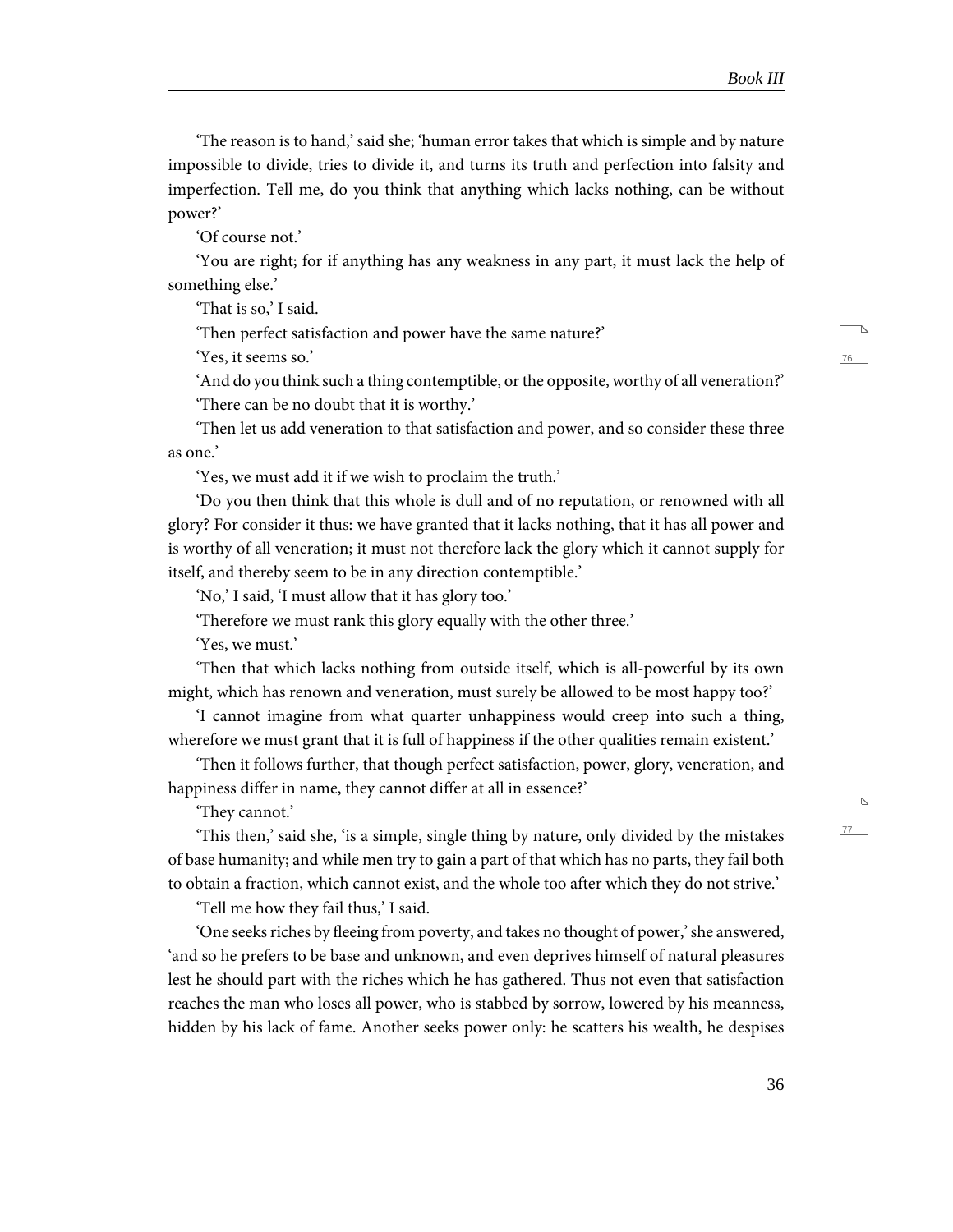pleasures and honours which have no power, and sets no value upon glory. You see how many things such an one lacks. Sometimes he goes without necessaries even, sometimes he feels the bite and torture of care; and as he cannot rid himself of these, he loses the power too which he sought above all things. The same argument may be applied to offices, glory, and pleasure. For since each one of these is the same as each other, any man who seeks one without the others, gains not even that one which he desires.'

'What then?' I asked.

'If any man desires to obtain all together, he will be seeking the sum of happiness. But will he ever find that in these things which we have shewn cannot supply what they promise?' 'No.'

'Then happiness is not to be sought for among these things which are separately believed to supply each thing so sought.'

'Nothing could be more plainly true,' I said.

'Then you have before you the form of false happiness, and its causes; now turn your attention in the opposite direction, and you will quickly see the true happiness which I have promised to shew you.'

'But surely this is clear even to the blindest, and you shewed it before when you were trying to make clear the causes of false happiness. For if I mistake not, true and perfect happiness is that which makes a man truly satisfied, powerful, venerated, renowned, and happy. And (for I would have you see that I have looked deeply into the matter) I realise without doubt that that which can truly yield any one of these, since they are all one, is perfect happiness.

'Ah! my son,' said she, 'I do see that you are blessed in this opinion, but I would have you add one thing.'

'What is that?' I asked.

'Do you think that there is anything among mortals, and in our perishable lives, which could yield such a state?'

'I do not think that there is, and I think that you have shewn this beyond the need of further proof.'

'These then seem to yield to mortals certain appearances of the true good, or some such imperfections; but they cannot give true and perfect good.'

'No.'

'Since, then, you have seen what is true happiness, and what are the false imitations thereof, it now remains that you should learn whence this true happiness may be sought.'

'For that,' said I, 'I have been impatiently waiting.'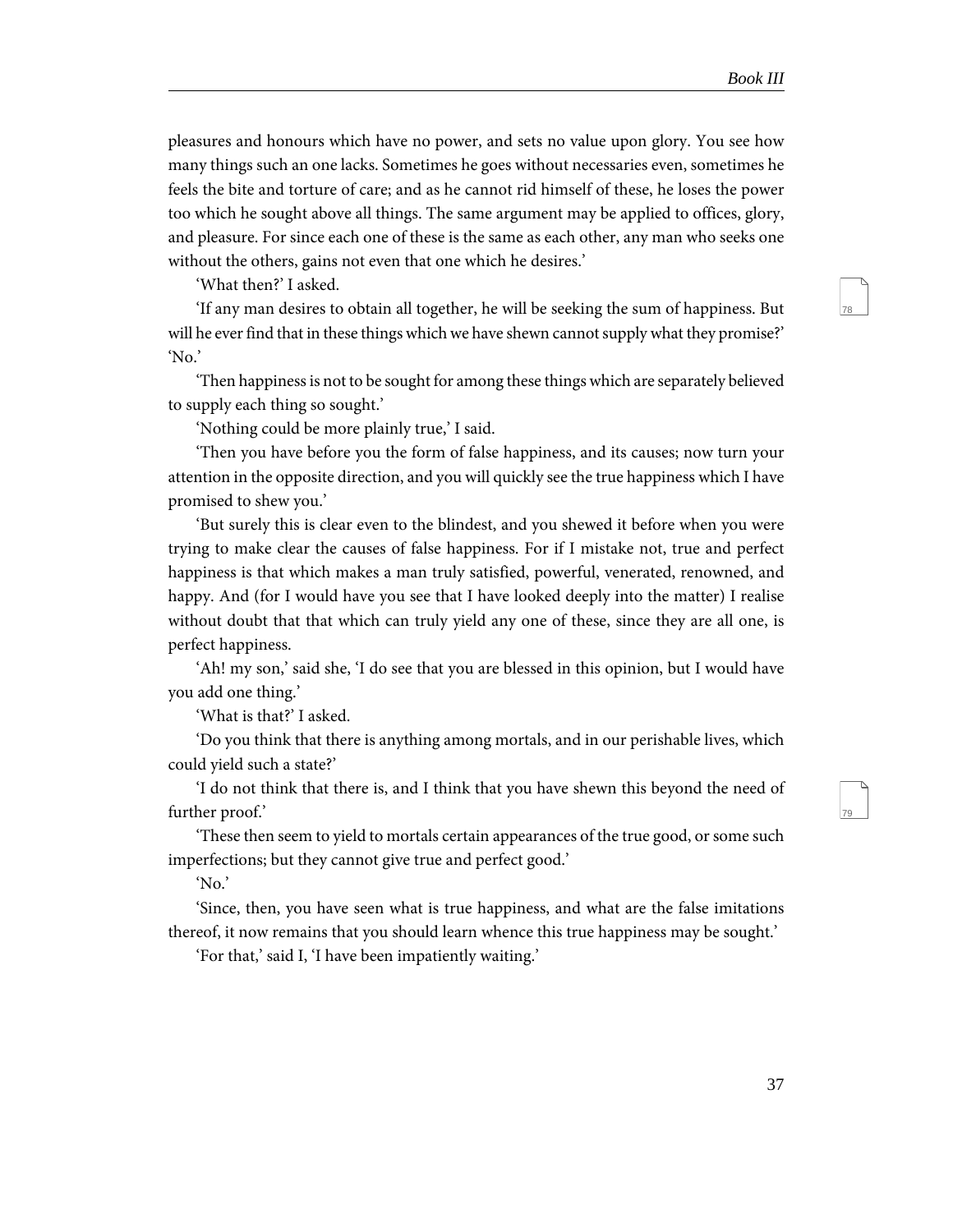'But divine help must be sought in small things as well as great (as my pupil Plato says in his Timoeus); $38$  so what, think you, must we do to deserve to find the place of that highest good?'

'Call,' I said, 'upon the Father of all, for if we do not do so, no undertaking would be rightly or duly begun.'

'You are right,' said she; and thus she cried aloud:  $-$ <sup>39</sup>

'Thou who dost rule the universe with everlasting law, founder of earth and heaven alike, who hast bidden time stand forth from out Eternity, for ever firm Thyself, yet giving movement unto all. No causes were without Thee which could thence impel Thee to create this mass of changing matter, but within Thyself exists the very idea of perfect good, which grudges naught, for of what can it have envy? Thou makest all things follow that high pattern. In perfect beauty Thou movest in Thy mind a world of beauty, making all in a like image, and bidding the perfect whole to complete its perfect functions. All the first principles of nature Thou dost bind together by perfect orders as of numbers, so that they may be balanced each with its opposite: cold with heat, and dry with moist together; thus fire may not fly upward too swiftly because too purely, nor may the weight of the solid earth drag it down and overwhelm it. Thou dost make the soul as a third between mind and material bodies: to these the soul gives life and movement, for Thou dost spread it abroad among the members of the universe, now working in accord. Thus is the soul divided as it takes its course, making two circles, as though a binding thread around the world. Thereafter it returns unto itself and passes around the lower earthly mind; and in like manner it gives motion to the heavens to turn their course. Thou it is who dost carry forward with like inspiration these souls and lower lives. Thou dost fill these weak vessels with lofty souls, and send them abroad throughout the heavens and earth, and by Thy kindly law dost turn them again to Thyself and bring them to seek, as fire doth, to rise to Thee again.

'Grant then, O Father, that this mind of ours may rise to Thy throne of majesty; grant us to reach that fount of good. Grant that we may so find light that we may set on Thee unblinded eyes; cast Thou therefrom the heavy clouds of this material world. Shine forth upon us in Thine own true glory. Thou art the bright and peaceful rest of all Thy children that worship Thee. To see Thee clearly is the limit of our aim. Thou art our beginning, our progress, our guide, our way, our end.

<sup>38</sup> Plato, Timoeus, 27 C. (ch. v.) — 'All those who have even the least share of moderation, on undertaking any enterprise, small or great, always call upon God at the beginning.'

<sup>39</sup> This hymn is replete with the highest development of Plato's theory of ideas, as expressed in the Timoeus, and his theory of the ideal good being the moving spirit of the material world. Compare also the speculative portion of Virgil, Æneid, vi.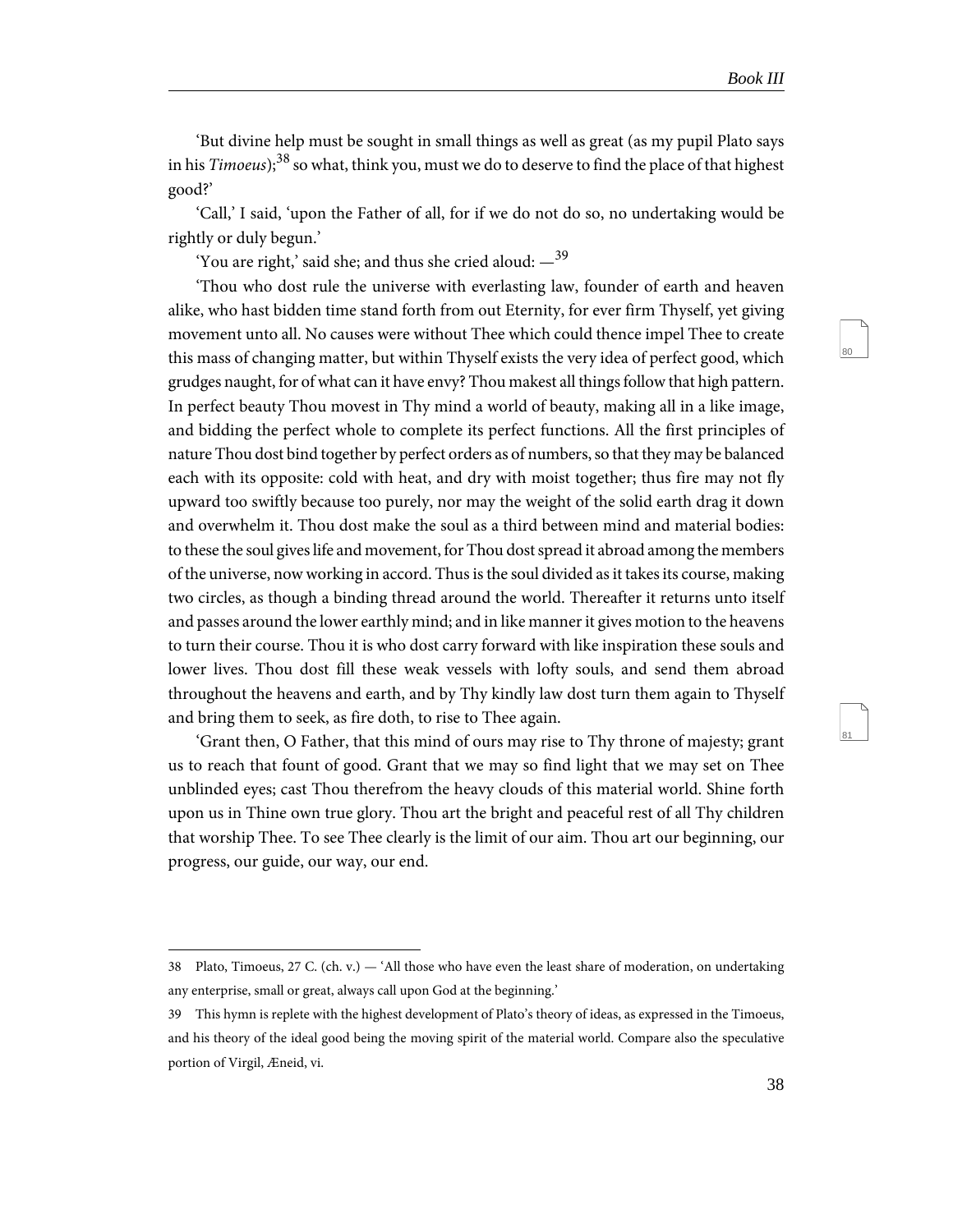'Since then you have seen the form both of the imperfect and the perfect good, I think I should now shew you where lies this perfection of happiness. In this I think our first inquiry must be whether any good of this kind can exist in the very nature of a subject; for we must not let any vain form of thought make us miss the truth of this matter. But there can be no denial of its existence, that it is as the very source of all good. For if anything is said to be imperfect, it is held to be so by some loss of its perfection. Wherefore if in any kind of thing a particular seems imperfect, there must also be a perfect specimen in the same kind. For if you take away the perfection, it is impossible even to imagine whence could come the socalled imperfect specimen. For nature does not start from degenerate or imperfect specimens, but starting from the perfect and ideal, it degenerates to these lower and weaker forms. If then, as we have shewn above, there is an uncertain and imperfect happiness to be found in the good, then there must doubtless be also a sure and perfect happiness therein.<sup>40</sup>

'Yes,' said I, 'that is quite surely proved to be true.'

'Now consider,' she continued, 'where it lies. The universally accepted notion of men proves that God, the fountain-head of all things, is good. For nothing can be thought of better than God, and surely He, than whom there is nothing better, must without doubt be good. Now reason shews us that God is so good, that we are convinced that in Him lies also the perfect good. For if it is not so, He cannot be the fountain-head; for there must then be something more excellent, possessing that perfect good, which appears to be of older origin than God: for it has been proved that all perfections are of earlier origin than the imperfect specimens of the same: wherefore, unless we are to prolong the series to infinity, we must allow that the highest Deity must be full of the highest, the perfect good. But as we have laid down that true happiness is perfect good, it must be that true happiness is situated in His Divinity.'

'Yes, I accept that; it cannot be in any way contradicted.'

'But,' she said, 'I beg you, be sure that you accept with a sure conscience and determination this fact, that we have said that the highest Deity is filled with the highest good.'

'How should I think of it?' I asked.

'You must not think of God, the Father of all , whom we hold to be filled with the highest good, as having received this good into Himself from without, nor that He has it by nature in such a manner that you might consider Him, its possessor, and the happiness possessed, as having different essential existences. For if you think that good has been received from without, that which gave it must be more excellent than that which received it; but we have most rightly stated that He is the most excellent of all things. And if you think that it is in Him by His nature, but different in kind, then, while we speak of God as the fountain-head of all things, who could imagine by whom these different kinds can have been united? Lastly,

<sup>40</sup> This reasoning hangs upon Plato's theory of ideas and so is the opposite of the theory of evolution.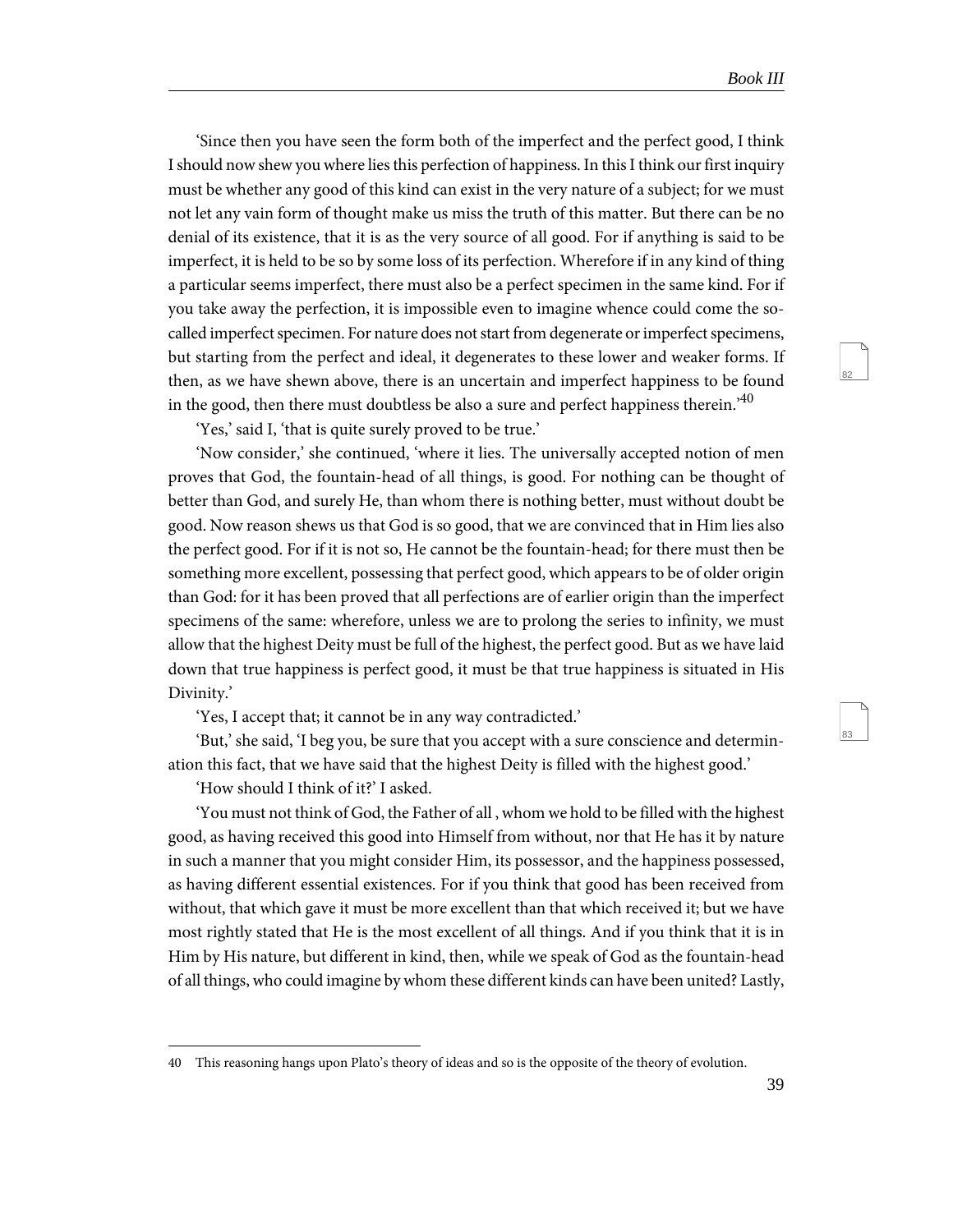85

that which is different from anything cannot be the thing from which it differs. So anything which is by its nature different from the highest good, cannot be the highest good. And this we must not think of God, than whom there is nothing more excellent, as we have agreed. Nothing in this world can have a nature which is better than its origin, wherefore I would conclude that that which is the origin of all things, according to the truest reasoning, is by its essence the highest good.'

'Most truly,' I said.

'You agree that the highest good is happiness?'

'Yes.'

'Then you must allow that God is absolute happiness?'

'I cannot deny what you put forward before, and I see that this follows necessarily from those propositions.'

'Look then,' she said, 'whether it is proved more strongly by this too: there cannot be two highest goods which are different. For where two good things are different, the one cannot be the other; wherefore neither can be the perfect good, while each is lacking to the other. And that which is not perfect cannot be the highest, plainly. Therefore if two things are highest good, they cannot be different. Further, we have proved to ourselves that both happiness and God are each the highest good. Therefore the highest Deity must be identical with the highest happiness.'

'No conclusion,' I said, 'could be truer in fact, or more surely proved by reason, or more worthy of our God.'

'Besides this let me give you corollary, as geometricians do, when they wish to add a point drawn from the propositions they have proved. Since men become happy by acquiring happiness, and happiness is identical with divinity, it is plain that they become happy by acquiring divinity. But just as men become just by acquiring the quality of justice, and wise by wisdom, so by the same reasoning, by acquiring divinity they become divine. Every happy man then is divine. But while nothing prevents as many men as possible from being divine, God is so by His nature, men become so by participation.'

'This corollary,' I said, 'or whatever you call it, is indeed beautiful and very precious.'

'Yes, but nothing can be more beautiful than this too which reason would have us add to what we have agreed upon.'

'What is that?' I asked.

'Happiness seems to include many things: do all these join it together as into a whole which is happiness, as though each thing were a different part thereof, or is any one of them a good which fulfils the essence of happiness, and do the others merely bear relations to this one?'

'I would have you make this plain by the enunciation of these particulars.'

'Do we not,' she asked, 'hold that happiness is a good thing?'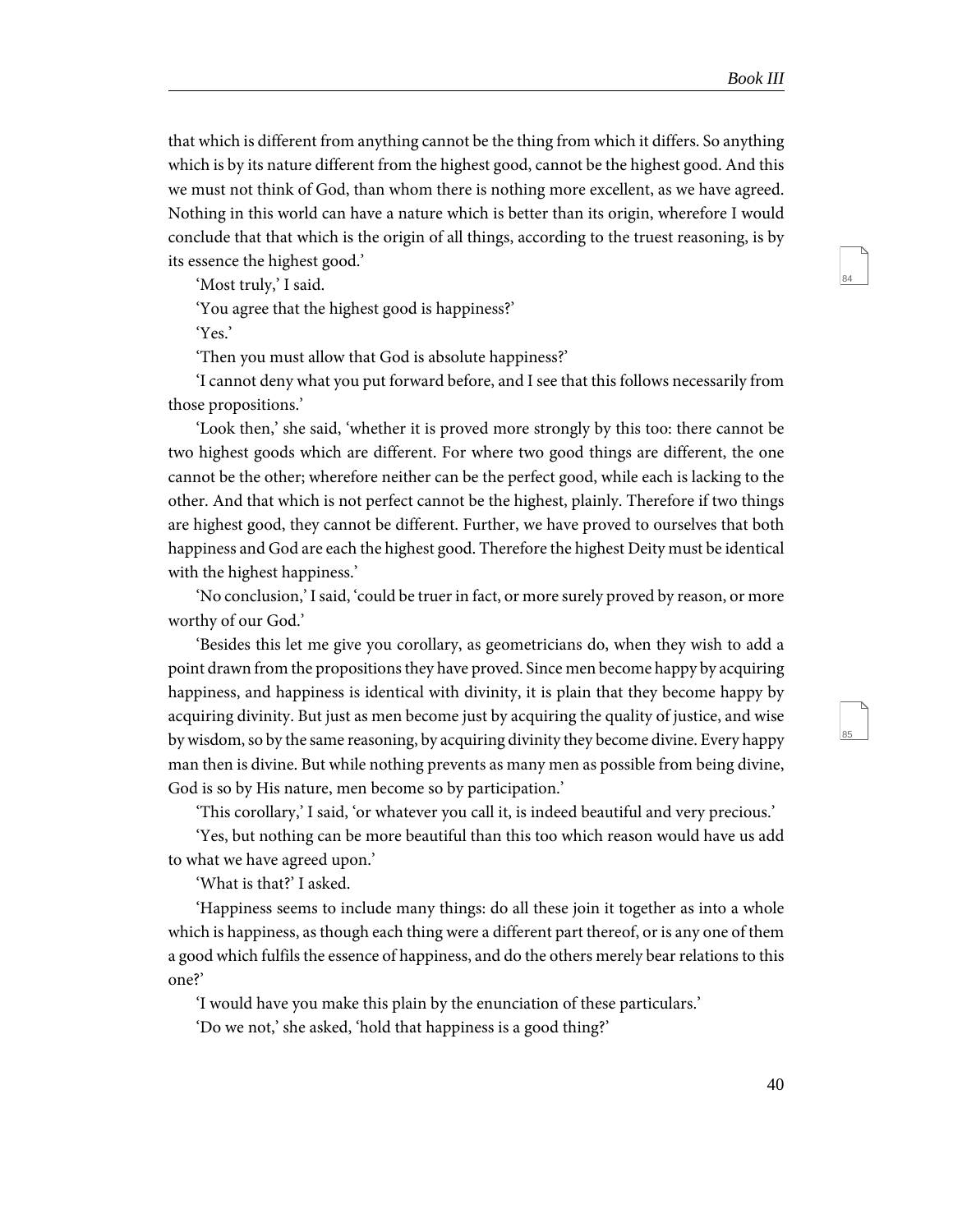87

'Yes,' I answered, 'the highest good.'

'But you may apply this quality of happiness to them all. For the perfect satisfaction is the same, and the highest power, and veneration, and renown, and pleasure; these are all held to be happiness.

'What then?' I asked.

'Are all these things, satisfaction, power, and the others, as it were, members of the body, happiness, or do they all bear their relation to the good, as members to a head?'

'I understand what you propose to examine, but I am waiting eagerly to hear what you will lay down.'

'I would have you take the following explanation,' she said. 'If these were all members of the one body, happiness, they would differ individually. For this is the nature of particulars, to make up one body of different parts. But all these have been shewn to be one and the same. Therefore they are not as members; and further, this happiness will then appear to be joined together into a whole body out of one member, which is impossible.'

'That is quite certain,' said I, 'but I would hear what is to come.'

'It is plain that the others have some relation to the good. It is for that reason, namely because it is held to be good, that this satisfaction is sought, and power likewise, and the others too; we may suppose the same of veneration, renown, and pleasure. The good then is the cause of the desire for all of these, and their consummation also. Such a thing as has in itself no real or even pretended good, cannot ever be sought. On the other hand, such things as are not by nature good, but seem to be so, are sought as though they were truly good. Wherefore we may justly believe that their good quality is the cause of the desire f or them, the very hinge on which they turn, and their consummation. The really important object of a desire, is that for the sake of which anything is sought, as a means. For instance, if a man wishes to ride for the sake of his health, he does not so much desire the motion of riding, as the effect, namely health. As, therefore, each of these things is desired for the sake of the good, the absolute good is the aim, rather than themselves. But we have agreed that the other things are desired for the sake of happiness, wherefore in this case too, it is happiness alone which is the object of the desire. Wherefore it is plain that the essence of the good and of happiness is one and the same.'

'I cannot see how any one can think otherwise.'

'But we have shewn that God and true happiness are one and the same.'

'Yes.'

'Therefore,' said she, 'we may safely conclude that the essence of God also lies in the absolute good and nowhere else.

'Come hither all who are the prey of passions, bound by their ruthless chains; those deceiving passions which blunt the minds of men. Here shall you find rest from your labours; here a haven lying in tranquil peace; this shall be a resting-place open to receive within itself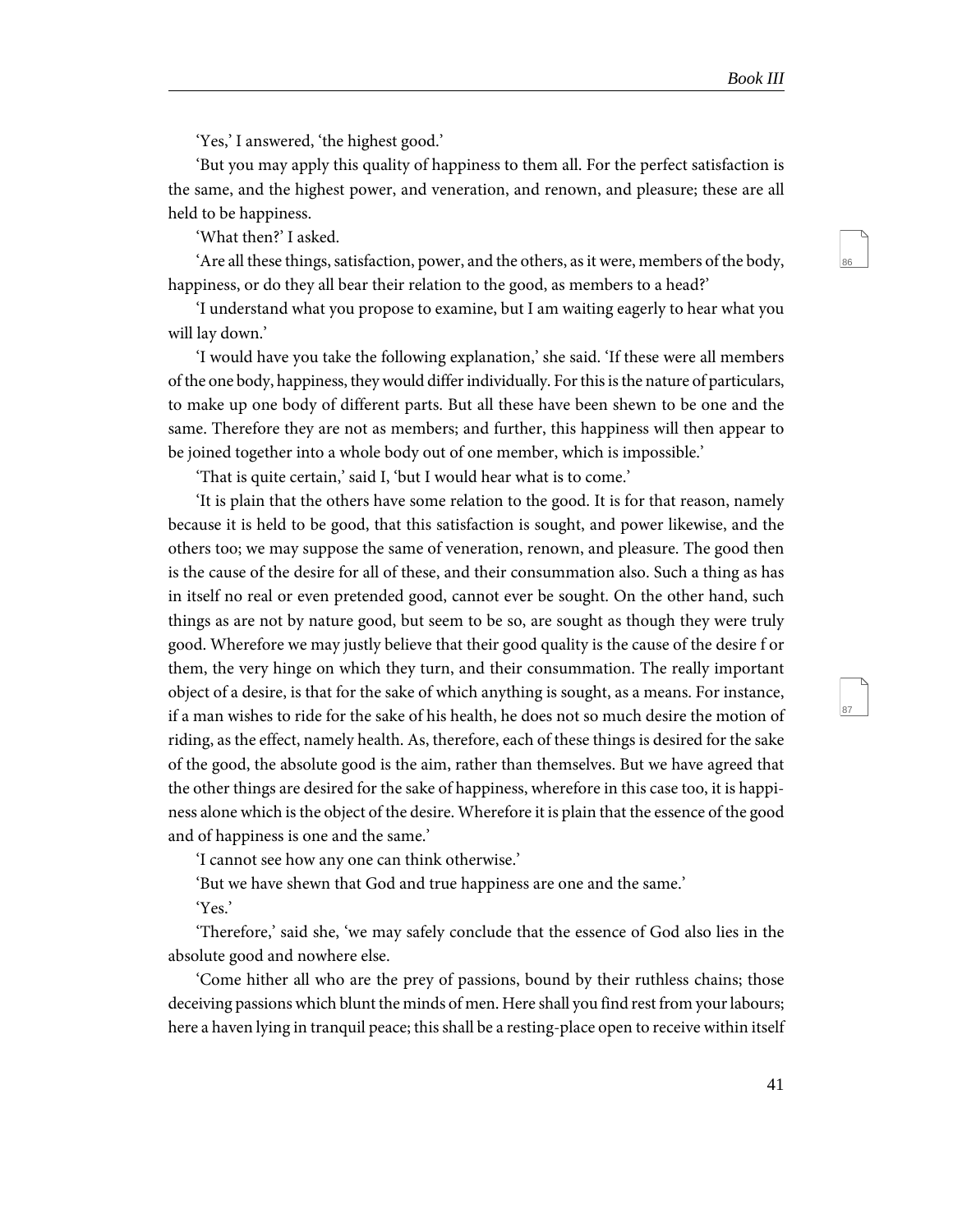89

all the miserable on earth. Not all the wealth of Tagus's golden sands, nor Hermus's gleaming strand,<sup>41</sup> nor Indus, nigh earth's hottest zone, mingling its emeralds and pearls, can bring light to the eyes of any soul, but rather plunge the soul more blindly in their shade. In her deepest caverns does earth rear all that pleases the eye and excites the mind. The glory by which the heavens move and have their being, has nought to do with the darknesses which bring ruin to the soul. Whosoever can look on this true light will scarce allow the sun's rays to be clear.'

'I cannot but agree with that,' I said, 'for it all stands woven together by the strongest proofs.' Then she said, 'At what would you value this, namely if you could find out what is the absolute good?'

'I would reckon it,' I said, 'at an infinite value, if I could find out God too, who is the good.'

'And that too I will make plain by most true reasoning, if you will allow to stand the conclusions we have just now arrived at.'

'They shall stand good.'

'Have I not shewn,' she asked, 'that those upon the things which most men seek are for this reason not perfect goods, because they differ between the highest themselves; they are lacking to one another, and so cannot afford full, absolute good? But when they are gathered together, as it were, into one form and one operation, so that complete satisfaction, power, veneration, renown, and pleasure are all the same, then they become the true good. Unless they are all one and the same, they have no claim to be reckoned among the true object s of men's desires.'

'That has been proved beyond all doubt.'

'Then such things as differ among themselves are not goods, but they become so when they begin to be a single unity. Is it not then the ca se these become goods by the attainment of unity?'

'Yes,' I said, 'it seems so.'

'But I think you allow that every good is good by participation in good?'

'Yes, I do.'

'Then by reason of this likeness both unity and good must be allowed to be the same thing; for such things as have by nature the same operation, have the same essence.'

'Undeniably.'

'Do you realise that everything remains existent so long as it keeps its unity, but perishes in dissolution as soon as it loses its unity?'

'How so?' I asked.

<sup>41</sup> The modern Sarabat, in Asia Minor, formerly auriferous.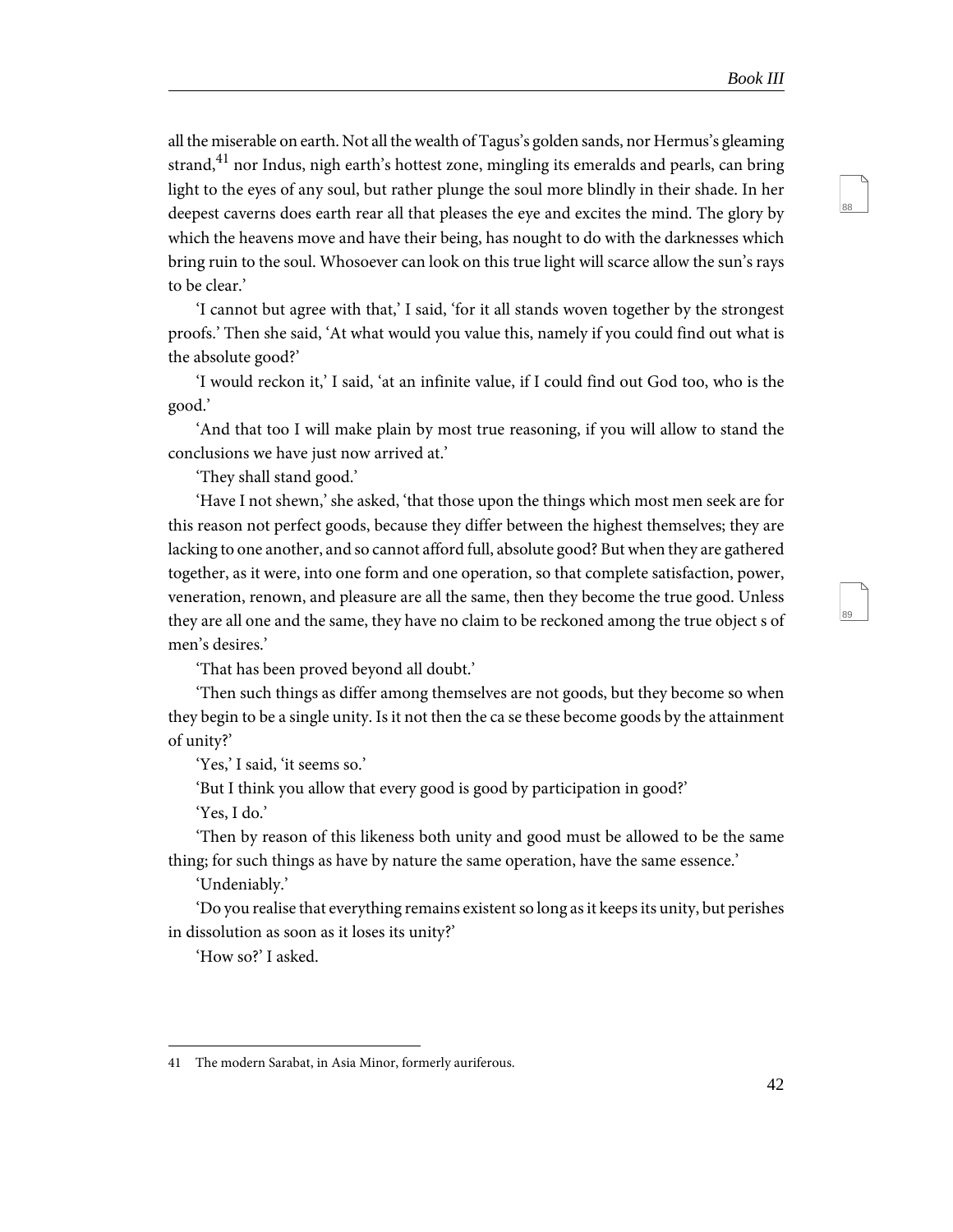91

'In the case of animals,' she said, 'so long as mind and body remain united, you have what you call an animal. But as soon as this unity is dissolved by the separation of the two, the animal perishes and can plainly be no longer called an animal. In the case of the body, too, so long as it remains in a single form by the union of its members, the human figure is presented. But if the division or separation of the body's parts drags that union asunder, it at once ceases to be what it was. In this way one may go through every subject, and it will be quite evident that each thing exists individually, so long as it is one, but perishes so soon as it ceases to be one.'

'Yes, I see the same when I think of other cases.'

'Is there anything,' she then asked, 'which, in so far as it acts by nature, ever loses its desire for self-preservation, and would voluntarily seek to come to death and corruption?'

'No,' I said; 'while I think of animals which have volition in their nature, I can find in them no desire to throw away their determination to remain as they are, or to hasten to perish of their own accord, so long as there are no external forces compelling them thereto. Every animal labours for its preservation, shunning death and extinction. But about trees and plants, I have great doubts as to what I should agree to in their case, and in all inanimate objects.'

'But in this case too,' she said, 'you have no reason to be in doubt, when you see how trees and plants grow in places which suit them, and where, so far as nature is able to prevent it, they cannot quickly wither and perish. For some grow in plains, others on mountain s; some are nourished by marshes, others cling to rocks; some are fertilised by otherwise barren sands, and would wither away if one tried to transplant them to better soil. Nature grants to each what suits it, and works against their perishing while they can possibly remain alive. I need hardly remind you that all plants seem to have their mouths buried in the earth, and so they suck up nourishment by their roots and diffuse their strength through their pith and bark: the pith being the softest part is always hidden away at the heart and covered, protected, as it were, by the strength of the wood; while outside, the bark, as being the defender who endures the best, is opposed to the unkindness of the weather. Again, how great is nature's care, that they should all propagate themselves by the reproduction of their seed; they all, as is so well known, are like regular machines not merely for lasting a time, but for reproducing themselves for ever, and that by their own kinds. Things too which are supposed to be inanimate, surely do all seek after their own by a like process. For why is flame carried upward by its lightness, while solid things are carried down by their weight, unless it be that these positions and movements are suitable to each? Further, each thing preserves what is suitable to itself, and what is harmful, it destroys. Hard things, such as stones, cohere with the utmost tenacity of their parts, and resist easy dissolution; while liquids, water, and air,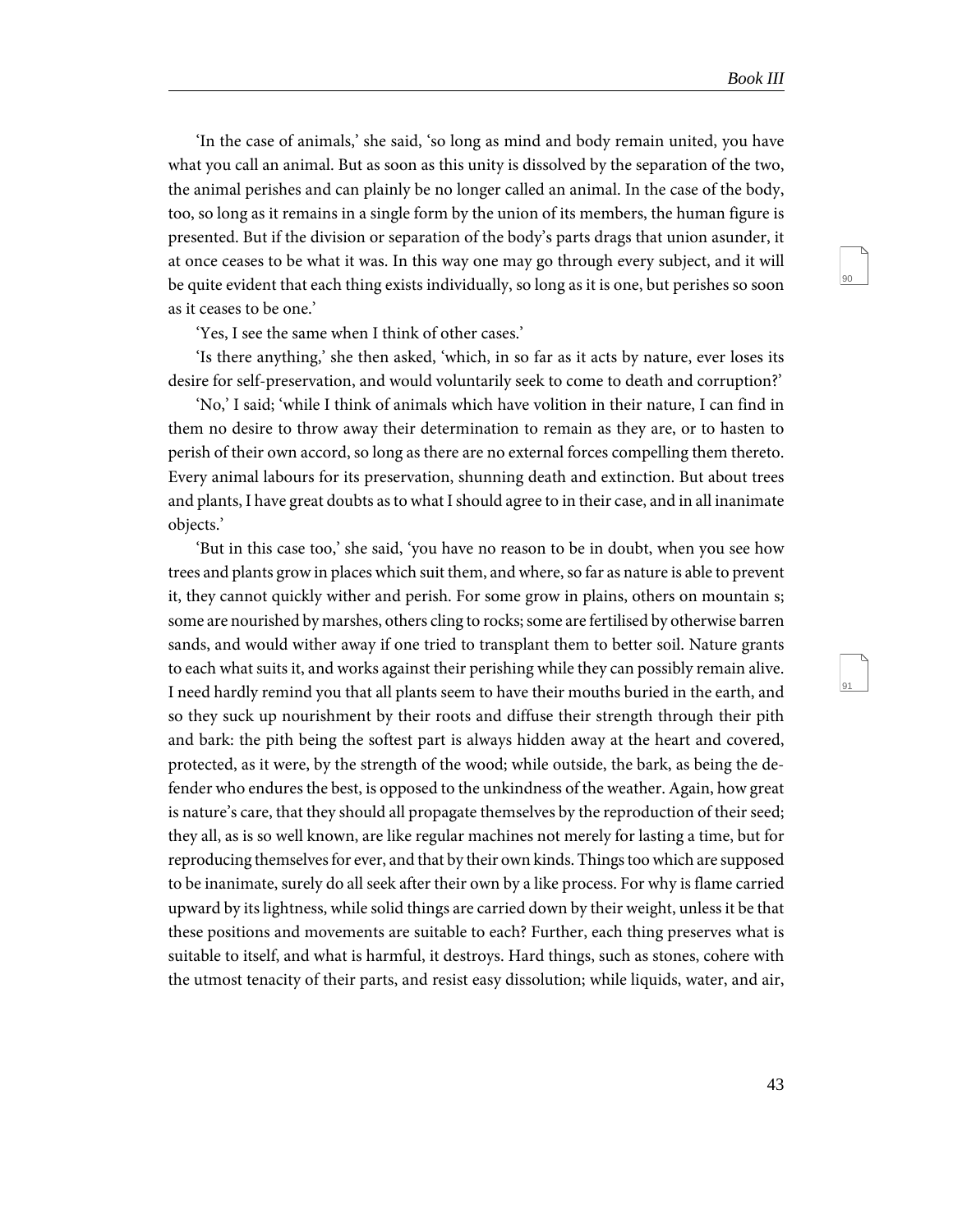93

yield easily to division, but quickly slip back to mingle their parts which have been cut asunder. And fire cannot be cut at all.

'We are not now discussing the voluntary movements of a reasoning mind, but the natural instinct. For instance, we unwittingly digest the food we have eaten, and unconsciously breathe in sleep. Not even in animals does this love of self-preservation come from mental wishes, but from elementary nature. For often the will, under stress of external causes, embraces the idea of death, from which nature revolts in horror.<sup>42</sup> And, on the other hand, the will sometimes restrains what nature always desires, namely the operation of begetting, by which alone the continuance of mortal things becomes enduring. Thus far, then, this love of self-preservation arises not from the reasoning animal s intention, but from natural instinct. Providence h as given to its creatures this the greatest cause of permanent existence, the instinctive desire to remain existent so far as possible. Wherefore you have no reason to doubt that all things, which exist, seek a permanent existence by nature, and similarly avoid extinction.'

'Yes,' I said, 'I confess that I see now beyond all doubt what appeared to me just now uncertain.'

'But,' she continued, 'that which seeks to continue its existence, aims at unity; for take this away, and none will have any chance of continued existence.'

'That is true.'

'Then all things desire unity,' she said, and I agreed.

'But we have shewn unity to be identical with the good?'

'Yes,' said I.

'Then all things desire the good; and that you may define as being the absolute good which is desired by all.'

'Nothing could be more truthfully reasoned. For either everything is brought back to nothing, and all will flow on at random with no guiding head; or if there is any universal aim, it will be the sum of all good.'

'Great is my rejoicing, my son,' said she, 'for you have set firmly in your mind the mark of the central truth. And hereby is made plain to you that which you a short time ago said that you knew not.'

'What was that?'

'What was the final aim of all things,' she said, 'for that is plainly what is desired by all: since we have agreed that that is the good, we must confess that the good is the end of all things.

<sup>42</sup> Boethius is possibly thinking here of passages in Plato's Republic, Bk. iv. (439-441) where Socrates points out the frequent opposition of reason and instinct.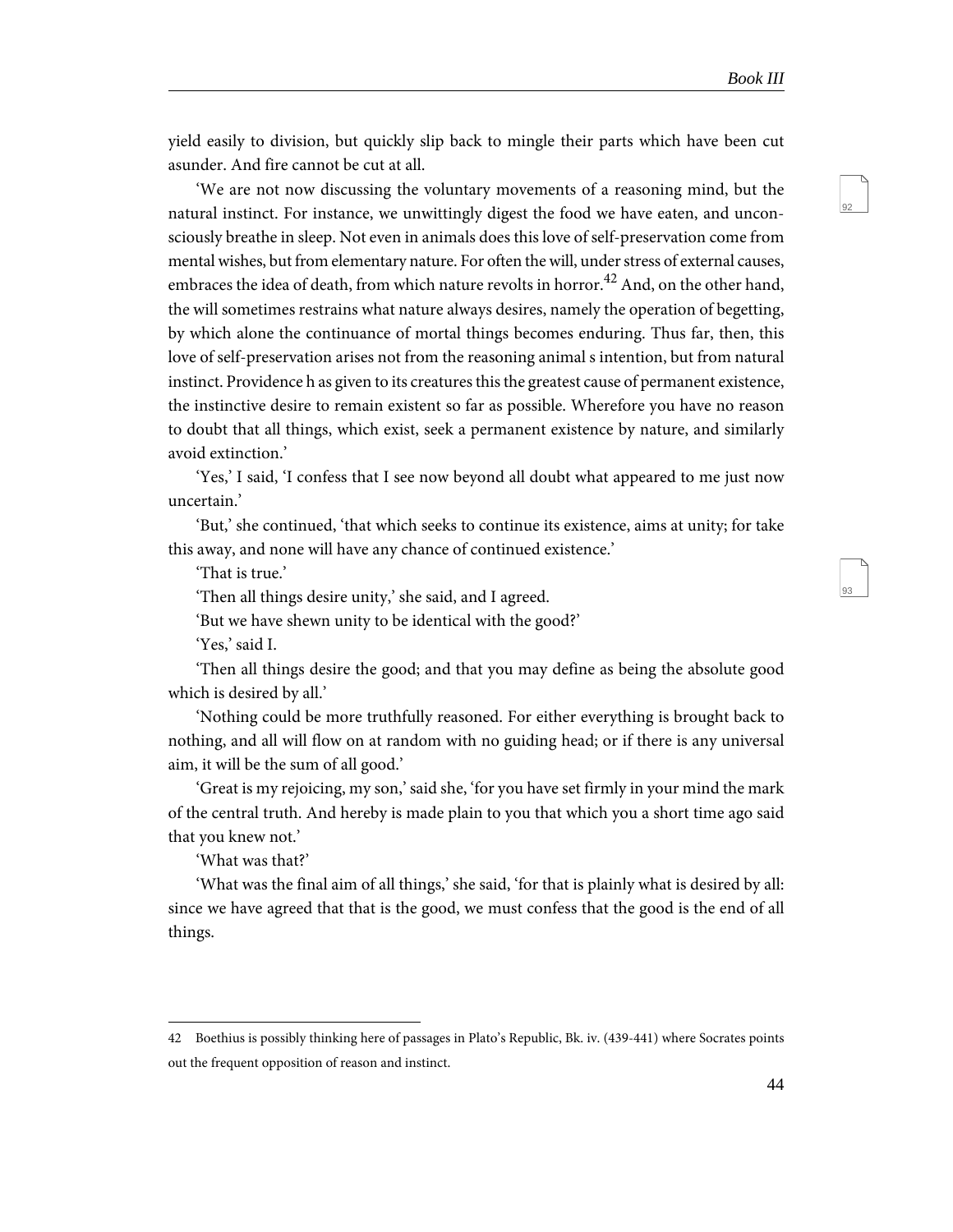95

'If any man makes search for truth with all his penetration, and would be led astray by no deceiving paths, let him turn upon himself the light of an inward gaze, let him bend by force the long-drawn wanderings of his thoughts into one circle; let him tell surely to his soul, that he has, thrust away within the treasures of his mind, all that he labours to acquire without. Then shall that truth, which now was hid in error's darkening cloud, shine forth more clear than Phoebus's self. For the body, though it brings material mass which breeds forgetfulness, has never driven forth all light from the mind. The seed of truth does surely cling within, and can be roused as a spark by the fanning of philosophy. For if it is not so, how do ye men make answers true of your own instinct when teachers question you? Is it not that the quick spark of truth lies buried in the heart's low depths? And if the Muse of Plato sends through those depths the voice of truth, each man has not forgotten and is but reminding himself of what he learns.<sup>43</sup> When she made an end, I said, 'I agree very strongly with Plato; for this is the second time that you have reminded me of these thoughts. The first time I had lost them through the material influence of the body; the second, when overwhelmed by this weight of trouble.'

'If,' said she, 'you look back upon what we that have agreed upon earlier, you will also soon recall what you just now said you knew not.'

'What is that?' I asked.

'The guidance by which the universe is directed.'

'Yes, I remember confessing my ignorance, and though I think I foresee the answer you will offer, I am eager to hear you explain it more fully.'

'This world,' she said, 'you thought a little while ago must without doubt be guided by God.'

'And I think so now,' I said, 'and will never think there is any doubt thereof; and I will shortly explain by what reasoning I arrive at that point. This universe would never have been suitably put together into one form from such various and opposite parts, unless there were some One who joined such different parts together; and when joined, the very variety of their natures, so discordant among themselves, would break their harmony and tear them asunder unless the One held together what it wove into one whole. Such a fixed order of nature could not continue its course, could not develop motions taking such various directions in place, time, operation, space, and attributes, unless there were One who, being immutable, had the disposal of these various changes. And this cause of their remaining fixed and their moving, I call God, according to the name familiar to all.'

Then said she, 'Since these are your feelings, I think there is but little trouble left me before you may revisit your home with happiness in your grasp. But let us look into the

<sup>43</sup> Plato's doctrine of remembrance is chiefly treated of in his Phædo and Meno.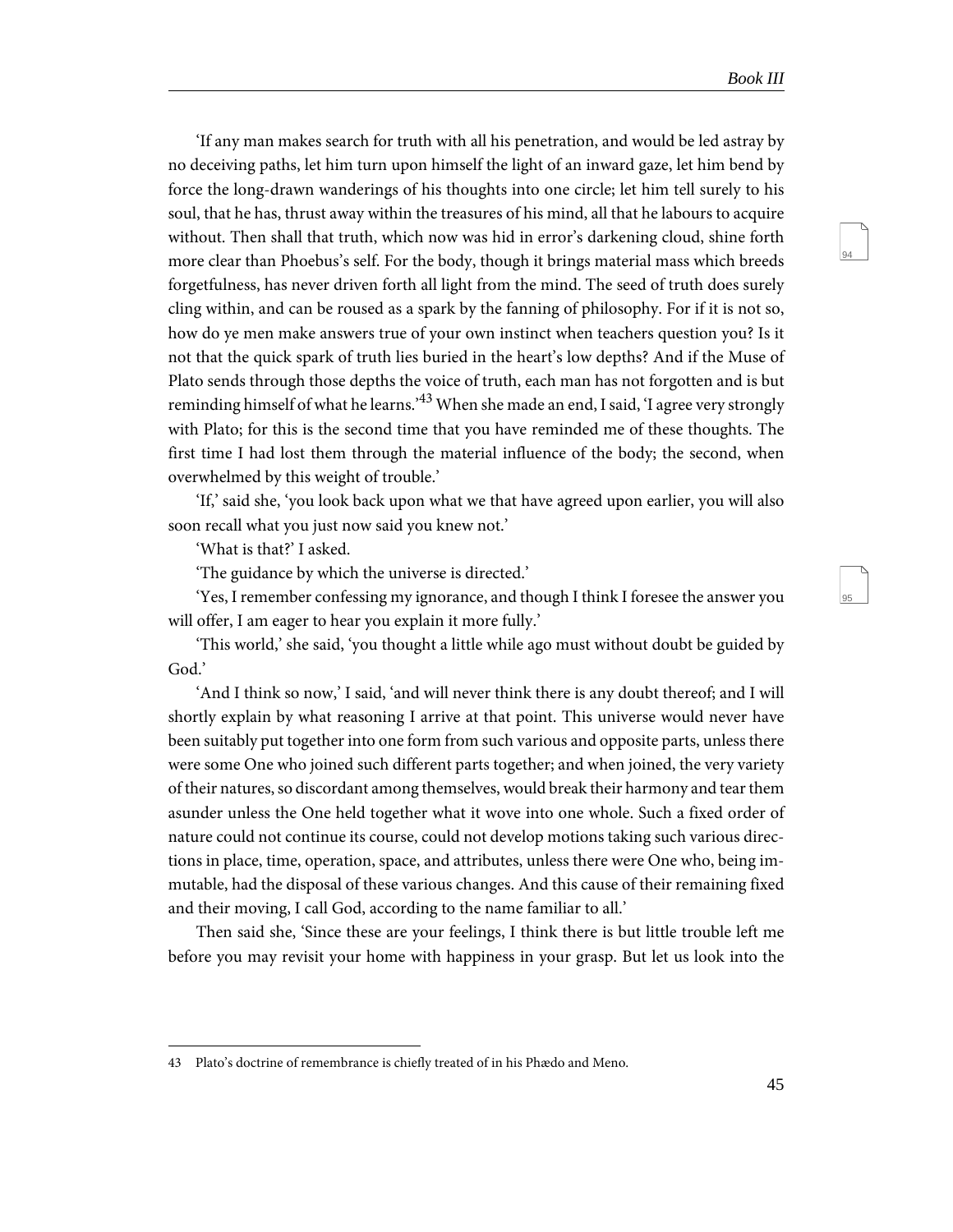97

matter we have set before ourselves. Have we not shewn that complete satisfaction exists in true happiness, and we have agreed that God is happiness itself, have we not?'

'We have.'

'Wherefore He needs no external aid in governing the universe, or, if He had any such need, He would not have this complete sufficiency.'

'That of necessity follows,' I said.

'Then He arranges all things by Himself.'

'Without doubt He does.'

'And God has been shewn to be the absolute good.'

'Yes, I remember.'

'Then He arranges all things by good, if He arranges them by Him self, whom we have agreed to be the absolute good. And so this is the tiller and rudder by which the ship of the universe is kept sure and unbreakable.'

'I feel that most strongly,' I said; 'and I foresaw that you would say so before, though I had a slight uncertainty.'

'I believe you,' she said, 'for now you bring your eyes more watchfully to scan the truth. But what I am going to say is no less plain to the sight.'

'What is that?'

'Since we may reasonably be sure that God steers all things by the helm of goodness, and, as I have shewn you, all things have a natural instinct to hasten towards the good, can there be any doubt that they are guided according to their own will: and that of their own accord they turn to the will of the supreme disposer, as though agreeing with, and obedient to, the helmsman?'

'That is so,' I said, 'and the government would not seem happy if it was a yoke upon discontented necks, and not the salvation of the submissive.'

'Then nothing need oppose God's way for its own nature's preservation.' 'No.'

'But if it try to oppose Him, will it ever have any success at all against One whom we have justly allowed to be supremely powerful in matters of happiness?'

'Certainly not.'

'Then there is nothing which could have the will or the power to resist the highest good?' 'I think not.'

'Then it is the highest good which is guiding with strength and disposing with gentleness?'

Then said I, 'How great pleasure these things give me! not only those which have been proved by the strongest arguments, but still more the words in which you prove them, which make me ashamed that my folly has bragged so loudly.'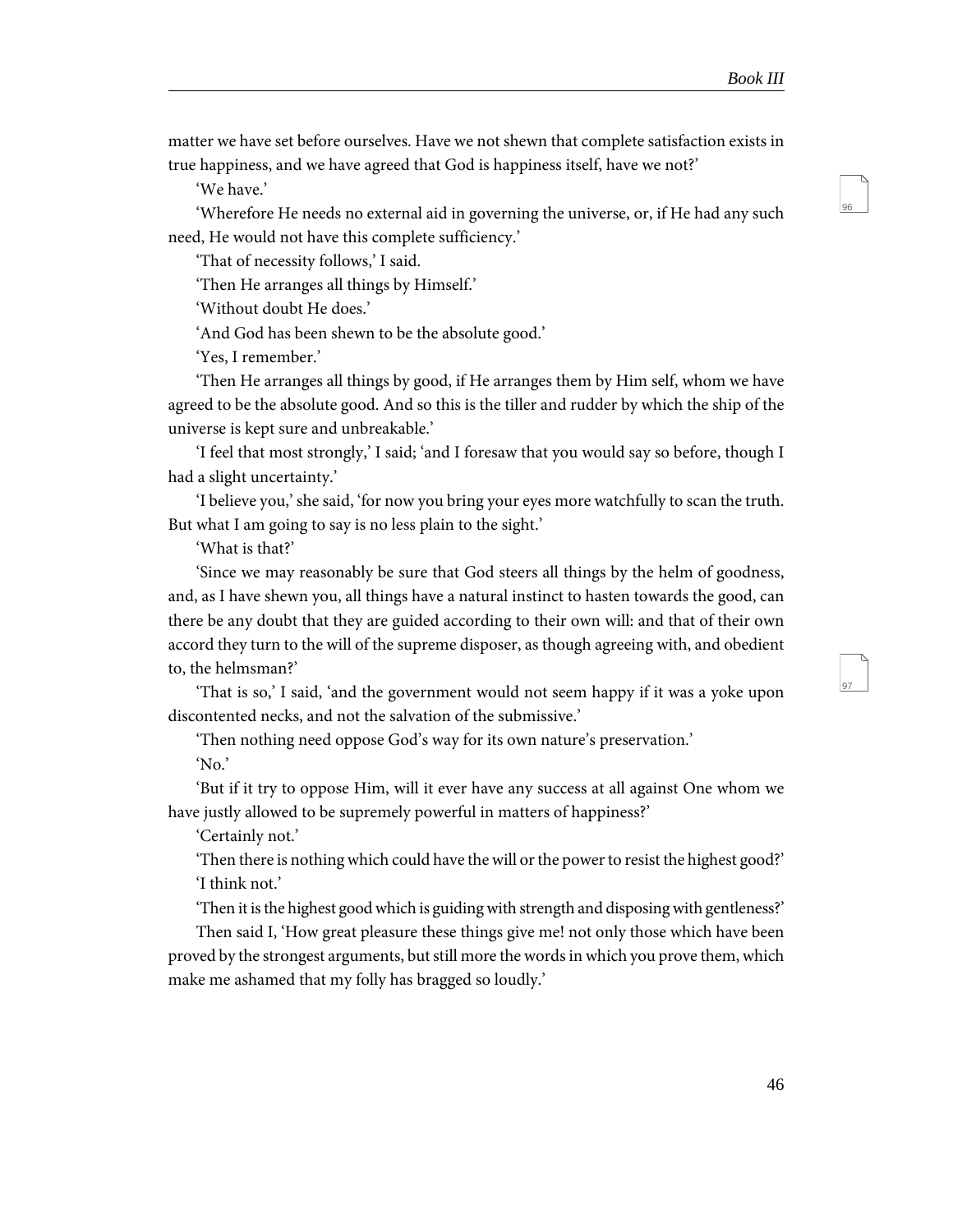'You have heard in mythology how the giants attacked heaven. It was this kindly strength which overthrew them too, as was their desert. But would you care to put these arguments at variance? For perhaps from such a friction, some fair spark of truth may leap forth.'

'As you hold best,' I said.

'Nobody would care to doubt that God is all-powerful?'

'At any rate, no sane man would doubt it.'

'Being, then, all-powerful, nothing is beyond His power?'

'Nothing.'

'Can, then, God do evil?'

'No.'

'Then evil is nothing, since it is beyond His power, and nothing is beyond His power?'

'Are you playing with me,' I asked, 'weaving arguments as a labyrinth out of which I shall find no way? You may enter a labyrinth by the way by which you may come forth: come now forth by the way you have gone in: or are you folding your reason in some wondrous circle of divine simplicity? A little while ago you started from happiness, and said that happiness was the highest good; and you shewed how that rested in the highest Deity. And you reasoned that God too was the highest good, and the fullest happiness; and you allowed, as though granting a slight gift, that none could be happy except such as were similarly divine. Again, you said that the essence of God and of happiness was identical with the very form of good; and that that alone was good which was sought by all nature. And you argued, too, that God guided this universe by the helm of goodness; and that all creatures with free will obeyed this guidance, and that there was no such thing as natural evil; and all these things you developed by no help from without, but by homely and internal proofs, each gaining its credence from that which went before it.'

Then she answered, 'I was not mocking you. We have worked out the greatest of all matters by the grace of God, to whom we prayed. For the form of the divine essence is such that it is not diffused without, nor receives aught into itself from without. But as Parmenides says of it, "It is a mass well rounded upon all sides."<sup>44</sup> But if you examine it with reasoning, sought for not externally but by lying within the sphere of the very thing we are handling, you will not wonder at what you have learnt on Plato's authority, <sup>45</sup> that our language must be akin to the subjects of which we speak.

<sup>44</sup> This is a verse from the poems in which Parmenides embodied his philosophy: this was the doctrine of the unity which must have been in Boethius's mind above. Parmenides, the founder of the Eleatic school (495 B.C.) was perhaps, considering his early date, the greatest and most original of Greek philosophers. Boethius probably did not make a clear distinction between the philosopher's own poems and the views expressed in Plato's Parmenides.

<sup>45</sup> Plato in the Timoeus says, 'The language must also be akin to the subjects of which its words are the interpreters'  $-$  (29 B.).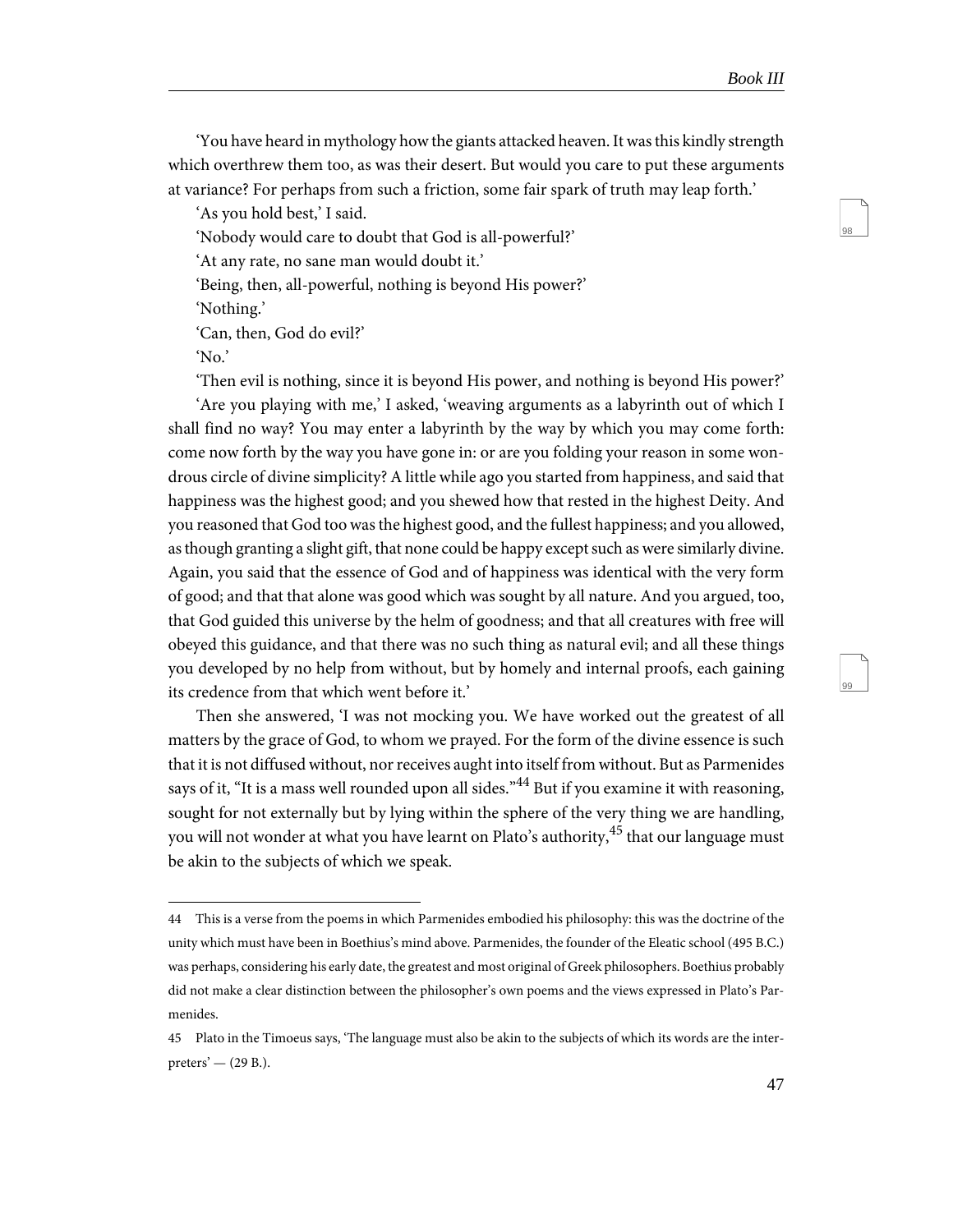101

102

'Happy the man who could reach the crystal fount of good: happy he who could shake off the chains of matter and of earth. The singer of Thrace in olden time lamented his dead wife: by his tearful strains he made the trees to follow him, and bound the flowing streams to stay: for him the hind would fearlessly go side by side with fiercest lions, and the hare would look upon the hound, nor be afraid, for he was gentle under the song's sway. But when the hotter flame burnt up his inmost soul, even the strains, which had subdued all other things, could not soothe their own lord's mind. Complaining of the hard hearts of the gods above, he dared approach the realms below. There he tuned his songs to soothing tones, and sang the lays he had drawn from his mother's<sup>46</sup> fount of excellence. His unrestrained grief did give him power, his love redoubled his grief's power: his mourning moved the depths of hell. With gentlest prayers he prayed to the lords of the shades for grace. The three-headed porter<sup>47</sup> was taken captive with amazement at his fresh songs. The avenging goddesses,  $^{48}$  who haunt with fear the guilty, poured out sad tears. Ixion's  $^{49}$  wheel no longer swiftly turned. Tantalus,<sup>50</sup> so long abandoned unto thirst, could then despise the flowing stream. The vulture, satisfied by his strains, tore not awhile at Tityos's<sup>51</sup> heart. At last the lord of the shades<sup>52</sup> in pity cried: "We are conquered; take your bride with you, bought by your song; but one condition binds our gift: till s he has left these dark abodes, turn not your eyes upon her." Who shall set a law to lovers? Love is a greater law unto itself. Alack! at the very bounds of darkness Orpheus looked upon his Eurydice; looked, and lost her, and was lost himself.

'To you too this tale refers; you, who seek to lead your thoughts to the light above. For whosoever is overcome of desire, and turns his gaze upon the darkness 'neath the earth, he, while he looks on hell, loses the prize he carried off.'

<sup>46</sup> Orpheus's mother was the Muse Calliope, mistress of the Castalian fount.

<sup>47</sup> The dog Cerberus.

<sup>48</sup> The Furies.

<sup>49</sup> Ixion for his crimes was bound upon a rolling wheel

<sup>50</sup> Tantalus for his crimes was condemned to perpetual hunger and thirst though surrounded by fruits and water which ever eluded his grasp.

<sup>51</sup> Tityos for his crimes was for ever fastened to the ground while a vulture devoured his entrails.

<sup>52</sup> Pluto.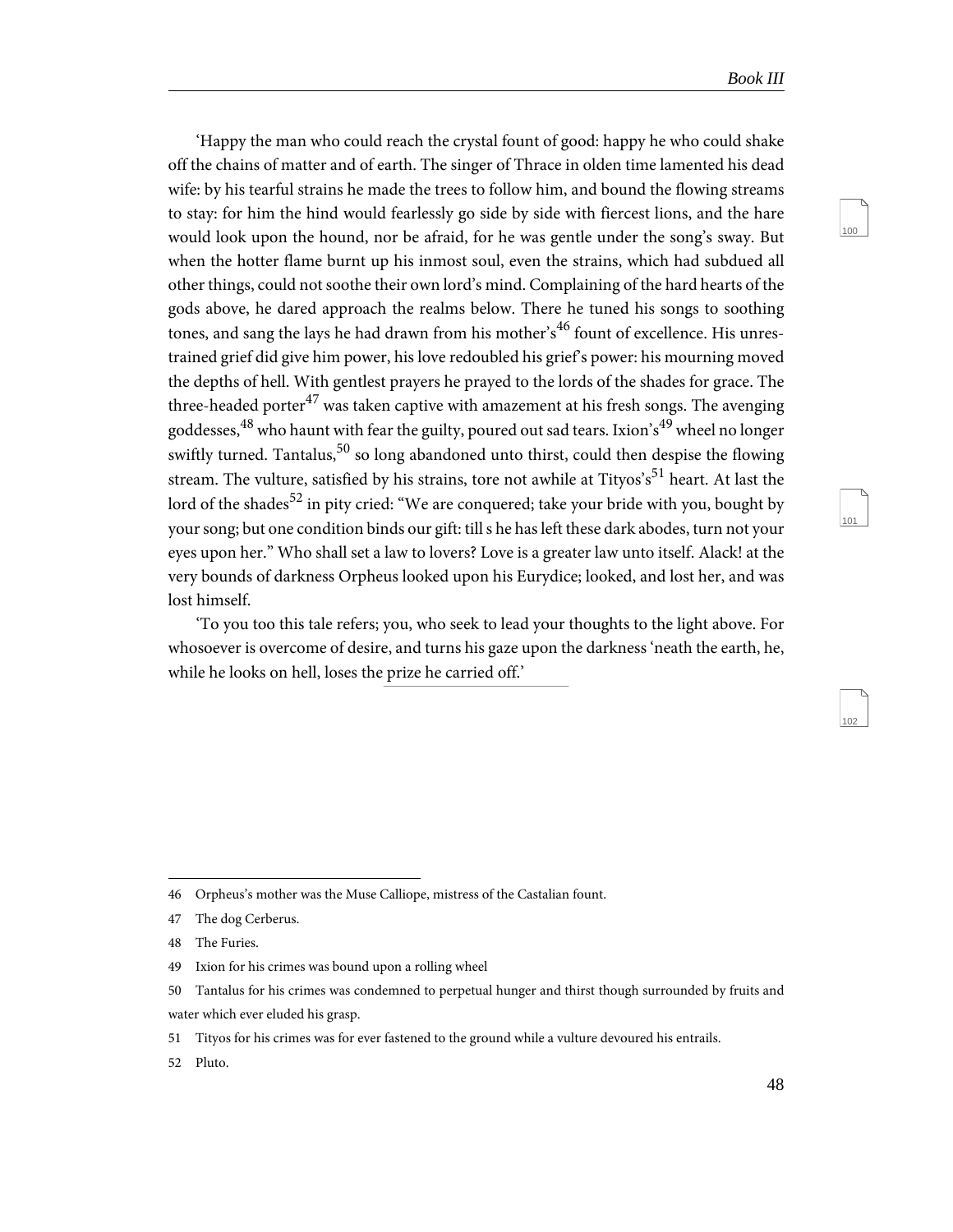## **BOOK IV**

THUS gently sang the Lady Philosophy with dignified mien and grave countenance; and when she ceased, I, who had not thoroughly forgotten the grief with in me, interrupted her as she was about to speak further. 'Herald of true light,' I said, 'right clear have been the outpourings of your speech till now, seeming inspired as one contemplates them, and invincible through your reasonings. And though through grief for the injustices I suffer, I had forgotten them, yet you have not spoken of They what I knew not at all before. But this one thing is the chief cause of my grief, namely that, when there exists a good governor of the world, evils should exist at all, or, existing, should go unpunished. I would have you think how strange is this fact alone. But there is an even stranger attached thereto: ill-doing reigns and flourishes, while virtue not only lacks its reward, but is even trampled underfoot by wicked doers, and pays the penalties instead of crime. Who can wonder and complain enough that such things should happen under the rule of One who, while all-knowing and all-powerful, wills good alone?'

Then she answered: 'Yes, it would be most terrible, monstrous, and infinitely amazing if it were as you think. It would be as though in a well-ordered house of a good master, the vilest vessels were cared for while the precious were left defiled. But it is not so. If our former conclusions are unshaken, God Himself, of whose government we speak, will teach you that the good are always powerful, the evil are always the lowest and weakest; vice never goes unpunished; virtue never goes without its own reward; happiness comes to the good, misfortune to the wicked: and when your complaints are set at rest, many such things would most firmly strengthen you in this opinion. You have seen now from my teaching the form of true happiness; you know now its place: let us go quickly through all that must be lightly passed over, and let me shew you the road which shall lead you to your home. I will give wings to your mind, by which it shall raise itself aloft: so shall disquiet be driven away, and you may return safe to your home by my guidance, by the path I shall shew you, even by myself carrying you thither.

'Yea, airy wings are mine to scale the heights of heaven; when these the min d has donned, swiftly she loathes and spurns this earth. She soars above the sphere of this vast atmosphere, sees the clouds behind her far; she passes high above the topmost fires which seethe above the feverish turmoil of the  $\sin^{53}$  until she rises to the stars' own home, and joins her path unto the sun's; or accompanies on her path the cold and ancient Saturn, maybe as the shining warrior Mars; or she may take her course through the circle of every star that decks the night. And when she has had her fill of journeying, then may she leave the sky and tread the outer plane of the swift moving air, as mistress of the awful light. Here 103

<sup>53</sup> This and some of the following lines allude to some of the theories of the early Physicists.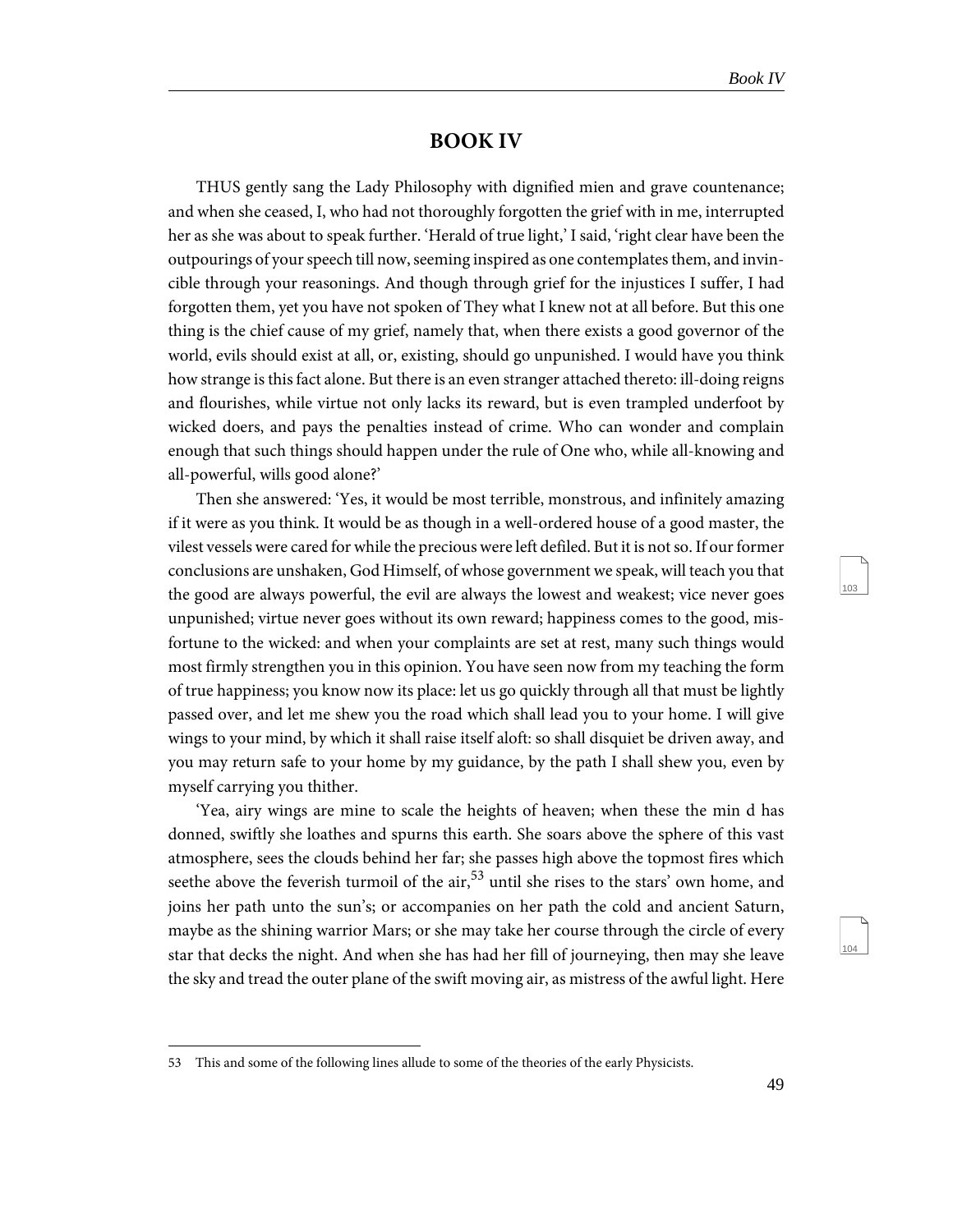106

holds the King of kings His sway, and guides the reins of the universe, and Himself unmoved He drives His winged chariot, the bright disposer of the world. And if this path brings thee again hither, the path that now thy memory seeks to recall, I tell thee, thou shalt say, "This is my home, hence was I derived, here shall I stay my course." But if thou choose to look back upon the earthly night behind thee, thou shalt see as exiles from light the tyrants whose grimness made wretched peoples so to fear.'

'Wondrous,' I cried; 'what vast things do you promise! and I doubt not that you can fulfil them. I only beg that you will not hold me back with delays, now that you have excited me thus far.'

'First, then, you must learn that power is never lacking to the good, while the wicked are devoid of all strength. The proofs of these two statements hang upon each other. For good and bad are opposites, and therefore, if it is allowed that good is powerful, the weakness of evil is manifest: if the weakness and uncertainty of evil is made plain, the strength and sureness of good is proved. To gain more full credit for my opinion, I will go on to make my argument sure by first the one, then the other of the two paths, side by side.

'It is allowed that there are two things upon which depend the entire operation of human actions: they are will and power. For if the will be wanting, a man does not even attempt that which he has no desire to perform; if the power be wanting, the will is exercised in vain. Wherefore, if you see a man wish for that which he will in no wise gain, you cannot doubt that he lacks the power to attain that which he wishes.'

'That is plain beyond doubt.'

'And if you see a man gain that which he wishes, can you doubt that he has the power?' 'No.'

'But wherein a man has power, he is strong; wherein he has not power, he must be counted weak?'

'Yes.'

'Do you remember that we agreed from our earlier reasonings, that the instinct of all human will, though acted upon by different aims, does lead with eagerness towards happiness?'

'Yes,' said I, 'I remember that that too was proved.'

'Do you remember that happiness is the absolute good, and that the good is desired of all, when in that manner happiness is sought?'

'I need not recall that,' I said, 'since it is present fixedly in my memory.'

'Then all men, good and bad alike, seek to arrive at the good by no different instincts?' 'Yes, that follows necessarily.'

'But it is certain that the good become so by the attainment of good?' 'Yes.'

'Then the good attain that which they wish?'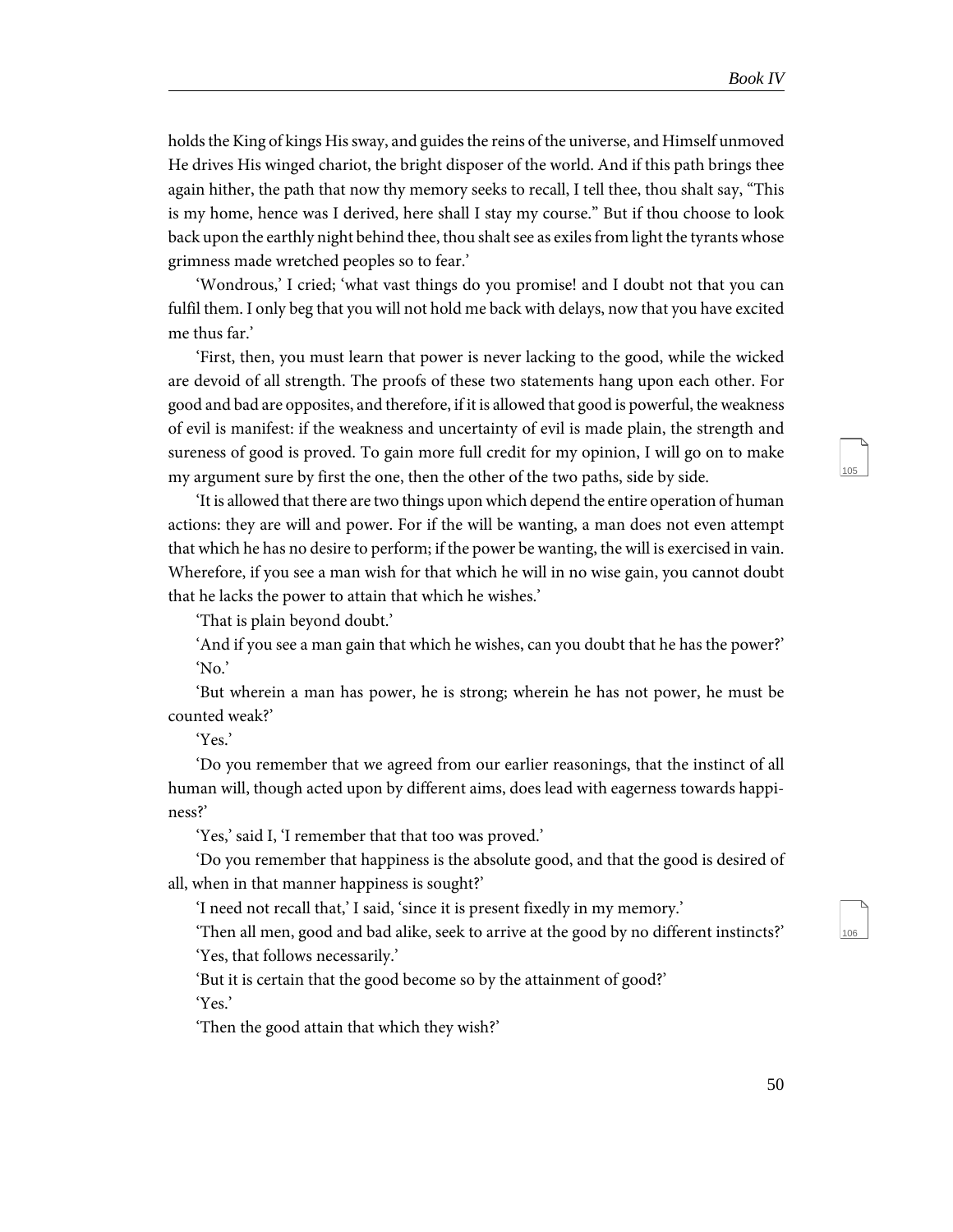108

'Yes,' said I, 'it seems so.'

'But if evil men attain the good they seek, they cannot be evil?'

'No.'

'Since, then, both classes seek the good, which the good attain, but the evil attain not, it is plain that the good are powerful, while the evil are weak?'

'If any doubt that, he cannot judge by the nature of the world, nor by the sequence of arguments.'

Again she said, 'If there are two persons before whom the same object is put by natural instinct, and one person carries his object through, working by his natural functions, but the other cannot put his natural instinct into practice, but using some function unsuitable to nature he can imitate the successful person, but not fulfil his original purpose, in this case, which of the two do you decide to be the more capable?'

'I think I guess what you mean, but I would hear more explicitly.'

'You will not, I think, deny that the motion of walking is a natural one to mankind?' 'No, I will not.'

'And is not that the natural function of the feet?'

'Yes.'

'If, then, one man walks, being able to advance upon his feet, while another, who lacks the natural function of feet, uses his hands and so tries to walk, which of these two may justly be held the more capable?'

'Weave me other riddles!' I exclaimed, 'for can any one doubt that a man who enjoys his natural functions, is more capable than one who is incapable in that respect?'

'But in the case of the highest good,' she said, 'it is equally the purpose set before good and bad men; good men seek it by the natural functions of virtue, while bad men seek to attain the same through their cupidity, which is not a natural function for the attainment of good. Think you not so?'

'I do indeed,' said I; 'this is plain, as also is the deduction which follows. For it must be, from what I have already allowed, that the good are powerful, the wicked weak.'

'Your anticipation is right; and as doctors are wont to hope, it shews a lively nature now fit to withstand disease. But I see that you are very ready in understanding, and I will multiply my arguments one upon another. See how great is the weakness of these wicked men who cannot even attain that to which their natural instinct leads them, nay, almost drives them. And further, how if they are deprived of this great, this almost invincible, aid of a natural instinct to follow? Think what a powerlessness possesses these men. They are no light objects which they seek; they seek no objects in sport, objects which it is impossible that they should achieve. They fail in the very highest of all things, the crown of all, and in this they find none of the success for which they labour day and night in wretchedness. But herein the strength of good men is conspicuous. If a man could advance on foot till he arrived at an utmost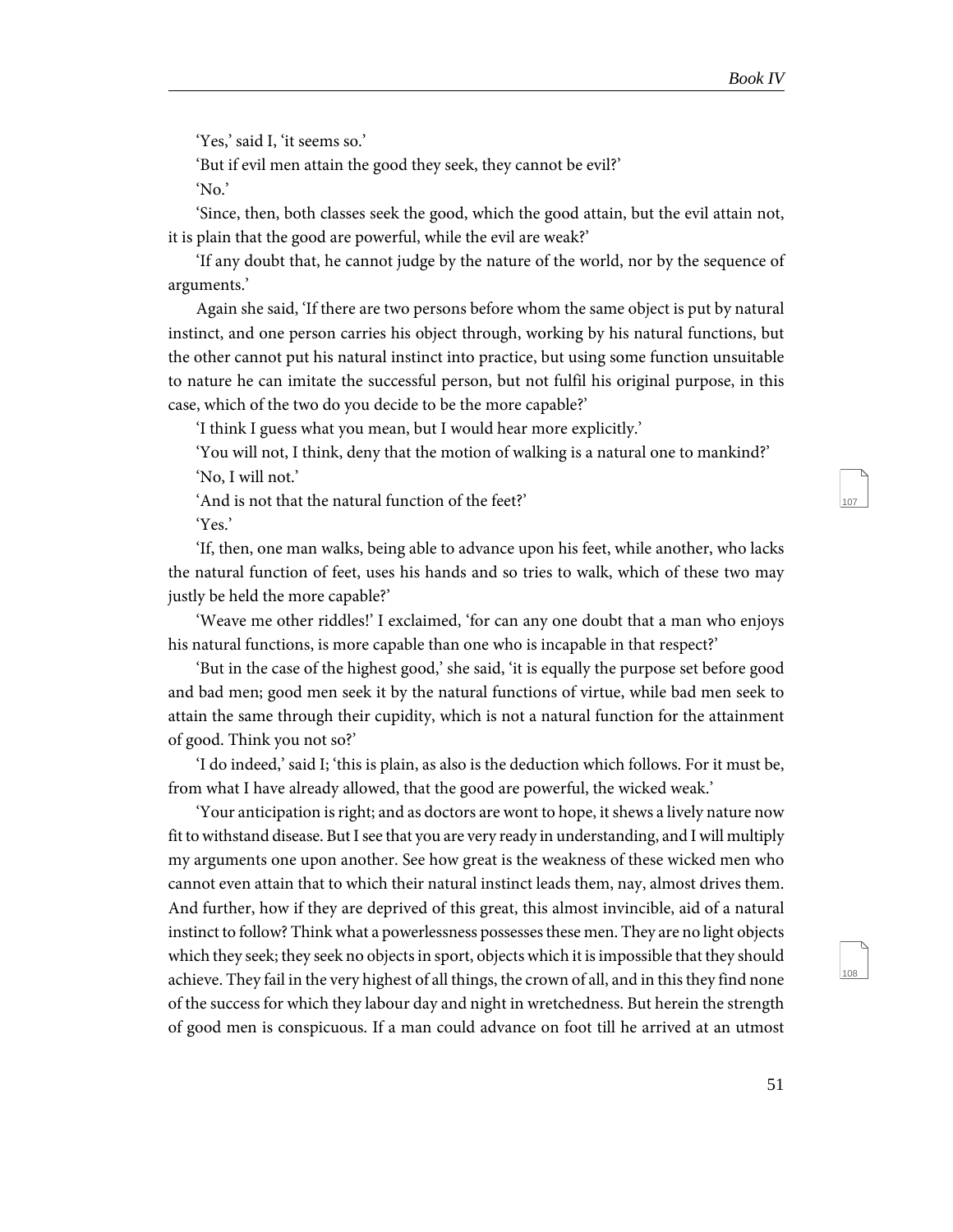110

point beyond which there was no path for further advance, you would think him most capable of walking: equally so, if a man grasps the very end and aim of his search, you must think him most capable. Wherefore also the contrary is true; that evil men are similarly deprived of all strength. For why do they leave virtue and follow after vice? Is it from ignorance of good? Surely not, for what is weaker or less compelling than the blindness of ignorance? Do they know what they ought to follow, and are they thrown from the straight road by passions? Then they must be weak too in self-control if they cannot struggle with their evil passions. But they lose thus not only power, but existence all together. For those who abandon the common end of all who exist, must equally cease to exist. And this may seem strange, that we should say that evil men, though the majority of mankind, do not exist at all; but it is so. For while I do not deny that evil men are evil, I do deny that they "are," in the sense of absolute existence. You may say, for instance, that a corpse is a dead man, but you cannot call it a man. In a like manner, though I grant that wicked men are bad, I cannot allow that they are men at all, as regards absolute being. A thing exists which keeps its proper place and preserves its nature; but when anything falls away from its nature, its existence too ceases, for that lies in its nature. You will say, " Evil men are capable of evil": and that I would not deny. But this very power of theirs comes not from strength, but from weakness. They are capable of evil; but this evil would have no efficacy if it could have stayed under the operation of good men. And this very power of ill shews the more plainly that their power is naught. For if, as we have agreed, evil is nothing, then, since they are only capable of evil, they are capable of nothing.'

'That is quite plain.'

'I would have you understand what is this strength of power. We have a little while ago laid down that nothing is more powerful than the highest good?'

'Yes,' I said.

'But the highest good can do no evil?'

'No.'

'Is there any one who thinks that men are all-powerful?'

'No one,' I said, 'unless he be mad.'

'And yet those same men can do evil.'

'Would to heaven they could not!' I cried.

'Then a powerful man is capable only of all good; but even those who are capable of evil, are not capable of all: so it is plain that those who are capable of evil, are capable of less. Further, we have shewn that all power is to be counted among objects of desire, and all objects of desire have their relation to the good, as to the coping-stone of their nature. But the power of committing crime has no possible relation to the good. Therefore it is not an object of desire. Yet, as we said, all power is to be desired. Therefore the power of doing evil is no power at all. For all these reasons the power of good men and the weakness of evil men is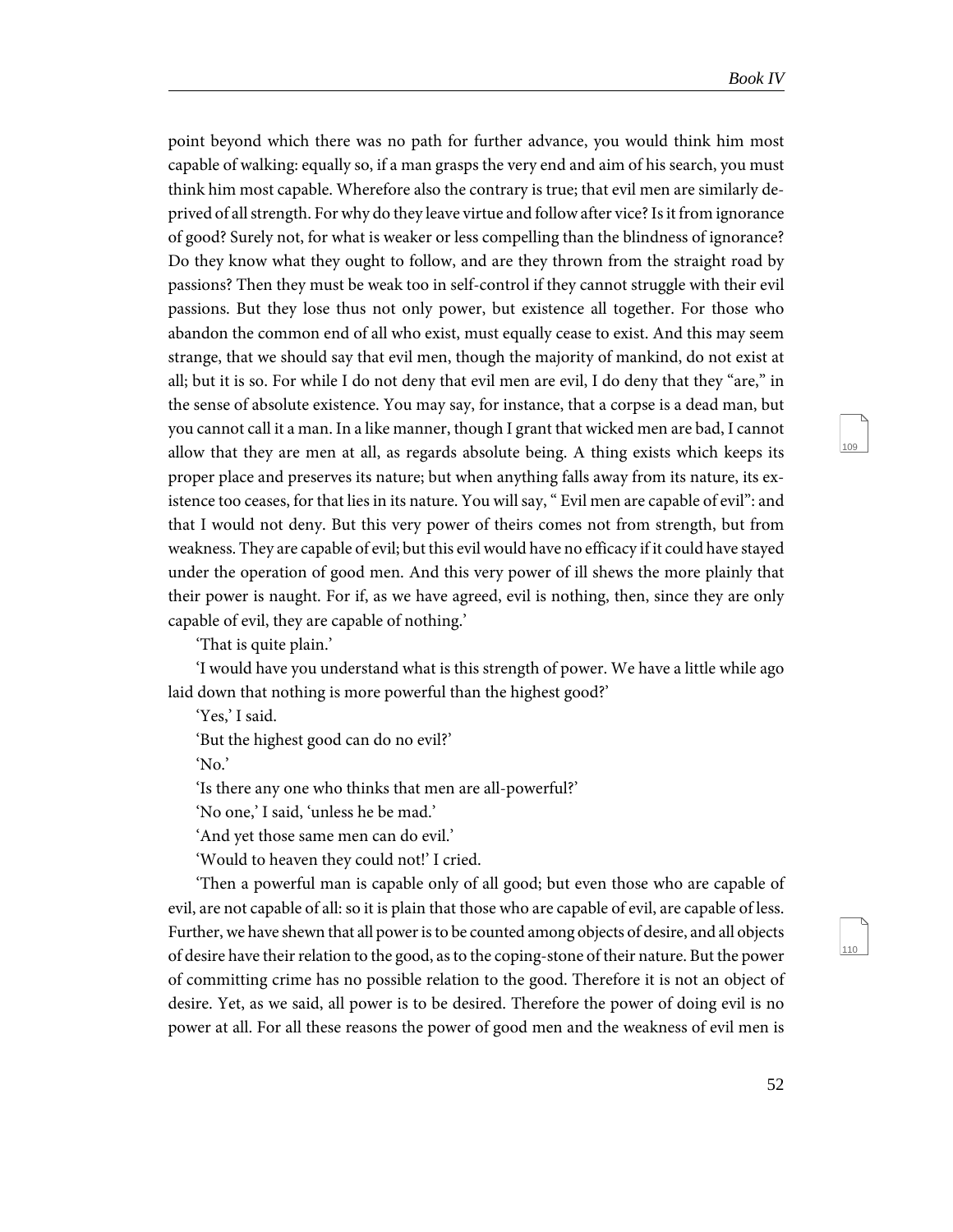112

apparent. So Plato's opinion<sup>54</sup> is plain that "the wise alone are able to do what they desire, but unscrupulous men can only labour at what they like, they cannot fulfil their real desires." They do what they like so long as they think that they will gain through their pleasures the good which they desire; but they do not gain it, since nothing evil ever reaches happiness.

'Kings you may see sitting aloft upon their thrones, gleaming with purple, hedged about with g rim guarding weapons, threatening with fierce glances, and their hearts heaving with passion. If any man take from these proud ones their outward covering of empty honour, he will see within, will see that these great ones bear secret chains. For the heart of one is thus filled by lust with the poisons of greed, or seething rage lifts up its waves and lashes his mind therewith: or gloomy grief holds them weary captives, or by slippery hopes they are tortured. So when you see one head thus labouring beneath so many tyrants, you know he cannot do as he would, for by hard task-masters is the master himself oppressed.

'Do you see then in what a slough crimes are involved, and with what glory honesty shines forth? It is plain from this that reward is never lacking to good deeds, nor punishment to crime. We may justly say that the reward of every act which is performed is the object for which it is performed. For instance, on the racecourse the crown for which the runner strives is his reward. But we have shewn that happiness is the identical good for the sake of which all actions are performed. Therefore the absolute good is the reward put before all human actions. But good men cannot be deprived of this. And further, a man who lacks good cannot justly be describe d as a good man; wherefore we may say that good habits never miss their rewards. Let the wicked rage never so wildly, the wise man's crown shall never fail nor wither. And the wickedness of bad men can never take aw ay from good men the glory which belongs to them. Whereas if a good man rejoiced in a glory which he received from outside, then could another, or even he, may be, who granted it, carry it away. But since honesty grants to every good man its own rewards, he will only lack his reward when he ceases to be good. And lastly, since every reward is sought for the reason that it is held to be good, who shall say that the man, who possesses goodness, does not receive his reward? And what reward is this? Surely the fairest and greatest of all. Remember that corollary<sup>55</sup> which I emphasised when speaking to you a little while ago; and reason thus therefrom. While happiness is the absolute good, it is plain that all good men become good by virtue of the very fact that they are good. But we agreed that happy men are as gods. Therefore this is the reward of the good, which no time can wear out, no power can lessen, no

<sup>54</sup> From Plato's Gorgias (466). Boethius in this and several other passages in this book has the Gorgias in mind; for Plato there discusses the strength and happiness of good men, and the impotence and unhappiness of bad men. Socrates is also there represented as proving that the unjust man is happier punished than unpunished, as Boethius does below.

<sup>55</sup> P. 84.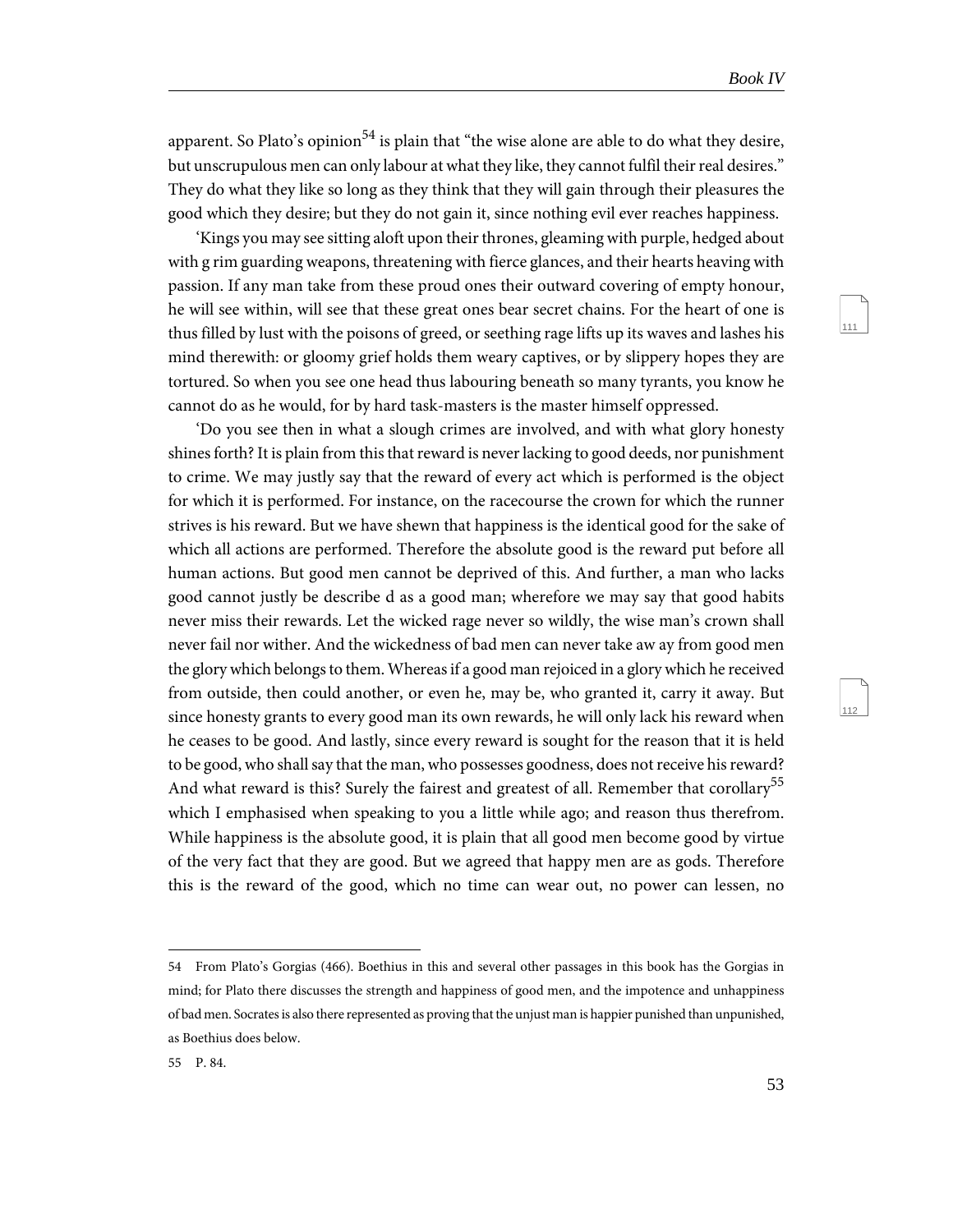114

wickedness can darken; they become divine. In this case, then, no wise man can doubt of the inevitable punishment of the wicked as well. For good and evil are so set, differing from each other just as reward and punishment are in opposition to each other: hence the rewards, which we see fall to the good, must correspond precisely to the punishments of the evil on the other side. As, therefore, honesty is itself the reward of the honest, so wickedness is itself the punishment of the wicked. Now whosoever suffers punishment, doubts not that he is suffering an evil: if, then, they are ready so to judge of themselves, can they think that they do not receive punishment, considering that they are not only affected but thoroughly permeated by wickedness, the worst of all evils?

'Then, from the other point of view of the good, see what a punishment ever goes with the wicked. You have learnt a little while past that all that exists is one, and that the good itself is one; it follows therefrom that all that exists must appear to be good. In this way, therefore, all that falls away from the good, ceases also to exist, wherefore evil men cease to be what they were. The form of their human bodies still proves that they have been men; wherefore they must have lost their human nature when they turned to evil-doing. But as goodness alone can lead men forward beyond their humanity, so evil of necessity will thrust down be low the honourable estate of humanity those whom it casts down from their first position. The result is that you cannot hold him to be a man who has been, so to say, transformed by his vices. If a violent man and a robber burns with greed of other men's possessions, you say he is like a wolf. Another fierce man is always working his restless tongue at lawsuits, and you will compare him to a hound. Does another delight to spring upon men from ambushes with hidden guile? He is as a fox. Does one man roar and not restrain his rage? He would be reckoned as having the heart of a lion. Does another flee and tremble in terror where there is no cause of fear? He would be held to be as deer. If another is dull and lazy, does he not live the life of an ass? One whose aims are inconstant and ever changed at his whims, is in no wise different from the birds. If another is in a slough of foul and filthy lusts, he is kept down by the lusts of an unclean swine. Thus then a man who loses his goodness, ceases to be a man, and since he cannot change his condition for that of a god, he turns into a beast.

'The east wind wafted the sails which carried on the wandering ships of Ithaca's king to the island where dwelt the fair goddess Circe, the sun's own daughter. There for her new guests she mingled cups bewitched by charms. Her hand, well skilled in use of herbs, changed these guests to different forms. One bears the face of a boar; another grows like to an African lion with fangs and claws; this one becomes as a wolf, and when he thinks to weep, he howls; that one is an Indian tiger, though he walks all harmless round about the dwellingplace. The leader alone, Ulysses, though beset by so many dangers, was saved from the goddess's bane by the pity of the winged god, Mercury. But the sailors had drunk of her cups, and now had turned from food of corn to husks and acorns, food of swine. Naught is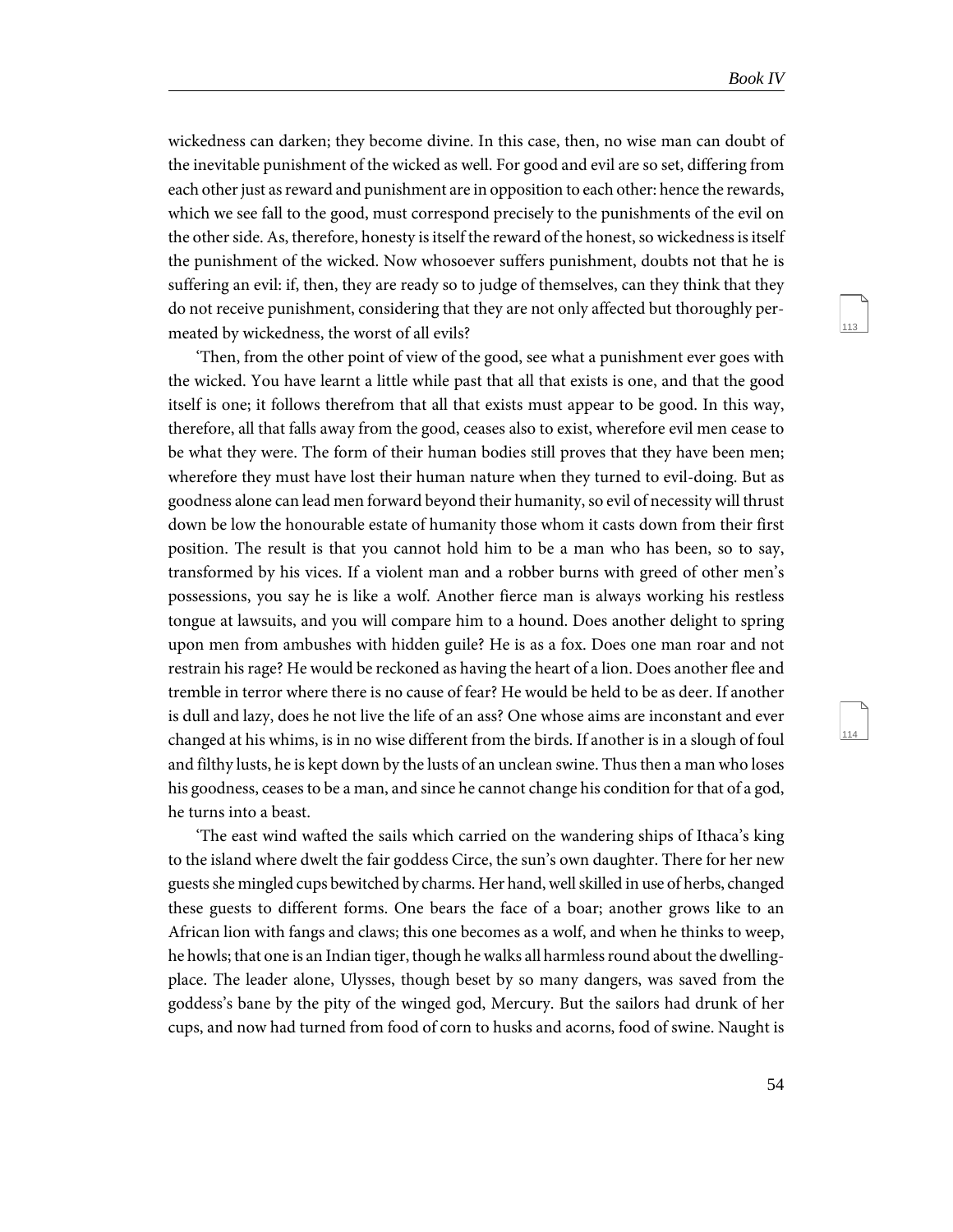116

117

left the same, speech and form are gone; only the mind remains unchanged, to bewail their unnatural sufferings.

'How weak was that hand, how powerless those magic herbs which could change the limbs but not the he art! Within lies the strength of men, hidden in deep security. Stronger are those dread poisons which can drag a man out of himself, which work their way within: they hurt not the body, but on the mind their rage inflicts a grievous wound.<sup>56</sup>

Then I answered: 'I confess that I think it is justly said that vicious men keep only the outward bodily form of their humanity, and, in the attributes of their souls, are changed to beasts. But I would never have allowed them willingly the power to rage in the ruin of good men through their fierce and wicked intentions.'

'They have not that power,' said she, 'as I will shew you at a convenient time. But if this very power, which you believe is allowed to them, were taken from them, the punishment of vicious men would be to a great extent lightened. For, though some may scarcely believe it, evil men must be more unhappy when they carry out their ill desires than when they cannot fulfil them. For if it is pitiable to have wished bad things, it is more pitiable to have had the power to perform them, without which power the performance of this pitiable will would never have effect. Thus, when you see men with the will and the power to commit a crime, and you see them perform it, they must be the victims of a threefold misfortune, since each of those three things brings its own misery.

'Yes,' said I, 'I agree; but I do wish from my heart that they may speedily be rid of one of these misfortunes, being deprived of this power of doing evil.'

'They will be rid of it,' she said, 'more speedily even than you wish perhaps, and sooner than they think they will be rid thereof. There is in the short course of life naught which is so long coming that an immortal mind can think it has long to wait for it. Many a time are their high hopes and great plans for evil-doing cut short by a sudden and unlooked-for end. This indeed it is that sets a limit to their misery. For if wickedness makes a man miserable, the longer he is wicked, the more miserable must he be; and I should hold them most miserable of all, if not even death at last put an end to their evil-doing. If we have reached true conclusions concerning the unhappiness of depravity, the misery, which is said to be eternal, can have no limit.'

'That is a strange conclusion and hard to accept. But I see that it is suited too well by what we have agreed upon earlier.'

'You are right,' she said; 'but when one finds it hard to agree with a conclusion, one ought in fairness to point out some fault in the argument which has preceded, or shew that the sequence of statements is not so joined together as to effectively lead to the conclusion; otherwise, if the premises are granted, it is not just to cavil at the inference. This too, which

<sup>56</sup> Cf. St. Matthew x. 28.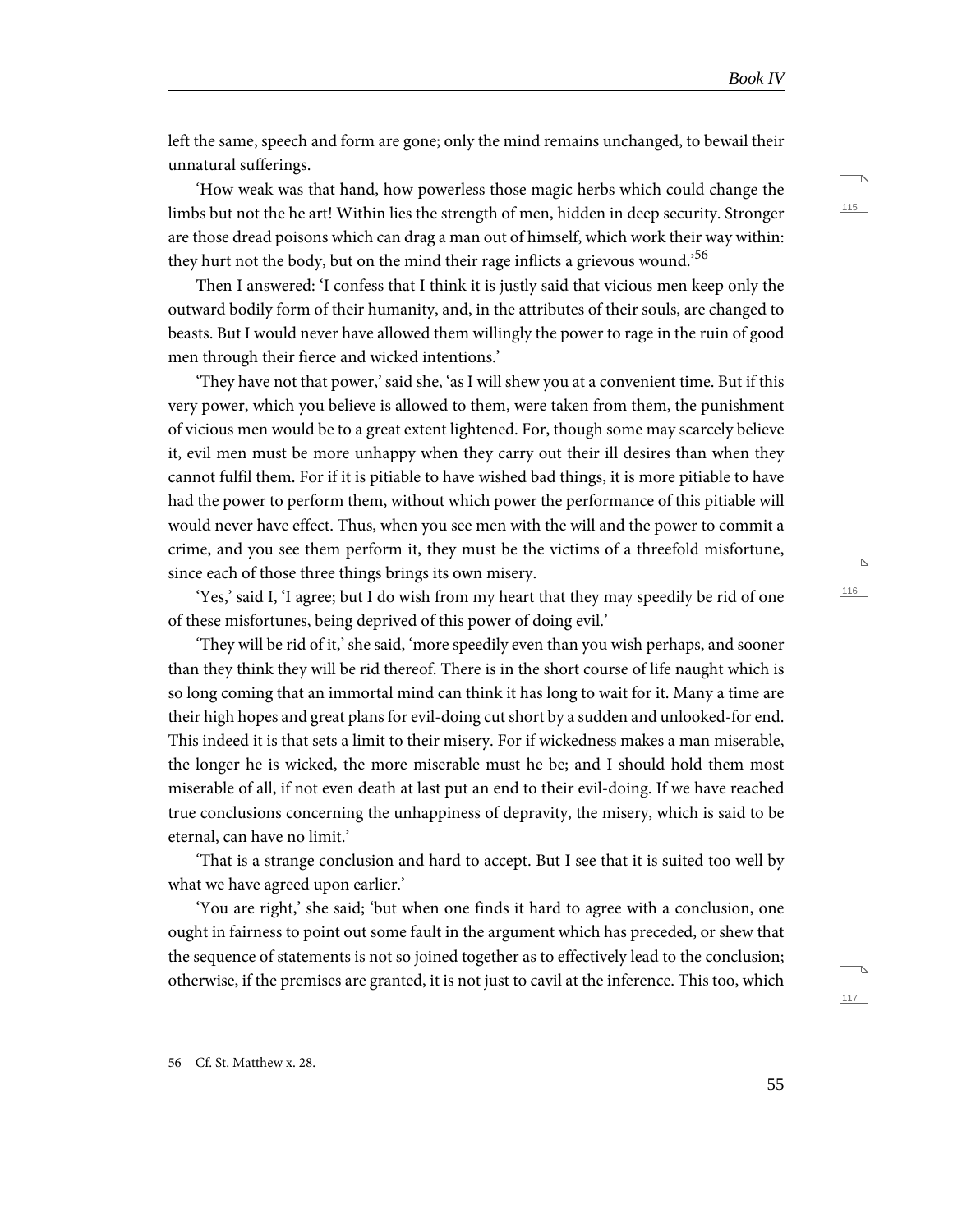I am about to say, may not seem less strange, but it follows equally from what has been taken as fact.'

'What is that?' I asked.

'That wicked men are happier when they pay the penalty for their wickedness than when they receive no penalty at the hands of justice.<sup>57</sup> I am not going to urge what may occur to any one, namely, that depraved habits are corrected by penalties, and drawn towards the right by fear of punishment, and that an example is hereby given to others to avoid all that deserves blame. But I think that the wicked who are not punished are in another way the more unhappy, without regard to the corrective quality of punishment, nor its value as an example.'

'And what way is there other than these?'

'We have allowed, have we not,' she said, 'that the good are happy, but the bad are miserable.'

'Yes.'

'Then if any good be added to the misery of any evil man, is he not happier than the man whose miserable state is purely and simply miserable without any good at all mingled therewith?'

'I suppose so.'

'What if some further evil beyond those by which a man, who lacked all good things, were made miserable, were added to his miseries? Should not he be reckoned far more unhappy than the man whose misfortune was lightened by a share in some good?'

'Of course it is so.'

'Therefore,' she said, 'the wicked when punished have something good added to their lot, to wit, their punishment, which is good by reason of its quality of justice; and they also, when unpunished, have something of further evil, their very impunity, which you have allowed to be an evil, by reason of its injustice.'

'I cannot deny that,' said I.

'Then the wicked are far more unhappy when they are unjustly unpunished, than when they are justly punished. It is plain that it is just that the wicked should be punished, and unfair that they should escape punishment.'

'No one will gainsay you.'

'But no one will deny this either, that all which is just is good; and on the other part, all that is unjust is evil.'

Then I said: 'The arguments which we have accepted bring us to that conclusion. But tell me, do you leave no punishment of the soul to follow after the death of the body?'

<sup>57</sup> Plato, Gorgias, 472 and ff.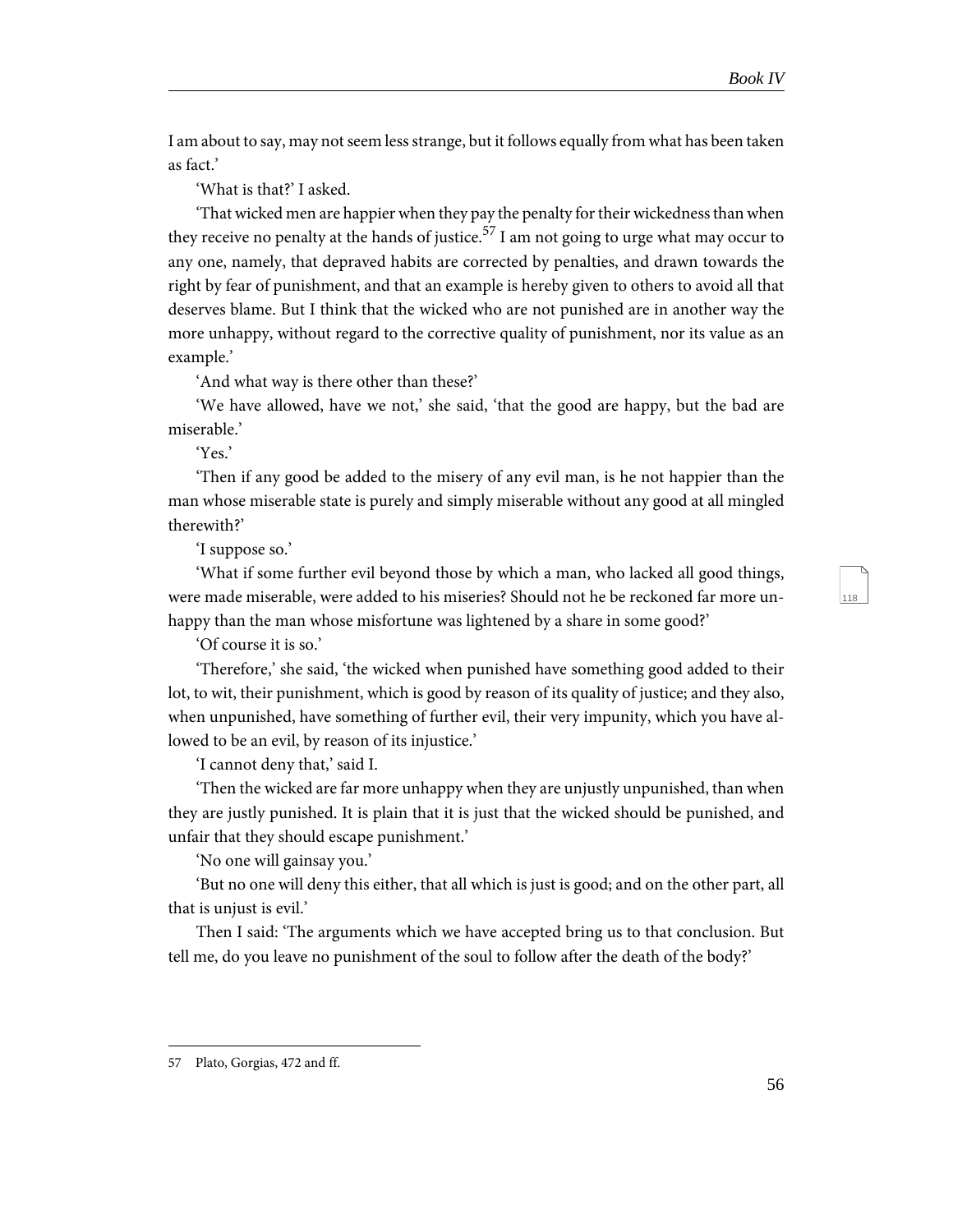120

'Yes,' she answered, 'heavy punishments, of which some, I think, are effected by bitter penalties, others by a cleansing mercy.<sup>58</sup> But it is not my intention to discuss these now. My object has been to bring you to know that the power of evil men, which seems to you so unworthy, is in truth nothing; and that you may see that those wicked men, of whose impunity you complained, do never miss the reward of their ill-doing; and that you may learn that their passion, which you prayed might soon be cut short, is not long-enduring, and that the longer it lasts, the more unhappiness it brings, and that it would be most unhappy if it endured for ever. Further, I have tried to shew you that the wicked are more to be pitied if they escape with unjust impunity, than if they are punished by just retribution. And it follows upon this fact that they will be undergoing heavier penalties when they are thought to be unpunished.'

'When I hear your arguments, I feel sure that they are true as possible. But if I turn to human opinions, I ask what man would not think them not only incredible, but even unthinkable?'

'Yes,' she said, 'for men cannot raise to the transparent light of truth their eyes which have been accustomed to darkness. They are like those birds whose sight is clear at night, but blinded by daylight. So long as they look not upon the true course of nature, but upon their own feelings, they think that the freedom of passion and the impunity of crime are happy things. Think upon the sacred ordinances of eternal law. If your mind is fashioned after better things, there is no need of a judge to award a prize; you have added yourself to the number of the more excellent. If your mind sinks to worse things, seek no avenger from without: you have thrust yourself downward to lower things. It is as though you were looking at the squalid earth and the heavens in turn; then take away all that is about you; and by the power of sight, you will seem to be in the midst now of mud, now of stars. But mankind looks not to such things. What then shall we do? Shall we join ourselves to those whom we have shewn to be as beasts? If a man lost utterly his sight, and even forgot that he had ever seen, so that he thought he lacked naught of human perfection, should we think that such a blind one can see as we do? Most people would not even allow another point, which rests no less firmly upon strong reasons, namely, that those who do an injury are more unhappy than those who suffer one.'<sup>59</sup>

'I would hear those strong reasons,' I said.

'You do not deny that every wicked man deserves punishment?'

<sup>58</sup> It must not be supposed from the words 'cleansing mercy' (purgatoria clementia) that Boethius held the same views as were held by the Church later concerning purgatory, and as are now taught by the Roman Catholic Church. It is true that St. Augustine had in 407 A.D. hinted at the existence of such a state, but it was not dogmatically inculcated till 604, in the Papacy of Gregory the Great.

<sup>59</sup> Plato, Gorgias, 474 and ff.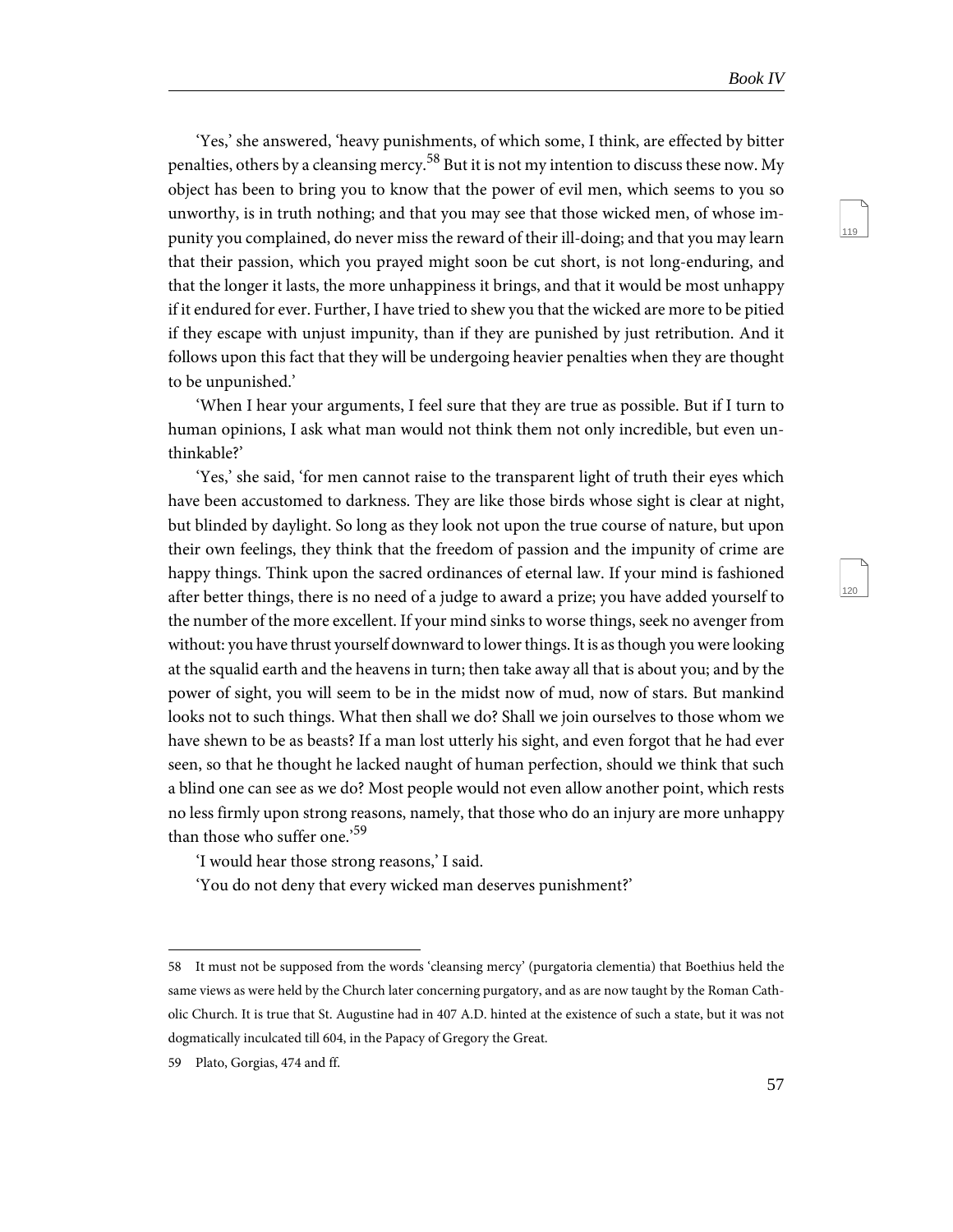122

'No.'

'It is plain for many reasons that the wicked are unhappy?'

'Yes.'

'Then you doubt not that those who are worthy of punishment are miserable?' 'No, I agree.'

'If then you were sitting as a judge, upon which would you consider punishment should fall — the man who did the injury, or the man who suffered it?'

'I have no hesitation in saying that I would make amends to the sufferer at the expense of the doer of the injustice.'

'Then the doer of the injustice would seem to you more miserable than the sufferer?' 'That follows.'

'Then from this,' said she, 'and other causes which rest upon the same foundation, it is plain that, since baseness makes men more miserable by its own nature, the misery is brought not to the sufferer of an injustice, but to the doer thereof. But the speakers in law-courts take the opposite course: they try to excite the pity of the judges for those who have suffered any heavy or bitter wrong; but more justly their pity would be due to those who have committed the wrong. These guilty men ought to be brought, by accusers kindly rather than angry, to justice, as patients to a doctor, that their disease of crime may be checked by punishment. Under such an arrangement the occupation of advocates for defence would either come to a complete stand-still, or if it seemed more to the advantage of mankind, it might turn to the work of prosecution. And if the wicked too themselves might by some device look on virtue left behind them, and if they could see that they would lay aside the squalor of vice by the pain of punishment, and that they would gain the compensation of achieving virtue again, they would no longer hold it punishment, but would refuse the aid of advocates for their defence, and would intrust themselves unreservedly to their accusers and their judges. In this way there would be no place left for hatred among wise men. For who but the most foolish would hate good men? And the re is no cause to hate bad men. Vice is as a disease of the mind, just as feebleness shews ill-health in the body. As, then, we should never think that those, who are sick in the body, deserve hatred, so are those, whose minds are oppressed by a fiercer disease than feebleness, namely wickedness, much more worthy of pity than of persecution.

'To what good end do men their passions raise, even to drag from fate their deaths by their own hands? If ye seek death, she is surely nigh of her own will; and her winged horses she will not delay. Serpents and lions, bears, tigers and boars, all seek your lives with their fangs, yet do ye seek them with swords? Is it because your manners are so wide in variance that men raise up unjust battles and savage wars, and seek to perish by each other's darts?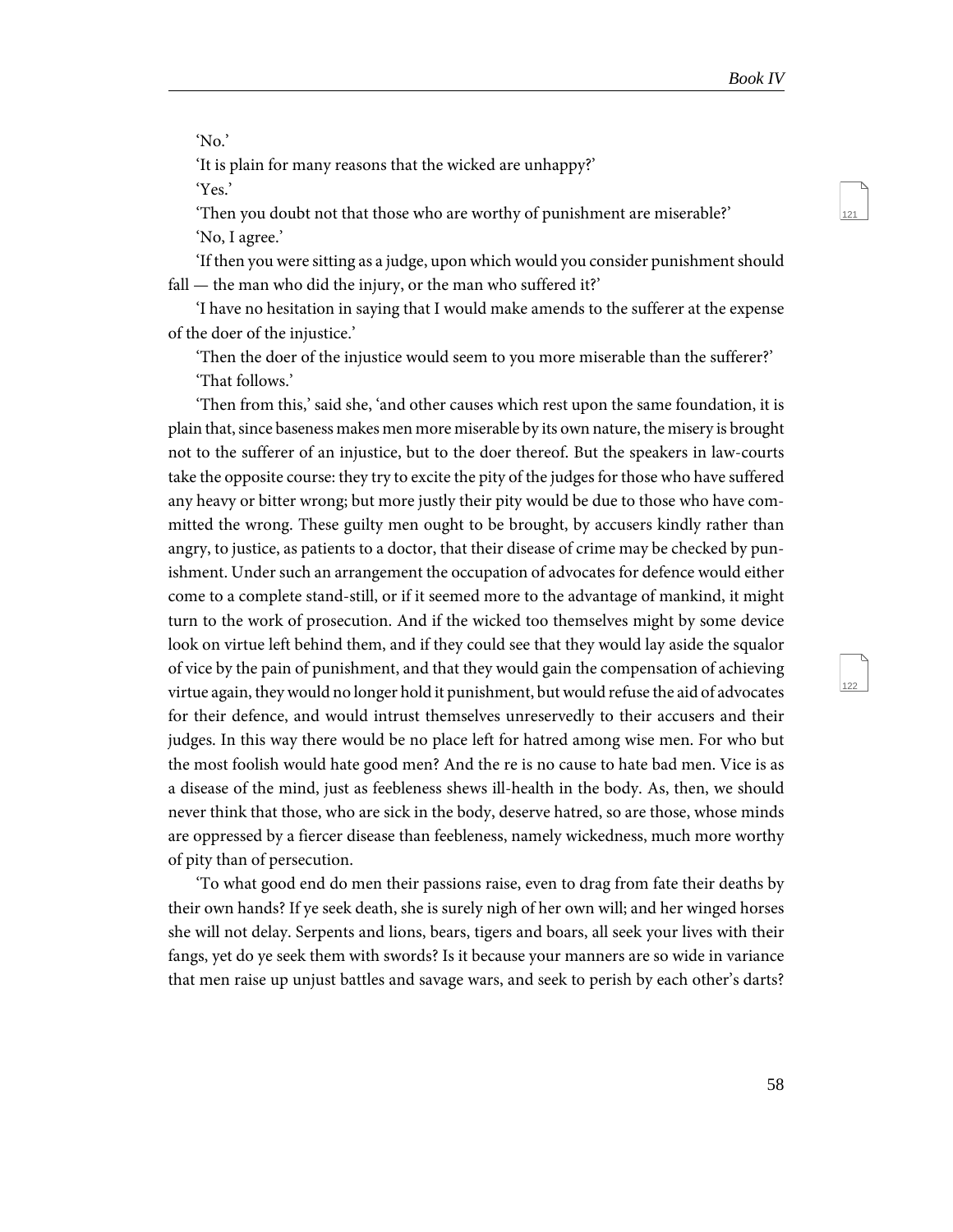124

125

Such is no just reason for this cruelty. Wouldst thou apportion merit to merit fitly? Then love good men as is their due, and for the evil shew your pity.'

Then said I, 'I see how happiness and misery lie inseparably in the deserts of good and bad men. But I am sure that there is some good and some bad in the general fortune of men. For no wise man even would wish to be exiled, impoverished, and disgraced rather than full of wealth, power, veneration, and strength, and flourishing securely in his own city. The operation of wisdom is shewn in this way more nobly and clearly, when the happiness of rulers is in a manner transmitted to the people who come into contact with their rule; and especially when prisons, bonds, and other penalties of the law become the lot of the evil citizens for whom they were designed. I am struck with great wonder why these dues are interchanged; why punishments for crimes fall upon the good, while the bad citizens seize the rewards of virtue; and I long to learn from you what reason can be put forward for such unjust confusion. I should wonder less if I could believe that everything was the confusion of accident and chance. But now the thought of God's guidance increases my amazement; He often grants happiness to good men and bitterness to the bad, and then, on the other hand, sends hardships to the good and grants the desires of the wicked. Can we lay our hands on any cause? If not, what can make this state different in any way from accidental chance?'

'It is no wonder,' she answered, 'if one who knows not the order and reasons of nature, should think it is all at random and confused. But doubt not, though you know not the cause of such a great matter of the world's government, doubt not, I say, that all is rightly done, because a good Governor rules the universe.

'If any man knows not that the star Arcturus<sup>60</sup> has his course nearest the topmost pole how shall he not be amazed that Boötes so slowly takes his wain and is so late to dip his brightness in the ocean, and yet so swiftly turns to rise again? The law of heaven on high will but bewilder him. When the full moon grows dim to its horns, darkened by the shadow of dull night, when Phoebe thus lays bare all the varying bands of the stars, which she had hidden by the power of her shining face: then are the nations stirred by the errors of the vulgar, and beat without ceasing brazen cymbals.<sup>61</sup> No man is surprised when the blasts of the wind beat a shore with roaring waves, nor when a solid mass of frozen snow is melted by the warmth of Phoebus's rays; for herein the causes are ready at hand to be understood. But in those other matters the causes are hidden, and so do trouble all men's hearts, for time does not grant them to advance with experience in such things as seldom recur: the common

<sup>60</sup> Arcturus, the star in Boötes nearest to the Bear, used to be thought the nearest star to our pole. Boötes was also known as the Arctophylax, or Bearward, and so also as the driver of the Wain.

<sup>61</sup> The old superstition was that an eclipse meant the withdrawal of the moon, and that by a noise of beaten brass, etc., she could be saved.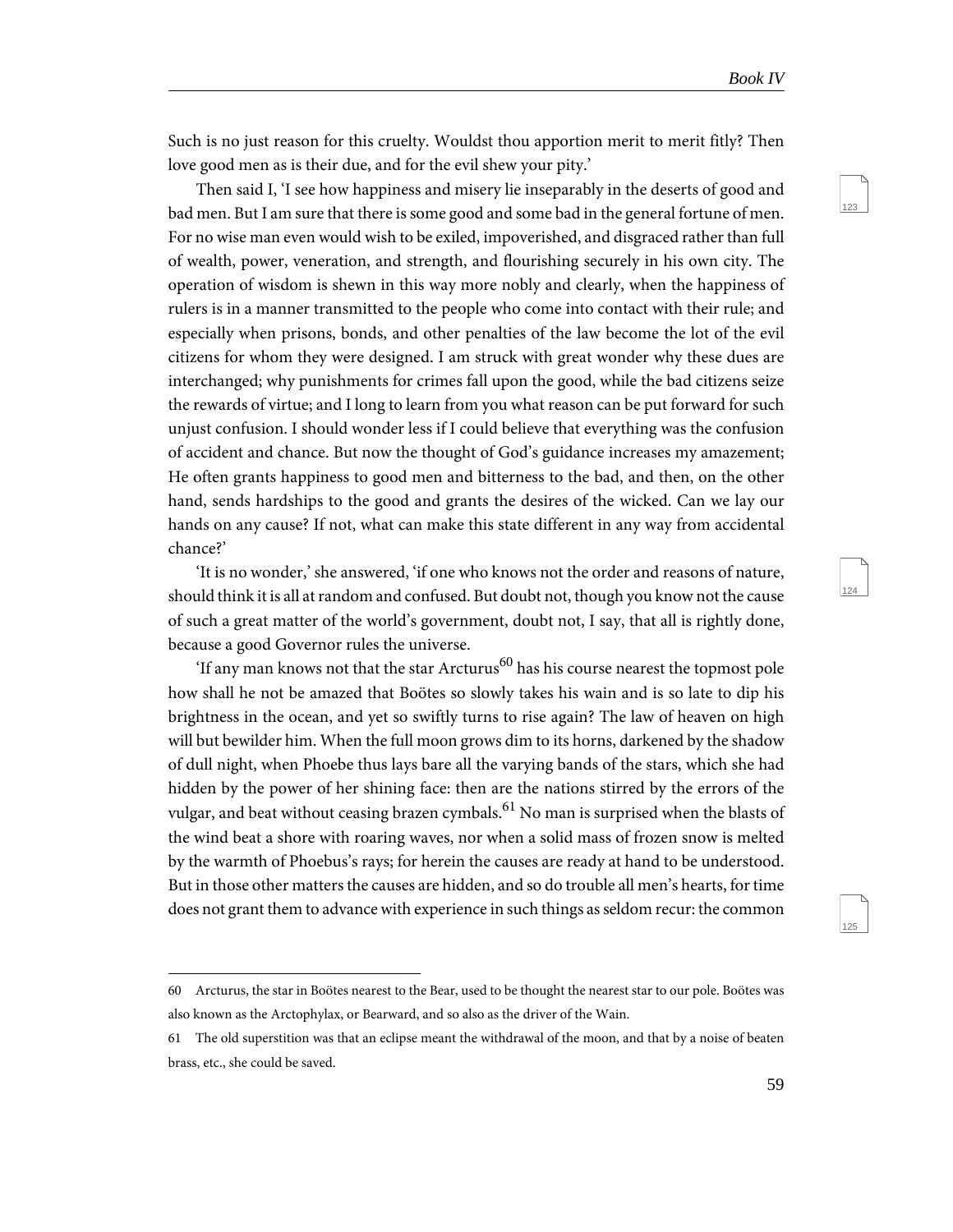127

herd is ever amazed at all that is extraordinary. But let the cloudy errors of ignorance depart, and straightway these shall seem no longer marvellous.'

'That is true,' I said; 'but it is your kind office to unravel the causes of hidden matters, and explain reasons now veiled in darkness; wherefore I beg of you, put forth your decree and expound all to me, since this wonder most deeply stirs my mind.'

Then said she, smiling, 'Your question calls me to the greatest of all these matters, and a full answer thereto is well-nigh impossible. For this is its kind: if one doubt be cut away, innumerable others arise, as the Hydra's heads; and there can be no limit unless a man restrains them by the most quick fire of the mind. For herein lie the questions of the directness of Providence, the course of Fate, chances which cannot be foreseen, knowledge, divine predestination, and freedom of judgment. You can judge for yourself the weight of these questions. But since it is a part of your treatment to know some of these, I will attempt to make some advantage therefrom, though we are penned in by our narrow space of time. But if you enjoy the delights of song, you must wait a while for that pleasure, while I weave together for you the chain of reasons.'

'As you will,' said I. Then, as though beginning afresh, she spake thus:

'The engendering of all things, the whole advance of all changing natures, and every motion and progress in the world, draw their causes, their order, and their forms from the allotment of the unchanging mind of God, which lays manifold restrictions on all action from the calm fortress of its own directness Such restrictions are called Providence when they can be seen to lie in the very simplicity of divine understanding; but they were called Fate in old times when they were viewed with reference to the objects which they moved or arranged. It will easily be understood that these two are very different if the mind examines the force of each. For Providence is the very divine reason which arranges all things, and rests with the supreme disposer of all; while Fate is that ordering which is a part of all changeable things, and by means of which Providence binds all things together in their own order. Providence embraces all things equally, however different they may be, even however infinite: when they are assigned to their own places, forms, and times, Fate sets them in an orderly motion; so that this development of the temporal order, unified in the intelligence of the mind of God, is Providence. The working of this unified development in time is called Fate. These are different, but the one hangs upon the other. For this order, which is ruled by Fate, emanates from the directness of Providence. Just as when a craftsman perceives in his mind the form of the object he would make, he sets his working power in motion, and brings through the order of time that which he had seen directly and ready present to his mind. So by Providence does God dispose all that is to be done, each thing by itself and unchangeably; while these same things which Providence has arranged are worked out by Fate in many ways and in time. Whether, therefore, Fate works by the aid of the divine spirits which serve Providence, or whether it works by the aid of the soul, or of all nature,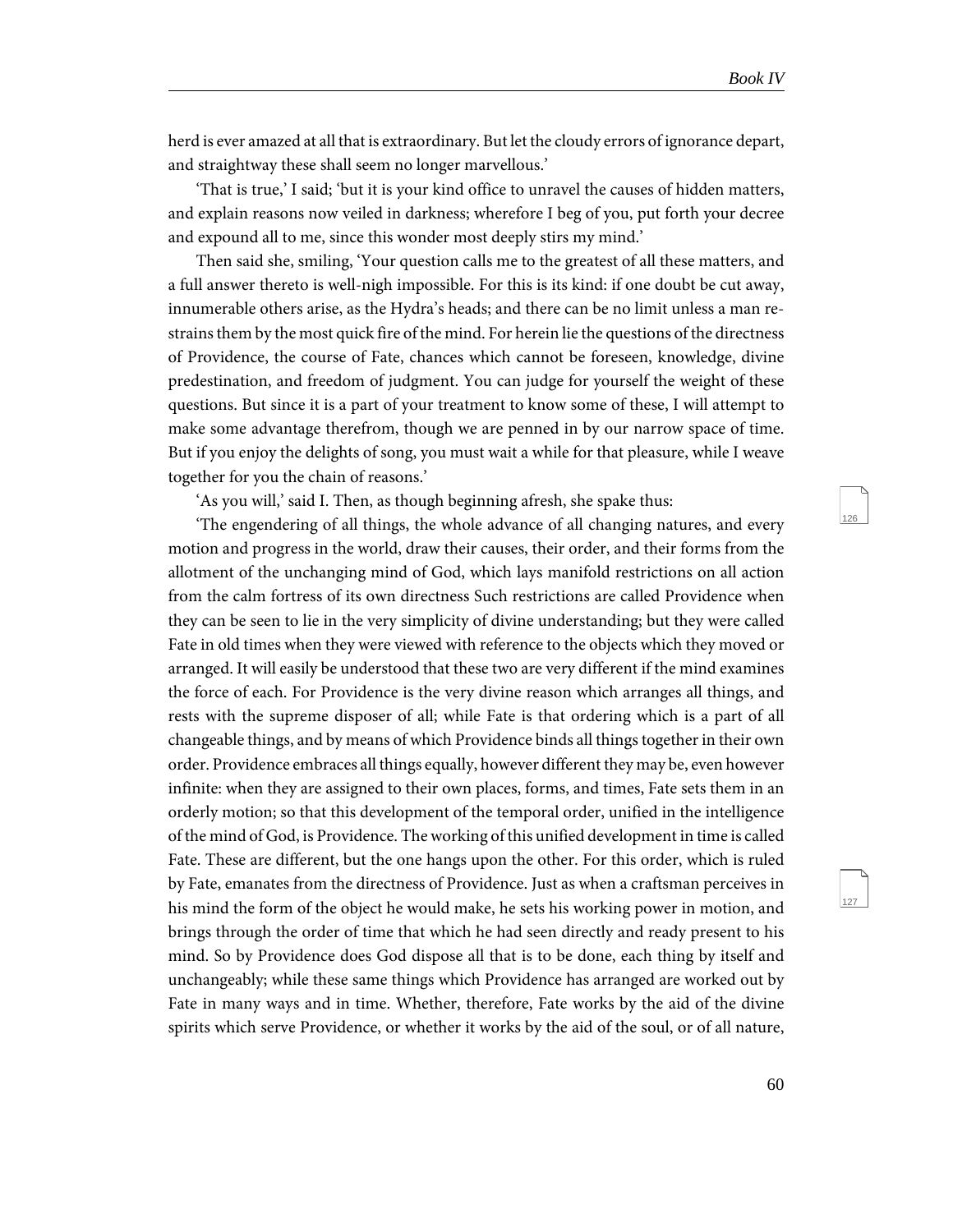129

or the motions of the stars in heaven, or the powers of angels, or the manifold skill of other spirits, whether the course of Fate is bound together by any or all of these, one thing is certain, namely that Providence is the one unchangeable direct power which gives form to all things which are to come to pass, while Fate is the changing bond, the temporal order of those things which are arranged to come to pass by the direct disposition of God. Wherefore everything which is subject to Fate is also subject to Providence, to which Fate is itself subject. But there are things which, though beneath Providence, are above the course of Fate. Those things are they which are immovably set nearest the primary divinity, and are there beyond the course of the movement of Fate. As in the case of spheres moving round the same axis, that which is nearest the centre approaches most nearly the simple motion of the centre, and is itself, as it were, an axis around which turn those which are set outside it. That sphere which is outside all turns through a greater circuit, and fulfils a longer course in proportion as it is farther from the central axis; and if it be joined or connect itself with that centre, it is drawn into the direct motion thereof, and no longer strays or strives to turn away. In like manner, that which goes farther from the primary intelligence, is bound the more by the ties of Fate, and the nearer it approaches the axis of all, the more free it is from Fate. But that which clings without movement to the firm intellect above, surpasses altogether the bond of Fate. As, therefore, reasoning is to understanding; as that which becomes is to that which is; as time is to eternity; as the circumference is to the centre: so is the changing course of Fate to the immovable directness of Providence. That course of Fate moves the heavens and the stars, moderates the first principles in their turns, and alters their forms by balanced interchangings. The same course renews all things that are born and wither away by like advances of offspring and seed. It constrains, too, the actions and fortunes of men by an unbreakable chain of causes: and these causes must be unchangeable, as they proceed from the beginnings of an unchanging Providence. Thus is the world governed for the best if a directness, which rests in the intelligence of God, puts forth an order of causes which may not swerve. This order restrains by its own unchangeableness changeable things, which might otherwise run hither and thither at random. Wherefore in disposing the universe this limitation directs all for good, though to you who are not strong enough to comprehend the whole order, all seems confusion and disorder. Naught is there that comes to pass for the sake of evil, or due to wicked men, of whom it has been abundantly shewn that they seek the good, but misleading error turns them from the right course; for never does the true order, which comes forth from the centre of the highest good, turn any man aside from the right beginning.

'But you will ask, "What more unjust confusion could exist than that good men should sometimes enjoy prosperity, sometimes suffer adversity, and that the bad too should sometimes receive what they desire, sometimes what they hate?" Are then men possessed of such infallible minds that they, whom they consider honest or dishonest, must necessarily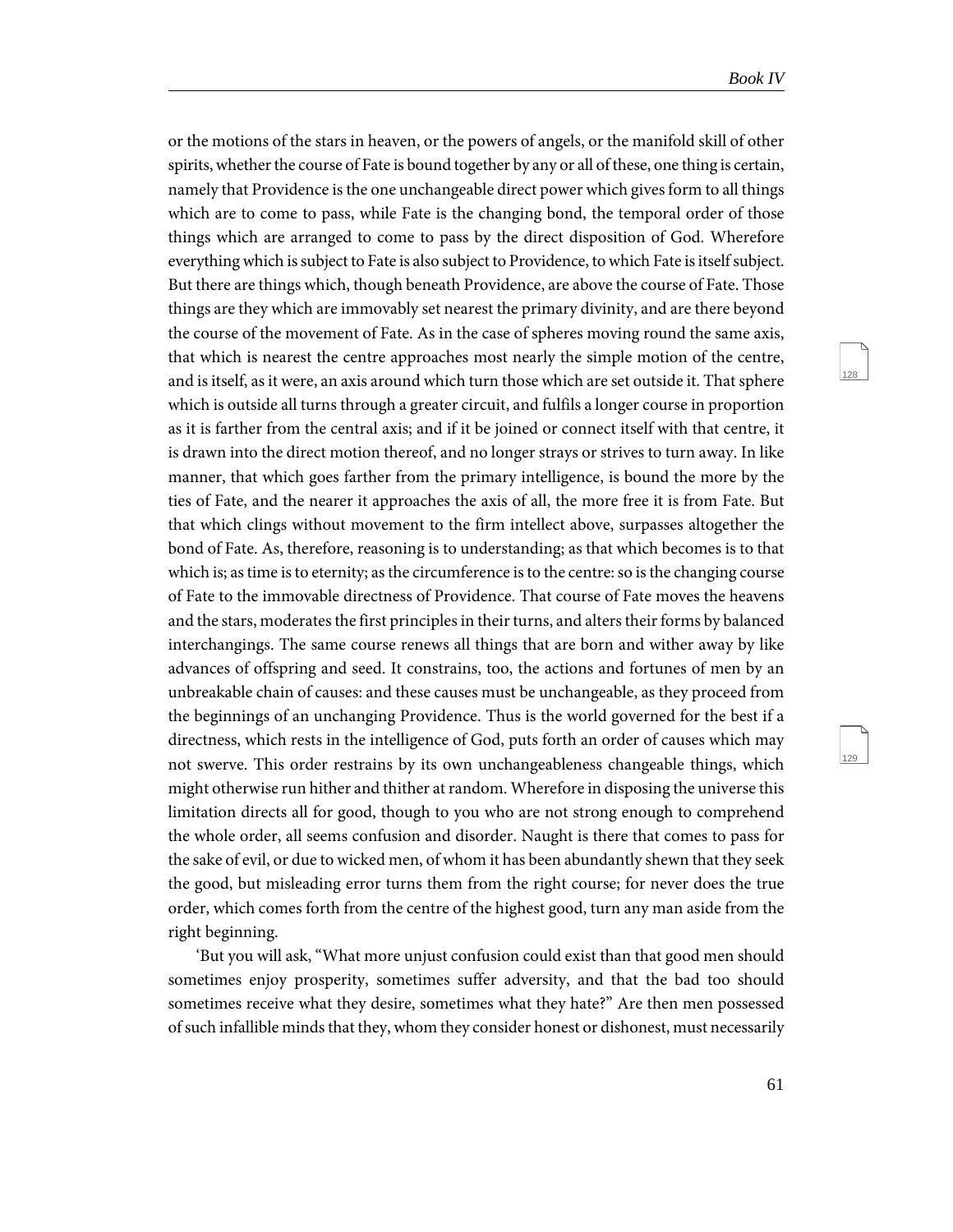131

be what they are held to be? No, in these matters human judgment is at variance with itself, and those who are held by some to be worthy of reward, are by others held worthy of punishment. But let us grant that a man could discern between good and bad characters. Can he therefore know the inmost feelings of the soul, as a doctor can learn a body's temperature? For it is no less a wonder to the ignorant why sweet things suit one sound body, while bitter things suit another; or why some sick people are aided by gentle draughts, others by sharp and bitter ones. But a doctor does not wonder at such things, for he knows the ways and constitutions of health and sickness. And what is the health of the soul but virtue? and what the sickness, but vice? And who is the preserver of the good and banisher of the evil, who but God, the guardian and healer of minds? God looks forth from the high watch-tower of His Providence, He sees what suits each man, and applies to him that which suits him. Hence then comes that conspicuous cause of wonder in the order of Fate, when a wise man does that which amazes the ignorant. For, to glance at the depth of God's works with so few words as human reason is capable of comprehending, I say that what you think to be most fair and most conducive to justice's preservation, that appears different to an all-seeing Providence. Has not our fellow-philosopher Lucan told us how "the conquering cause did please the gods, but the conquered, Cato?"<sup>62</sup> What then surprises you when done on this earth, is the true-guided order of things; it is your opinion which is perverted and confused. But if there is any one whose life is so good that divine and human estimates of him agree, yet he must be uncertain in the strength of his mind; if any adversity befall him, it may always be that he will cease to preserve his innocence, by which he found that he could not preserve his good fortune. Thus then a wise dispensation spares a man who might be made worse by adversity, lest he should suffer when it is not good for him to be oppressed. Another may be perfected in all virtues, wholly conscientious, and very near to God: Providence holds that it is not right such an one should receive any adversity, so that it allows him to be troubled not even by bodily diseases. As a better man<sup>63</sup> than I has said, "The powers of virtues build up the body of a good man." It often happens that the duty of a supreme authority is as signed to good men for the purpose of pruning the insolent growth of wickedness. To some, Providence grants a mingled store of good and bad, according to the nature of their

<sup>62</sup> Lucan, Pharsalia, i. 128. This famous line refers to the final triumph of Cæsar at Thapsus, B.C. 46, when Cato considered that the Republican cause was finally doomed and he committed suicide at Utica rather than survive it.

<sup>63</sup> The author is supposed to be Hermes Trismegistus, who wrote in the third century after Christ. The word 'powers' was used by many Neo-Platonic philosophers for those beings in the scale of nature, with which they filled the chasm between God and man. But Boethius does not seem to intend the word to have that definite meaning here.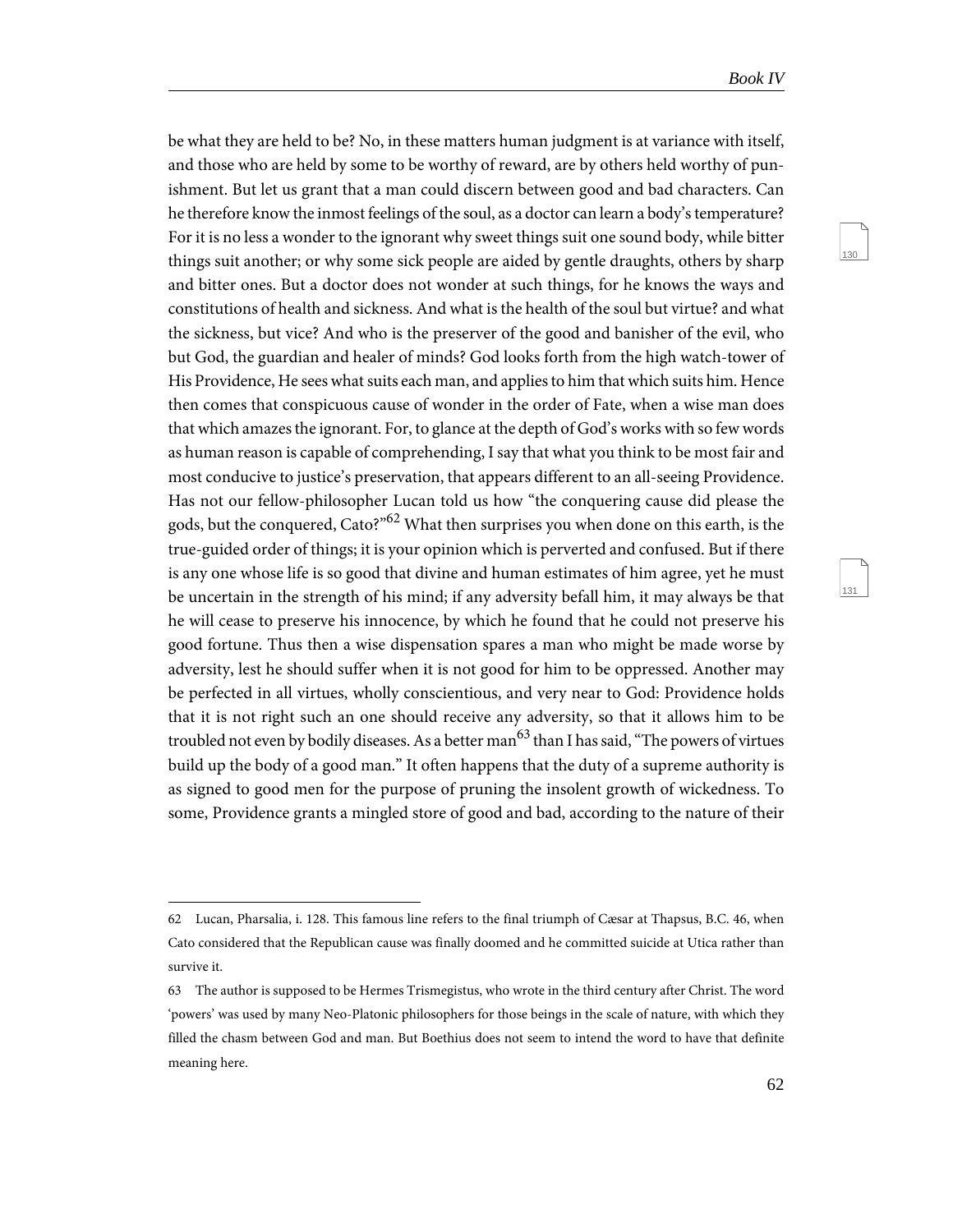133

134

minds. Some she treats bitterly, lest they grow too exuberant with long continued good fortune; others she allows to be harassed by hardships that the virtues of their minds should be strengthened by the habit and exercise of patience. Some have too great a fear of sufferings which they can bear; others have too great contempt for those which they cannot bear: these she leads on by troubles to make trial of themselves. Some have brought a name to be honoured for all time at the price of a glorious death. Some by shewing themselves undefeated by punishment, have left a proof to others that virtue may be invincible by evil. What doubt can there be of how rightly such things are disposed, and that they are for the good of those whom we see them befall? The other point too arises from like causes, that sometimes sorrows, sometimes the fulfilment of their desires, falls to the wicked. As concerns the sorrows, no one is surprised, because all agree that they deserve ill. Their punishments serve both to deter others from crime by fear, and also to amend the lives of those who undergo them; their happiness, on the other hand, serves as a proof to good men of how they should regard good fortune of this nature, which they see often attends upon the dishonest. And another thing seems to me to be well arranged: the nature of a man may be so headstrong and rough that lack of wealth may stir hi m to crime more readily than restrain him; for the disease of such an one Providence prescribes a remedy of stores of patrimony: he may see that his conscience is befouled by sin, he may take account with himself of his fortune, and will perhaps fear lest the loss of this property, of which he enjoys the use, may bring unhappiness. Wherefore he will change his ways, and leave off from ill-doing so long as he fears the loss of his fortune. Again, good fortune, unworthily improved, has flung some into ruin. To some the right of punishing is committed that they may use it for the exercise and trial of the good, and the punishment of evil men. And just as there is no league between good and bad men, so also the bad cannot either agree among themselves: nay, with their vices tearing their own consciences asunder, they cannot agree with themselves, and do often perform acts which, when done, they perceive that they should not have done. Wherefore high Providence has thus often shewn her strange wonder, namely, that bad men should make other bad men good. For some find themselves suffering injustice at the hands of evil men, and, burning with hatred of those who have injured them, they have returned to cultivate the fruits of virtue, because their aim is to be unlike those whom they hate. To divine power, and to that alone, are evil things good, when it uses them suitably so as to draw good results therefrom. For a definite order embraces all things, so that even when some subject leaves the true place assigned to it in the order, it returns to an order, though another, it may be, lest aught in the realm of Providence be left to random chance. But "ha rd is it for me to set forth all these matters as a god,<sup> $64$ </sup> nor is it right for a man to try to comprehend with his mind all the means of divine working, or to explain them in words. Let it be enough that

<sup>64</sup> Homer, Iliad, xii. 176.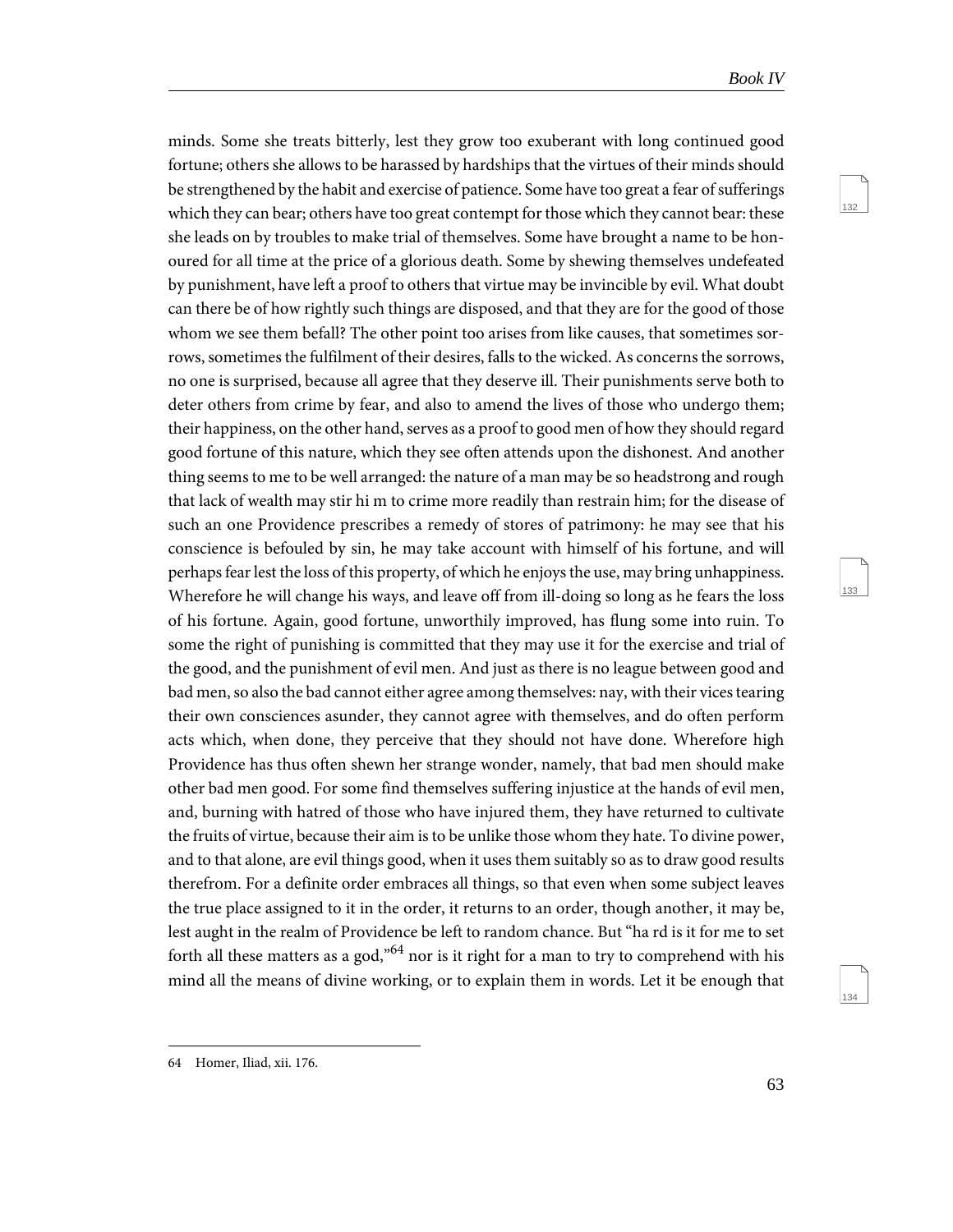136

we have seen that God, the Creator of all nature, directs and disposes all things for good. And while He urges all, that He has made manifest, to keep His own likeness, He drives out by the course of Fate all evil from the bounds of His state. Wherefore if you look to the disposition of Providence, you will reckon naught as bad of all the evils which are held to abound upon earth.

'But I see that now you are weighed down by the burden of the question, and wearied by the length of our reasoning, and waiting for the gentleness of song. Take then your draught, be refreshed thereby and advance further the stronger.

'If thou wouldst diligently behold with unsullied mind the laws of the God of thunder upon high, look to the highest point of heaven above. There, by a fair and equal compact, do the stars keep their ancient peace. The sun is hurried on by its whirl of fire, but impedes not the moon's cool orb. The Bear turns its rushing course around the highest pole of the universe, and dips not in the western depths, and though it sees the other constellations sink, it never seeks to quench its flames in the ocean stream. In just divisions of time does the evening star foretell the coming of the late shadows, and, as Lucifer, brings back again the warming light of day. Thus does the interchanging bond of love bring round their neverfailing courses; and strife is for ever an exile from the starry realms. This unity rules by fair limits the elements, so that wet yields to dry, its opposite, and it faithfully joins cold to heat. Floating fire rises up on high, and matter by its weight sinks down. From these same causes in warm spring the flowering season breathes its scents; then the hot summer dries the grain; then with its burden of fruits comes autumn again, and winter's falling rain gives moisture. This mingling of seasons nourishes and brings forth all on earth that has the breath of life; and again snatches them away and hides them, whelming in death all that has arisen. Meanwhile the Creator sits on high, rules all and guides, king and Lord, fount an d source of all, Law itself and wise judge of justice. He restrains all that stirs nature to motion, holds it back, and makes firm all that would stray. If He were not to recall them to their true paths, and set them again upon the circles of their courses, they would be torn from their source and so would perish. This is the common bond of love; all seek thus to be restrained by the limit of the good. In no other manner can they endure if this bond of love be not turned round again, and if the causes, which He has set, return not again.

'Do you see now,' she continued, 'what follows upon all that we have said?' 'What is it?' I asked.

'That all fortune is plainly good,' she answered.

'How can that be?' said I.

'Consider this,' she said: 'all fortune, whether pleasant or difficult, is due to this cause; it is for the sake of rewarding the good or exercising their virtue, and of punishing and correcting bad men: therefore it is plain that all this fortune which is allowed to be just or expedient, must be good.'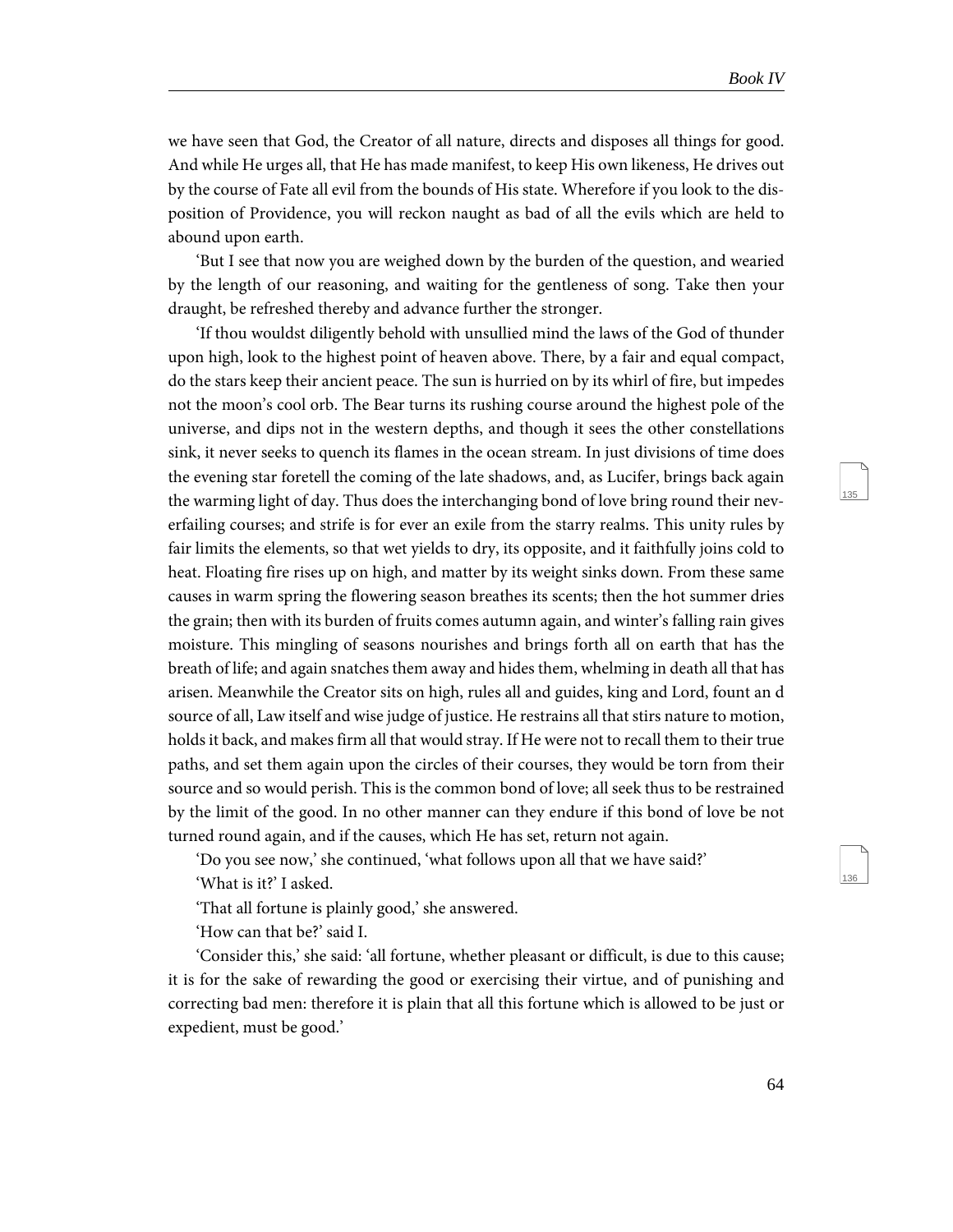138

'Yes,' I said, 'that is a true argument, and when I think of the Providence or Fate about which you have taught me, the conclusion rests upon strong foundations. But if it please you, let us count it among those conclusions which you a little while ago set down as inconceivable.'

'Why?' she asked.

'Because it is a commonplace saying among men — indeed an especially frequent one — that some people have bad fortune.'

'Would you then have us approach more nearly the common conversation of men, lest we should seem to withdraw too far from human ways?'

'If you will,' I said.

'Do you not think that that, which i s advantageous, is good?'

'Yes.'

'And that fortune, which exercises or corrects, is advantageous?'

'I agree,' said I.

'Then it is good, is it not?'

'It must be so.'

'This is the fortune of those who are either firmly set in virtue and struggling against their difficulties, or of those who would leave their vices and take the path of virtue?'

'That is true,' I said.

'But what of that pleasant fortune which is granted as a reward to good men? Do most people perceive that it is bad? No; but, as is true, they esteem it the best. And what of the last kind of fortune, which is hard and which restrains bad men by just punishment? Is that commonly held to be good?'

'No,' said I, 'it is held to be the most miserable of all that can be imagined.'

'Beware lest in following the common conception, we come to some truly inconceivable conclusion.'

'What do you mean?'

'From what we have allowed,' she said, 'it results that the fortune of those who are in possession of virtue, or are gaining it, or advancing therein, is entirely good, whatever it be, while for those who remain in wickedness, their fortune is the worst.'

'That is true, but who would dare confess it?'

'For this reason a wise man should never complain, whenever he is brought into strife with fortune; just as a brave man cannot properly be disgusted whenever the noise of battle is heard, since for both of them their very difficulty is their opportunity, for the brave man of increasing his glory, for the wise man of confirming and strengthening his wisdom. From this is virtue itself so named,<sup>65</sup> because it is so supported by its strength that it is not overcome

<sup>65</sup> The Latin word 'virtus' means by its derivation, manly strength.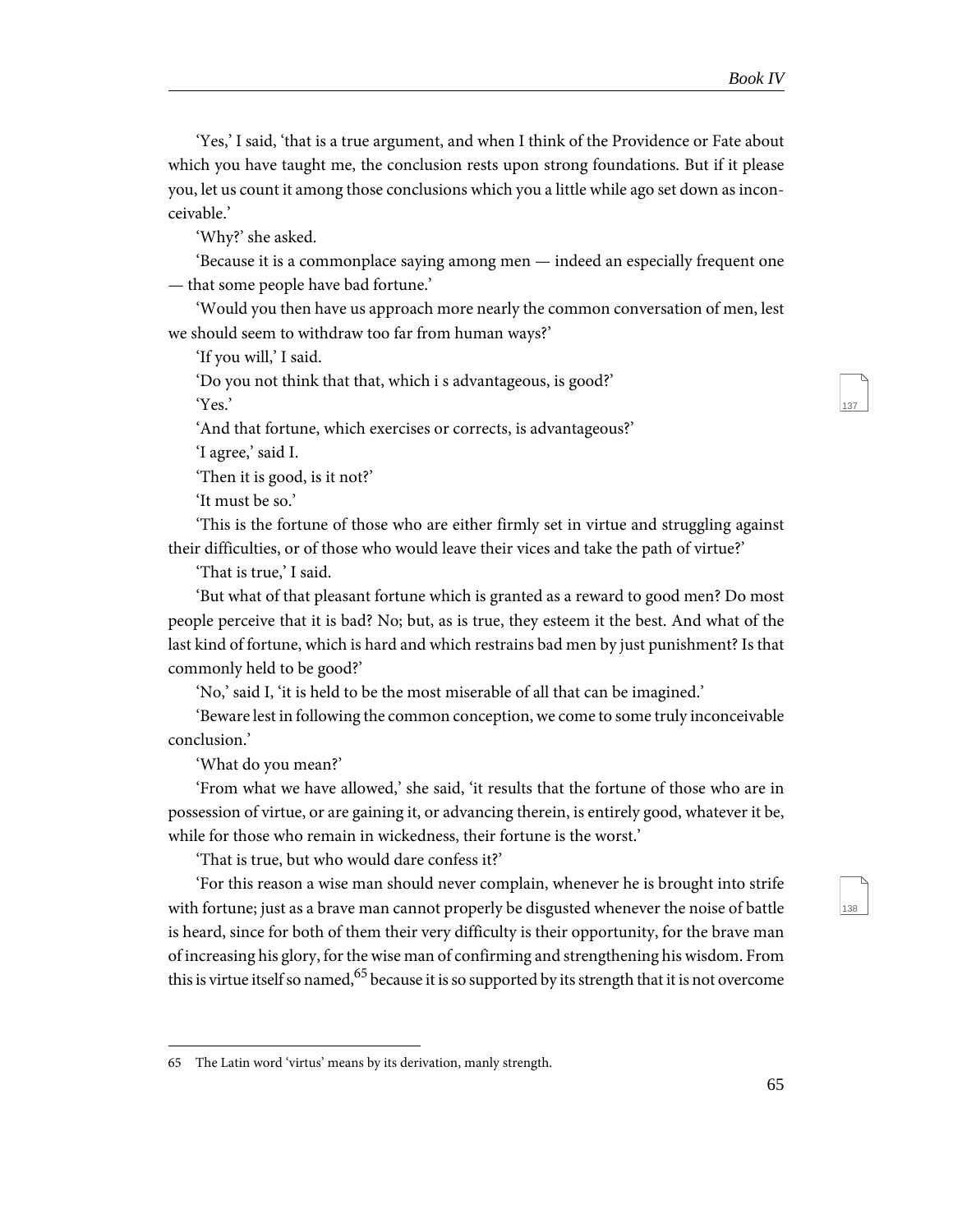140

by adversity. And you who were set in the advance of virtue have not come to this pass of being dissipated by delights, or enervated by pleasure; but you fight too bitterly against all fortune. Keep the middle path of strength and virtue, lest you be overwhelmed by misfortune or corrupted by pleasant fortune. All that falls short or goes too far ahead, has contempt for happiness, and gains not the reward for labour done. It rests i n your own hands what shall be the nature of the fortune which you choose to form for yourself. For all fortune which seems difficult, either exercises virtue, or corrects or punishes vice.

'The avenging son of Atreus strove for full ten years before he expiated in the fall of Phrygian Troy the wrong done to his brother's marriage. The same Agamemnon must needs throw off his father's nature, and himself, an unwilling priest, thrust his knife into his unhappy daughter's throat, and buy the winds at the cost of blood, when he sought to fill the sails of the fleet of Greece. The King of Ithaca wept sore for his lost comrades whom the savage Polyphemus swallowed into his huge maw as he lay in his vast cave; but, when mad for his blinded eye, he paid back with rejoicings for the sad tears he had drawn. Hercules became famous through hard labours. He tamed the haughty Centaurs, and from the fierce lion of Nemea took his spoil. With his sure arrows he smote the birds of Stymphalus; and from the watchful dragon took the apples of the Hesperides, filling his hand with their precious gold; and Cerberus he dragged along with threefold chain. The story tells how he conquered the fierce Diomede and set before his savage mares their master as their food. The Hydra's poison perished in his fire. He took the horn and so disgraced the brow of the river Achelous, who hid below his bank his head ashamed. On the sands of Libya he laid Antæus low; Cacus he slew to sate Evander's wrath. The bristling boar of Erymanthus flecked with his own foam the shoulders which were to bear the height of heaven; for in his last labour he bore with unbending neck the heavens, and so won again his place in heaven, the reward of his last work.

'Go forth then bravely whither leads the lofty path of high example. Why do ye sluggards turn your backs? When the earth is overcome, the stars are yours.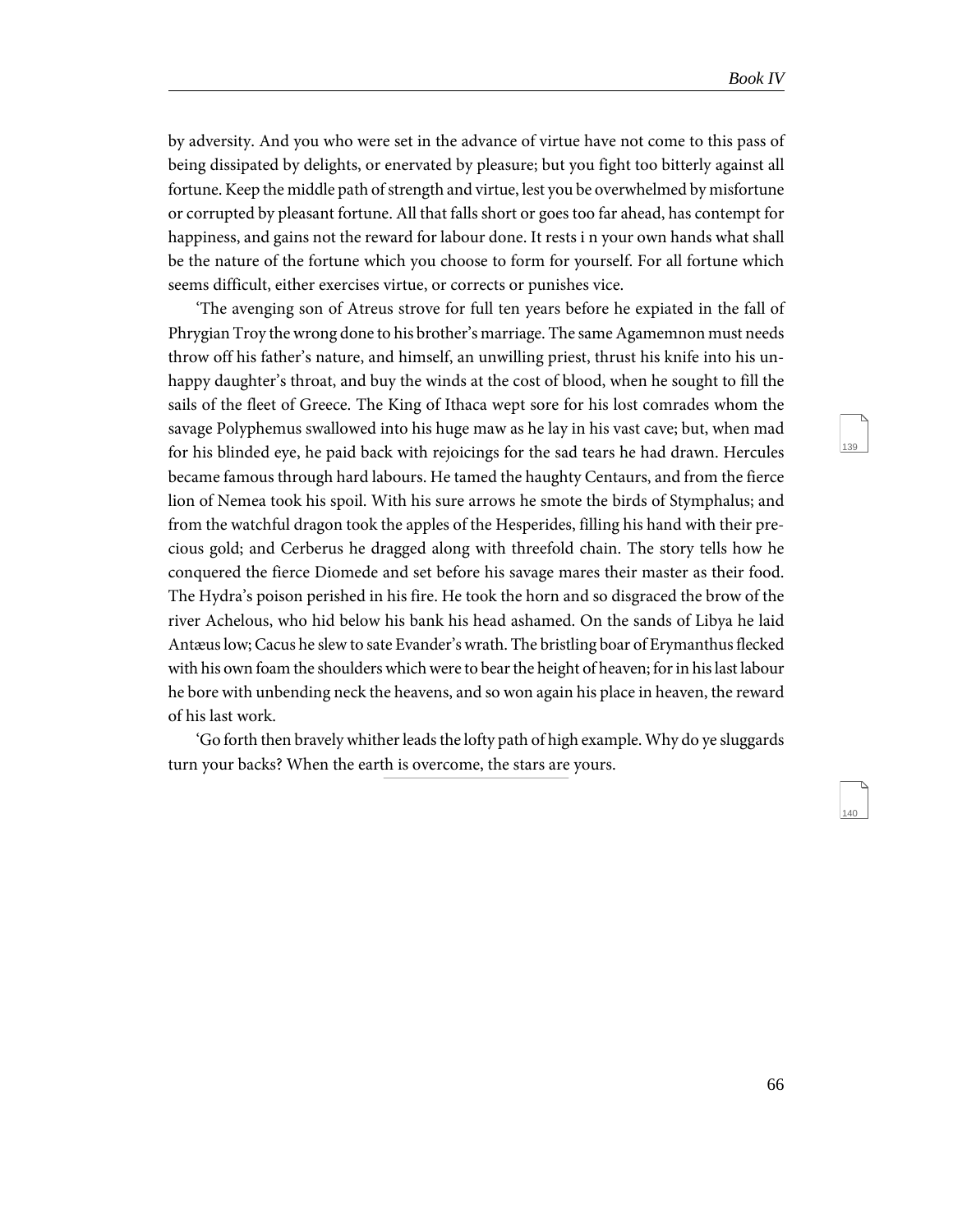142

## **BOOK V**

HERE she made an end and was for turning the course of her speaking to the handling and explaining of other subjects. Then said I: 'Your encouragement is right and most worthy in truth of your name and weight. But I am learning by experience what you just now said of Providence; that the question is bound up in others. I would ask you whether you think that Chance exists at all, and what you think it is?'

Then she answered: 'I am eager to fulfil my promised debt, and to shew you the path by which you may seek your home. But these things, though all-expedient for knowledge, are none the less rather apart from our path, and we must be careful lest you become wearied by our turnings aside, and so be not strong enough to complete the straight journey.'

'Have no fear at all thereof,' said I.' It will be restful to know these things in which I have so great a pleasure; and when every view of your reasoning has stood firm with unshaken credit, so let there be no doubt of what shall follow.'

'I will do your pleasure,' she made answer, and thus she began to speak:

'If chance is defined as an outcome of random influence, produced by no sequence of causes, I am sure that there is no such thing as chance, and I consider that it is but an empty word, beyond shewing the meaning of the matter which we have in hand. For what place can be left for anything happening at random, so long as God controls everything in order? It is a true saying that nothing can come out of nothing. None of the old philosophers has denied that, though they did not apply it to the effective principle, but to the matter operated up on — that is to say, to nature; and this was the foundation upon which they built all their reasoning. If anything arises from no causes, it will appear to have risen out of nothing. But if this is impossible, then chance also cannot be anything of that sort, which is stated in the definition which we mentioned.'

'Then is there nothing which can be justly called chance, nor anything "by chance"?' I asked. 'Or is there anything which common people know not, but which those words do suit?'

'My philosopher, Aristotle, defined it in his  $Physics^{66}$  shortly and well-nigh truly.' 'How?' I asked.

'Whenever anything is done with one intention, but something else, other than was intended, results from certain causes, that is called chance: as, for instance, if a man digs the ground for the sake of cultivating it, and finds a heap of buried gold. Such a thing is believed to have happened by chance, but it does not come from nothing, for it has its own causes, whose unforeseen an d unexpected coincidence seem to have brought about a chance. For if the cultivator did not dig the ground, if the owner had not buried his money, the gold

<sup>66</sup> Aristotle, Physics, ii. 3.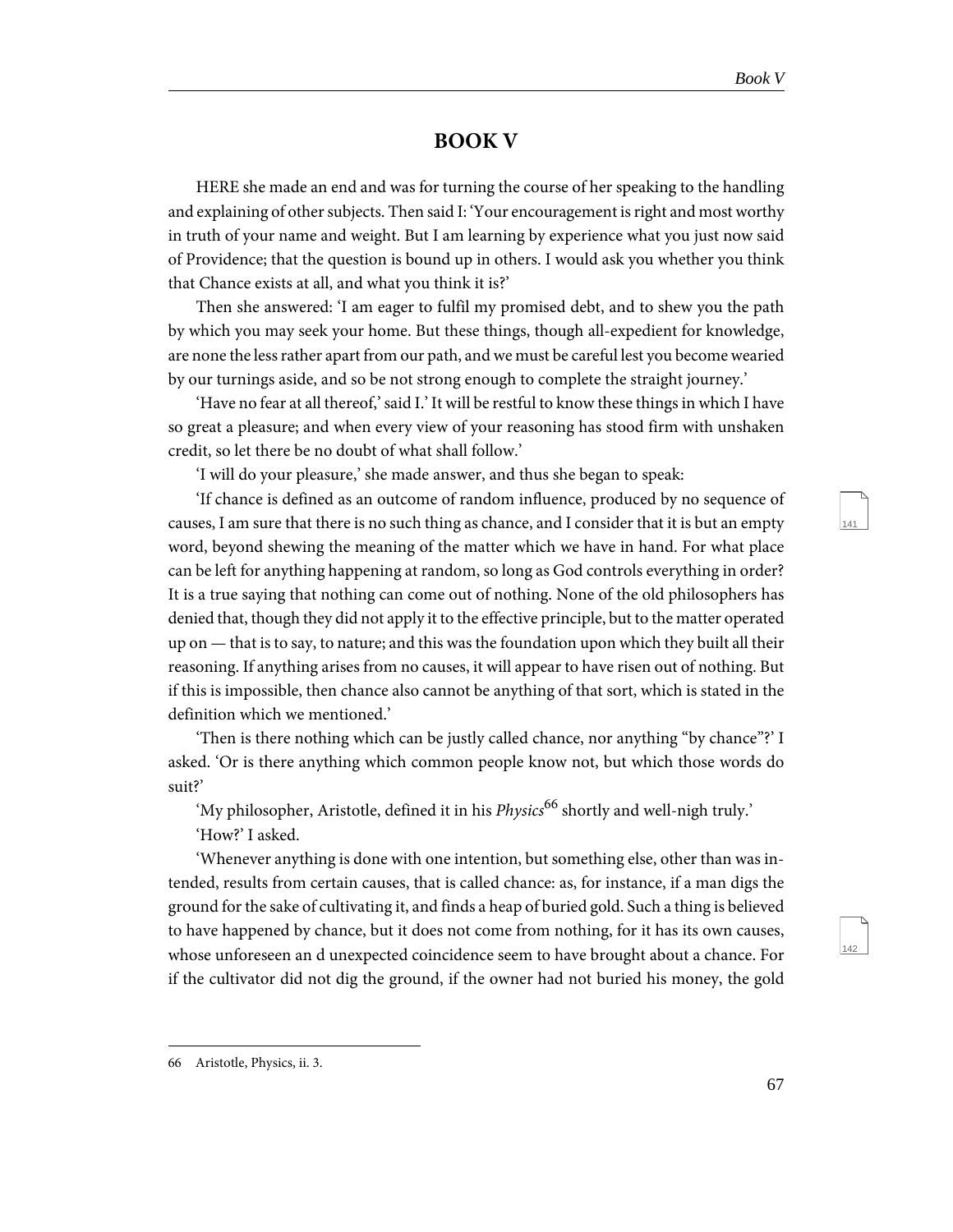$1/12$ 

144

would not have been found. These are the causes of the chance piece of good fortune, which comes about from the causes which meet it, and move along with it, not from the intention of the actor. For neither the burier nor the tiller intended that the gold should be found; but, as I said, it was a coincidence, and it happened that the one dug up what the other buried. We may therefore define chance as an unexpected result from the coincidence of certain causes in matters where there was another purpose. The order of the universe, advancing with its inevitable sequences, brings about this coincidence of causes. This order itself emanates from its source, which is Providence, and disposes all things in their proper time and place.

'In the land where the Parthian, as he turns in flight, shoots his arrows into the pursuer's breast, from the rocks of the crag of Achæmenia, the Tigris and Euphrates flow from out one source, but quickly with divided streams are separate. If they should come together and again be joined in a single course, all, that the two streams bear along, would flow in one together. Boats would meet boats, and trees meet trees torn up by the currents, and the mingled waters would together entwine their streams by chance; but their sloping beds restrain these chances vague, and the downward order of the falling torrent guides their courses. Thus does chance, which seems to rush onward without rein, bear the bit, and take its way by rule.'

'I have listened to you,' I said, 'and agree that it is as you say. But in this close sequence of causes, is there any freedom for our judgment or does this chain of fate bind the very feelings of our minds too?'

'There is free will,' she answered. 'Nor could there be any reasoning nature without freedom of judgment. For any being that can use its reason by nature, has a power of judgment by which it can without further aid decide each point, and so distinguish between objects to be desired and objects to be shunned. Each therefore seeks what it deems desirable, and flies from what it considers should be shunned. Wherefore all who have reason have also freedom of desiring and refusing in themselves. But I do not lay down that this is equal in all beings. Heavenly and divine beings have with them a judgment of great insight, an imperturbable will, and a power which can effect their desires. But human spirits must be more free when they keep themselves safe in the contemplation of the mind of God; but less free when they sink into bodies, and less still when they are bound by their earthly members. The last stage is mere slavery, when the spirit is given over to vices and has fallen away from the possession of its reason. For when the mind turns its eyes from the light of truth on high to lower darkness, soon they are dimmed by the clouds of ignorance, and become turbid through ruinous passions; by yielding to these passions and consenting to them, men increase the slavery which they have brought upon themselves, and their true liberty is lost in captivity. But God, looking upon all out of the infinite, perceives the views of Providence, and disposes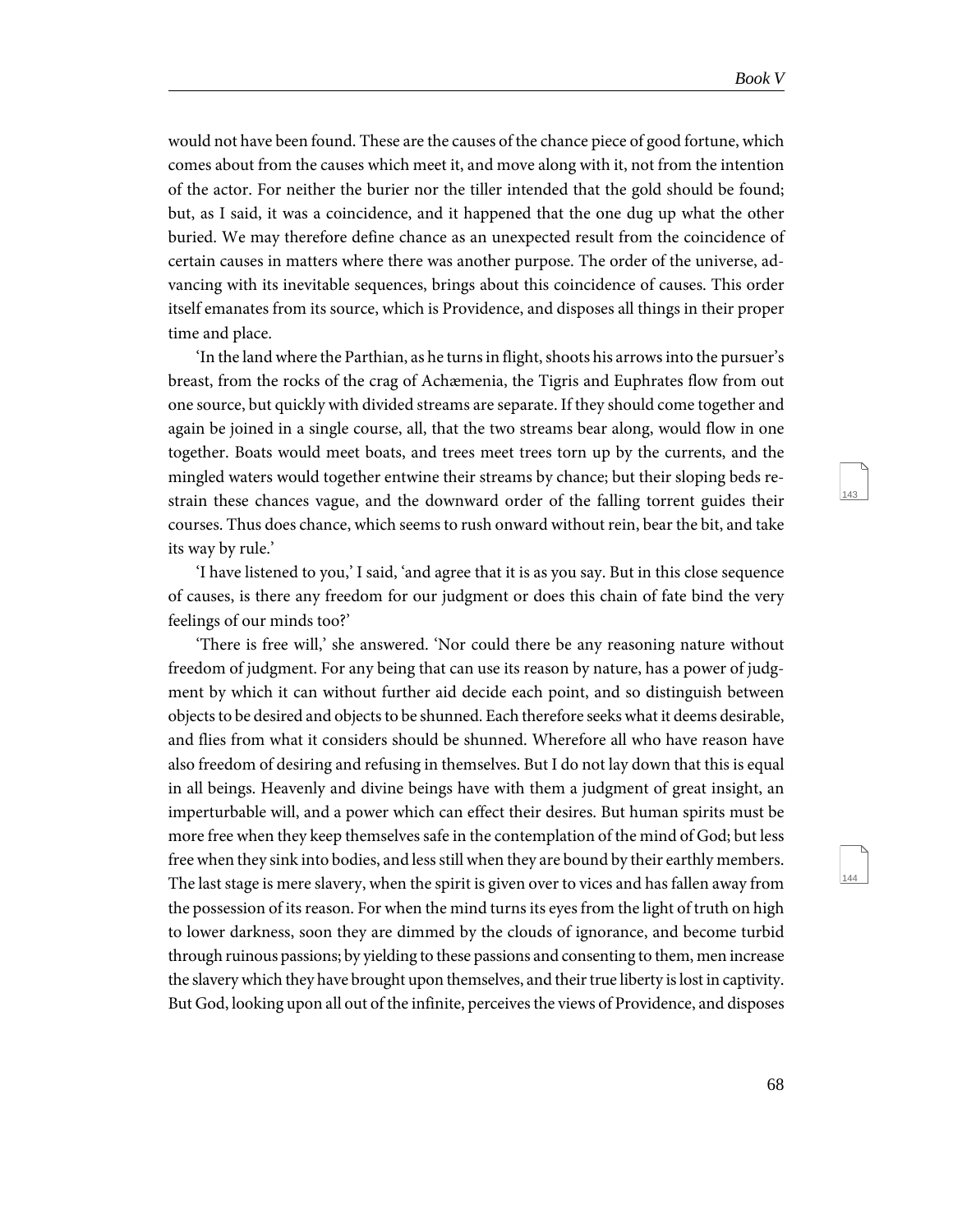<span id="page-72-1"></span><span id="page-72-0"></span>146

each as its destiny has already fated for it according to its merits: "He looketh over all and heareth all."<sup>67</sup>

'Homer with his honeyed lips sang of the bright sun's clear light; yet the sun cannot burst with his feeble rays the bowels of the earth or the depths of the sea. Not so with the Creator of this great sphere. No masses of earth can block His vision as He looks over all. Night's cloudy darkness cannot resist Him. With one glance of His intelligence He sees all that has been, that is, and that is to come. He alone can see all things, so truly He may be called the Sun.'68

Then said I, 'Again am I plunged in yet more doubt and difficulty.'

'What are they,' she asked, 'though I have already my idea of what your trouble consists?' 'There seems to me,' I said, 'to be such incompatibility between the existence of God's universal foreknowledge and that of any freedom of judgment. For if God foresees all things and cannot in anything be mistaken, that, which His Providence sees will happen, must result. Wherefore if it knows beforehand not only men's deeds but even their designs and wishes, there will be no freedom of judgment For there can neither be any deed done, nor wish formed, except such as the infallible Providence of God has foreseen. For if matters could ever so be turned that they resulted otherwise than was foreseen of Providence, this foreknowledge would cease to be sure. But, rather than knowledge, it is opinion which is uncertain; and that, I deem, is not applicable to God. And, further, I cannot approve of an argument by which some men think that they can cut this knot; for they say that a result does not come to pass for the reason that Providence has foreseen it, but the opposite rather, namely, that because it is about to come to pass, therefore it cannot be hidden from God's Providence. In that way it seems to me that the argument must resolve itself into an argument on the other side. For in that case it is not necessary that that should happen which is foreseen, but that that which is about to happen should be foreseen; as though, indeed, our doubt was whether God's foreknowledge is the certain cause of future events, or the certainty of future events is the cause of Providence. But let our aim be to prove that, whatever be the shape which this series of causes takes, the fulfilment of God's foreknowledge is necessary, even if this knowledge may not seem to induce the necessity for the occurrence of future events. For instance, if a man sits down, it must be that the opinion, which conjectures that he is sitting, is true; but conversely, if the opinion concerning the man is true because he is sitting, he must be sitting down. There is therefore necessity in both cases: the man must be sitting, and the opinion must be true. But he does not sit because the opinion is true, but rather the

<sup>67</sup> A phrase from Homer (Iliad, iii. 277, and Odyssey, xi. 109), where it is said of the sun.

<sup>68</sup> This sentence, besides referring to the application of Homer's words used above, contains also a play on words in the Latin, which can only be clumsily reproduced in English by some such words as 'The sole power which can see all is justly to be called the solar.'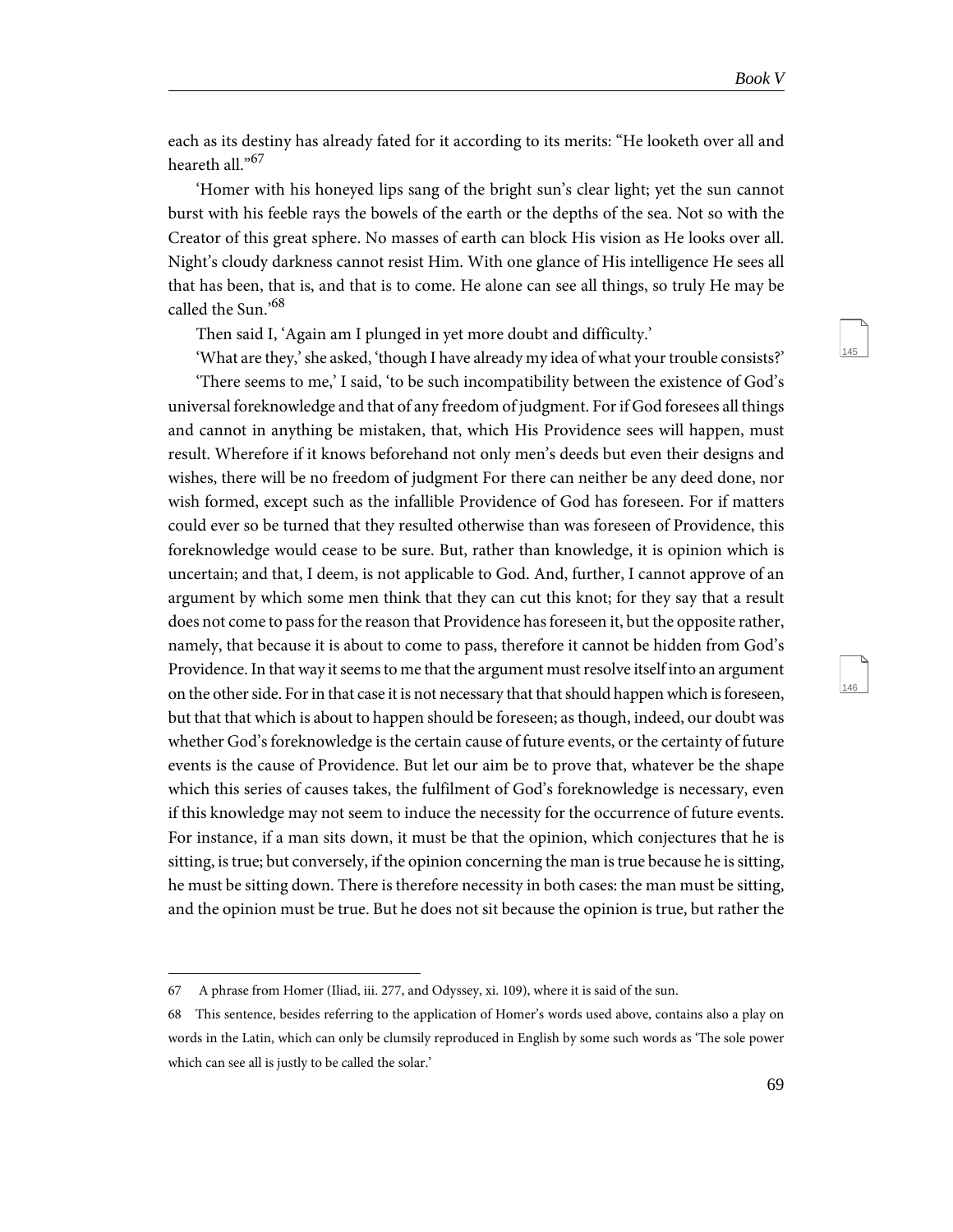<span id="page-73-1"></span><span id="page-73-0"></span>148

opinion is true because his sitting down has preceded it. Thus, though the cause of the truth of the opinion proceeds from the other fact, yet there is a common necessity on both parts. In like manner we must reason of Providence and future events. For even though they are foreseen because they are about to happen, yet they do not happen because they are foreseen. None the less it is necessary that either what is about to happen should be foreseen of God, or that what has been foreseen should happen; and this alone is enough to destroy all free will.

'Yet how absurd it is that we should say that the result of temporal affairs is the cause of eternal foreknowledge! And to think that God foresees future events because they are about to happen, is nothing else than to hold events of past time to be the cause of that highest Providence. Besides, just as, when I know a present fact, that fact must be so; so also when I know of something that will happen, that must come to pass. Thus it follows that the fulfilment of a foreknown event must be inevitable.

'Lastly, if any one believes that any matter is otherwise than the fact is, he not only has not knowledge, but his opinion is false also, and that is very far from the truth of knowledge Wherefore, if any future event is such that its fulfilment is not sure or necessary, how can it possibly be known beforehand that it will occur? For just as absolute knowledge has no taint of falsity, so also that which is conceived by knowledge cannot be otherwise than as it is conceived. That is the reason why knowledge cannot lie, because each matter must be just as knowledge knows that it is. What then How can God know beforehand these uncertain future events? For if He thinks inevitable the fulfilment of such things as may possibly not result, He is wrong; and that we may not believe, nor even utter, rightly. But if He perceives that they will result as they are in such a manner that He only knows that they may or may not occur, equally, how is this foreknowledge, this which knows nothing for sure, nothing absolutely? How is such a fore-knowledge different from the absurd prophecy which Horace puts in the mouth of Tiresias: "Whatever I shall say, will either come to pass, or it will not "?<sup>69</sup> How, too, would God's Providence be better than man's opinion, if, as men do, He only sees to be uncertain such things as have an uncertain result? But if there can be no uncertainty with God, the most sure source of all things, then the fulfilment of all that He has surely foreknown, is certain. Thus we are led to see that there is no freedom for the intentions or actions of men; for the mind of God, foreseeing all things without error or deception, binds all together and controls their results. And when we have once allowed this, it is plain how complete is the fall of all human actions in consequence. In vain are rewards or punishments set before good or bad, for there is no free or voluntary action of the mind to deserve them and what we just now determined was most fair, will prove to be most unfair of all, namely to punish the dishonest or reward the honest, since their own will does not put them in the

<sup>69</sup> Horace, Staires, II. v. 59.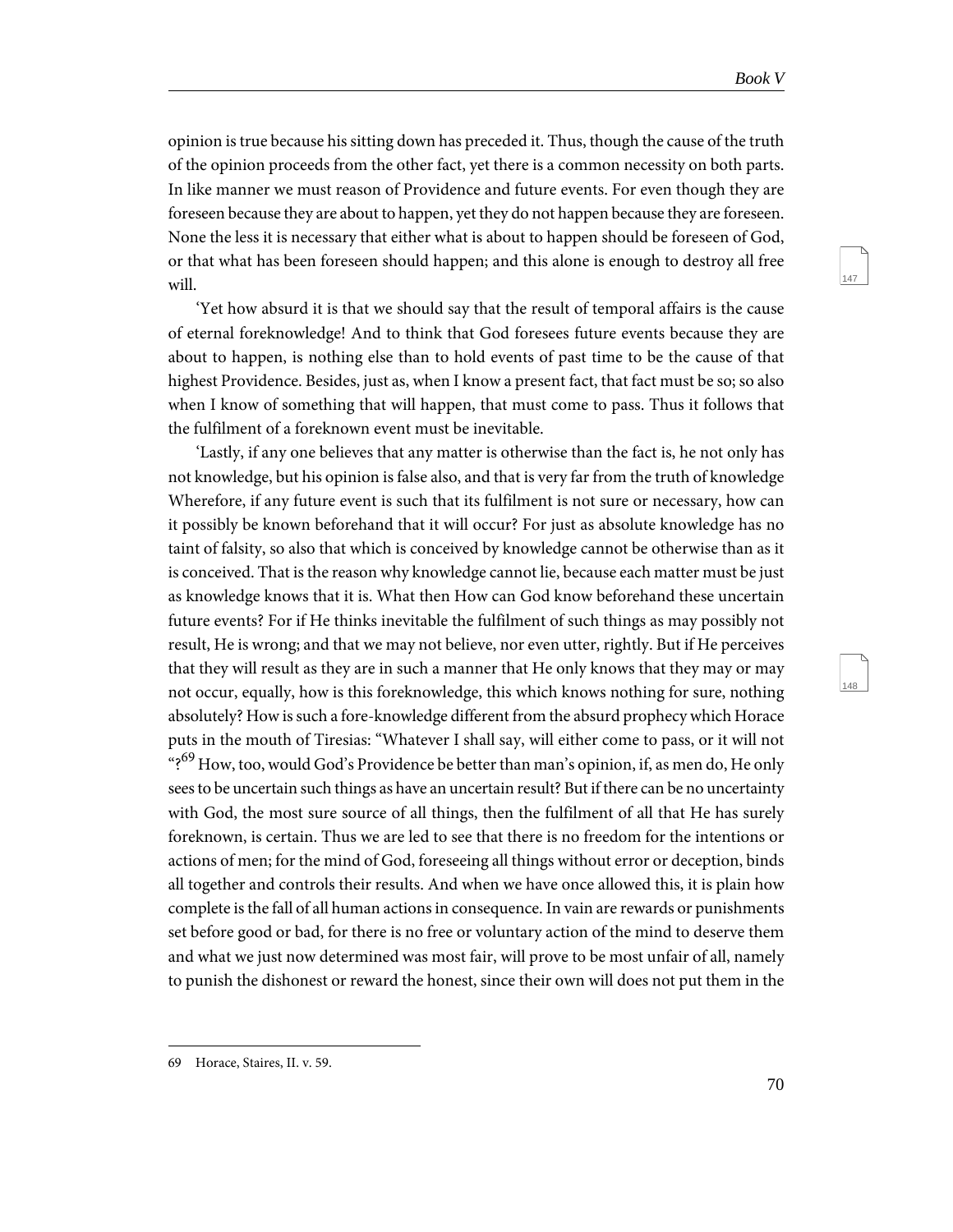<span id="page-74-1"></span><span id="page-74-0"></span>150

<span id="page-74-2"></span>151

way of honesty or dishonesty, but the unfailing necessity of development constrains them. Wherefore neither virtues nor vices are anything, but there is rather an indiscriminate confusion of all deserts. And nothing could be more vicious than this; since the whole order of all comes from Providence, and nothing is left to human intention, it follows that our crimes, as well as our good deeds, must all be held due to the author of all good. Hence it is unreasonable to hope for or pray against aught. For what could any man hope for or pray against, if an undeviating chain links together all that we can desire? Thus will the only understanding between God and man, the right of prayer, be taken away. We suppose that at the price of our deservedly humbling ourselves before Him we may win a right to the inestimable reward of His divine grace: this is the only manner in which men can seem to deal with God, so to speak, and by virtue of prayer to join ourselves to that inaccessible light, before it is granted to us; but if we allow the inevitability of the future, and believe that we have no power, what means shall we have to join ourselves to the Lord of all, or how can we cling to Him? Wherefore, as you sang but a little while ago,<sup>70</sup> the human race must be cut off from its source and ever fall away.

'What cause of discord is it breaks the bonds of agreement here? What heavenly power has set such strife between two truths? Thus, though apart each brings no doubt, yet can they not be linked together. Comes there no discord between these truths? Stand they for ever sure by one another? Yes, 'tis the mind, o'erwhelmed by the body's blindness, which cannot see by the light of that dimmed brightness the finest threads that bind the truth. But wherefore burns the spirit with so strong desire to learn the hidden signs of truth? Knows it the very object of its careful search? Then why seeks it to learn anew what it already knows? If it knows it not, why searches it in blindness? For who would desire aught unwitting? Or who could seek after that which is unknown? How should he find it, or recognise its form when found, if he knows it not? And when the mind of man perceived the mind of God, did it then know the whole and parts alike? Now is the mind buried in the cloudy darkness of the body, yet has not altogether forgotten its own self, and keeps the whole though it has lost the parts. Whosoever, therefore, seeks the truth, is not wholly in ignorance, nor yet has knowledge wholly; for he knows not all, yet is not ignorant of all. He takes thought for the whole which he keeps in memory, handling again what he saw on high, so that he may add to that which he has kept, that which he has forgotten.'

Then said she, 'This is the old plaint concerning Providence which was so strongly urged Philosophy by Cicero when treating of Divination, $^{71}$  and you yourself have often and at length questioned the same subject. But so far, none of you have explained it with enough diligence or certainty. The cause of this obscurity is that the working of human reason

<sup>70</sup> Supra, Book IV. Met. vi. p. 135.

<sup>71</sup> Cicero, De Divinatione, II.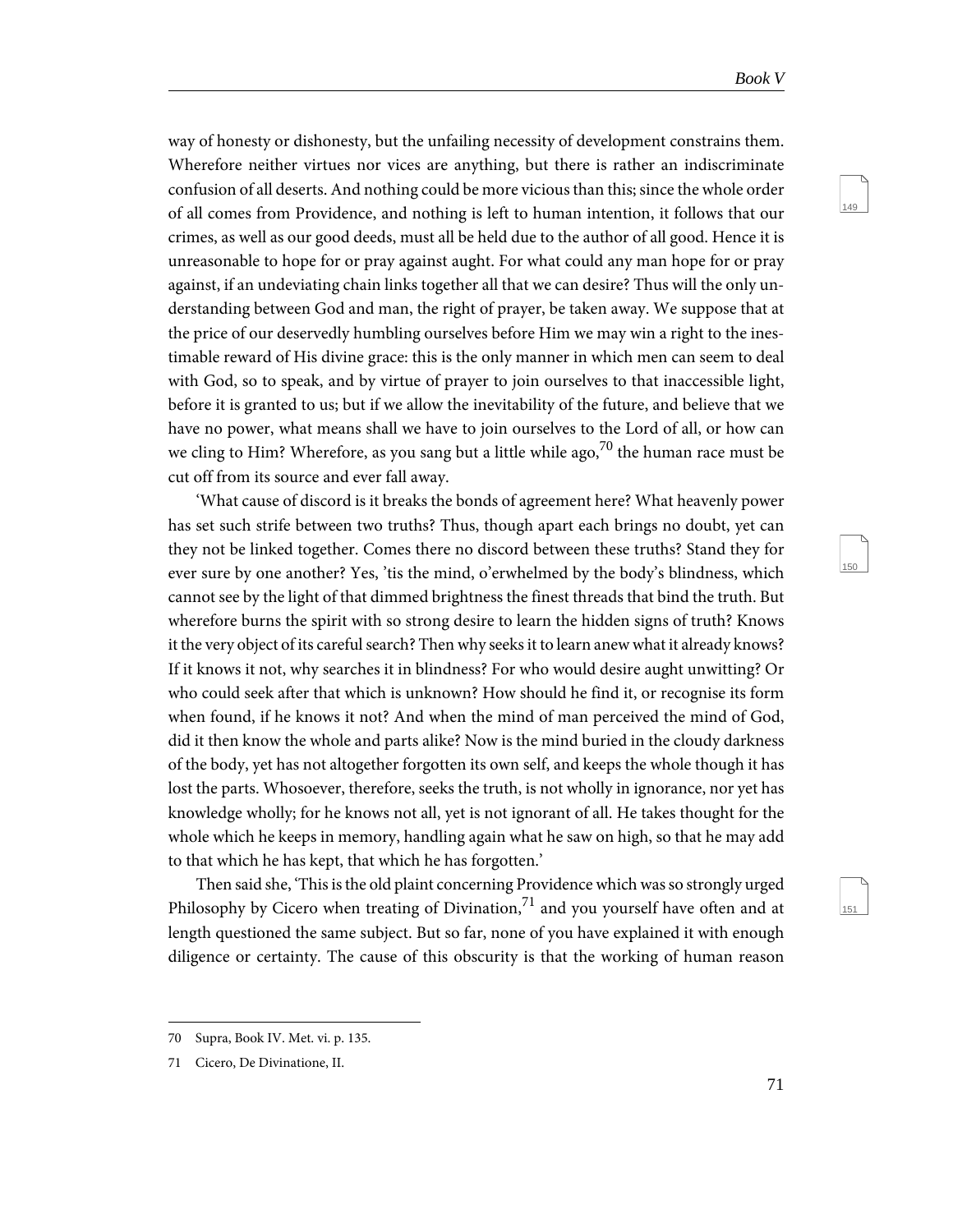<span id="page-75-1"></span><span id="page-75-0"></span>153

cannot approach the directness of divine foreknowledge. If this could be understood at all, there would be no doubt left. And this especially will I try to make plain, if I can first explain your difficulties.

'Tell me why you think abortive the reasoning of those who solve the question thus; they argue that foreknowledge cannot be held to be a cause for the necessity of future results, and therefore free will is not in any way shackled by foreknowledge.<sup>72</sup> Whence do you draw your proof of the necessity of future results if not from the fact that such things as are known beforehand cannot but come to pass? If, then (as you yourself admitted just now), foreknowledge brings no necessity to bear upon future events, how is it that the voluntary results of such events are bound to find a fixed end? Now for the sake of the argument, that you may turn your attention to what follows, let us state that there is no foreknowledge at all. Then are the events which are decided by free will, bound by any necessity, so far as this goes? Of course not. Secondly, let us state that foreknowledge exists, but brings no necessity to bear upon events; then, I think, the same free will will be left, intact and absolute. "But," you will say, "though foreknowledge is no necessity for a result in the future, yet it is a sign that it will necessarily come to pass." Thus, therefore, even if there had been no foreknowledge, it would be plain that future results were under necessity; for every sign can only shew what it is that it points out; it does not bring it to pass. Wherefore we must first prove that nothing happens but of necessity, in order that it may be plain that foreknowledge is a sign of this necessity. Otherwise, if there is no necessity, then foreknowledge will not be a sign of that which does not exist. Now it is allowed that proof rests upon firm reasoning, not upon signs or external arguments; it must be deduced from suitable and binding causes. How can it possibly be that things, which are foreseen as about to happen, should not occur? That would be as though we were to believe that events would not occur which Providence foreknows as about to occur, and as though we did not rather think this, that though they occur, yet they have had no necessity in their own natures which brought them about. We can see many actions developing before our eyes; just as chariot drivers see the development of their actions as they control and guide their chariots, and many other things likewise. Does any necessity compel any of those things to occur as they do? Of course not. All art, craft, and intention would be in vain, if everything took place by compulsion. Therefore, if things have no necessity for coming to pass when they do, they cannot have any necessity to be about to come to pass before they do. Wherefore there are things whose results are entirely free from necessity. For I think not that there is any man who will say this, that things, which are done in the present, were not about to be done in the past, before they are done. Thus these foreknown events have their free results. Just as foreknowledge of present things brings

<sup>72</sup> Referring to Boethius's words in Prose iii. of this book, p.145.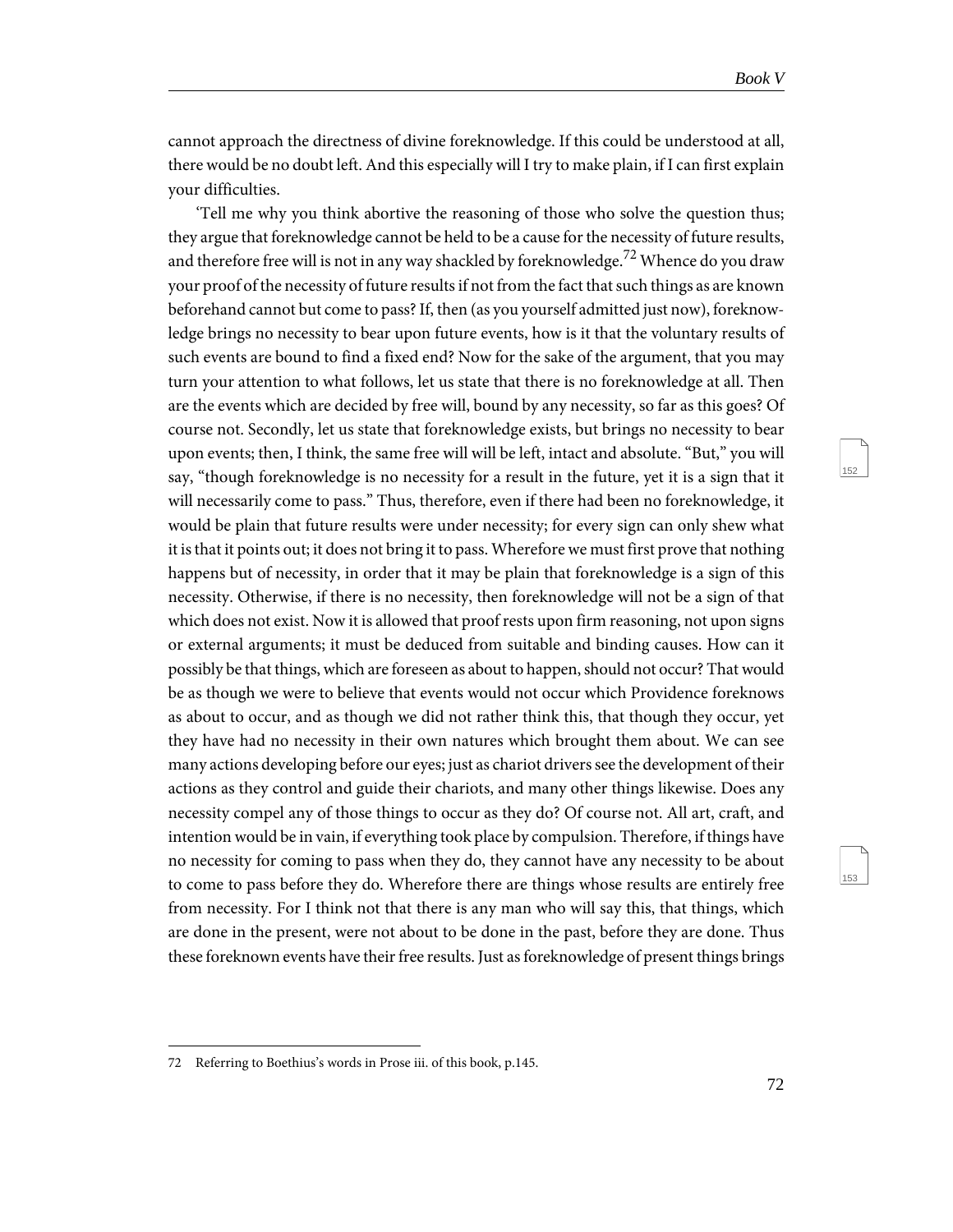<span id="page-76-1"></span><span id="page-76-0"></span>155

no necessity to bear upon them as they come to pass, so also foreknowledge of future things brings no necessity to bear upon things which are to come.

'But you will say that there is no doubt of this too, whether there can be any foreknowledge of things which have not results bounden by necessity. For they do seem to lack harmony: and you think that if they are foreseen, the necessity follows; if there is no necessity, then they cannot be foreseen; nothing can be perceived certainly by knowledge, unless it be certain. But if things have uncertainty of result, but are foreseen as though certain, this is plainly the obscurity of opinion, and not the truth of knowledge. For you believe that to think aught other than it is, is the opposite of true knowledge. The cause of this error is that every man believes that all the subjects, that he knows, are known by their own force or nature alone, which are known; but it is quite the opposite. For every subject, that is known, is comprehended not according to its own force, but rather according to the nature of those who know it. Let me make this plain to you by a brief example: the roundness of a body may be known in one way by sight, in another way by touch. Sight can take in the whole body at once from a distance by judging its radii, while touch clings, as it were, to the outside of the sphere, and from close at hand perceives through the material parts the roundness of the body as it passes over the actual circumference. A man himself is differently comprehended by the senses, by imagination, by reason, and by intelligence. For the senses distinguish the form as set in the matter operated upon by the form; imagination distinguishes the appearance alone without the matter. Reason goes even further than imagination; by a general and universal contemplation it investigates the actual kind which is represented in individual specimens. Higher still is the view of the intelligence, which reaches above the sphere of the universal, and with the unsullied eye of the mind gazes upon that very form of the kind in its absolute simplicity. Herein the chief point for our consideration is this: the higher power of understanding includes the lower, but the lower never rises to the higher. For the senses are capable of understanding naught but the matter; imagination cannot look upon universal or natural kinds; reason cannot comprehend the absolute form; whereas the intelligence seems to look down from above and comprehend the form, and distinguishes all that lie below, but in such a way that it grasps the very form which could not be known to any other than itself. For it perceives and knows the general kind, as does reason; the appearance, as does the imagination; and the matter, as do the senses, but with one grasp of the mind it looks upon all with a clear conception of the whole. And reason too, as it views general kinds, does not make use of the imagination nor the senses, but yet does perceive the objects both of the imagination and of the senses. It is reason which thus defines a general kind according to its conception: Man, for instance, is an animal, biped and reasoning. This is a general notion of a natural kind, but no man denies that the subject can be approached by the imagination and by the senses, just because reason investigates it by a reasonable conception and not by the imagination or senses. Likewise, though imagin-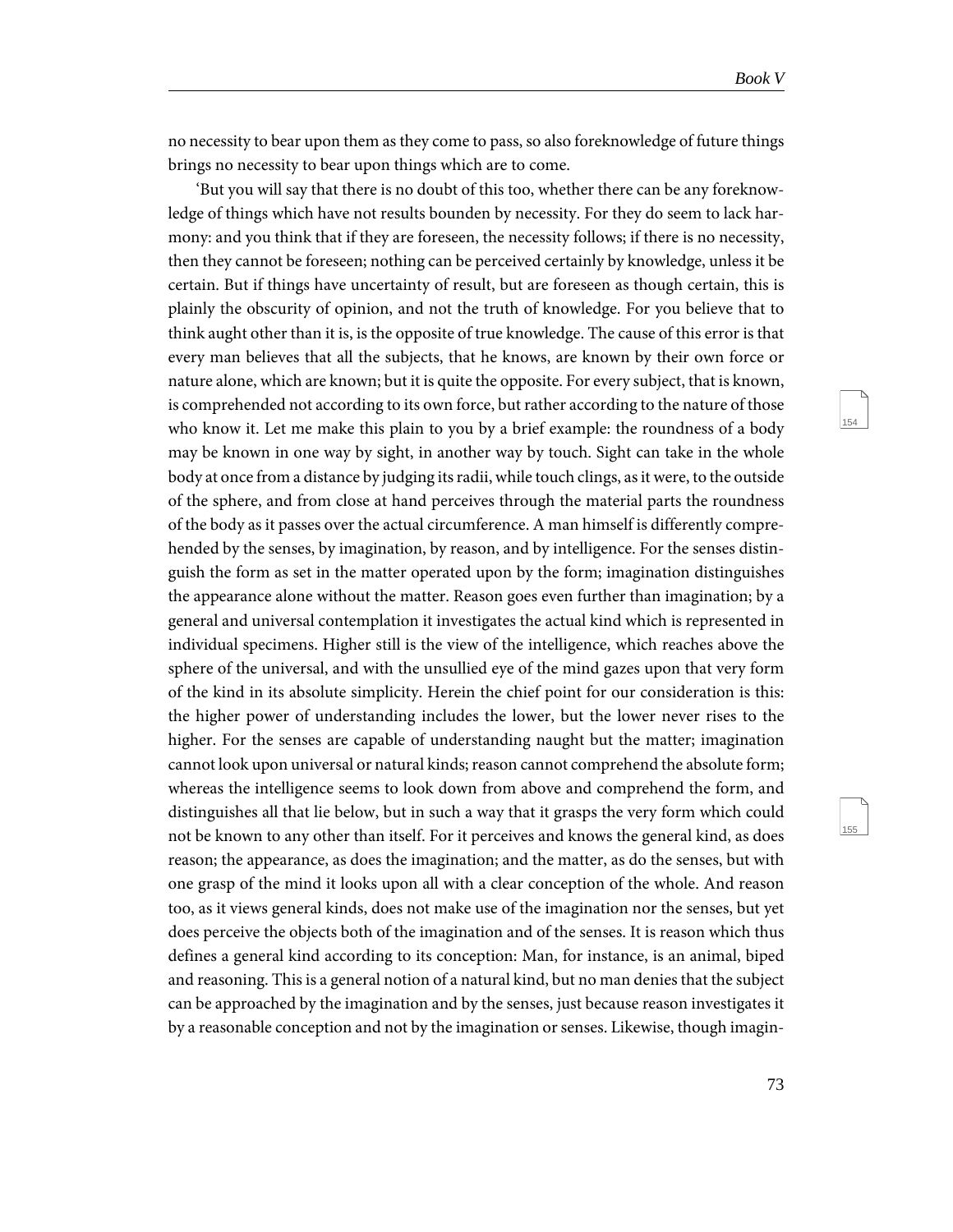<span id="page-77-1"></span><span id="page-77-0"></span>157

ation takes its beginning of seeing and forming appearances from the sense s, yet without their aid it surveys each subject by an imaginative faculty of distinguishing, not by the distinguishing faculty of the senses.

'Do you see then, how in knowledge of all things, the subject uses its own standard of capability, and not those of the objects known? And this is but reasonable, for every judgment formed is an act of the person who judges, and therefore each man must of necessity perform his own action from his own capability and not the capability of any other. 'In days of old the Porch at Athens<sup>73</sup> gave us men, seeing dimly as in old age, who could believe that the feelings of the senses and the imagination were but impressions on the mind from bodies without them, just as the old custom was to impress with swift-running pens letters upon the surface of a waxen tablet which bore no marks before. But if the mind with its own force can bring forth naught by its own exertions; if it does but lie passive and subject to the marks of other bodies; if it reflects, as does, forsooth, a mirror, the vain reflections of other things; whence thrives there in the soul an all-seeing power of knowledge? What is the force that sees the single parts, or which distinguishes the facts it knows? What is the force that gathers up the parts it has distinguished, that takes its course in order due, now rises to mingle with the things on high, and now sinks down among the things below, and then to itself brings back itself, and, so examining, refutes the false with truth? This is a cause of greater power, of more effective force by far than that which only receives the impressions of material bodies. Yet does the passive reception come first, rousing and stirring all the strength of the mind in the living body When the eyes are smitten with a light, or the ears are struck with a voice's sound, then is the spirit's energy aroused, and, thus moved, calls upon like forms, such as it holds within itself, fits them to signs without and mingles the forms of its imagination with those which it has stored within.

'With regard to feeling the effects of bodies, natures which are brought into contact from without may affect the organs of the senses, and the body's passive affection may precede the active energy of the spirit, and call forth to itself the activity of the mind; if then, when the effects of bodies are felt, the mind is not marked in any way by its passive reception thereof, but declares that reception subject to the body of its own force, how much less do those subjects, which are free from all affections of bodies, follow external objects in their perceptions, and how much more do they make clear the way for the action of their mind? By this argument many different manners of understanding have fallen to widely different natures of things. For the senses are incapable of any knowledge but their own, and they alone fall to those living beings which are incapable of motion, as are sea shell-fish, and other low forms of life which live by clinging to rocks; while imagination is granted to an-

<sup>73</sup> Zeno, of Citium (342-270 B. C.), the founder of the Stoic school, taught in the Stoa Poekile, whence the name of the school. The following lines refer to their doctrine of presentations and impressions.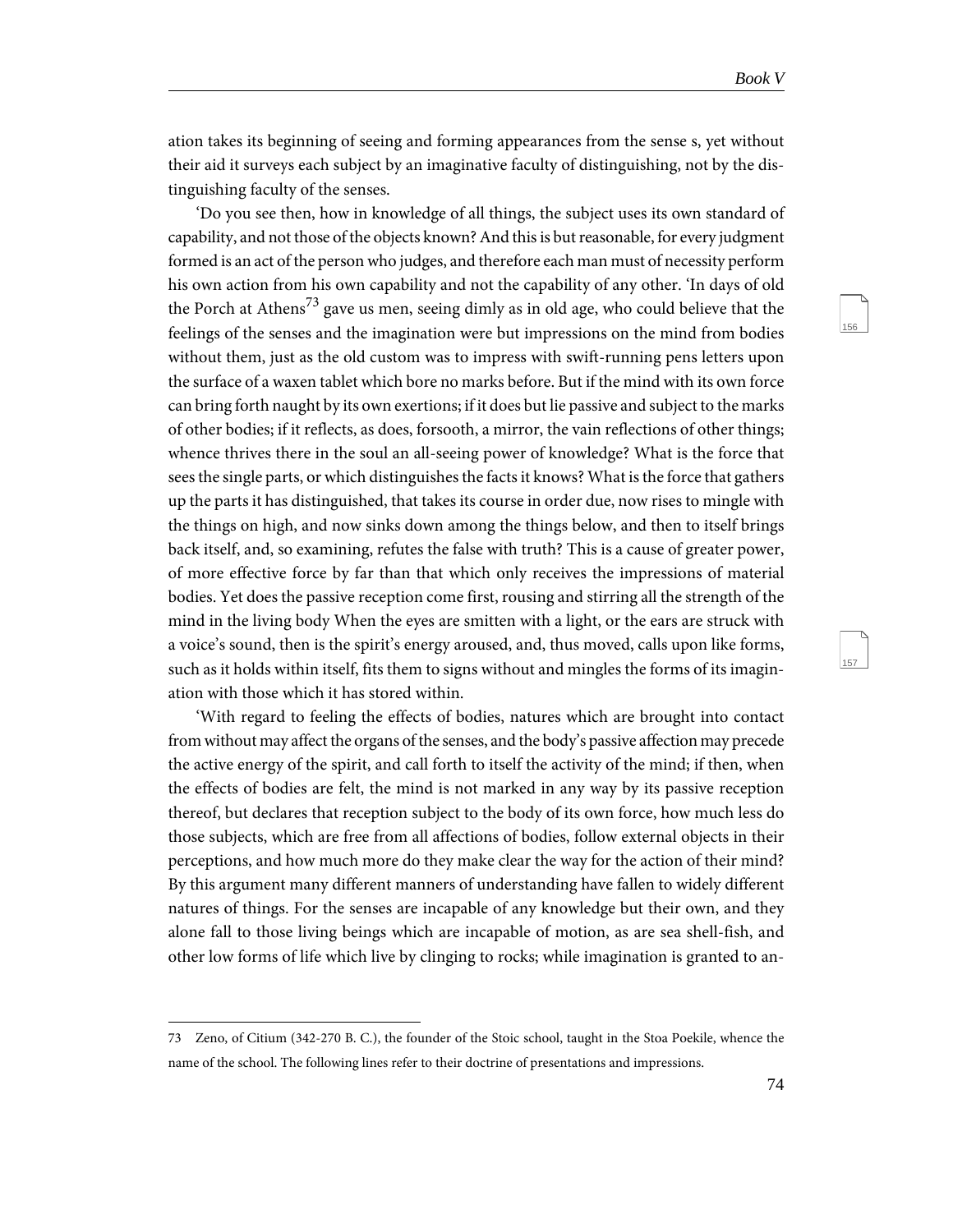<span id="page-78-1"></span><span id="page-78-0"></span>159

<span id="page-78-2"></span>160

imals with the power of motion, who seem to be affected by some desire to seek or avoid certain things. But reason belongs to the human race alone, just as the true intelligence is God's alone. Wherefore that manner of knowledge is better than others, for it can comprehend of its own nature not only the subject peculiar to itself, but also the subjects of the other kinds of knowledge. Suppose that the senses and imagination thus oppose reasoning, saying, "The universal natural kinds, which reason believes that it can perceive, are nothing; for what is comprehensible to the senses and the imagination cannot be universal: therefore either the judgment of reason is true, and that which can be perceived by the senses is nothing or, since reason knows well that there are many subjects comprehensible to the senses and imagination, the conception of reason is vain, for it holds to be universal what is an individual matter comprehensible to the senses." To this reason might answer, that "it sees from a general point of view what is comprehensible to the senses and the imagination, but they cannot aspire to a knowledge of universals, since their manner of knowledge cannot go further than material or bodily appearances; and in the matter of knowledge it is better to trust to the stronger and more nearly perfect judgment." If such a trial of argument occurred, should not we, who have within us the force of reasoning as well as the powers of the senses and imagination, approve of the cause of reason rather than that of the others? It is in like manner that human reason thinks that the divine intelligence cannot perceive the things of the future except as it conceives them itself. For you argue thus: "If there are events which do not appear to have sure or necessary results, their results cannot be known for certain beforehand: therefore there can be no foreknowledge of these events; for if we believe that there is any foreknowledge thereof, there can exist nothing but such as is brought forth of necessity." If therefore we, who have our share in possession of reason, could go further and possess the judgment of the mind of God, we should then think it most just that human reason should yield itself to the mind of God, just as we have determined that the senses and imagination ought to yield to reason.

'Let us therefore raise ourselves, if so be that we can, to that height of the loftiest intelligence. For there reason will see what it cannot of itself perceive, and that is to know how even such things as have uncertain results are perceived definitely and for certain by foreknowledge; and such foreknowledge will not be mere opinion, but rather the single and direct form of the highest knowledge unlimited by any finite bounds.

'In what different shapes do living beings move upon the earth! Some make flat their bodies, sweeping through the dust and using their strength to make therein a furrow without break; some flit here and there upon light wings which beat the breeze, and they float through vast tracks of air in their easy flight. 'Tis others' wont to plant their footsteps on the ground, and pass with their paces over green fields or under trees. Though all these thou seest move in different shapes, yet all have their faces downward along the ground, and this doth draw downward and dull their senses. Alone of all, the human race lifts up its head on high, and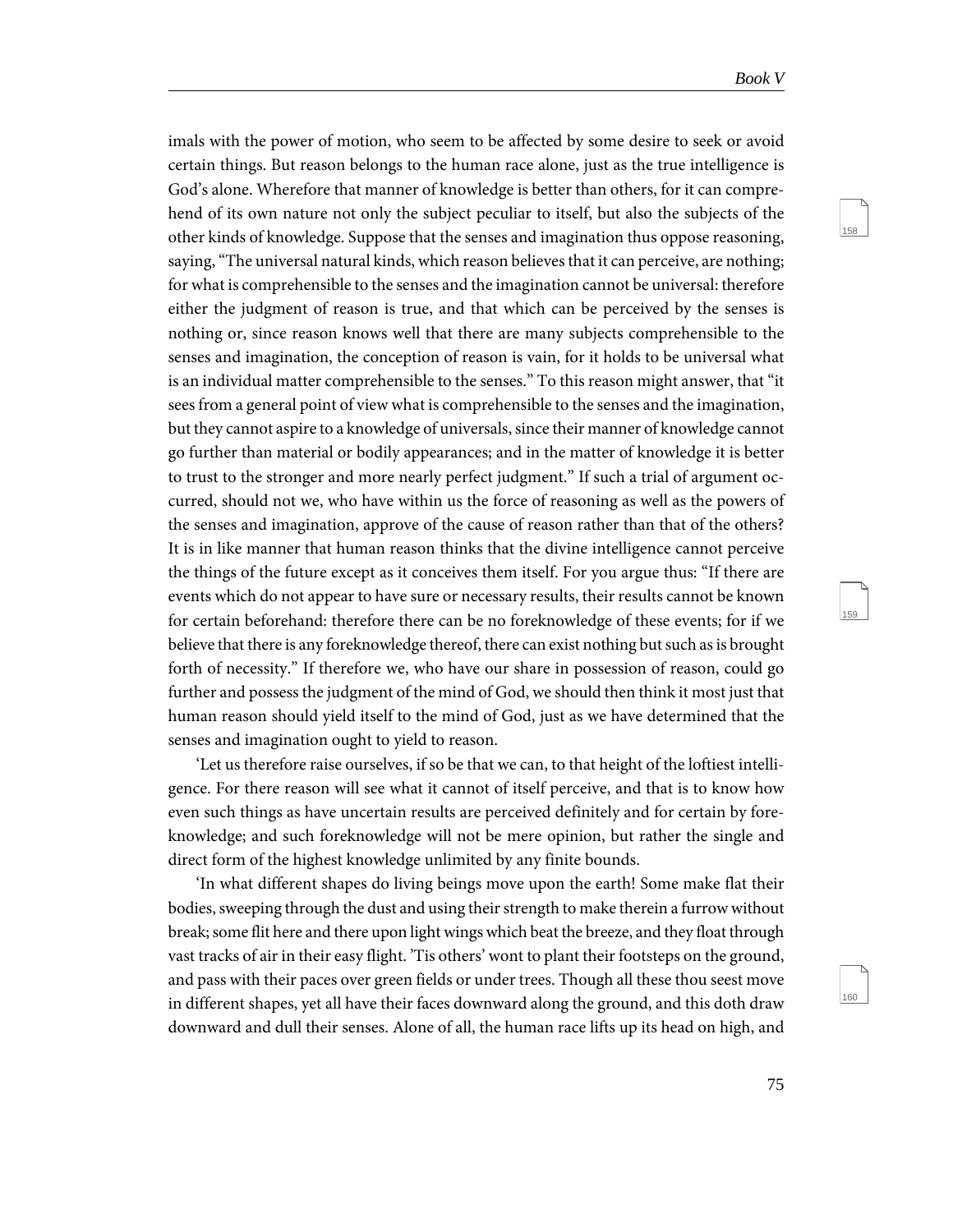<span id="page-79-1"></span><span id="page-79-0"></span>162

stands in easy balance with the body upright, and so looks down to spurn the earth. If thou art not too earthly by an evil folly, this pose is as a lesson. Thy glance is upward, and thou dost carry high thy head, and thus thy search is heavenward: then lead thy soul too upward, lest while the body is higher raised, the mind sink lower to the earth.

'Since then all that is known is apprehended, as we just now shewed, not according to its nature but according to the nature of the knower, let us examine, so far as we lawfully may, the character of the divine nature, so that we may be able to learn what its knowledge is.

'The common opinion, according to all men living, is that God is eternal. Let us therefore consider what is eternity. For eternity will, I think, make clear to us at the same time the divine nature and knowledge.' Eternity is the simultaneous and complete possession of infinite life. This will appear more clearly if we compare it with temporal things. All that lives under the conditions of time moves through the present from the past to the future; there is nothing set in time which can at one moment grasp the whole space of its lifetime. It cannot yet comprehend to-morrow; yesterday it has already lost. And in this life of to-day your life is no more than a changing, passing moment. And as Aristotle $^{74}$  said of the universe, so it is of all that is subject to time; though it never began to be, nor will ever cease, and its life is co-extensive with the infinity of time, yet it is not such as can be held to be eternal. For though it apprehends and grasps a space of infinite lifetime, it does not embrace the whole simultaneously; it has not yet experienced the future. What we should rightly call eternal is that which grasps and possesses wholly and simultaneously the fulness of unending life, which lacks naught of the future, and has lost naught of the fleeting past; and such an existence must be ever present in itself to control and aid itself, and also must keep present with itself the infinity of changing time. Therefore, people who hear that Plato thought that this universe had no beginning of time and will have no end, are not right in thinking that in this way the created world is co-eternal with its creator<sup>75</sup> For to pass through unending life, the attribute which Plato ascribes to the universe is one thing; but it is another thing to grasp simultaneously the whole of unending life in the present; this is plainly a peculiar property of the mind of God.

<sup>74</sup> Aristotle, De Cælo, 1.

<sup>75</sup> Boethius speaks of people who 'hear that Plato thought, etc.,' because this was the teaching of some of Plato's successors at the Academy. Plato himself thought otherwise, as may be seen in the Timæus, e.g. ch. xi. 38 B., 'Time then has come into being along with the universe, that being generated together, together they may be dissolved, should a dissolution of them ever come to pass; and it was made after the pattern of the eternal nature that it might be as like to it as possible. For the pattern is existent for all eternity, but the copy has been, and is, and shall be, throughout all time continually.' (Mr. Archer Hind's translation.)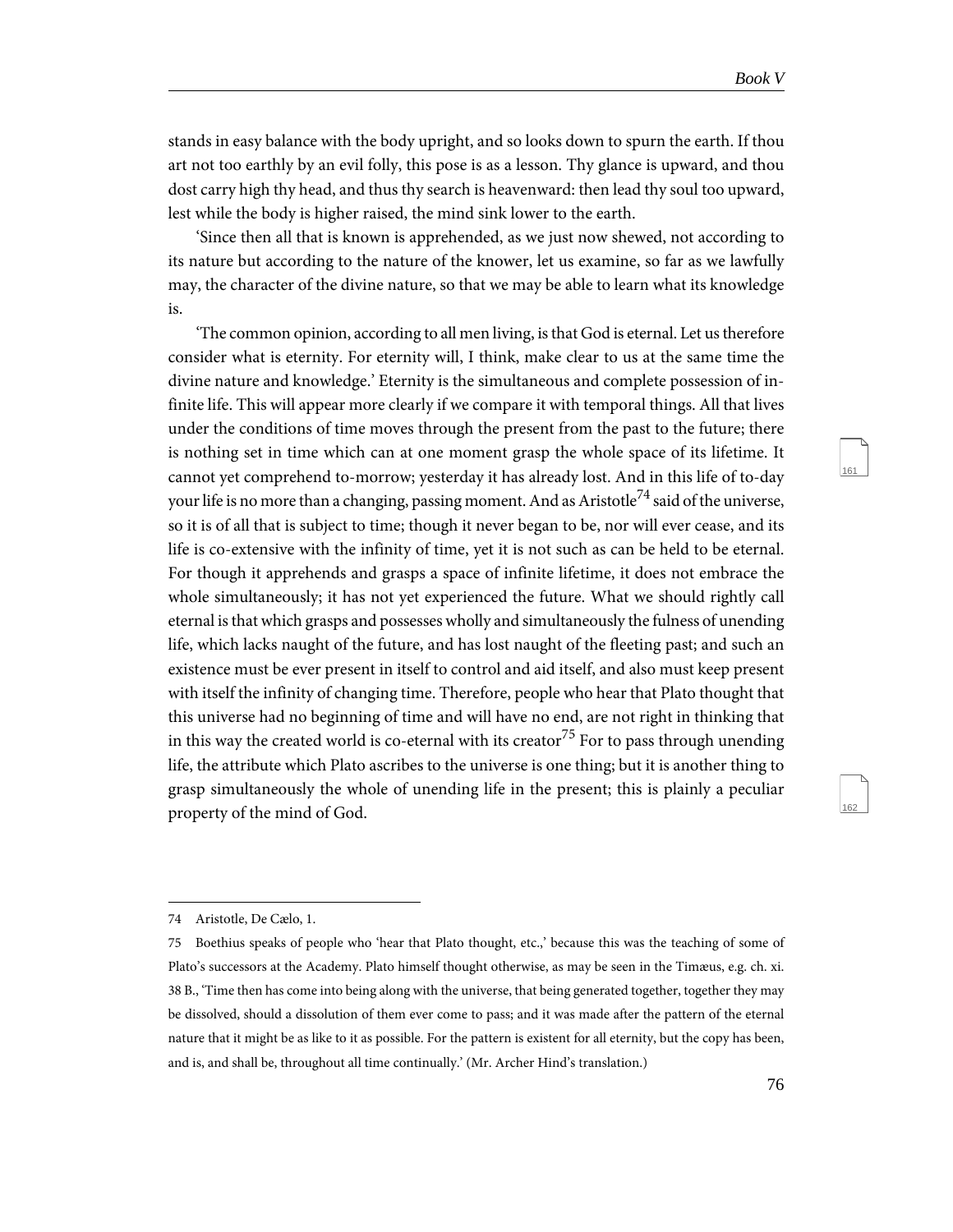<span id="page-80-1"></span><span id="page-80-0"></span>164

'And further, God should not be regarded as older than His creations by any period of time, but rather by the peculiar property of His own single nature. For the infinite changing of temporal things tries to imitate the ever simultaneously present immutability of His life: it cannot succeed in imitating or equalling this, but sinks from immutability into change, and falls from the single directness of the present into an infinite space of future and past. And since this temporal state cannot possess its life completely and simultaneously, but it does in the same manner exist for ever without ceasing, it therefore seems to try in some degree to rival that which it cannot fulfil or represent, for it binds itself to some sort of present time out of this small and fleeting moment; but inasmuch as this temporal present bears a certain appearance of that abiding present, it somehow makes those, to whom it comes, seem to be in truth what they imitate. But since this imitation could not be abiding, the unending march of time has swept it away, and thus we find that it has bound together, as it passes, a chain of life, which it could not by abiding embrace in its fulness. And thus if we would apply proper epithets to those subjects, we can say, following Plato, that God is eternal, but the universe is continual.

'Since then all judgment apprehends the subjects of its thought according to its own nature, and God has a condition of ever-present eternity, His knowledge, which passes over every change of time, embracing infinite lengths of past and future, views in its own direct comprehension everything as though it were taking place in the present. If you would weigh the foreknowledge by which God distinguishes all things, you will more rightly hold it to be a knowledge of a never-failing constancy in the present, than a foreknowledge of the future. Whence Providence is more rightly to be understood as a looking forth than a looking forward, because it is set far from low matters and looks forth upon all things as from a lofty mountain-top above all. Why then do you demand that all things occur by necessity, if divine light rests upon them, while men do not render necessary such things as they can see? Because you can see things of the present, does your sight therefore put upon them any necessity? Surely not. If one may not unworthily compare this present time with the divine, just as you can see things in this your temporal present, so God sees all things in His eternal present. Wherefore this divine foreknowledge does not change the nature or individual qualities of things: it sees things present in its understanding just as they will result some time in the future. It makes no confusion in its distinctions, and with one view of its mind it discerns all that shall come to pass whether of necessity or not. For instance, when you see at the same time a man walking on the earth and the sun rising in the heavens, you see each sight simultaneously, yet you distinguish between them, and decide that one is moving voluntarily, the other of necessity. In like manner the perception of God looks down upon all things without disturbing at all their nature, though they are present to Him but future under the conditions of time. Wherefore this foreknowledge is not opinion but knowledge resting upon truth, since He knows that a future event is, though He knows too that it will not occur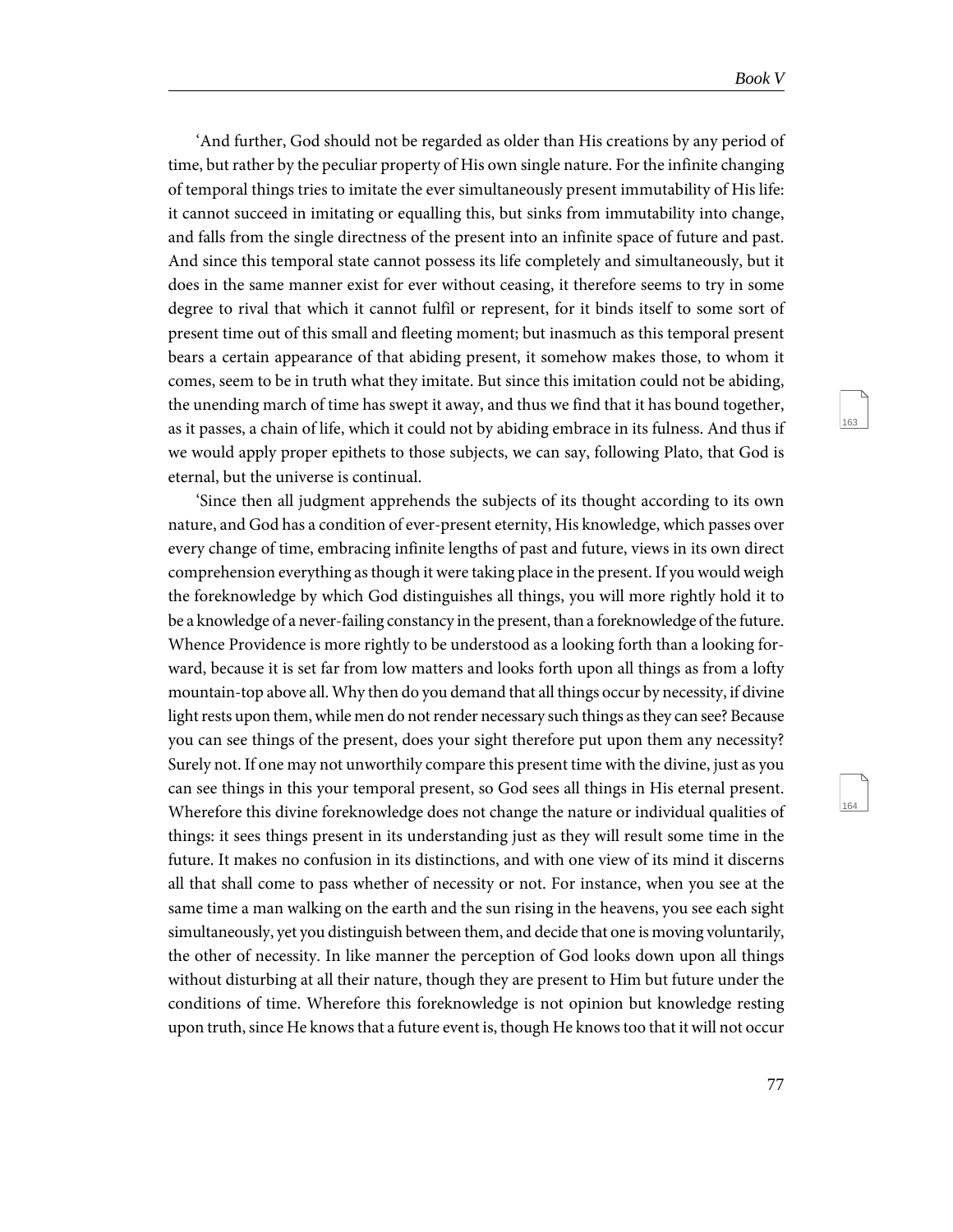<span id="page-81-1"></span><span id="page-81-0"></span>166

of necessity. If you answer here that what God sees about to happen, cannot but happen, and that what cannot but happen is bound by necessity, you fasten me down to the word necessity, I will grant that we have a matter of most firm truth, but it is one to which scarce any man can approach unless he be a contemplator of the divine. For I shall answer that such a thing will occur of necessity, when it is viewed from the point of divine knowledge; but when it is examined in its own nature, it seems perfectly free and unrestrained. For there are two kinds of necessities; one is simple: for instance, a necessary fact, "all men are mortal"; the other is conditional; for instance, if you know that a man is walking, he must be walking: for what each man knows cannot be otherwise than it is known to be; but the conditional one is by no means followed by this simple and direct necessity; for there is no necessity to compel a voluntary walker to proceed, though it is necessary that, if he walks, he should be proceeding. In the same way, if Providence sees an event in its present, that thing must be, though it has no necessity of its own nature. And God looks in His present upon those future things which come to pass through free will. Therefore if these things be looked at from the point of view of God's insight, they come to pass of necessity under the condition of divine knowledge; if, on the other hand, they are viewed by themselves, they do not lose the perfect freedom of their nature. Without doubt, then, all things that God foreknows do come to pass, but some of them proceed from free will; and though they result by coming into existence, yet they do not lose their own nature, because before they came to pass they could also not have come to pass.

'"What then," you may ask, "is the difference in their not being bound by necessity, since they result under all circumstances as by necessity, on account of the condition of divine knowledge?" This is the difference, as I just now put forward: take the sun rising and a man walking; while these operations are occurring, they cannot but occur: but the one was bound to occur before it did; the other was not so bound. What God has in His present, does exist without doubt; but of such things some follow by necessity, others by their authors' wills. Wherefore I was justified in saying that if these things be regarded from the view of divine knowledge, they are necessary, but if they are viewed by themselves, they are perfectly free from all ties of necessity: just as when you refer all, that is clear to the senses, to the reason, it becomes general truth, but it remains particular if regarded by itself. "But," you will say, "if it is in my power to change a purpose of mine, I will disregard Providence, since I may change what Providence foresees." To which I answer, "You can change your purpose, but since the truth of Providence knows in its present that you can do so, and whether you do so, and in what direction you may change it, therefore you cannot escape that divine foreknowledge: just as you cannot avoid the glance of a present eye, though you may by your free will turn yourself to all kinds of different actions." "What?" you will say, "can I by my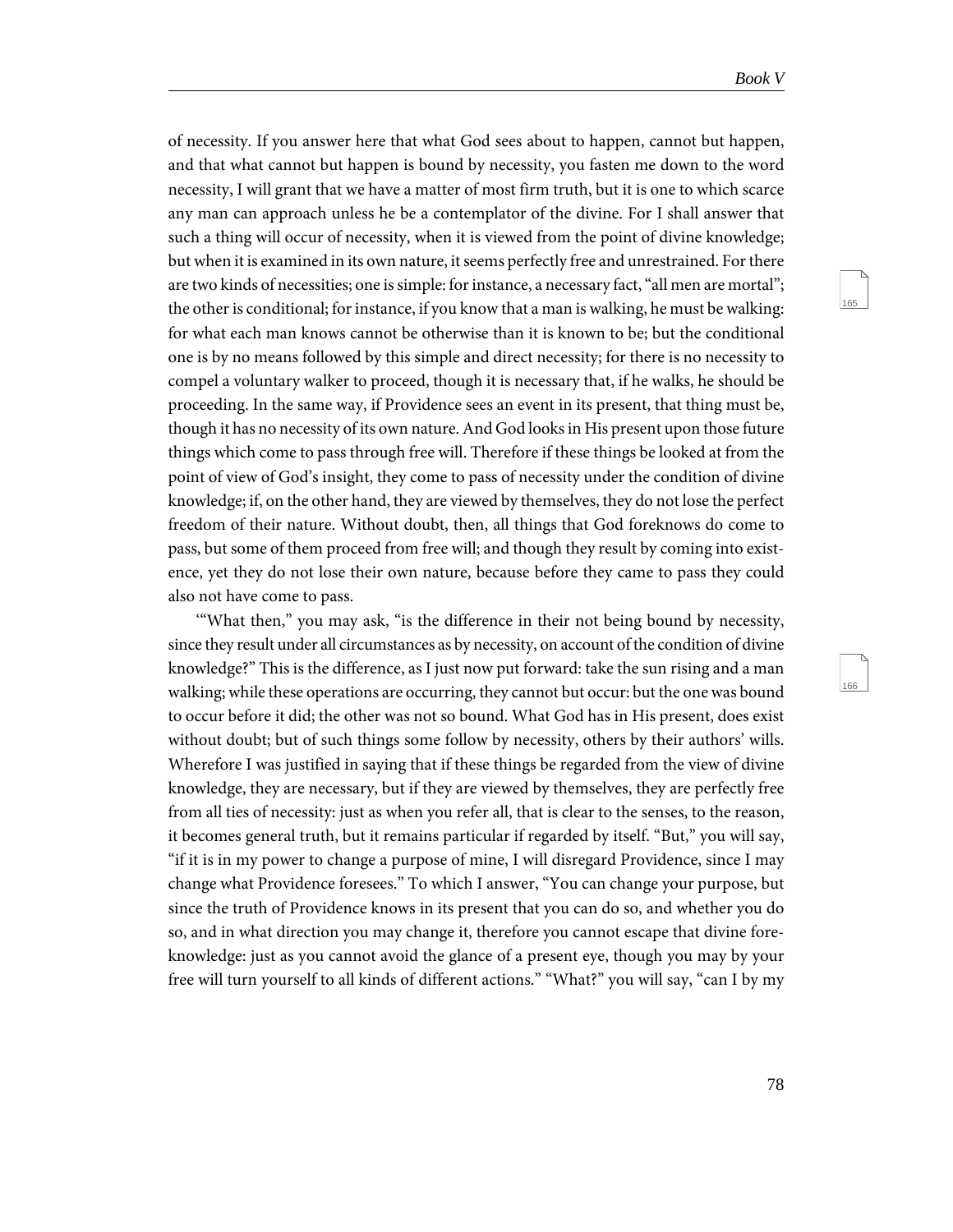<span id="page-82-2"></span><span id="page-82-1"></span><span id="page-82-0"></span>168

169

own action change divine knowledge, so that if I choose now one thing, now another, Providence too will seem to change its knowledge?" No; divine insight precedes all future things, turning them back and recalling them to the present time of its own peculiar knowledge. It does not change, as you may think, between this and that alternation of foreknowledge. It is constant in preceding and embracing by one glance all your changes. And God does not receive this ever-present grasp of all things and vision of the present at the occurrence of future events, but from His own peculiar directness. Whence also is that difficulty solved which you laid down a little while ago, that it was not worthy to say that our future events were the cause of God's knowledge. For this power of knowledge, ever in the present and embracing all things in its perception, does itself constrain all things, and owes naught to following events from which it has received naught. Thus, therefore, mortal men have their freedom of judgment intact. And since their wills are freed from all binding necessity, laws do not set rewards or punishments unjustly. God is ever the constant foreknowing overseer, and the ever-present eternity of His sight moves in harmony with the future nature of our actions, as it dispenses rewards to the good, and punishments to the bad. Hopes are not vainly put in God, nor prayers in vain offered: if these are right, they cannot but be answered. Turn therefore from vice: ensue virtue: raise your soul to upright hopes: send up on high your prayers from this earth. If you would be honest, great is the necessity enjoined upon your goodness, since all you do is done before the eyes of an all-seeing Judge.'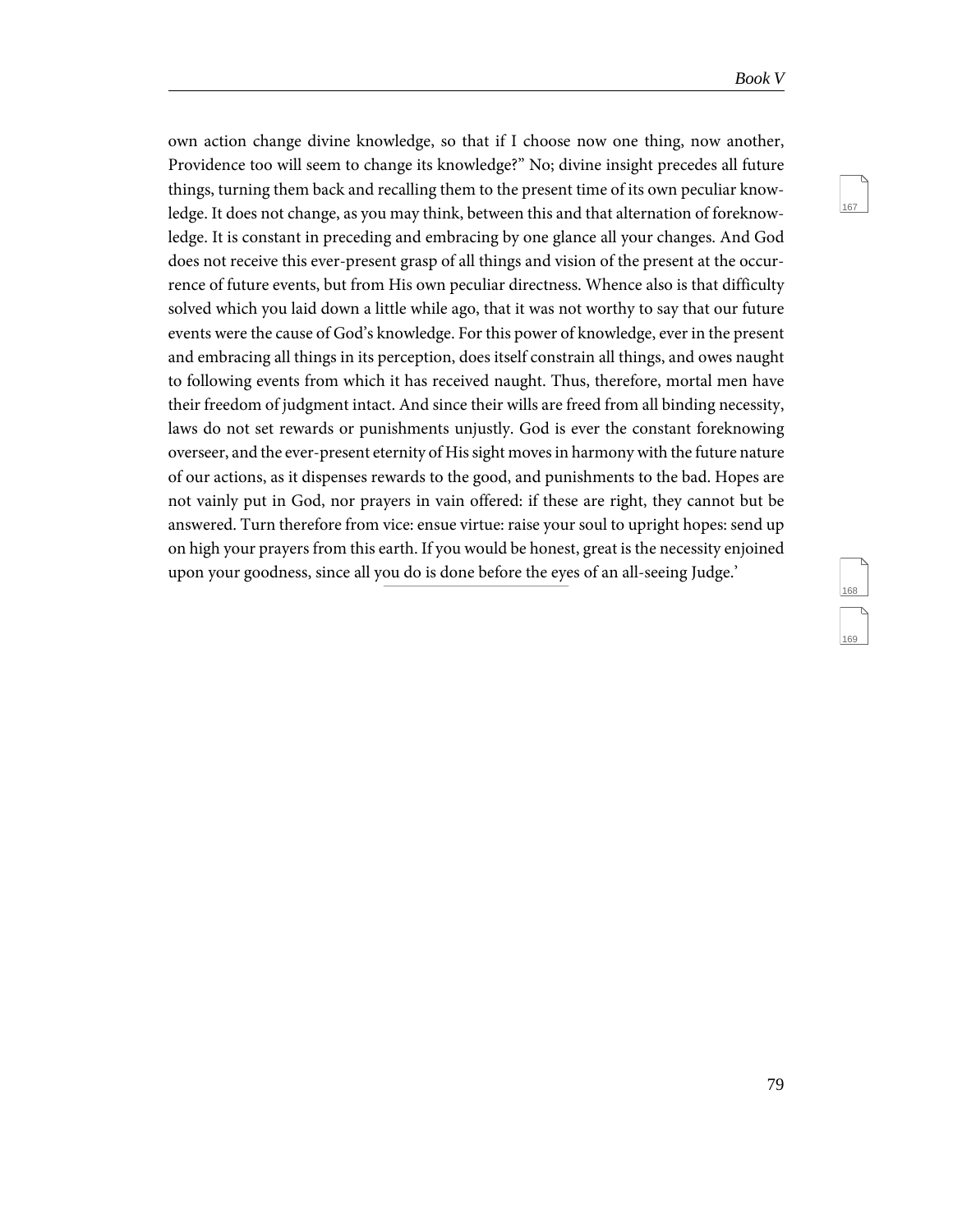### <span id="page-83-0"></span>**A Note on the Translation**

The present translation of 'THE CONSOLATION OF PHILOSOPHY' is the work of Mr. W. V. COOPER, B.A., King's College, Cambridge, who has thus carried on the tradition of English renderings of Boethius's famous work, the list of translators beginning with the illustrious name of Alfred the Great. The recent Millenary, celebrated at Winchester, has perhaps justified the issue of this first of twentieth-century versions. The Frontispiece, taken from an Elzevir Sallust printed in 1634, has been chosen by way of illustrating both the fortune of the author and his famous idea of the changeableness of Fortune's Wheel.

I. G. December 19, 1901.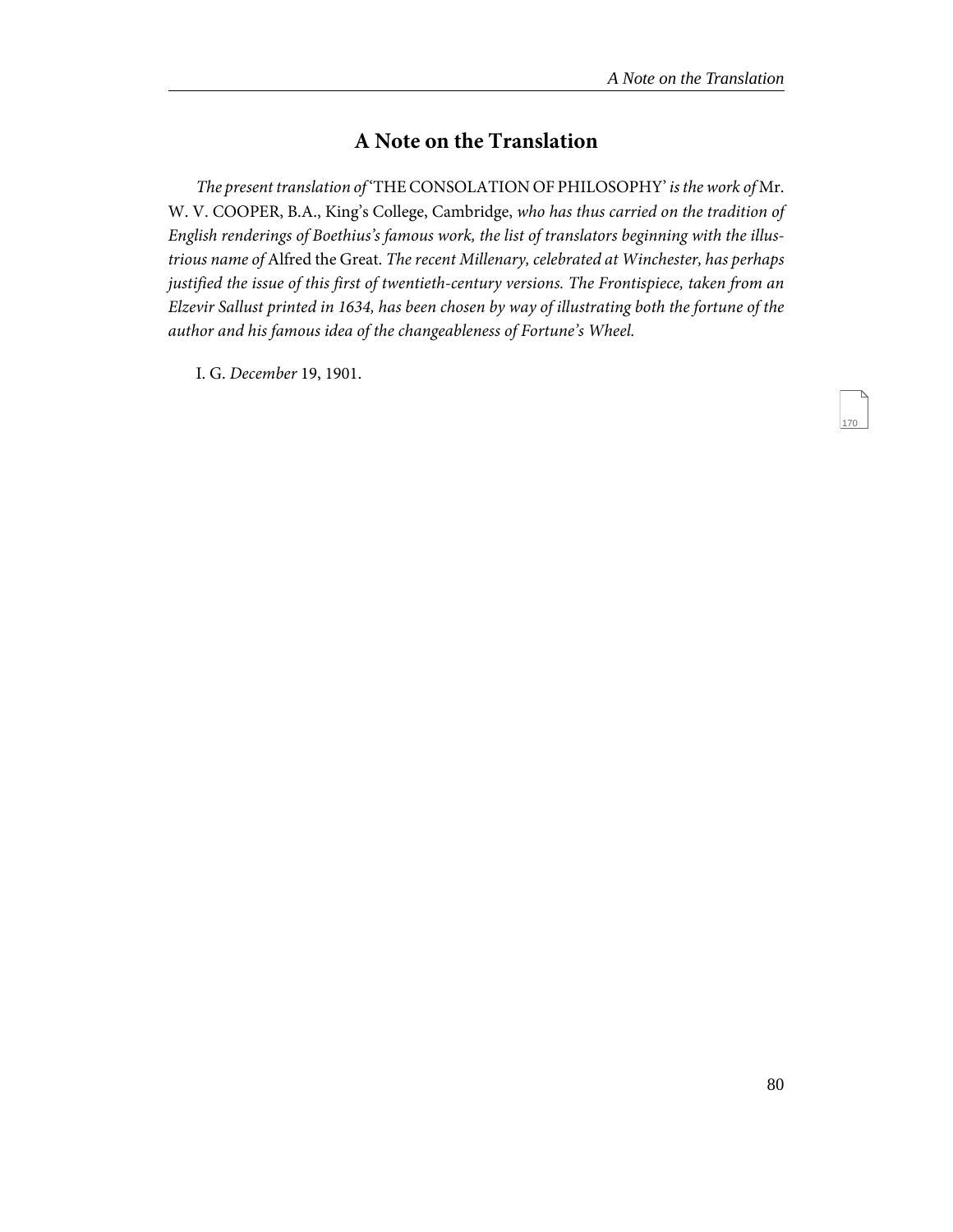#### **APPENDIX**

#### **(See Book 1l., Prose iii. p. 32)**

BOETHIUS'S first wife was Elpis, daughter of Festus. The following epitaph has been handed down as that of Elpis, and has been said by some to have been written by Boethius himself: —

> Hope<sup>76</sup> was my name, and Sicily my home, Where I was nursed, until I came from thence An exile for the love I bore my lord: Apart from him my time was full of tears, Heavy the day, laden with care the night,

<span id="page-84-0"></span>(But with him all was joy and peace and love)  $^{77}$ And now, my pilgrim's journey o'er, I rest Within this sacred place, and witness bear Before the throne of the Eternal Judge on high.

<sup>76</sup> Elpis is a Greek word meaning hope

<sup>77</sup> This line is lost from the original Latin.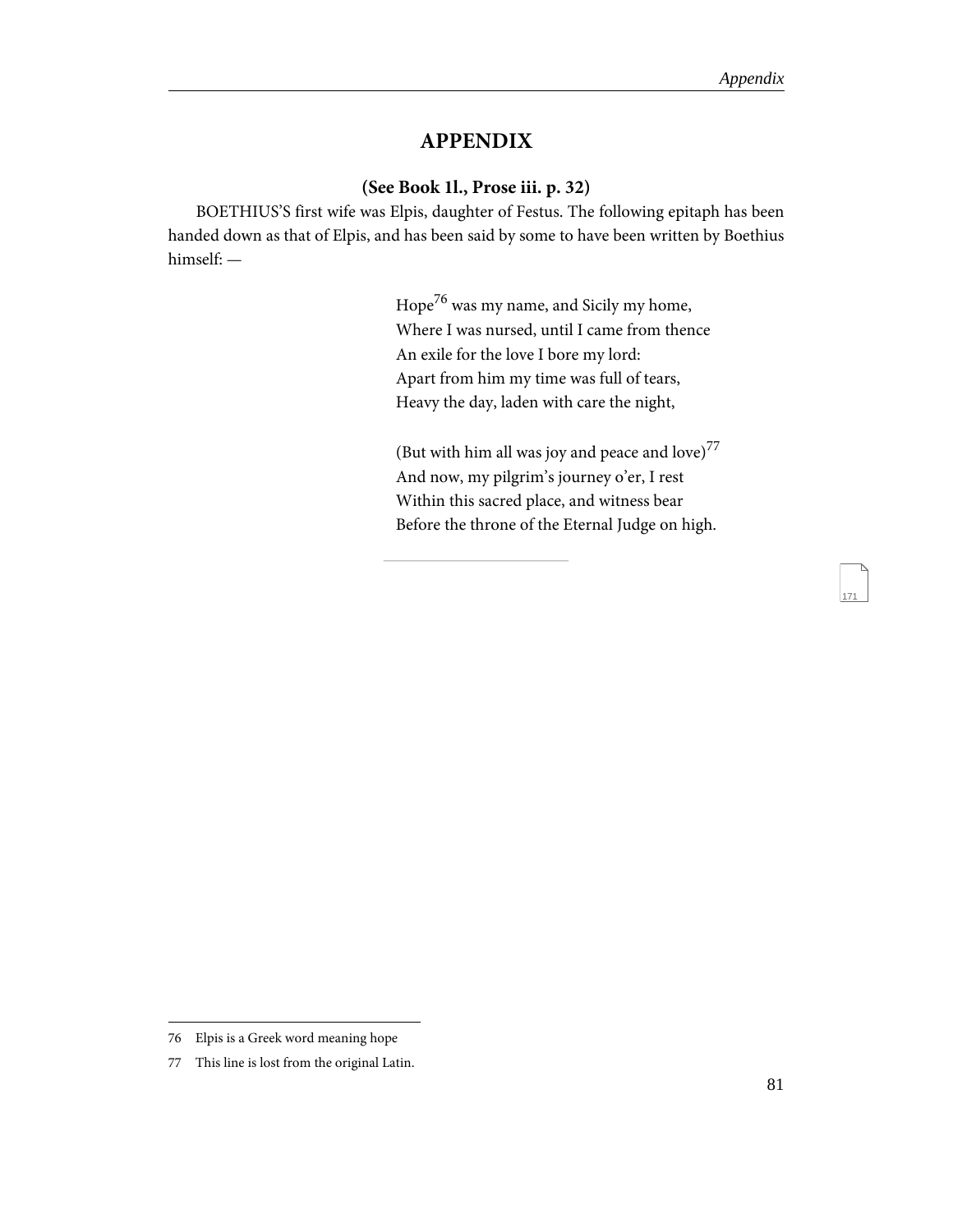#### **EDITORIAL NOTE**

THE incompatibility of the sufferings of good men, the impunity and success of bad men, with the government of the world by a good God, has been a subject of thought among men ever since religion and abstract questions have occupied the thoughts of mankind. The poetical books of the Bible are full of it, particularly, of course the book of Job, which is a dramatic poem entirely devoted to the subject. The New Testament contains much teaching on the same question. Among the Greeks the tragedians and later philosophers delighted in working out its problems. But from the sixth to the seventeenth centuries of our era the De Consolatione of Boethius, in its original Latin and in many translations, was in the hands of almost all the educated people of the world. The author's personal history was well known. He was a man whose fortunes had risen to the highest pitch possible under the Roman Empire; who had himself experienced the utter collapse of those fortunes, and was known to have sustained himself through imprisonment and even to torture and an unjust death by the thoughts which he left to mankind in this book.

It is a work which appealed to Pagan and Christian alike. There is no Christian doctrine relied upon throughout the work, but there is also nothing which could be in conflict with Christianity. Even the personification of Philosophy, though after the form of a pagan goddess, is precisely like the 'Wisdom' of Solomon in the Apocrypha; and the same habit of thought led the Jews to personify the 'Word' of God, and use it as identical with God Himself; and the same led to that identifying of the 'Word' with Christ, which we find in the first chapter of St. John's Gospel. So, if there is nothing distinctly or dogmatically Christian in the work, there is also nothing which can be condemned as pagan, in spite of the strong influence of pagan philosophy, with which Boethius was intimate.

<span id="page-85-0"></span>For though some have held that the Christianity of Boethius was foisted upon him, with his canonisation as St. Severinus, after his death by those who thought he must have been too good a man to have been a heathen, and though the authenticity of his theological works also has therefore been doubted, yet we may now be almost certain that he was a Christian, and an orthodox Christian, for if it is true that he wrote those works, he combated Arianism during his life, and during his imprisonment he was engaged upon a treatise on the Unity of the Trinity, as well as upon this work. Here perhaps lies an explanation of what must seem strange to us at first sight, namely, that a Christian should apparently look to Philosophy rather than to his religion for comfort in persecution and support at the approach of death. But it is to be feared that in his day, and in the society in which he moved, Christianity meant to many who professed it little more than a subject for rivalry and argument among sects and for the combating of heresies. With many of the contemporaries of Boethius, therefore, a new book of comfort sought for in Christian doctrine would not have had much influence, and there seems to be no reason why people of our own day, even those who draw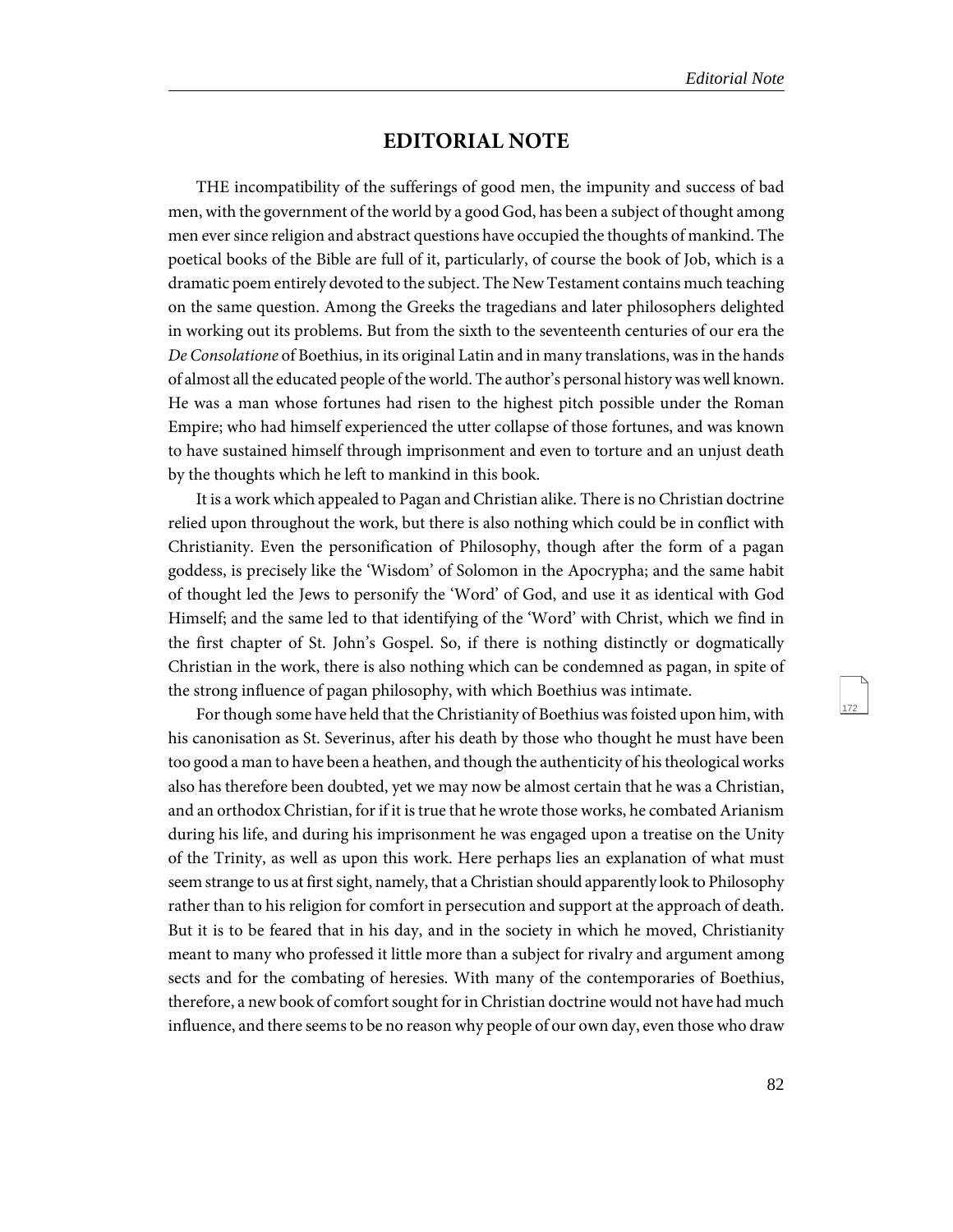the greatest help from their religion, should not enjoy the additional comfort which solaced an honest and pious thinker in a time of apparently intolerable and incredible misfortune.

The wide learning of Boethius may be partly shewn by a list of some of his writings, which included original works and translations in many branches of study. For instance, he translated into Latin a great number of Aristotle's works on different subjects, such as those on Rhetoric, Logic, the Categories, etc. He translated three books of Euclid, and wrote other mathematical works. He translated and wrote books upon Music and Mechanics, and one upon Astronomy. His theological works included treatises against the Nestorians and Arians.

<span id="page-86-0"></span>But his Consolation is the work upon which his fame rests. The veneration in which this book was held in the middle ages and onward is abundantly shewn by the numerous translations made of it. It was very early rendered into German, and later on translated into the French of the day by Jehan de Meun and others in later times; into Greek by Maximus Planudes, into Italian and Spanish. In England translations have appeared at intervals during the last thousand years. For just that space of time has passed since that noble educator of his people, Alfred the Great, translated it with Asser's help, thinking, it would seem, that this work was most worthy of his people's reading of all books after the Bible. But his version does not give us a very true knowledge either of Boethius or his Consolation. It is of the greatest value to the student of Alfred, because there are many indisputably genuine sayings and opinions of that wise man. There are wise thoughts upon kingly duty and many definitely Christian maxims. These were outside the theme of Boethius, though wise themselves and deeply interesting as Alfred's own work. Furthermore, the more abstruse parts are wholly omitted, probably as being of little use for King Alfred's subjects.

In later times that most versatile scholar, Queen Elizabeth translated it. Chaucer, Sir Thomas More, and Leslie , Bishop of Ross, the adviser of Mary, Queen of Scots, wrote imitations of it. Robert of Lincoln (Grosstête) commented upon it. In the sixteenth century appeared Colville's very fine translation. Translations in verse appeared in the seventeenth century by Harry Coningsby and Lord Preston; others followed in the eighteenth and nineteenth centuries. Its influence is to be found perhaps even in the oldest English poetry of pre-Conquest times; it is certainly very marked in Chaucer, Gower, Spenser, and many another later poet. And in Italy, Dante makes St. Thomas Aquinas point out the spirit of Boethius in Paradise with these words: —

> <span id="page-86-1"></span>'Now if thy mental eye conducted be. From light to light as I resound their fame, The eighth well worth attention thou wilt see. Within it dwells, all excellence beholding, The soul who pointed out the world's dark ways,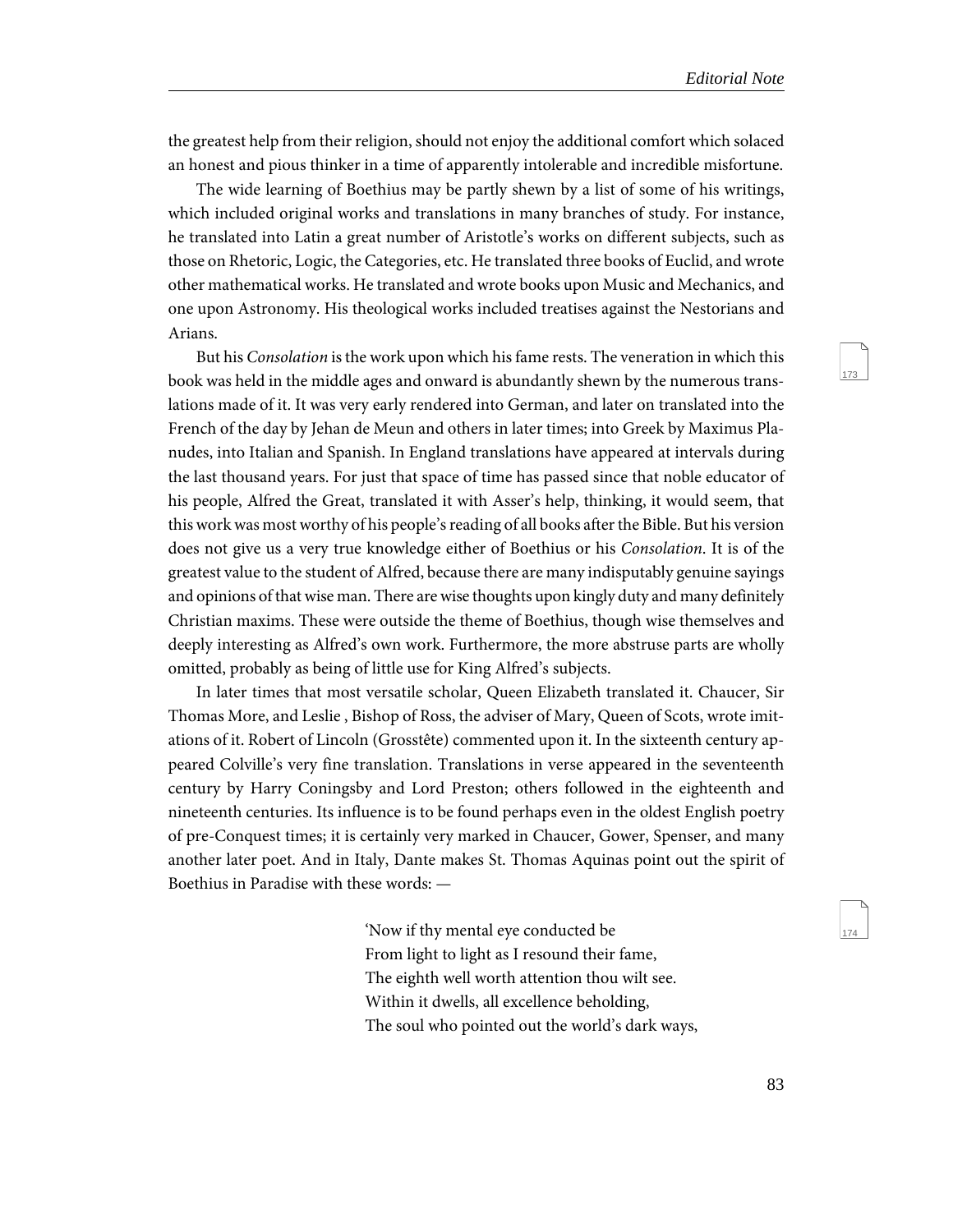To all who listen, its deceits unfolding. Beneath in Cieldauro lies the frame Whence it was driven; from woe and exile to This fair abode of peace and bliss it came.'

Paradiso, x. 121 ff (Wright's translation.)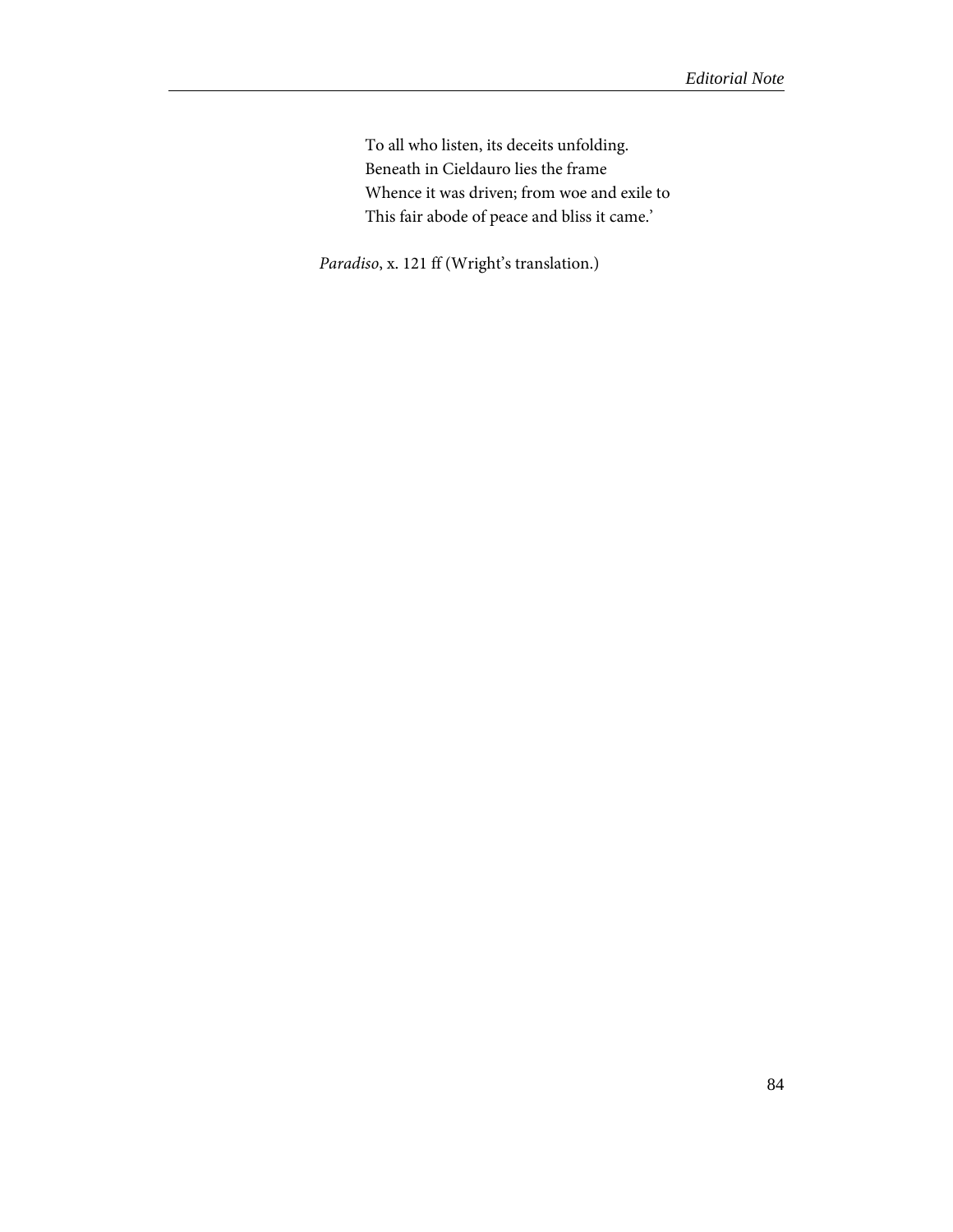#### **CHRONOLOGICAL TABLE A.D.**

470. Anicius Manlius Severinus Boethius, born of most distinguished family.

- 470. Anicius Manlius Severinus Boethius, born of most distinguished family.
- 493. Theodoric, the Ostrogothic king, becomes sole master of Italy.
- 510. Boethius consul.
- 522. His two sons consuls, and Boethius distributes enormous largesses.
- 526. While using his influence as Theodoric's 'magister officiorum' for the purity of the government and the welfare of the Italians, Boethius was charged with treason. Without his being allowed to defend himself, his property was confiscated, and he himself condemned to death. He was imprisoned at Ticinum (Pavia), tortured, and brutally put to death at Calvenzano. His father-in-law, Symmachus, was also executed.
- 722. Liutprand, king of the Lombards, erected a tomb to his memory in the Church of S. Pietro Ciel d'Oro at Pavia. (See the quotation from Dante above.)

<span id="page-88-0"></span>A few words on Theodoric may conclude this note.

Theodoric was born A.D. 455, educated at Constantinople as a hostage of the Emperor Leo, and succeeded his father as King of the Ostrogoths in 475. His youth was spent chiefly in war. He attacked his ally, the Emperor Zeno, in 487. To save Constantinople, Zeno gave him leave to expel Odoacer from Italy. Practically the whole Gothic nation migrated with Theodoric's army to Italy, where Odoacer was thrice defeated. He consented to allow Theodoric to reign jointly with him, but he was conveniently assassinated very soon afterwards, and Theodoric ruled till he died in 526, leaving the country certainly in a better state than that in which he found it, having ruled with moderation on the whole, and choosing good ministers such as Boethius. But in his last years he became influenced by unscrupulous men, informers, barbarian Ostrogoths, who oppressed the Italians, and the most bitter Arian sectaries, by each of which classes Boethius was hated as an honest and powerful minister, a protector of the oppressed Italians and as an orthodox Christian.

W. V. C.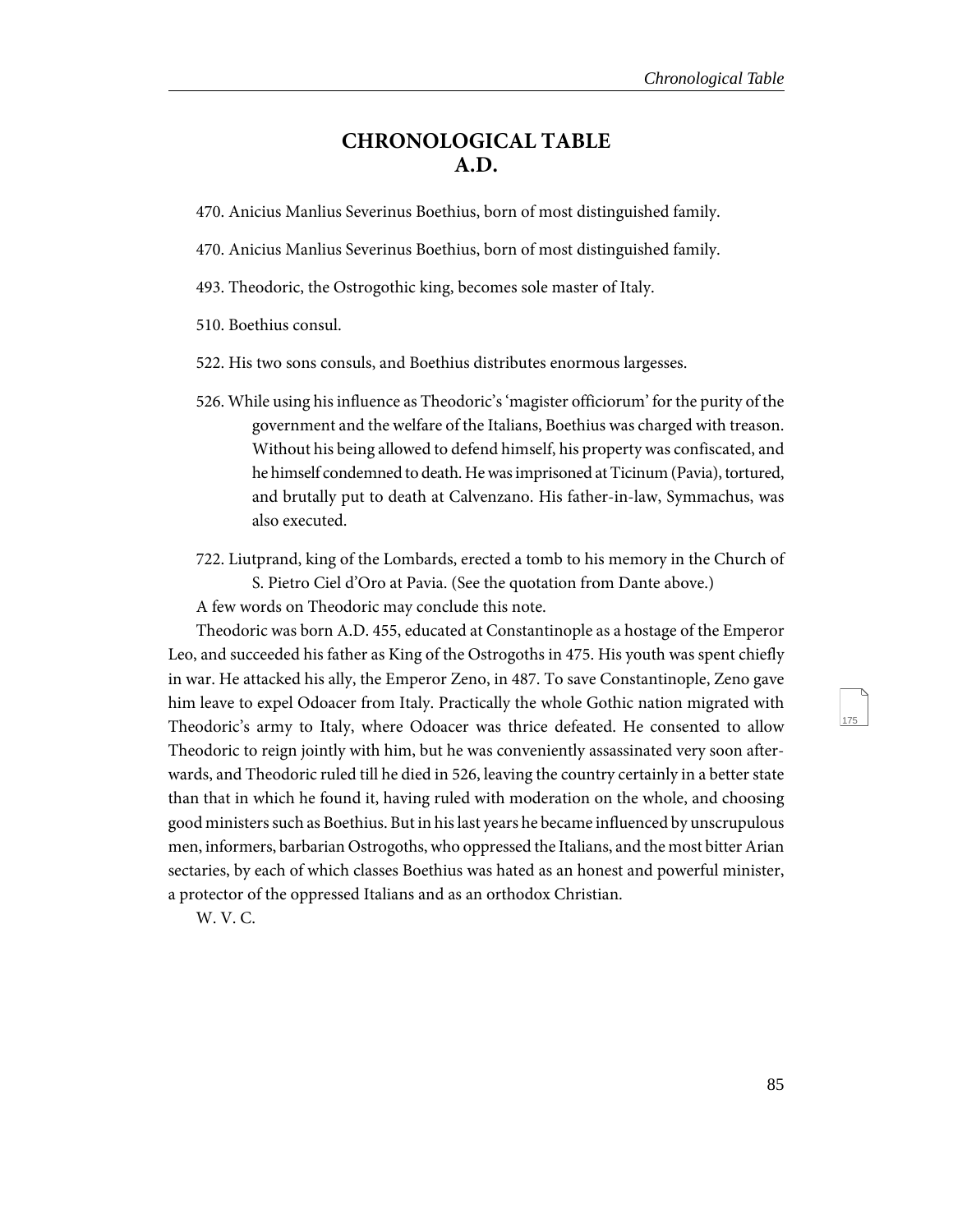# **Indexes**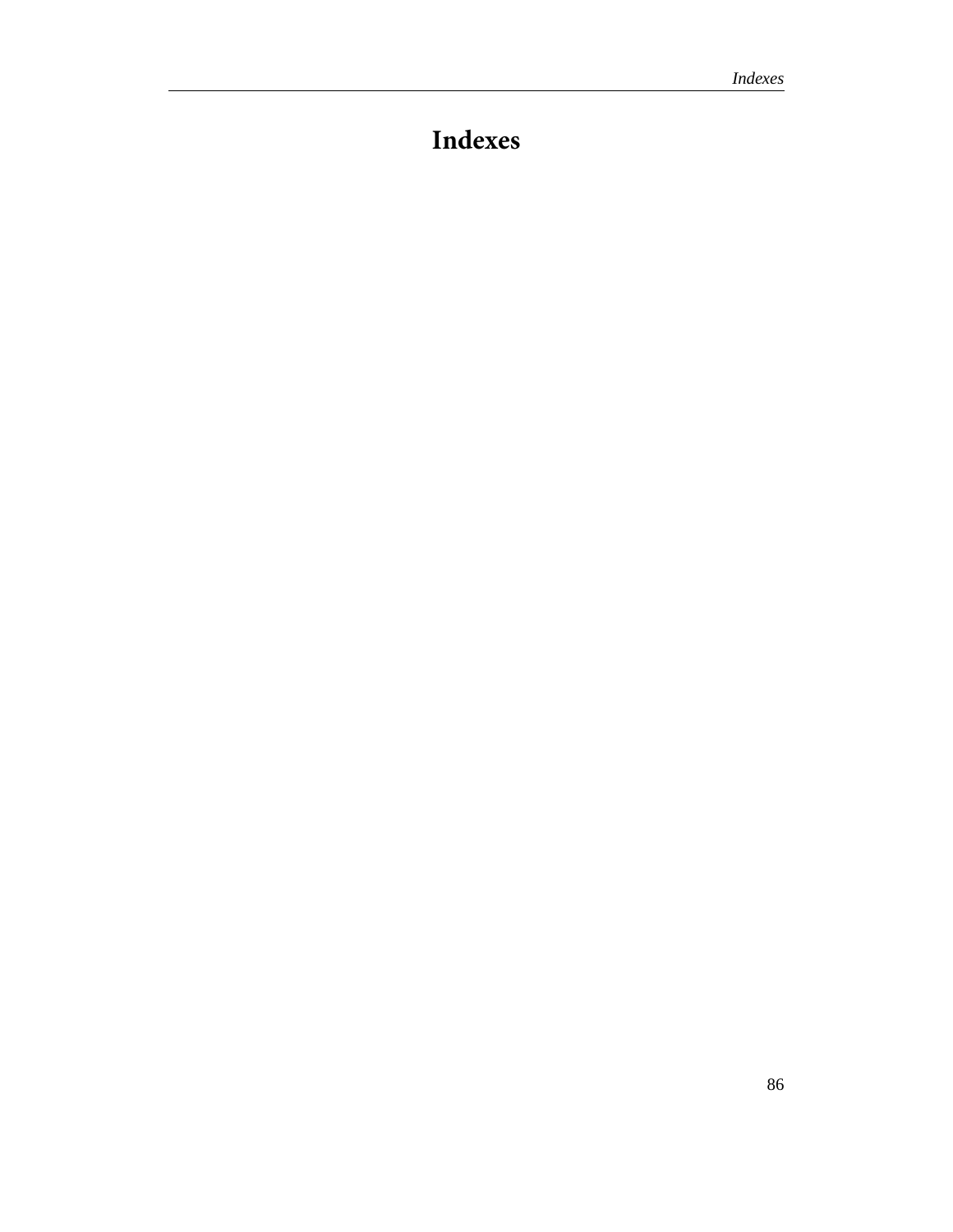## **Index of Greek Words and Phrases**

Θ: [2](#page-5-0) [2](#page-5-1) Π: [2](#page-5-0) [2](#page-5-1)